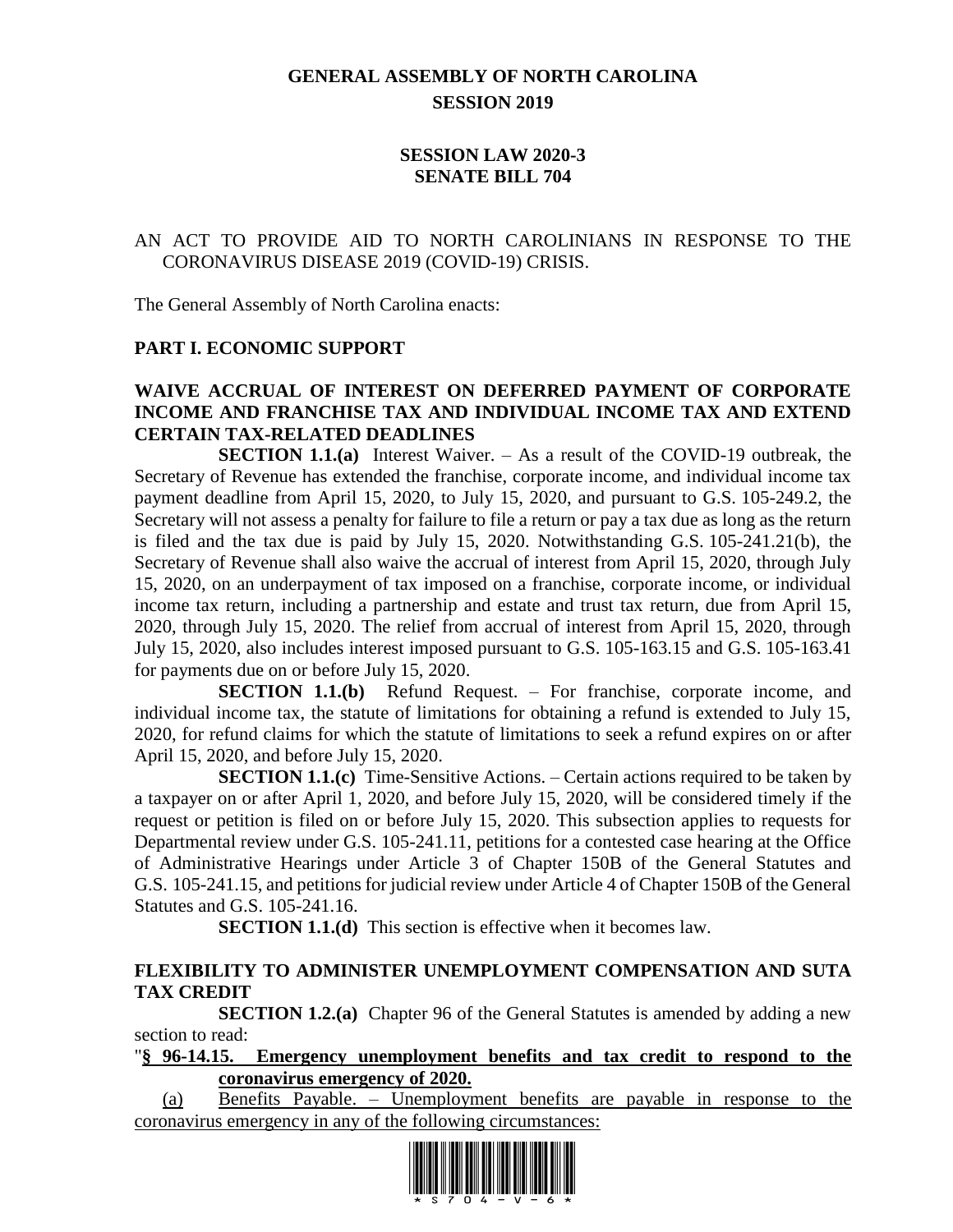- (1) An employer temporarily ceases operations due to the coronavirus, preventing the individual from going to work.
- (2) An employer reduces the hours of employment due to the coronavirus.
- (3) An individual has a current diagnosis of the coronavirus.
- (4) An individual is quarantined at the instruction of a health care provider or a local, State, or federal official.

(b) Exceptions Allowed. – The provisions of this Chapter apply to benefits payable under this section except as follows:

- (1) Waiting week. No waiting week applies to a claim for unemployment under this section.
- (2) Work search. The work search requirements do not apply to an individual who is eligible for unemployment under this section.
- (3) Non-charging. Benefits paid to an individual under this section are not charged to the account of any base period employer of the individual.
- (4) Attached claim. An employer may file an attached claim for benefits allowed under this section. The restrictions for filing an attached claim under G.S. 96-15(a1) do not apply to an employer-filed claim under this section and a claim filed by an employer under this section is not an attached claim filed under G.S. 96-15(a1).

(c) Tax Credit. – An employer is allowed a tax credit for a contribution to the Unemployment Insurance Fund payable under G.S. 96-9.2 for contributions due for the calendar year 2020. The amount of the credit is equal to the amount of contributions payable on the report filed by the employer on or before April 30, 2020.

If an employer remitted the contributions payable with the report due on or before April 30, 2020, the credit will be applied to the contributions payable on the report due on or before July 31, 2020. An employer must file the report to receive the credit. If the amount of the credit exceeds the amount of contributions due on the report, the excess credit amount is considered an overpayment and will be refunded pursuant to G.S. 96-9.15(b).

(d) Coronavirus. – For purposes of this section, the term "coronavirus" has the same meaning as defined in section 506 of the Coronavirus Preparedness and Response Supplemental Appropriations Act, 2020.

(e) Applicability. – This section applies for unemployment benefits filed for periods beginning on or after March 10, 2020, and expires for unemployment benefits filed for periods beginning on or after the earlier of the following: (i) the date the Governor signs an executive order rescinding Executive Order No. 116, Declaration of a State of Emergency to Coordinate Response and Protective Actions to Prevent the Spread of COVID-19, or (ii) December 31, 2020."

**SECTION 1.2.(b)** Notwithstanding G.S. 96-14.9, an individual may meet the reporting requirements of that section by telephone or via the Internet for the period beginning March 10, 2020, and ending on the earlier of the following: (i) the date the Governor signs an executive order rescinding Executive Order No. 116, Declaration of a State of Emergency to Coordinate Response and Protective Actions to Prevent the Spread of COVID-19, or (ii) December 31, 2020.

**SECTION 1.2.(c)** This section is effective when it becomes law.

## **CHANGES TO THE UNEMPLOYMENT INSURANCE LAWS, AS RECOMMENDED BY THE DIVISION OF EMPLOYMENT SECURITY AND THE JOINT LEGISLATIVE OVERSIGHT COMMITTEE ON UNEMPLOYMENT INSURANCE**

**SECTION 1.3.(a)** G.S. 96-14.9(e) reads as rewritten:

"(e) Actively Seeking Work. – The Division's determination of whether an individual is actively seeking work is based upon the following:

Page 2 Session Law 2020-3 Senate Bill 704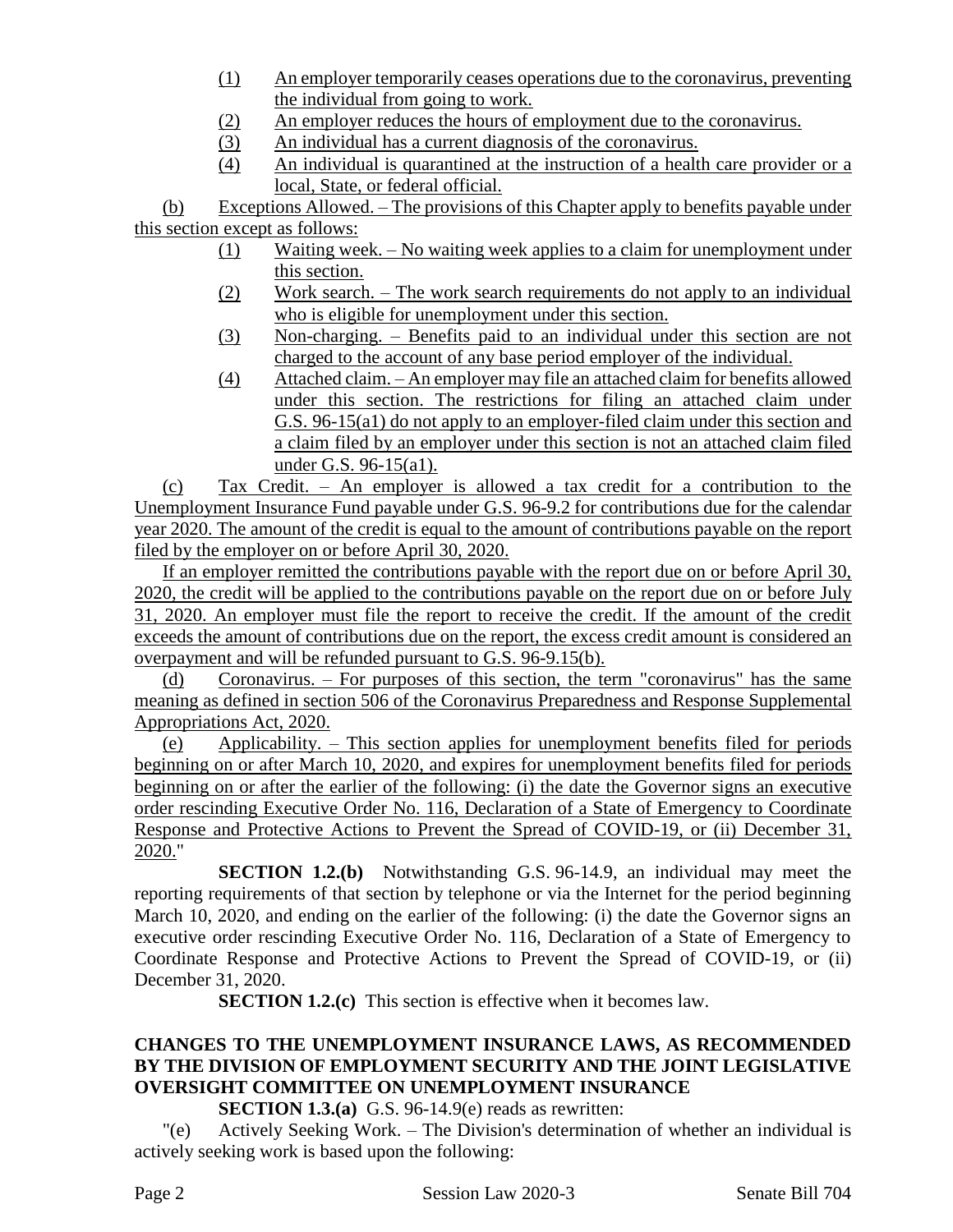(3) The individual has made at least three job contacts with potential employers during the week. An individual may satisfy one of the weekly job contacts by attending a reemployment activity offered by a local career center. The Division shall verify the suitability of the activity for the credit and the claimant's attendance at the activity.

**SECTION 1.3.(b)** This section becomes effective July 1, 2020.

**SECTION 1.4.(a)** G.S. 96-15 is amended by adding a new subsection to read:

"(a2) Federal Disaster Declaration. – An employer may file claims for employees through the use of automation in the case of unemployment due directly to a disaster covered by a federal disaster declaration."

**SECTION 1.4.(b)** G.S. 105-356(a) reads as rewritten:

"(a) On Real Property. – The lien of taxes imposed on real and personal property shall attach to real property at the time prescribed in G.S. 105-355(a). The priority of that lien shall be determined in accordance with the following rules:

(1) Subject to the provisions of the Revenue Act prescribing the priority of the lien for State taxes, the lien of taxes imposed under the provisions of this Subchapter shall be superior to all other liens, assessments, charges, rights, and claims of any and every kind in and to the real property to which the lien for taxes attaches regardless of the claimant and regardless of whether acquired prior or subsequent to the attachment of the lien for taxes. For purposes of this subdivision, the term "lien for State taxes" includes a lien for contributions under G.S. 96-10.

…."

…

…."

**SECTION 1.4.(c)** G.S. 120-70.158 is repealed.

**SECTION 1.4.(d)** This section is effective when it becomes law.

## **USE OF BUNCOMBE COUNTY OCCUPANCY TAX PROCEEDS**

**SECTION 1.5.(a)** Program. – The Buncombe County Tourism Development Authority (TDA) may, from available funds credited to its Tourism Product Development Fund and without regard for the provisions typically required for the expenditure of monies in that Fund, provide up to five million dollars (\$5,000,000) to an agency experienced in emergency management funding for grants to assist small businesses that have closed or been otherwise significantly affected due to the economic hardship occasioned by the COVID-19 pandemic with the costs of recommencing business activities. The following shall apply to the grants made under the program:

- (1) Grants shall be available only to businesses meeting all of the following requirements:
	- a. Prior to January 1, 2020, the business has been engaged in Buncombe County primarily in an activity that, in the determination of the TDA, promotes tourism and patronage of lodging facilities in the county, including, at a minimum, restaurants, retail establishments, studios and galleries, visitor attractions, tours and activities, breweries, wineries, cideries, distilleries, entertainment and event venues, and other providers of food, drink, or entertainment to patrons. A business engaged, in whole or in part, in providing lodging is not eligible for a grant.
	- b. The business employed at least two but not more than 200 full-time equivalent employees, determined as of the state of emergency.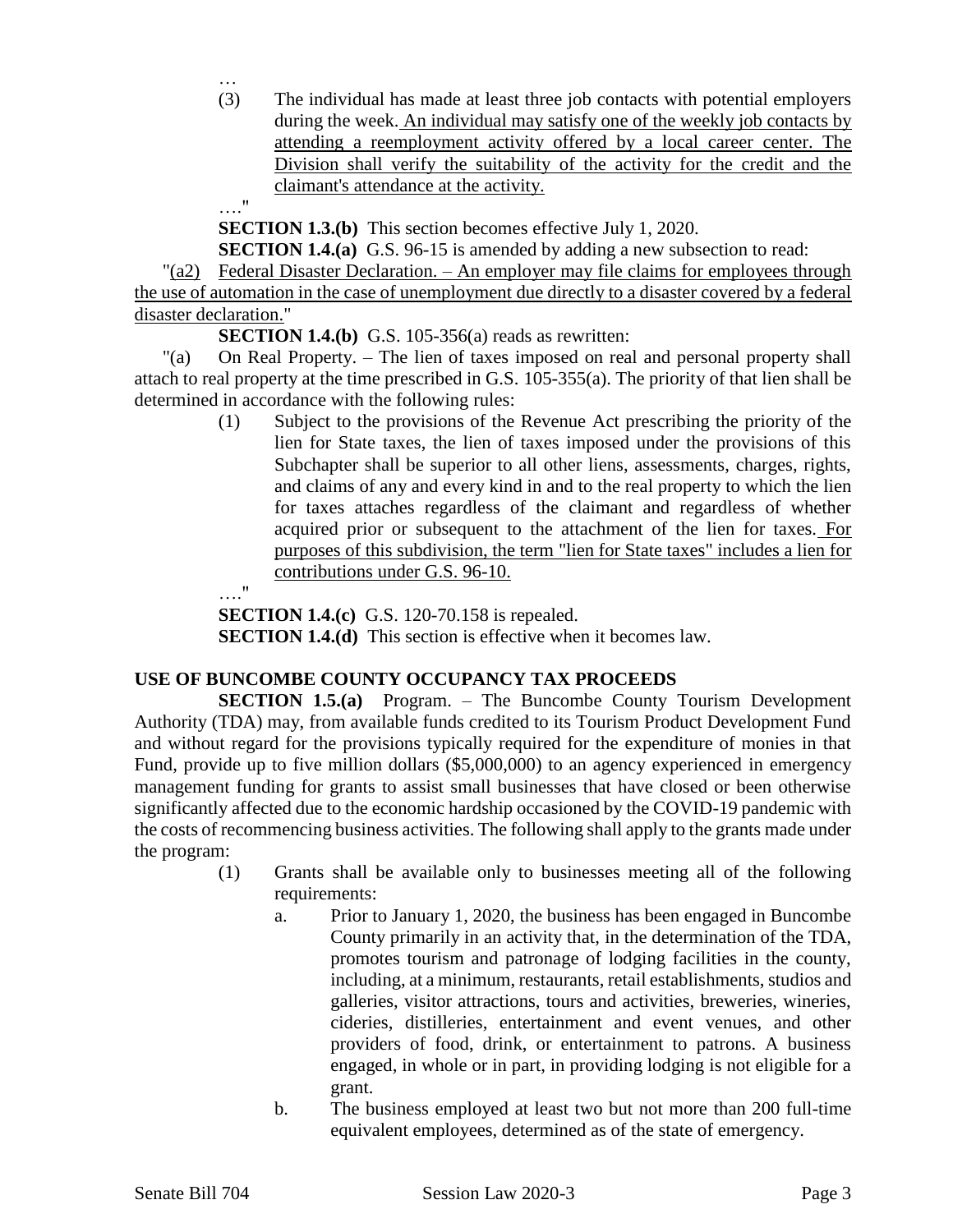- c. The business has, after the state of emergency, ceased and not recommenced operations as a result of demonstrable economic loss in revenue due to the COVID-19 pandemic at the time of application or can otherwise demonstrate significant economic loss and change in operations due to the COVID-19 pandemic at the time of application.
- d. The business certifies in writing that it (i) will use the grant for employee compensation, inventory, mortgage, rent, utilities, and other operating costs and expenses incurred in reopening or otherwise resuming normal operations of a business and hiring employees in Buncombe County and (ii) will report on the financial condition of the business and use of funds received six months and one year following the receipt of funds.
- e. The business applies for funds detailing the business's plans to recommence operations or resume normal operations following the end of the state of emergency. The plans must, to the satisfaction of the TDA, show the ongoing business concern is sustainable for at least one year.
- f. The recommenced operations of the business will, in the determination of the TDA, significantly increase patronage of lodging facilities in Buncombe County.
- (2) A grant provided under the program is limited to no more than fifty thousand dollars (\$50,000) per business.
- (3) In awarding the grant, the TDA shall (i) prioritize independently owned businesses and (ii) state, with specificity, the reasons for the determination that the recommenced operations of the business will significantly increase patronage of lodging facilities in Buncombe County.
- (4) The TDA shall establish and publish a method for determining compliance with the program.
- (5) The TDA shall recapture grants for noncompliance with the program if the TDA determines there is a reasonable expectation that the recovery of funds will exceed the cost of recovery.
- (6) The awarding of grants made available in this section shall cease six months following the date the state of emergency ends.
- (7) Every six months until six months following the date the state of emergency ends, the TDA shall submit a report on the program to the Buncombe County Board of Commissioners containing all of the following:
	- a. The number of recipients of grants for each represented North American Industry Classification System Code.
	- b. The number of jobs retained.
	- c. The number of grants awarded.
	- d. The average grant amount.
	- e. The total amount granted to date.
	- f. The number of recipients who have failed to comply with the requirements of the program and the total amount of grant funds that have been recaptured, if any.

**SECTION 1.5.(b)** This section is effective when it becomes law.

# **PART II. EDUCATION**

## **DEFINITIONS**

**SECTION 2.1.** For the purposes of this Part, the following definitions apply: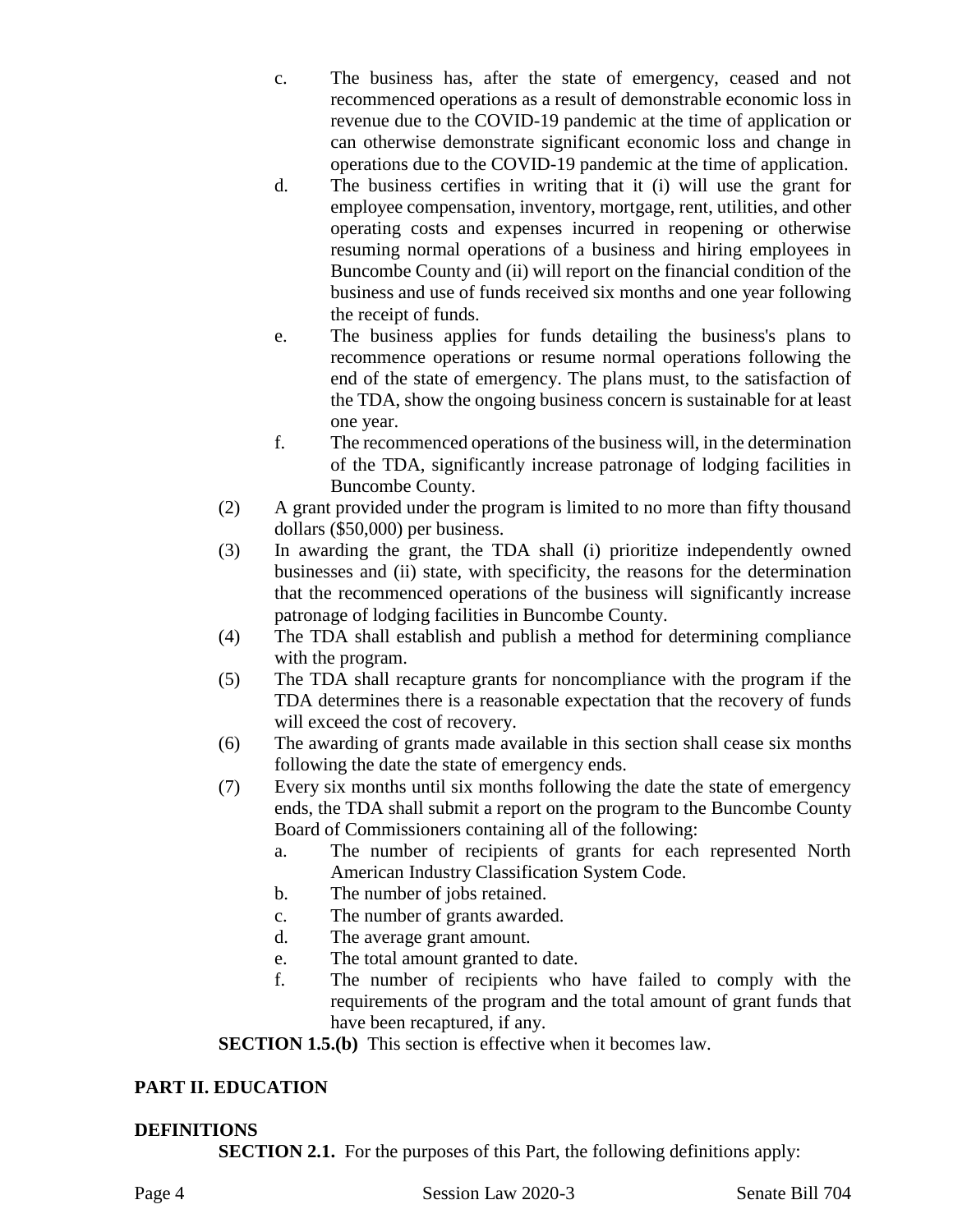- (1) Authority. State Education Assistance Authority.
- (2) Coronavirus disease 2019 (COVID-19) emergency. The period beginning March 10, 2020, and continuing until the Governor signs an executive order rescinding Executive Order No. 116 (Declaration of a State of Emergency to Coordinate Response and Protective Actions to Prevent the Spread of COVID-19).
- (3) Federal testing waiver. The testing waiver granted to the State Board of Education by the United States Department of Education for the 2019-2020 school year, pursuant to section 8401(b) of the Elementary and Secondary Education Act of 1965 (ESEA), as amended, which, pursuant to G.S. 115C-174.11, eliminated the collection of certain student assessment data for the 2019-2020 school year.
- (4) Modified calendar school. A school that a local board designated as having a modified calendar for the 2003-2004 school year or any school that was part of a planned program in the 2003-2004 school year for a system of modified calendar schools, so long as the school operates under a modified calendar.
- (5) State Board. The State Board of Education.
- (6) Year-round school. A school with a single or multi-track instructional calendar that provides instructional days in compliance with Section 2.11(b)(1) of this Part throughout the entire school calendar year, beginning July 1 and ending June 30, by utilizing at least one of the following plans:
	- a. A plan dividing students into four groups and requiring each group to be in school for assigned and staggered quarters each school calendar year.
	- b. A plan providing students be scheduled to attend 45 instructional days followed by 15 days of vacation, repeated throughout the school calendar year.
	- c. A plan dividing the school calendar year into five nine-week sessions of classes and requiring each student to attend four assigned and staggered sessions out of the five nine-week sessions to complete the student's instructional year.

## **INTRODUCTION**

**SECTION 2.2.** The purpose of this Part is to clarify or modify certain requirements in consideration of actions and circumstances related to the COVID-19 emergency, including, but not limited to, the federal testing waiver and the closure of schools for in-person instruction during the 2019-2020 school year.

#### **TESTS AND ASSESSMENTS**

**SECTION 2.3.(a)** EOGs and EOCs. – Consistent with the provisions of G.S. 115C-174.11(d), for the 2019-2020 school year, end-of-grade and end-of-course tests are waived.

**SECTION 2.3.(b)** ACT. – Notwithstanding G.S. 115C-174.11(c)(4), during the fall semester of the 2020-2021 school year, public school units shall administer the norm-referenced college admissions test made available by the State Board to all students who were in the eleventh grade during the 2019-2020 school year who were not administered the test during the 2019-2020 school year, unless a student has already taken a comparable test and scored at or above a level set by the State Board.

**SECTION 2.3.(c)** Diagnostic and Formative Assessments. – For the 2019-2020 school year, for the diagnostic and formative reading assessments for kindergarten, first, second,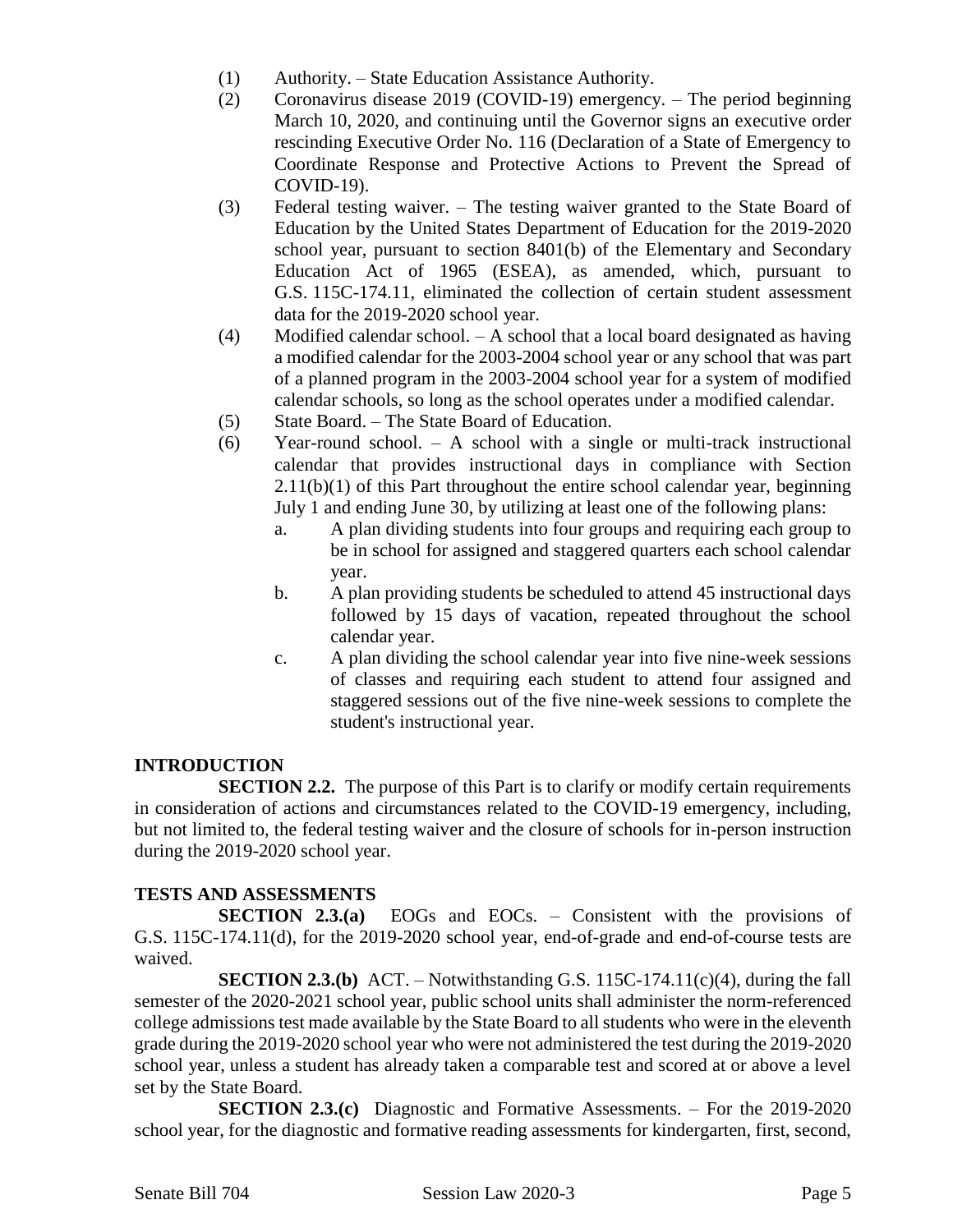and third grade students described in G.S. 115C-83.6 and G.S. 115C-174.11(a), additional assessments beyond those administered prior to March 16, 2020, are not required.

**SECTION 2.3.(d)** WorkKeys. – For the spring semester of the 2019-2020 school year only, notwithstanding G.S. 115C-174.25, a local school administrative unit shall not be required to administer the WorkKeys tests to any students who complete a concentration in career and technical education courses.

# **SCHOOL PERFORMANCE, ANNUAL REPORT CARDS FOR SCHOOLS, AND SCHOOL BUILDING REPORTS**

**SECTION 2.4.(a)** Calculation and Issuance of School Performance Grades. – For the 2020-2021 school year, based on data from the 2019-2020 school year, the provisions of G.S.  $115C-12(9)c1$ . and G.S.  $115C-83.15(a)$  through (f) shall not apply. Notwithstanding G.S. 115C-83.15(g), the State Board is not required to display school report card information for the 2020-2021 school year based on data from the 2019-2020 school year, but shall display a brief explanation that school report cards were not issued for the 2020-2021 school year because assessment data was not collected during the 2019-2020 school year due to COVID-19.

**SECTION 2.4.(b)** Display of School Report Cards. – Notwithstanding G.S. 115C-47(58), 115C-75.8(d)(7), 115C-218.65, 115C-238.66(11), 116-239.8(b)(14), and Section  $6(d)(2)$  of S.L. 2018-32, public school units are not required to display school report card information for the 2020-2021 school year based on data from the 2019-2020 school year, but shall display a brief explanation that school report cards were not issued for the 2020-2021 school year because assessment data was not collected during the 2019-2020 school year due to COVID-19.

**SECTION 2.4.(c)** Evaluation of Alternative Programs. – Notwithstanding G.S. 115C-12(24), to the extent educational performance and growth of students in alternative schools and alternative programs are measured based on the accountability system developed under G.S. 115C-83.15 and G.S. 115C-105.35, educational performance and growth of students in alternative schools and alternative programs shall not be evaluated based on data from the 2019-2020 school year.

**SECTION 2.4.(d)** School Building Reports. – The requirement for local school administrative units to produce and make public a school building report under G.S. 115C-12(9)c3. and G.S. 115C-47(35) shall not apply for the October 15, 2020, report based on building-level data from the 2019-2020 school year.

## **LOW-PERFORMING SCHOOLS**

**SECTION 2.5.(a)** Low-Performing Schools. – Notwithstanding G.S. 115C-105.37 and G.S. 115C-218.94(a), for the 2020-2021 school year, the following applies:

- (1) The State Board shall not identify additional low-performing schools based on data from the 2019-2020 school year.
- (2) Schools previously identified as low-performing based on data from the 2018-2019 school year shall continue to be identified as low-performing.
- (3) Previously identified low-performing schools shall continue to carry out the final plan approved by the local board of education pursuant to G.S. 115C-105.37(a1).
- (4) The State Board and the local board of education shall continue to provide online access to each low-performing school's plan in accordance with G.S. 115C-105.37(a1)(5).
- (5) The written parental notice required by G.S. 115C-105.37(b) is not required to be provided again, but local boards of education of low-performing schools shall include with their online final plans a brief explanation that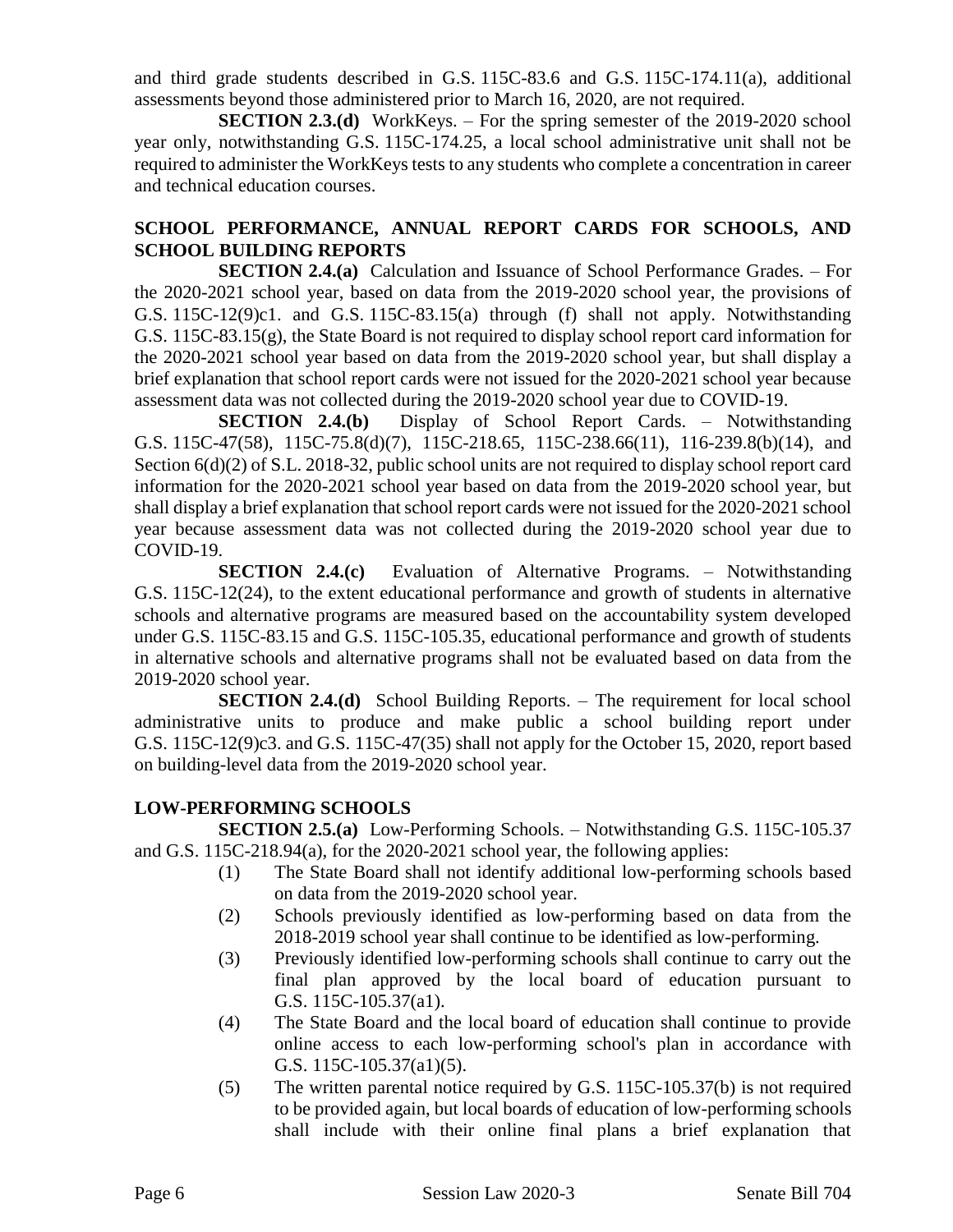low-performing identification continues pending assessment data from the 2020-2021 school year.

**SECTION 2.5.(b)** Continually Low-Performing Schools. – Notwithstanding G.S. 115C-105.37A and G.S. 115C-218.94(b), for the 2020-2021 school year, the following applies:

- (1) The State Board shall not identify additional continually low-performing schools based on data from the 2019-2020 school year.
- (2) Schools previously identified as continually low-performing based on data from the 2018-2019 school year shall continue to be identified as continually low-performing.
- (3) Previously identified continually low-performing schools shall continue to carry out the plan approved by the State Board pursuant to G.S. 115C-105.37A(a).
- (4) Assistance and intervention levels provided for the 2019-2020 school year based on designation as low-performing for two years under G.S. 115C-105.37A(b) or low-performing for three years under G.S. 115C-105.37A(c) shall continue.
- (5) Local boards of education may request to reform a continually low-performing school in accordance with G.S. 115C-105.37B.

**SECTION 2.5.(c)** Low-Performing Local School Administrative Units. – Notwithstanding G.S. 115C-105.39A, for the 2020-2021 school year, the following applies:

- (1) The State Board shall not identify additional low-performing local school administrative units based on data from the 2019-2020 school year.
- (2) Local school administrative units previously identified as low-performing based on data from the 2018-2019 school year shall continue to be identified as low-performing.
- (3) Previously identified low-performing local school administrative units shall continue to carry out the final plan approved by the local board of education pursuant to G.S. 115C-105.39A(b).
- (4) The State Board and the local board of education shall continue to provide online access to each low-performing local school administrative unit's plan in accordance with G.S. 115C-105.39A(b)(5).
- (5) The written parental notice required by G.S. 115C-105.39A(c) is not required to be provided again, but the local board of education shall include with its online final plan a brief explanation that low-performing identification continues pending assessment data from the 2020-2021 school year.
- (6) The provisions of G.S. 115C-105.39 $(c)$  through  $(e)$  shall not apply.

# **INNOVATIVE SCHOOL DISTRICT**

**SECTION 2.6.(a)** Notwithstanding the provisions of G.S. 115C-75.7 and G.S. 115C-105.37A(d), for the 2020-2021 school year, the following applies:

- (1) The State Board shall not identify any additional schools as qualifying schools for the Innovative School District based on data from the 2019-2020 school year.
- (2) Schools identified as qualifying schools for the 2019-2020 school year based on data from the 2018-2019 school year shall remain on the qualifying list, and the provisions of G.S. 115C-75.7(b1), (b2), and (d) shall continue to apply to these schools.
- **SECTION 2.6.(b)** Section 1(c) of S.L. 2019-248 reads as rewritten: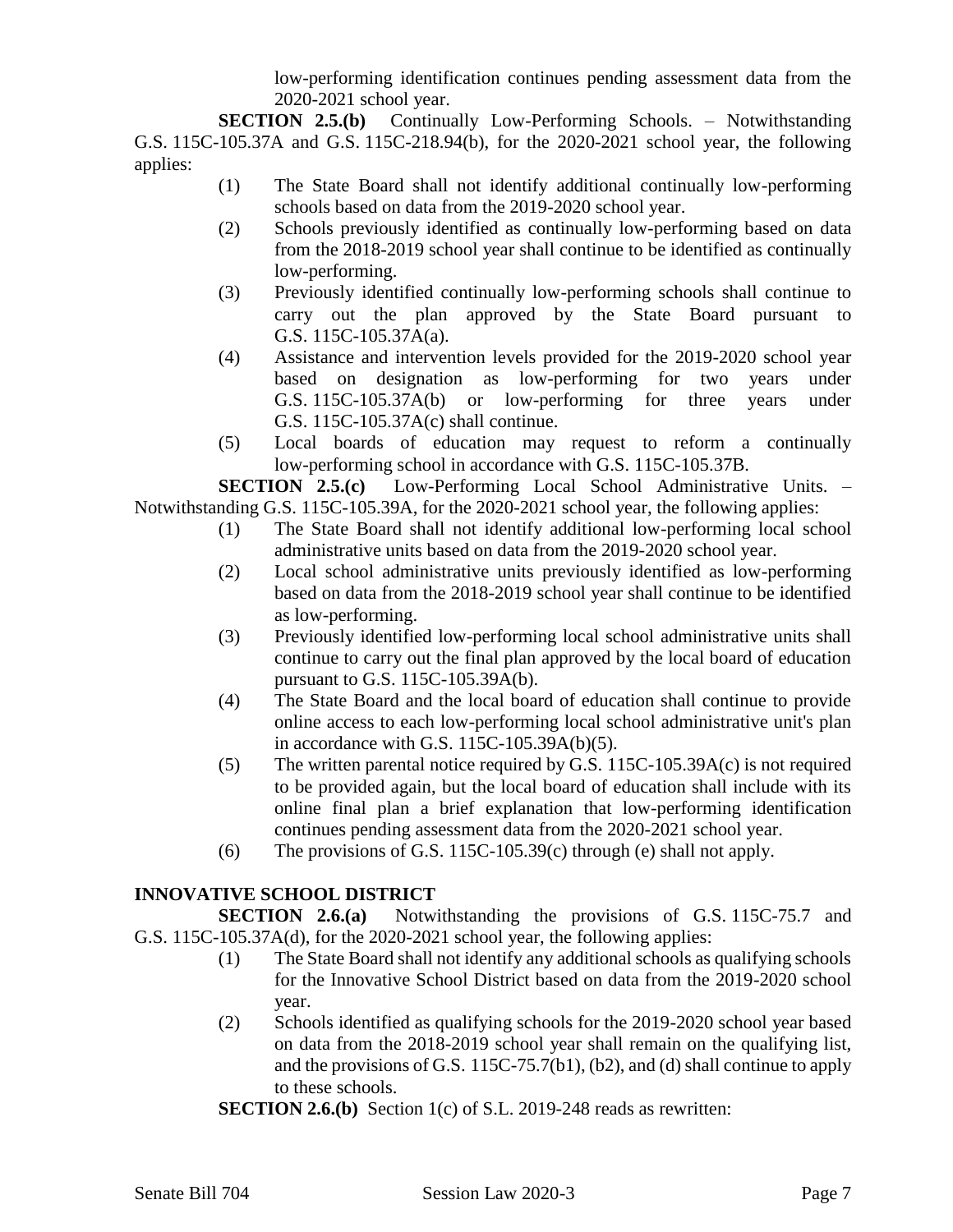"**SECTION 1.(c)** For the purposes of this subsection, a qualifying school is as defined by G.S. 115C-75.5(5), as amended by this act. Notwithstanding G.S. 115C-75.7, as amended by this act, the State Board of Education shall select the following schools to become innovative schools:

- (1) The lowest scoring qualifying school in the State identified based on the school performance score calculated from data for the 2019-2020 school year to become an innovative school in the 2021-2022 school year.
- (2) The lowest scoring qualifying school in the State identified based on the school performance score calculated from data for the 2020-2021 school year to become an innovative school in the 2022-2023 school year."

# **THIRD GRADE RETENTION, READING CAMPS, AND FOURTH GRADE READING ASSESSMENT**

**SECTION 2.7.(a)** Third Grade Retention Determination. – For grade level determination for the 2020-2021 school year, the following applies:

- (1) Notwithstanding the provisions of G.S. 115C-83.7 and the requirement in G.S. 115C-288(a) that a principal's authority to grade and classify pupils is limited by the requirements of G.S. 115C-83.7(a), principals shall have authority to determine the appropriate 2020-2021 school year grade level for students in the third grade during the 2019-2020 school year in the same manner as for students in all other grade levels. Principals shall designate whether a retained third grade student is retained due to reading deficiencies. Principals are encouraged to consult with a student's 2019-2020 third grade teacher in determining grade classification.
- (2) Notwithstanding the provisions of G.S. 115C-218.85(b), charter schools shall have authority to determine the appropriate 2020-2021 school year grade level for third grade students in the same manner that grade level classification is determined for other grade levels.

**SECTION 2.7.(b)** Parental Notice and Interventions. – Consistent with G.S. 115C-83.9(a), parents or guardians shall receive notice that a first, second, or third grade student demonstrated difficulty with reading development or was not reading at grade level during the 2019-2020 school year based on assessments completed on or before March 13, 2020. The provisions of G.S. 115C-83.9(d) shall apply to this notice.

For third grade students retained for the 2019-2020 school year based on data from the 2018-2019 school year, the requirements of G.S. 115C-83.9(c) shall not apply beginning March 16, 2020.

For third grade students retained for the 2020-2021 school year due to reading deficiencies, the provisions of G.S. 115C-83.8(b) through (e) and G.S. 115C-83.9 shall apply in the same manner they would have had the student been retained pursuant to G.S. 115C-83.7(a), except that notification regarding the exemptions described in G.S. 115C-83.7(b) shall not apply.

**SECTION 2.7.(c)** Reading Camps. – Notwithstanding G.S. 115C-83.6(a), 115C-83.8(a), and 115C-83.11, and any other provision of law to the contrary, local school administrative units are not required to provide reading camps corresponding to the 2019-2020 school year.

S**ECTION 2.7.(d)** Fourth Grade Reading Assessment. – No later than the tenth day that school buildings are open to students for the 2020-2021 school year, public school units shall administer to all fourth grade students the end-of-year diagnostic assessment otherwise required for third grade students pursuant to G.S. 115C-174.11(a) and State Board policy. The results of the assessment shall be used to identify reading deficiencies and inform instruction and remediation needs in order to ensure that all students achieve proficiency at the earliest date possible.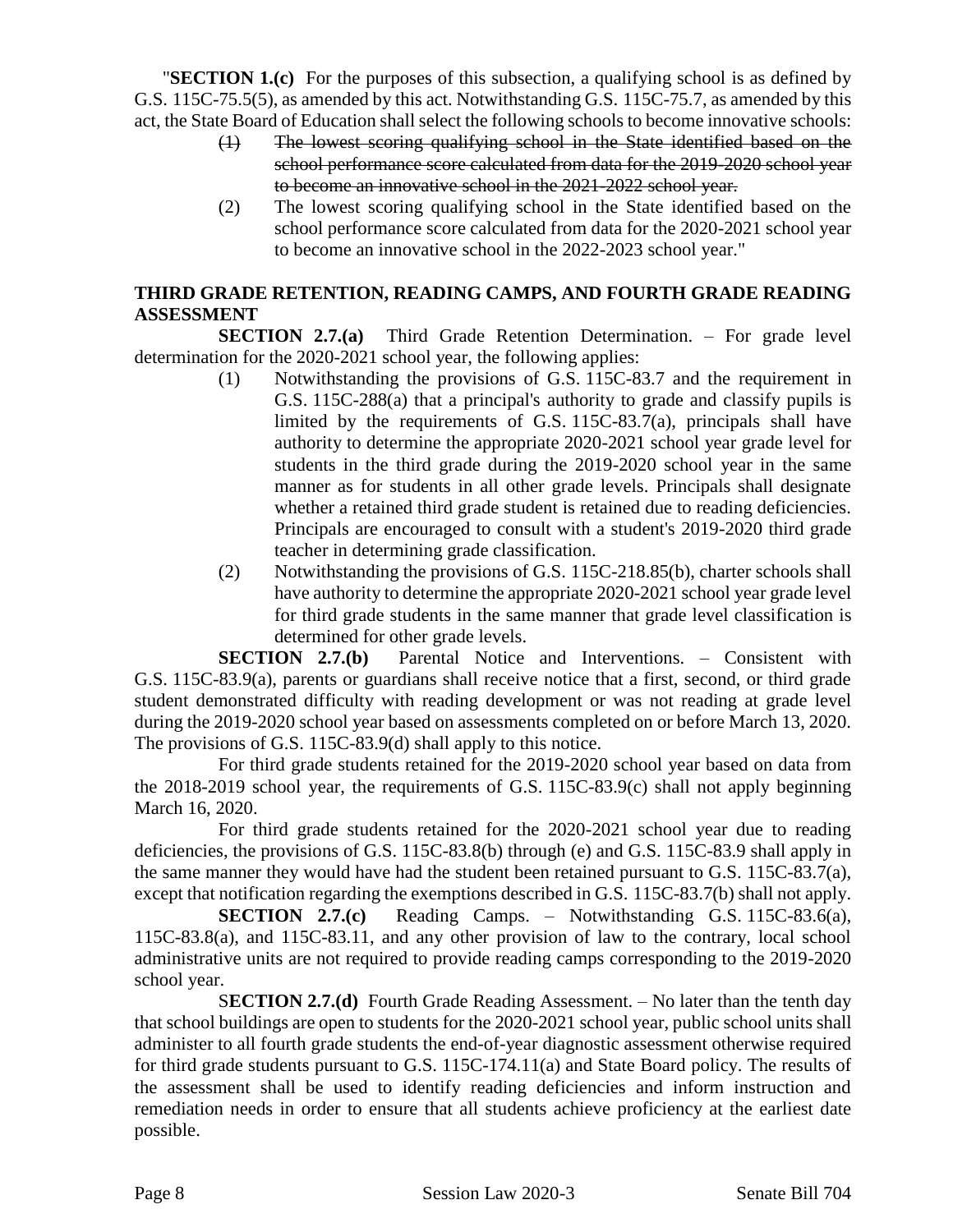**SECTION 2.7.(e)** Reporting Requirements. – For the 2020-2021 school year, the following applies:

- (1) Accountability reporting described in G.S. 115C-83.10 shall not be required based on data from the 2019-2020 school year, except that by September 1, 2020, local boards of education shall report to the State Board the following:
	- a. The number and percentage of first grade students on track and not on track to meet year-end expectations based on assessments completed on or before March 13, 2020.
	- b. The number and percentage of second grade students on track and not on track to meet year-end expectations based on assessments completed on or before March 13, 2020.
	- c. The number and percentage of third grade students on track and not on track to meet year-end expectations based on assessments completed on or before March 13, 2020.
	- d. The number and percentage of third grade students retained pursuant to subsection (a) of this section for reading deficiencies.
- (2) Reporting requirements described in G.S. 115C-218.85(b)(4) shall not be required based on data from the 2019-2020 school year, except that by September 1, 2020, charter schools and other public school units subject to charter school statutory requirements shall report to the State Board the following:
	- a. The number and percentage of third grade students on track and not on track to meet year-end expectations based on assessments completed on or before March 13, 2020.
	- b. The number and percentage of third grade students retained pursuant to subsection (a) of this section for reading deficiencies.
- (3) The State Board shall compile the information described in this subsection and shall submit a State-level summary of each component by local school administrative unit and charter school to the Joint Legislative Education Oversight Committee by October 15, 2020.

# **ADVANCED COURSES IN MATHEMATICS**

**SECTION 2.8.(a)** Notwithstanding G.S. 115C-81.36(a1) and (b), math placement for the 2020-2021 school year shall be determined as follows:

- (1) Initial math placements for all students shall be made consistent with local policies, in consultation with a student's 2019-2020 school year math teacher.
- (2) For students not initially placed in advanced courses or advanced learning opportunities in math, a student or student's parent may request administration of the end-of-grade or end-of-course test for the mathematics grade or course in which the student was enrolled for the 2019-2020 school year solely for the purpose of determining math placement for the 2020-2021 school year. Any student scoring at the highest level on the math end-of-grade or end-of-course test shall be placed as provided in G.S. 115C-81.36(a1) and (b).

**SECTION 2.8.(b)** For the purposes of G.S. 115C-81.36(c), the Department of Public Instruction shall submit its December 15, 2020, report to the Joint Legislative Education Oversight Committee on the number and demographics of students who were (i) enrolled in advanced mathematics courses, including high school level mathematics courses in eighth grade, or (ii) given other advanced learning opportunities for the 2020-2021 school year. The report shall include information on the type and format of advanced mathematics courses or advanced learning opportunities provided and shall also include any feedback provided by local boards of education on the implementation of G.S. 115C-81.36.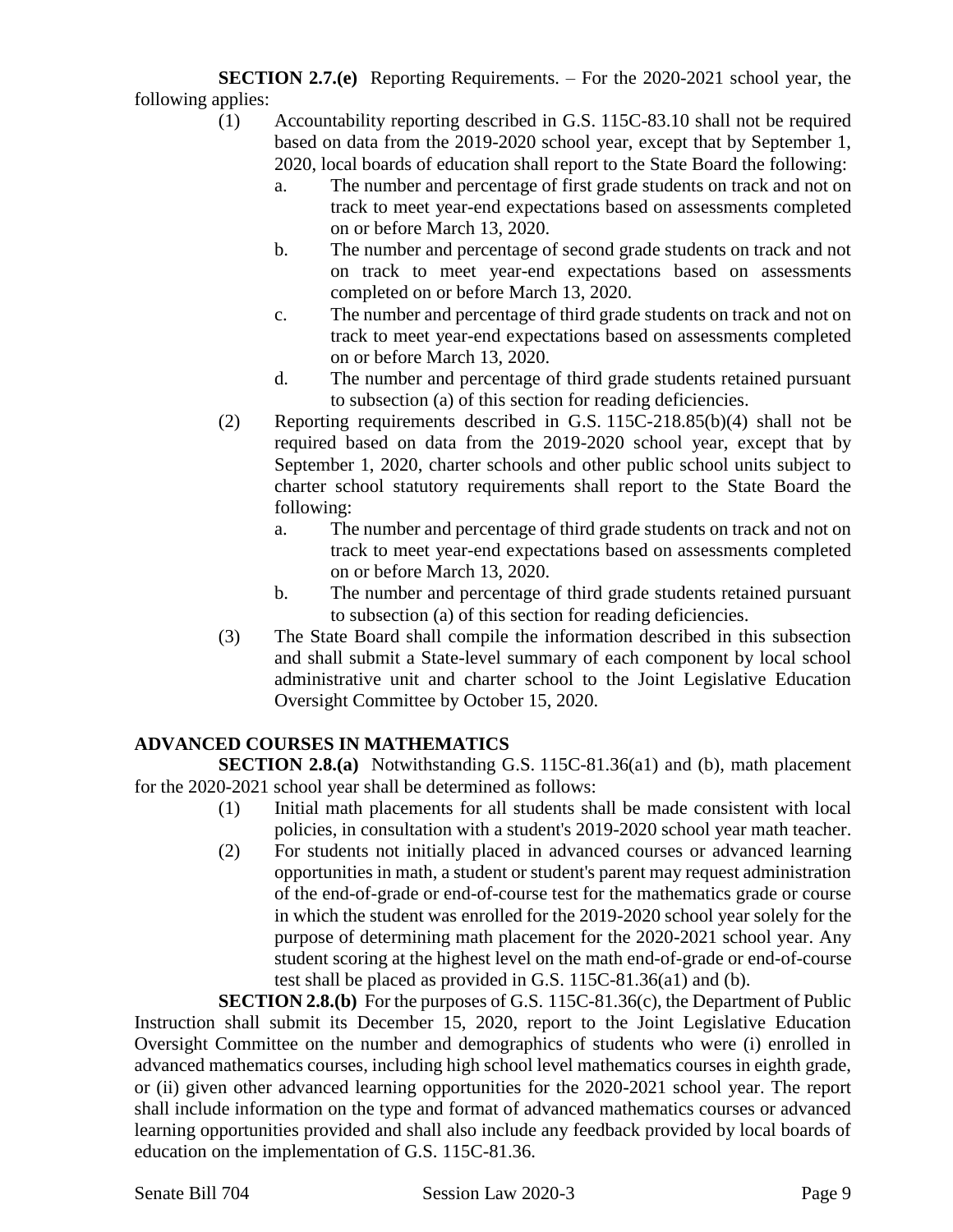## **CPR GRADUATION REQUIREMENT**

**SECTION 2.9.** Notwithstanding G.S. 115C-12(9d)a., for the 2019-2020 school year, any student in grade 12 who has not satisfied the requirement for completion of instruction in cardiopulmonary resuscitation shall be eligible to graduate if both of the following apply:

- (1) Instruction in cardiopulmonary resuscitation cannot be completed due to the COVID-19 emergency.
- (2) The student is eligible to graduate in all respects other than the statutory requirement described in this section, as determined by the principal of the school to which the student is assigned.

#### **SCHOOL CALENDAR FOR THE 2019-2020 SCHOOL YEAR**

**SECTION 2.10.(a)** Instructional Time Requirements. – A public school unit that provides remote instruction as required by this subsection shall be deemed to have satisfied the minimum days and hours required by G.S. 115C-75.8(d)(9), 115C-84.2(a)(1), 115C-150.12, 115C-218.85(a)(1), 115C-238.53(d), 115C-238.66(1)d., 116-239.8(b)(2)c., and Section 6(e) of S.L. 2018-32 for the 2019-2020 school year. For the purposes of this subsection for the 2019-2020 school year, remote instruction is defined as learning that takes place outside of the traditional school setting using various media and formats, including, but not limited to, video conference, telephone conference, print material, online material, or learning management systems. Each public school unit shall provide remote instruction for the remainder of its scheduled 2019-2020 school year.

**SECTION 2.10.(b)** Student Attendance Enforcement. – For the 2019-2020 school year, the requirements of G.S. 115C-378(e) through (g) shall not apply beginning March 16, 2020.

#### **SCHOOL CALENDAR FOR THE 2020-2021 SCHOOL YEAR**

**SECTION 2.11.(a)** Remote Instruction Plans. – The governing body of each public school unit shall develop a Remote Instruction Plan (Plan) for the 2020-2021 school year and shall submit its Plan to the State Board no later than July 20, 2020. The purpose of the Plan is to provide a detailed framework for delivering quality remote instruction to all students within the public school unit during the 2020-2021 school year, as provided in subsection (b) of this section. In describing how the public school unit will implement remote instruction, the Plan shall address all of the following:

- (1) Consulting with teachers, administrators and instructional support staff, parents, students, community partners, and other stakeholders in developing the Plan and effectively communicating the Plan to all involved parties.
- (2) Training for teachers and staff on effective use of the remote instruction resources utilized by the public school unit and the process for student submission of completed work. The Plan shall identify any learning management system, online instructional resource, or offline instructional resource that will be made available to all students in a grade-level across the public school unit.
- (3) Defining and clearly communicating staff roles and expectations for remote instruction days, including teacher workdays, teacher accessibility, and noncertified staff workdays and responsibilities. The Plan may include variances for staff expectations when remote instruction days are also used as teacher workdays.
- (4) Surveying student and teacher home connectivity and providing for remote instruction that is appropriate for teachers and students with limited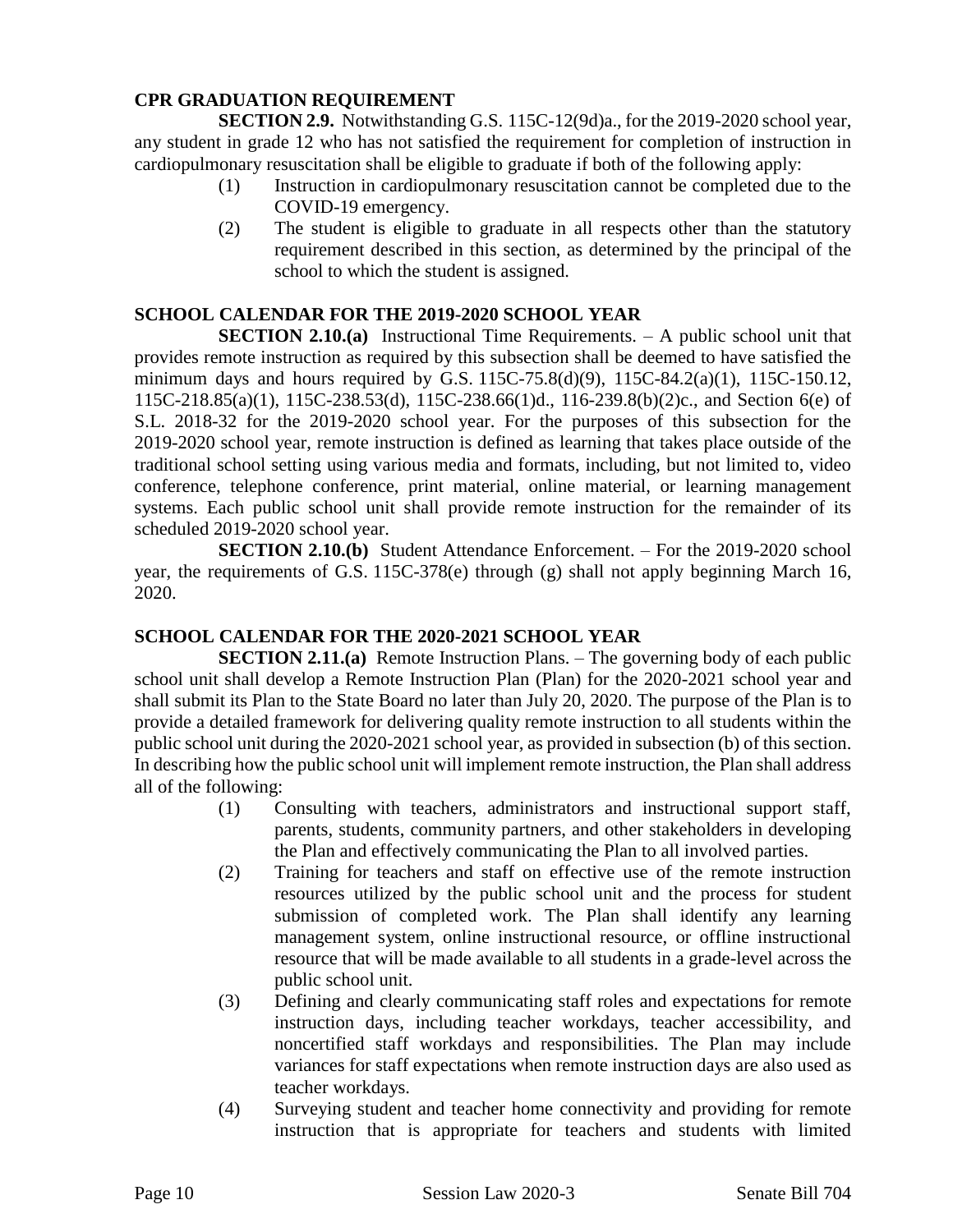connectivity capability, including the opportunity for students to download remote learning materials in advance when practicable.

- (5) Engaging with community partners on services that parents and students can utilize on remote instruction days, including community partners willing to provide free broadband access or connectivity for remote instruction and community partners with child care options, and communicating remote instruction schedules with those partners.
- (6) Developing effective design and delivery of remote instruction lessons within professional learning communities.
- (7) Teaching and practice opportunities for students on accessing and using remote instruction platforms and methods, including how to locate, complete, and submit assignments. The Plan shall include regular opportunities for students to use the platforms and methods during nonremote instruction days to ensure student success during remote instruction.
- (8) Communicating learning targets to students on each remote instruction day and ensuring that lesson design provides instructional time, practice, and application components to demonstrate learning. The Plan shall include a process for monitoring the quality of remote instruction materials.
- (9) Ensuring that remote instructional time, practice, and application components support learning growth that continues towards mastery of the standard course of study. The Plan shall include work measurement guidelines appropriate to each grade level, including deadlines for submission of assignments and methods to assess and grade learning during remote instruction.
- (10) Ensuring that students with disabilities have equal access to the remote instruction provided by their public school units and that remote instruction is provided in a manner consistent with each student's individualized education program (IEP) or 504 plan. Remote learning day supports shall be considered and included, as appropriate for the student, when an IEP or 504 plan is initially developed or at any subsequent review or revision of an IEP or 504 plan.
- (11) Tracking and reporting attendance on remote instruction days, including protocols for determining attendance, the reporting system to be used, and how attendance procedures will be communicated to parents before remote instruction begins.
- (12) Providing online and offline contact options for students to communicate with teachers or staff for remote instruction days that are not used as teacher workdays.
- (13) Providing technology support for students experiencing technical difficulties on remote instruction days.

**SECTION 2.11.(b)** School Calendar. – Except as otherwise provided in this subsection, the requirements of G.S. 115C-84.2, including the requirement that a school calendar consist of 215 days, apply to the 2020-2021 school calendar for local school administrative units. The provisions of this subsection supersede any school calendar adopted by a public school unit prior to the enactment of this Part. For the 2020-2021 school year only, the following applies to the school calendar for public school units:

(1) Notwithstanding any provisions of G.S. 115C-75.8(d)(9), 115C-84.2(a)(1), 115C-150.12, 115C-218.85(a)(1), 115C-238.53(d), 115C-238.66(1)d., 116-239.8(b)(2)c., and Section 6(e) of S.L. 2018-32 to the contrary, each public school unit shall adopt a calendar that includes 190 days of instruction as follows: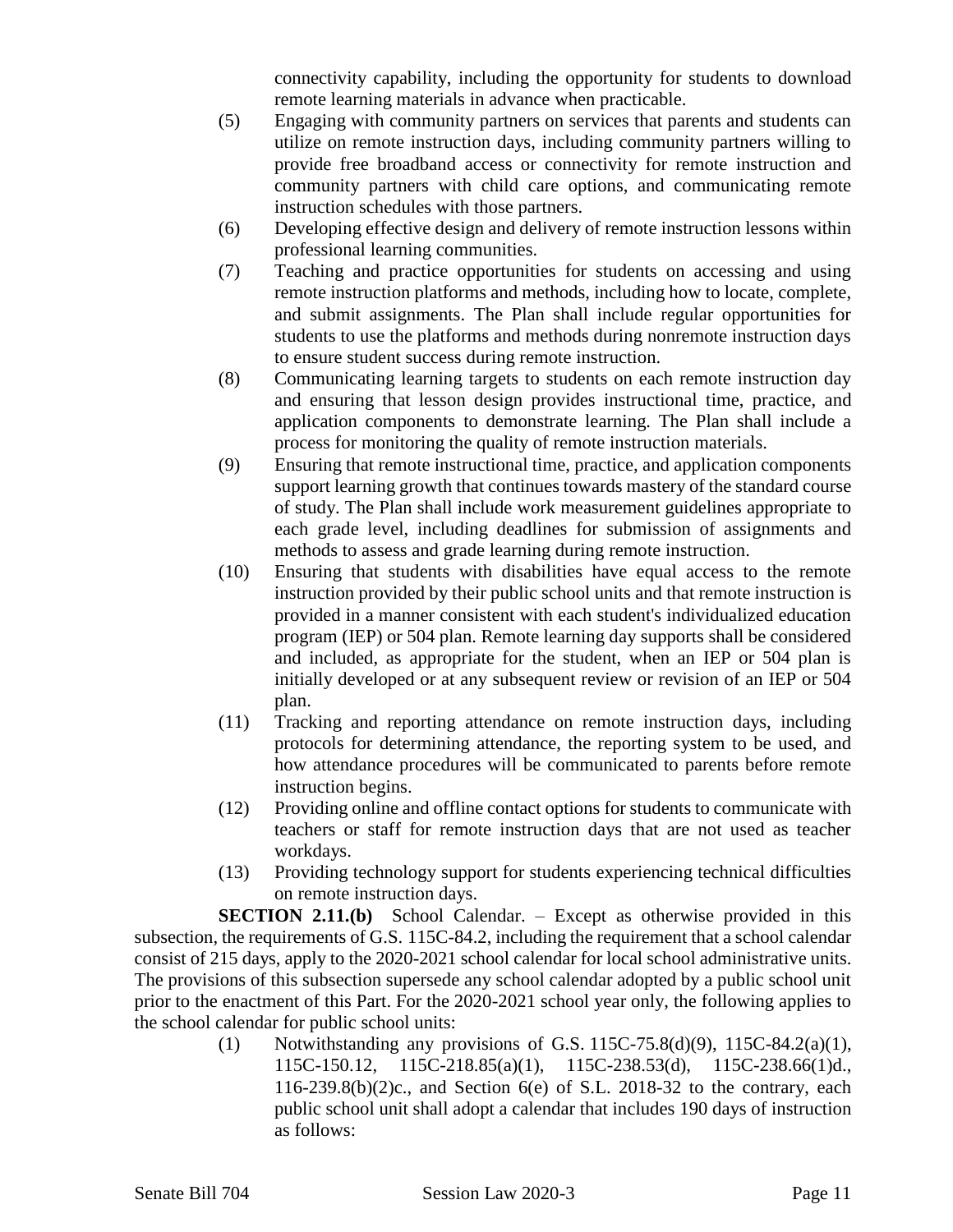- a. 185 days or 1,025 hours of instruction that include five remote instruction days in accordance with the Plan developed pursuant to subsection (a) of this section. Each of the five remote instruction days may be scheduled in the discretion of the public school unit, except as provided in subdivision (2) of this subsection.
- b. An additional five instructional days that shall be satisfied only by five individually separate and distinct full instructional days and not by an accumulation of instructional hours.
- (2) Notwithstanding any provisions of G.S. 115C-84.2(d) to the contrary, each local school administrative unit shall adopt a school calendar in accordance with the following:
	- a. Except for schools defined in subdivision (4) or (6) of Section 2.1 of this Part, an opening date for students of August 17, 2020.
	- b. Except for schools defined in subdivision (4) or (6) of Section 2.1 of this Part, a closing date for students no later than June 11, 2021.
	- c. No remote instruction day shall be scheduled prior to August 24, 2020, unless the school operates on a year-round or modified calendar schedule. A year-round or modified calendar school shall not schedule a remote instruction day prior to the sixth instructional day of the year-round or modified calendar.
	- d. Remote instruction days may be scheduled for use as teacher workdays, including as teacher workdays on which teachers may take accumulated vacation leave, provided that remote instruction material is prepared and provided for students to use during the remote instruction days. Local school administrative units may, in their discretion, schedule remote instruction days as teacher workdays to facilitate completion of first semester course exams prior to a winter holiday period.
	- e. The following apply for a local school administrative unit granted a good cause waiver for the 2020-2021 school year:
		- 1. The opening date for students shall not be earlier than August 17, 2020, except for schools defined in subdivision (4) or (6) of Section 2.1 of this Part.
		- 2. Up to an additional five remote instruction days may be used, if those days are (i) provided in accordance with the requirements of this subsection for remote instruction days and (ii) used solely as make-up days for days on which schools have been closed due to inclement weather or other emergency situations.
- (3) If, during the 2020-2021 school year, a state of emergency or disaster is declared under Chapter 166A of the General Statutes ordering school closure for more than five days, a public school unit providing remote instruction in accordance with the Plan developed pursuant to subsection (a) of this section may use additional remote instruction days as necessary to satisfy instructional time requirements.

**SECTION 2.11.(c)** Reporting Requirement. – No later than September 15, 2020, the State Board shall report to the Joint Legislative Education Oversight Committee on the implementation of subsection (a) of this section. The State Board shall submit with its report a copy of each Remote Instruction Plan submitted, and the report shall provide a statewide summary that includes the following: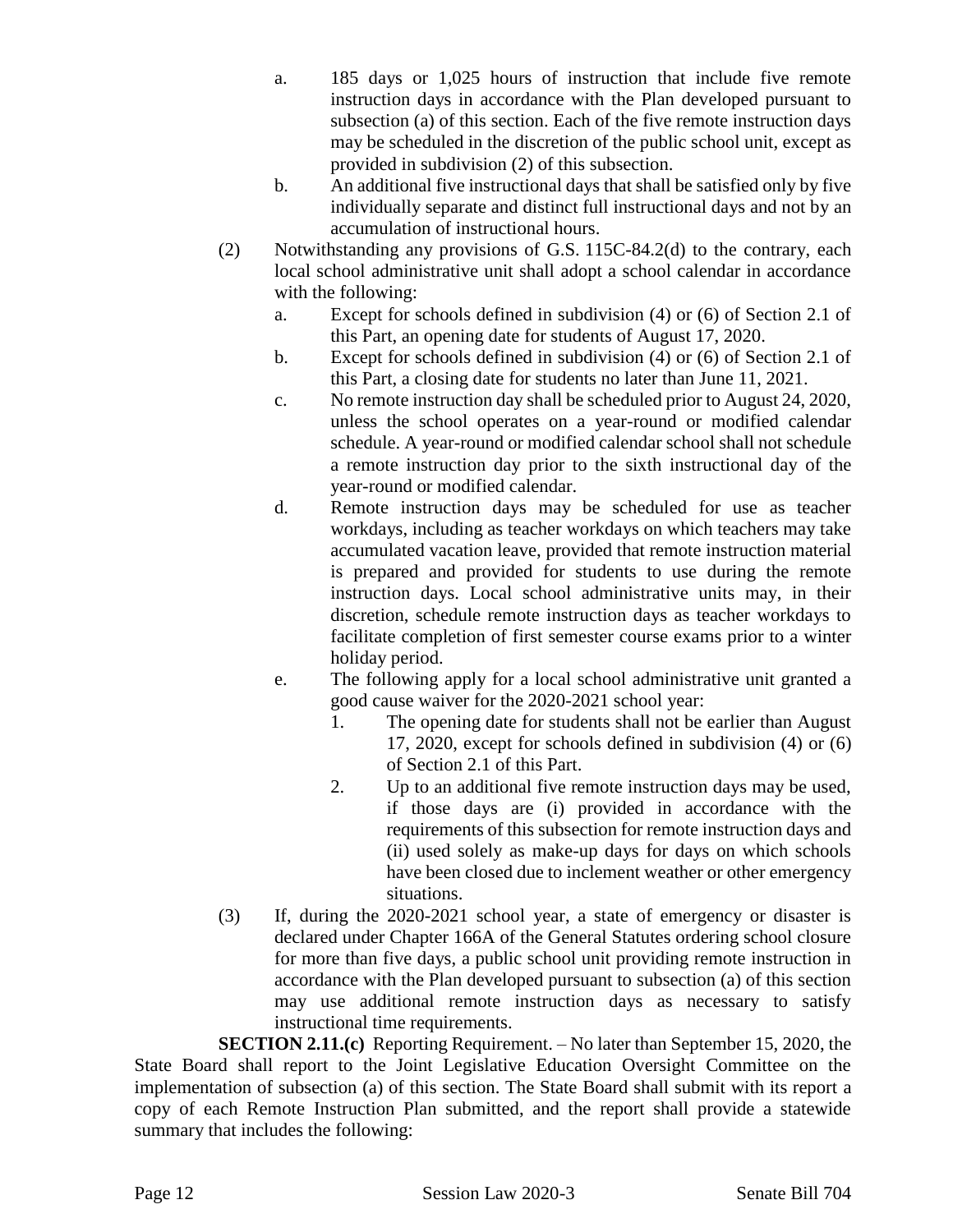- (1) All online remote instruction resources used by public school units, listed by public school unit.
- (2) All offline remote instruction resources used by public school units, listed by public school unit.
- (3) A list of any public school unit using only offline remote instruction resources.
- (4) The number and percentage of public school units that did and did not provide plans addressing every item required by subsection (a) of this section.
- (5) Strengths, challenges, and trends noted by the State Board in its review of how public school units implement remote instruction.
- (6) Any other data deemed by the State Board to be useful to the Joint Legislative Education Oversight Committee in evaluating the delivery of statewide remote instruction.

# **SCHOOL IMPROVEMENT PLANS**

**SECTION 2.12.** Notwithstanding G.S. 115C-105.27, the following shall apply:

- (1) For any school improvement plan set to expire at the end of the 2019-2020 school year, that school improvement plan may remain in effect until December 31, 2020, to allow additional time for consideration and adoption of the new school improvement plan.
- (2) For any school improvement plan extended to December 31, 2020, the replacement plan shall expire in 18 months, rather than two years.

# **PRINCIPAL RECRUITMENT SUPPLEMENT**

**SECTION 2.13.(a)** Notwithstanding G.S. 115C-285.1, as enacted by S.L. 2019-247, for the 2020-2021 school year, a school identified as an eligible school in the 2019-2020 school year pursuant to G.S. 115C-285.1(a)(2) shall continue to be an eligible school in the 2020-2021 school year.

**SECTION 2.13.(b)** G.S. 115C-285.1(e), as enacted by S.L. 2019-247, reads as rewritten:

"(e) Additional Funds. – In the event an eligible employer is unable to award funds for the salary supplement because of resignation, dismissal, reduction in force, death, retirement, or failure to execute a contract with a qualifying principal, the Department shall award the funds, as soon as is practicable, to another eligible employer identified in subdivision  $(a)(2)$  (a)(1) of this section."

## **NOTIFICATION REQUIREMENT FOR TEACHER PERFORMANCE DATA**

**SECTION 2.14.** Notwithstanding G.S. 115C-333.2, for the 2020-2021 school year, principals are not required to notify teachers that Education Value-Added Assessment System (EVAAS) data has been updated to reflect teacher performance from the 2019-2020 school year.

# **TEACHER EFFECTIVENESS REPORTING REQUIREMENTS**

**SECTION 2.15.(a)** Notwithstanding G.S. 115C-299.5(d), for the 2020-2021 school year, local school administrative units are not required to provide teacher effectiveness data from the 2019-2020 school year to the State Board, and the State Board is not required to include any disaggregated data on teacher effectiveness from the 2019-2020 school year in its December 15, 2020, report on the state of the teaching profession in North Carolina.

## **SECTION 2.15.(b)** G.S. 115C-299.5(d) reads as rewritten:

"(d) Teacher Effectiveness. – The annual teacher transition report by the State Board of Education shall disaggregate the data included in subsection (c) of this section by teacher effectiveness status at a statewide level. The report shall not disaggregate data on teacher effectiveness status at a local school administrative unit level. Notwithstanding Article 21A of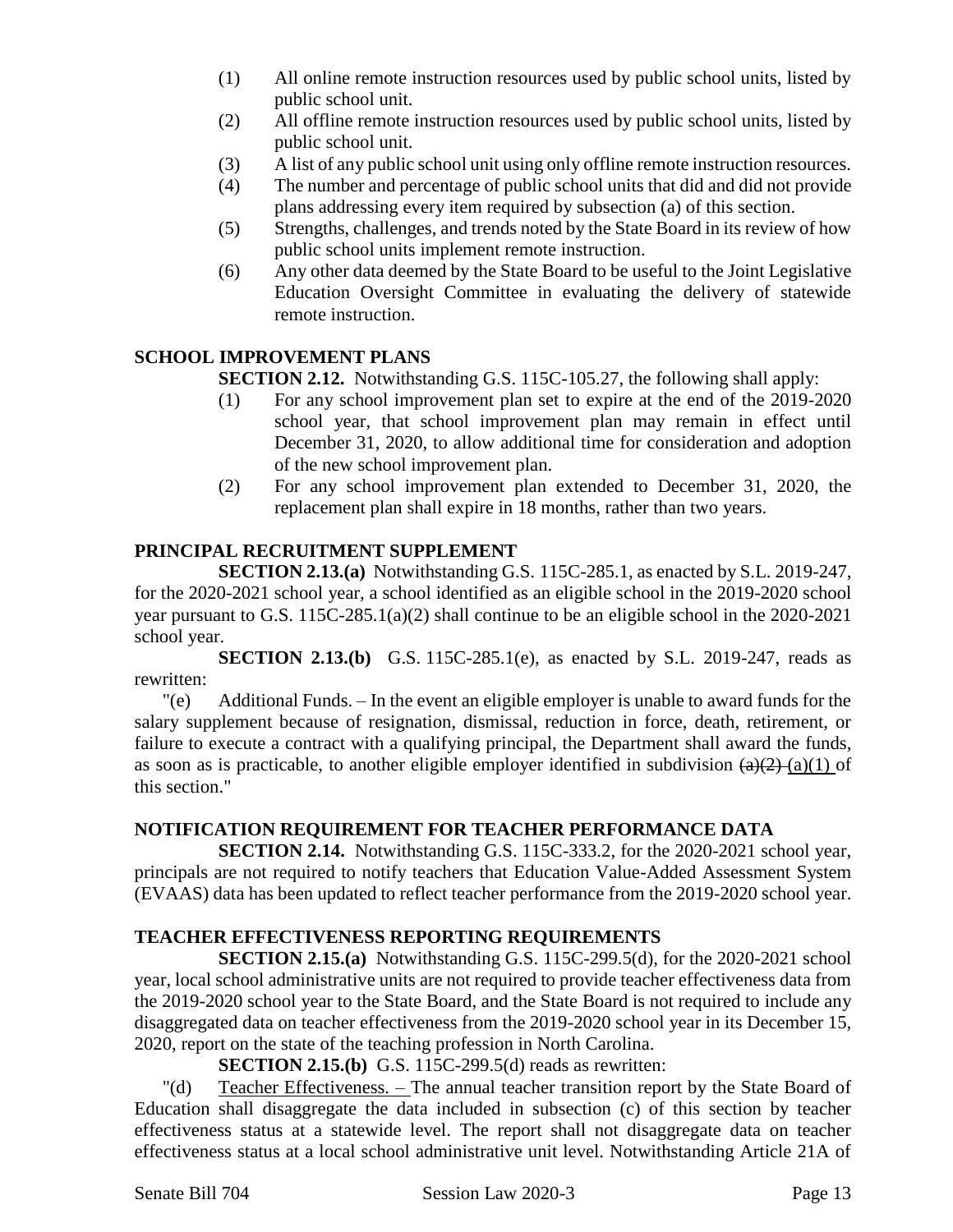this Chapter, local school administrative units shall provide to the State Board of Education, for the purposes of this report, any North Carolina Educator Evaluation System (NCEES) effectiveness status assigned to teachers who left employment. The State Board of Education shall not report disaggregated data that reveals confidential information in a teacher's personnel file, as defined by Article 21A of this Chapter, such as making the effectiveness status personally identifiable to an individual teacher."

## **TEACHER EVALUATION AND OBSERVATION REQUIREMENTS**

**SECTION 2.16.** Notwithstanding G.S. 115C-333(a) and G.S. 115C-333.1(a), for the 2019-2020 school year, annual teacher evaluations required pursuant to G.S. 115C-333(a) and G.S. 115C-333.1(a) shall be based on (i) observations completed in the 2019-2020 school year prior to March 16, 2020, and (ii) other artifacts and evidence from the 2019-2020 school year. Schools are not required to complete any observations required in the 2019-2020 school year pursuant to G.S. 115C-333(a) and G.S. 115C-333.1(a) that were not completed prior to March 16, 2020.

## **STANDARDIZED TESTING REQUIREMENTS FOR NONPUBLIC SCHOOLS**

**SECTION 2.17.** Notwithstanding G.S. 115C-549, 115C-550, 115C-557, 115C-558, and 115C-564, nonpublic schools, as defined in G.S. 115C-591(4), are not required to do either of the following:

- (1) Administer nationally standardized tests or other nationally standardized equivalent measurements for the 2019-2020 school year.
- (2) Make, maintain, or make available records of test results received by their students in the 2019-2020 school year.

# **ATTENDANCE AND CALENDAR REQUIREMENTS FOR NONPUBLIC SCHOOLS**

**SECTION 2.18.** Notwithstanding G.S. 115C-378, 115C-548, 115C-556, and 115C-564, for the 2019-2020 school year, nonpublic schools, as defined in G.S. 115C-591(4), are not required to do either of the following:

- (1) Make, maintain, and render attendance records of children of compulsory school age, beginning March 16, 2020.
- (2) Operate on a regular schedule at least nine calendar months of the year.

#### **STANDARDIZED TESTING AND REPORTING REQUIREMENTS FOR NONPUBLIC SCHOOLS WITH STUDENTS RECEIVING OPPORTUNITY SCHOLARSHIP GRANTS**

**SECTION 2.19.(a)** For purposes of this section, the definitions from G.S. 115C-562.1 shall apply.

**SECTION 2.19.(b)** Notwithstanding G.S. 115C-562.5, for the 2019-2020 school year, a nonpublic school that accepts eligible students receiving scholarship grants is not required to do any of the following:

- (1) Provide to the parent or guardian of an eligible student, whose tuition and fees are paid in whole or in part with a scholarship grant, the student's scores on standardized achievement tests.
- (2) Administer a nationally standardized test or other nationally standardized equivalent measurement to any eligible students whose tuition and fees are paid in whole or in part with a scholarship grant in grades three and higher.
- (3) Submit standardized test performance data from the 2019-2020 school year to the Authority.
- (4) If the nonpublic school enrolls more than 25 students whose tuition and fees are paid in whole or in part with a scholarship grant, either of the following: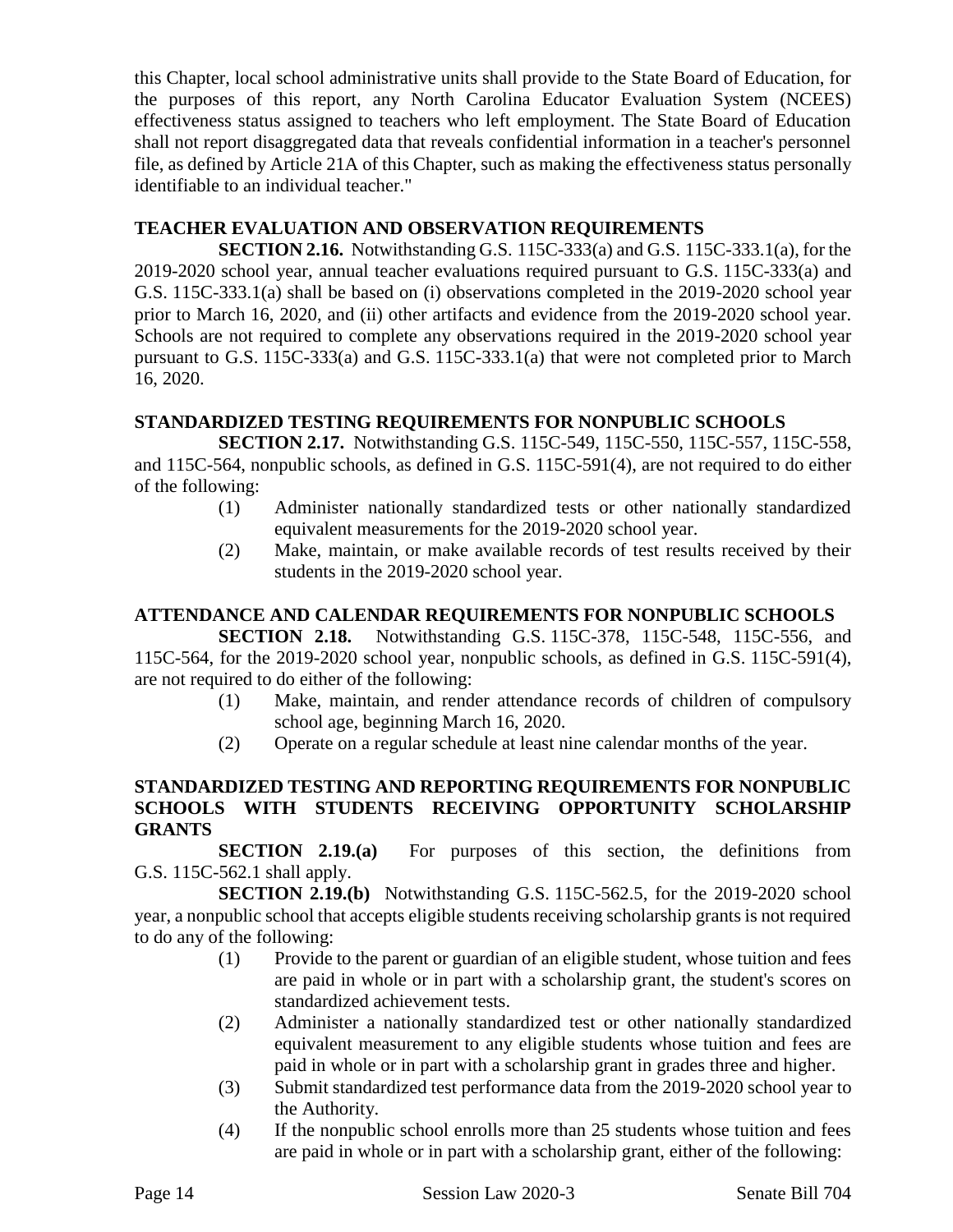- a. Report to the Authority on the aggregate standardized test performance of eligible students.
- b. Provide standardized test performance data from the 2019-2020 school year to an independent research organization.

#### **OPPORTUNITY SCHOLARSHIP PROGRAM DISBURSEMENT OF FUNDS**

**SECTION 2.20.** Notwithstanding G.S. 115C-562.8, from the funds carried forward at the end of the 2019-2020 fiscal year pursuant to G.S. 115C-562.8 that were unexpended as a result of the closure of nonpublic schools for in-person instruction due to the COVID-19 emergency, the Authority may remit a scholarship grant awarded to a student for the spring semester of the 2019-2020 school year to a nonpublic school on or before October 1, 2020.

#### **EXTENSION OF K-12 SCHOLARSHIP PROGRAM REPORT DATES**

**SECTION 2.21.(a)** Opportunity Scholarship Grant Program. – Notwithstanding G.S. 115C-562.7, the Authority shall submit by November 15, 2020, its annual report due by October 15 each year to the Joint Legislative Education Oversight Committee on the Opportunity Scholarship Grant Program.

**SECTION 2.21.(b)** Disabilities Grant Program. – Notwithstanding G.S. 115C-112.8, the Authority shall submit by November 15, 2020, its annual report due by October 15 each year to the Joint Legislative Education Oversight Committee on the Special Education Scholarships for Children with Disabilities Program.

#### **EDUCATOR PREPARATION PROGRAMS (EPPs)**

**SECTION 2.22.(a)** Minimum Admission Requirements for EPPs. – Notwithstanding the minimum admission requirements required by G.S. 115C-269.15, for the 2020-2021 academic year only, a recognized EPP shall be permitted to admit students as follows:

- (1) An individual student shall not be required to meet any of the criteria set forth in G.S. 115C-269.15(a).
- (2) An individual student shall not be required to have earned a grade point average of at least 2.7 under G.S. 115C-269.15(c). However, the EPP shall not permit a student to commence with a clinical practice as required by G.S. 115C-269.25(d) until the student has earned a grade point average of at least 2.7.
- (3) The minimum cohort grade point average for the entering cohort to an EPP for the 2020-2021 academic year shall not be required to be at least 3.0 under G.S. 115C-269.15(d).

**SECTION 2.22.(b)** Clinical Internships. – Notwithstanding G.S. 115C-269.25(d)(1), a student who is enrolled in a recognized EPP pursuant to G.S. 115C-269.5 may have the clinical internship requirement set forth in G.S. 115C-269.25(d)(1) deemed completed for the 2019-2020 academic year under the following conditions:

- (1) The student has completed as much time in a clinical internship as practicable prior to March 10, 2020.
- (2) The student would be unable to complete the EPP by August 15, 2020, unless the clinical internship is deemed completed pursuant to this section.
- (3) The student has been engaged in remote instruction as practicable while the school is closed for the remainder of the 2019-2020 school year.
- (4) The student has otherwise met the descriptors identified on the certification of teacher capacity utilized by the EPP and the elementary or secondary school partner.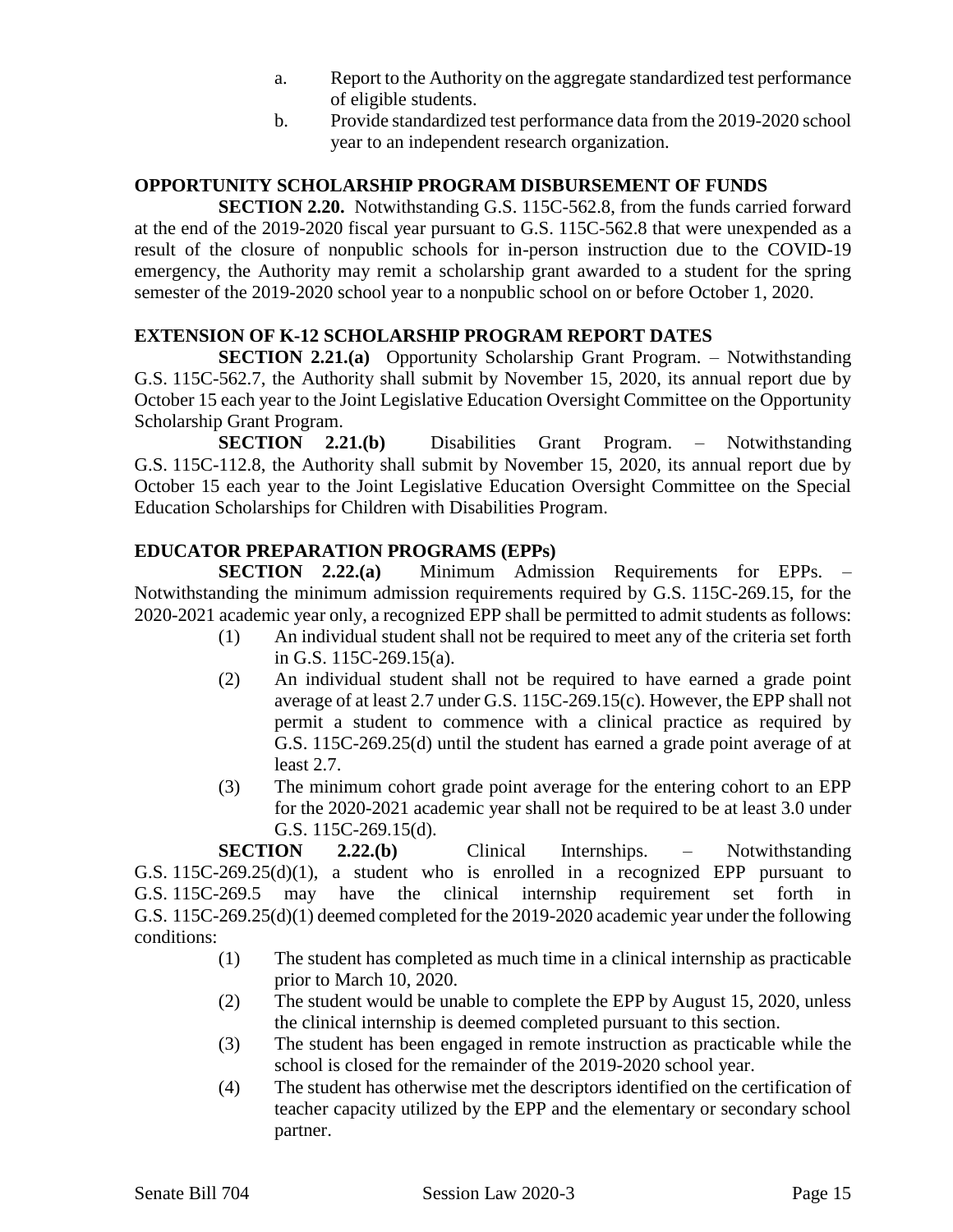**SECTION 2.22.(c)** Pedagogy Assessments. – Notwithstanding G.S. 115C-269.25(g), for individuals who have their clinical internship deemed completed pursuant to subsection (b) of this section, the following shall apply:

- (1) The State Board shall not require EPPs to require these individuals for the 2019-2020 academic year to complete a nationally normed and valid pedagogy assessment to determine clinical practice performance.
- (2) The State Board shall not require these individuals for the 2019-2020 academic year to complete the pedagogy assessment as a condition of EPP completion.
- (3) These individuals shall attempt the pedagogy assessment by the end of their first year of licensure and shall pass the assessment by the end of their third year of licensure.

**SECTION 2.22.(d)** Accountability. – Due to the lack of student assessment data and the closure of schools for in-person instruction, notwithstanding the requirements of G.S. 115C-269.35(a), EPPs shall only be required to submit information that is practicably available in the annual report to the State Board required under G.S. 115C-269.35(b) for the 2019-2020 academic year.

**SECTION 2.22.(e)** Sanctions. – Notwithstanding G.S. 115C-269.45(c), the State Board shall not consider data that was not practicably available related to the 2019-2020 school year when assigning sanctions for an EPP under G.S. 115C-269.45(c).

**SECTION 2.22.(f)** EPP Report Cards. – Due to limited available information and the waiver of the requirement to submit certain information to the State Board under subsection (c) of this section, notwithstanding G.S. 115C-269.50, the State Board shall create and submit annual report cards for EPPs as required by G.S. 115C-269.50 by December 15, 2020, to the Joint Legislative Education Oversight Committee (Committee) but shall not make the annual report cards created pursuant to this section available to the public through the State Board's Web site for the 2019-2020 academic year. The State Board shall also include in its report to the Committee aggregated information on the following:

- (1) The number and overall percentage of students who were admitted to an EPP with a GPA that was less than 2.7 as permitted by subdivision (2) of subsection (a) of this section.
- (2) The number and overall percentage of students who had their clinical internships deemed completed pursuant to subsection (b) of this section.

# **SCHOOL ADMINISTRATOR PREPARATION PROGRAMS**

**SECTION 2.23.** Notwithstanding G.S. 115C-284(c2), a school administrator candidate who is enrolled in a school administrator preparation program meeting the approval standards established by the State Board pursuant to G.S. 115C-284 may have certain requirements of G.S. 115C-284(c2) deemed completed for the 2019-2020 academic year as follows:

- (1) The requirement that a candidate shall complete a year-long internship under G.S. 115C-284(c2)(7) shall be deemed completed under the following conditions:
	- a. The candidate has completed as much time in the year-long internship as practicable prior to March 10, 2020.
	- b. The candidate would be unable to complete the program by August 15, 2020, unless the internship is deemed completed pursuant to this section.
	- c. The candidate has been engaged in administrative duties as practicable while the school is closed for the remainder of the 2019-2020 school year.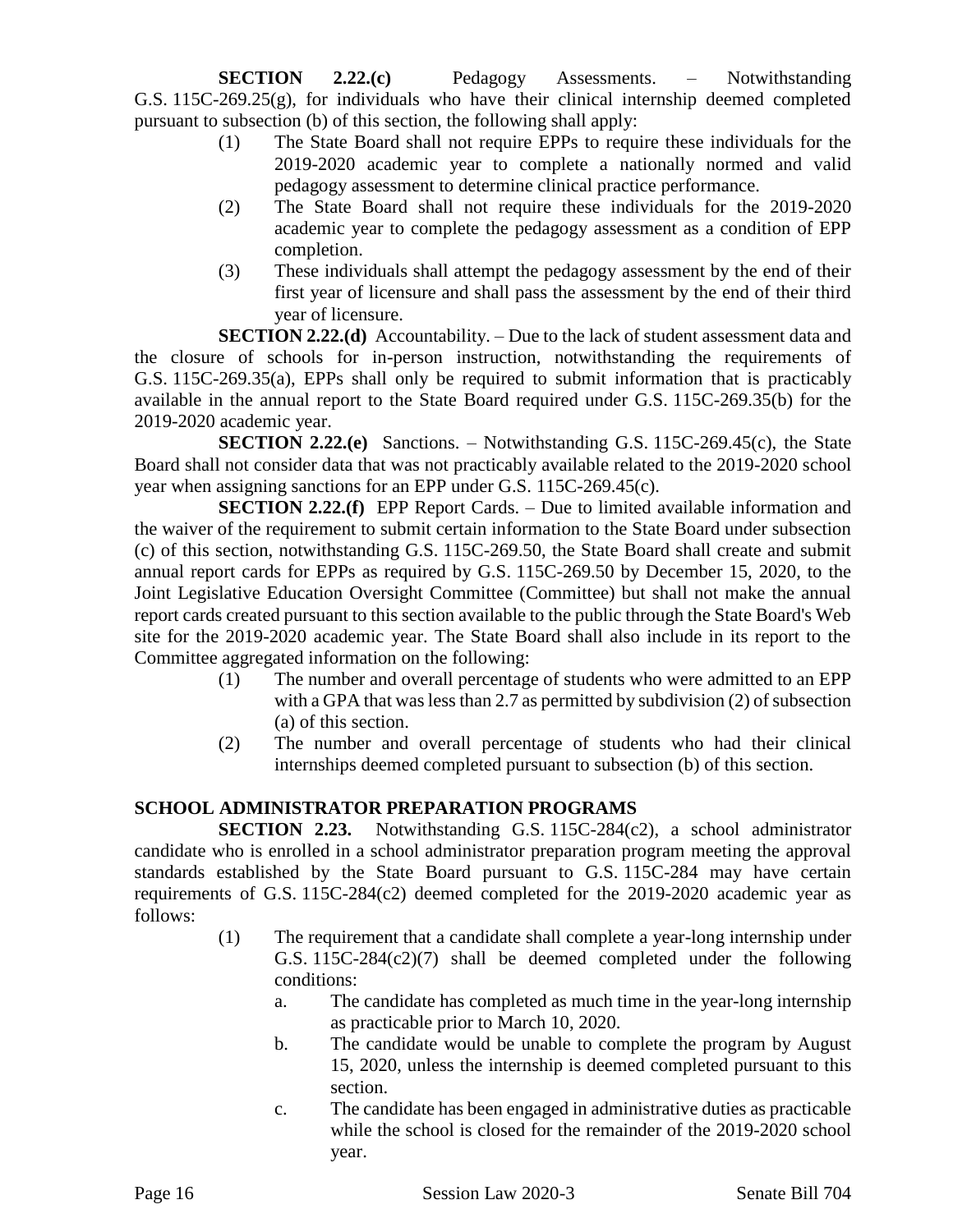- d. The candidate has otherwise met the competencies identified in the certification of capacity utilized by the school administrator preparation program.
- (2) The candidate shall complete a portfolio for emerging leaders to demonstrate the application of his or her training to actual school needs and training to the extent practicable prior to completion of the school administrator preparation program.

## **TRANSFORMING PRINCIPAL PREPARATION GRANT PROGRAM REQUIREMENTS**

**SECTION 2.24.(a)** Notwithstanding G.S. 116-209.72(a)(2)e., a school leader candidate who is enrolled in a school leader preparation program receiving a grant pursuant to Part 4 of Chapter 116 of the General Statutes shall have the clinical practice requirement under G.S. 116-209.72(a)(2)e. deemed completed for the 2019-2020 academic year under the following conditions:

- (1) The candidate has completed as much time in the clinical practice as practicable prior to March 10, 2020.
- (2) The candidate has been engaged in school leader duties as practicable while the school is closed for the remainder of the 2019-2020 school year.

**SECTION 2.24.(b)** Notwithstanding G.S. 116-209.73(c)(1a)a., the Authority shall not retrieve grant funds for the 2019-2020 fiscal year from a grant recipient based solely on a recipient's failure to require school leader candidates to complete a full-time paid clinical practice of at least five months and 750 hours in duration as required by G.S. 116-209.72(a)(2)e. as part of the program during the 2019-2020 academic year.

# **TEACHER LICENSURE REQUIREMENTS**

**SECTION 2.25.(a)** Extension for Licensure Requirements. – Notwithstanding G.S. 115C-270.15, G.S. 115C-270.20, and Section 1.2 of S.L. 2019-71, as amended by Section 8(d) of S.L. 2019-212, the State Board shall allow applicants for educator licensure additional time to meet the requirements under G.S. 115C-270.15 and G.S. 115C-270.20 as follows:

- (1) An individual who is in the first year of licensure, including an initial professional license (IPL), lateral entry license, or residency license (RL), as of March 10, 2020, who has not taken the examination required by the State Board may take the examination during the individual's second year of licensure.
- (2) An applicant for a continuing professional license (CPL) whose lateral entry license expires June 30, 2020, including a teacher granted an extension pursuant to Section 1.2 of S.L. 2019-71, as amended by Section 8(d) of S.L. 2019-212, who has not met the examination and coursework requirements established by the State Board as of March 10, 2020, shall be provided an extension until June 30, 2021.
- (3) An applicant for a CPL whose IPL expires June 30, 2020, who has not met the examination requirement established by the State Board as of March 10, 2020, shall be provided an extension until June 30, 2021.
- (4) An applicant for a CPL who is an elementary education (K-6) or special education general curriculum teacher with an IPL or RL who was granted an extension until June 30, 2020, pursuant to Section 1.2 of S.L. 2019-71, as amended by Section 8(d) of S.L. 2019-212, who has not met the examination requirement established by the State Board as of March 10, 2020, shall be provided an extension until June 30, 2021.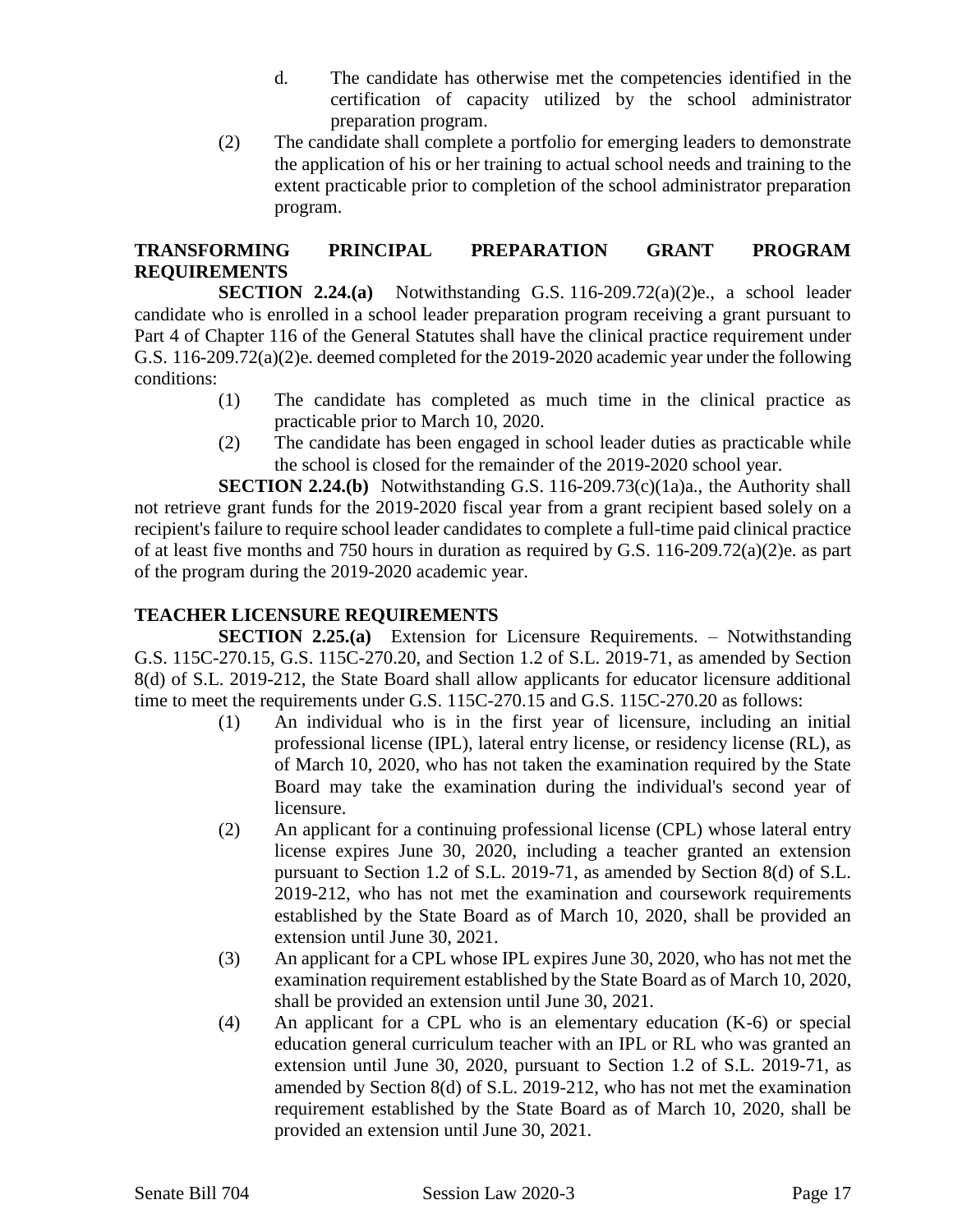**SECTION 2.25.(b)** Extension for CEU Requirement. – Notwithstanding G.S. 115C-270.30(b), any teacher who is required to have at least eight continuing education credits for continuing licensure by June 30, 2020, shall have until June 30, 2021, to meet the requirements under G.S. 115C-270.30(b).

#### **LICENSURE REQUIREMENTS FOR OTHER SCHOOL PERSONNEL**

**SECTION 2.26.(a)** Extension for Examination Requirement. – Notwithstanding G.S. 115C-284 and G.S. 115C-315(d), the State Board shall allow applicants for licensure additional time to meet the examination requirements as follows:

- (1) Pursuant to G.S. 115C-284, an individual applying for a school administrator license who has not met the examination requirements established by the State Board as of March 10, 2020, shall be permitted to meet the examination requirements in the first year of licensure.
- (2) Pursuant to G.S. 115C-315(d), an individual applying for licensure for a professional position in a public elementary or secondary school who has not met the examination requirements established by the State Board as of March 10, 2020, shall be permitted to meet the examination requirements in the first year of licensure.

**SECTION 2.26.(b)** Extension for CEU Requirement. – Notwithstanding G.S. 115C-284(c3), a school administrator who is required to meet continuing education credits in high-quality, integrated digital teaching and learning for licensure renewal by June 30, 2020, shall have until June 30, 2021, to meet the requirements under G.S. 115C-284(c3).

# **COMMUNITY COLLEGE TUITION WAIVER FOR STUDENTS IN APPRENTICESHIP PROGRAMS**

**SECTION 2.27.** Notwithstanding G.S. 115D-5(b)(16), a student who is unable to continue participation in a pre-apprenticeship or apprenticeship program due to the COVID-19 emergency may be eligible for a tuition waiver for community college courses in the student's documented plan of study related to a job-specific occupational or technical skill until December 31, 2020.

## **WAIVER OF INTEREST CHARGES ON UNC STUDENT DEBT**

**SECTION 2.28.** Notwithstanding G.S. 147-86.23, a constituent institution of The University of North Carolina shall not accrue or charge any interest to a past-due account receivable held by a student between March 13, 2020, and September 15, 2020.

#### **EXTENSION OF UNC REPORT DATES**

**SECTION 2.29.(a)** Notwithstanding G.S. 116-11(12d), 116-74.21, and 143-613(b1), the Board of Governors of The University of North Carolina shall have an additional 60 days to submit the following reports to the Joint Legislative Education Oversight Committee:

- (1) The annual report due by April 15 each year on teacher education efforts at The University of North Carolina.
- (2) The annual report due by April 15 each year on the supply and demand of school administrators to determine the number of school administrators to be trained in school administrator training programs within the constituent institutions of The University of North Carolina in each year of the fiscal biennium.
- (3) The biennial report due by May 15 every two years on the goals for State-operated health professional schools that offer training programs for licensure or certification of physician assistants, nurse practitioners, and nurse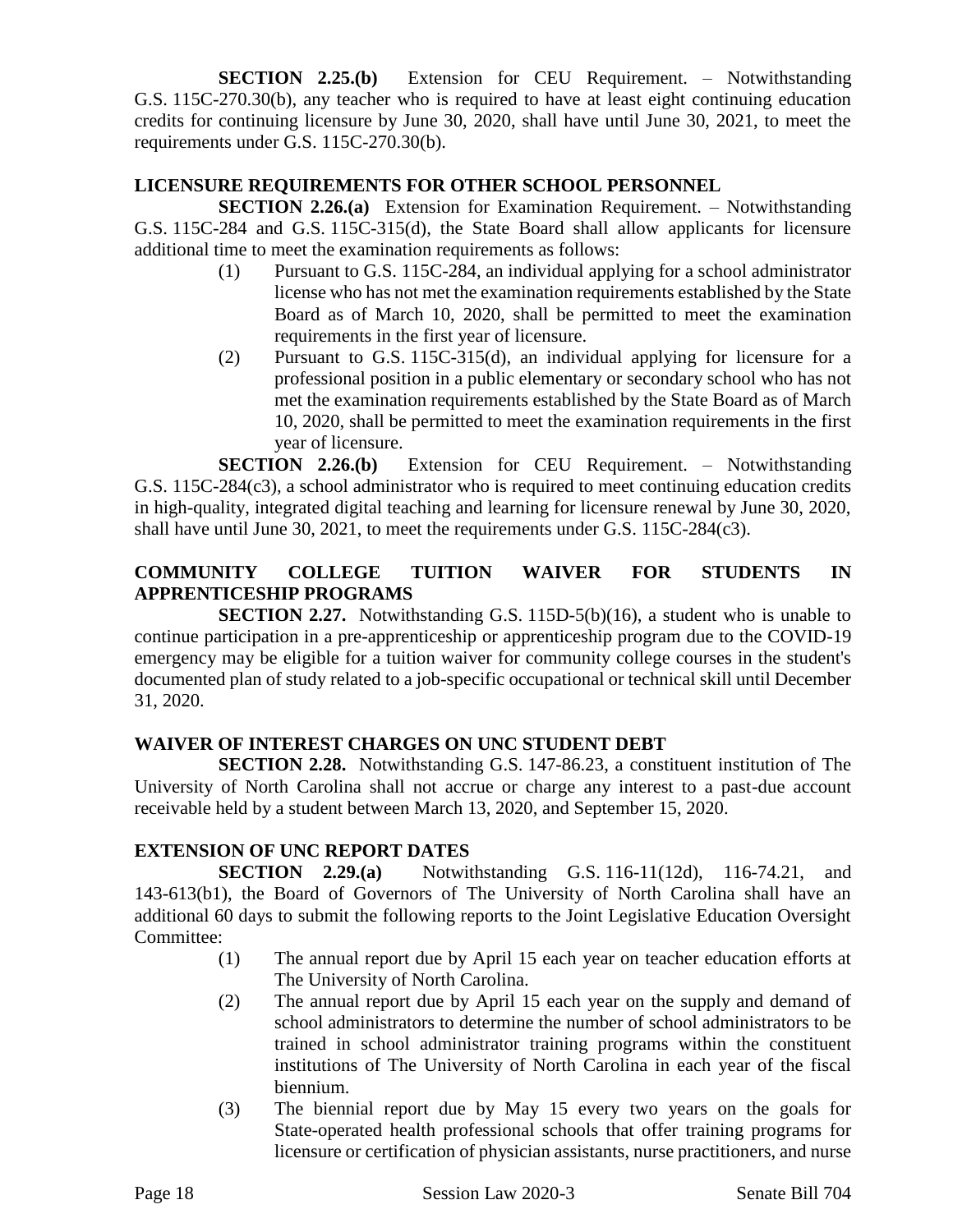midwives for increasing the percentage of the graduates of those programs who enter clinical programs and careers in primary care.

**SECTION 2.29.(b)** Notwithstanding Section 9.7(c) of S.L. 2008-107, as amended by Section 9.3(c) of S.L. 2010-31, the Board of Governors of The University of North Carolina shall submit by June 15, 2020, its annual report on the UNC-NCCCS 2+2 E-Learning Initiative due by April 15 each year to the Joint Legislative Education Oversight Committee, the State Board of Education, the Office of State Budget and Management, and the Fiscal Research Division.

**SECTION 2.29.(c)** Notwithstanding Section 9.3(c) of S.L. 2005-276, as amended by Section 9.3(d) of S.L. 2010-31, The University of North Carolina System Office shall submit by June 15, 2020, its annual report on the UNC-NCCCS Joint Initiative for Teacher Education and Recruitment due by April 15 each year to the State Board of Education, the Board of Governors of The University of North Carolina, the State Board of Community Colleges, the Education Cabinet, the Joint Legislative Education Oversight Committee, and the Office of State Budget and Management.

#### **PART III. HEALTH CARE**

#### **SUBPART IIIA. DEFINITIONS**

**SECTION 3A.1.(a)** Unless the context clearly indicates otherwise, the following definitions apply in this Part:

- (1) CDC. The federal Centers for Disease Control and Prevention.
- (2) COVID-19. Coronavirus disease 2019.
- (3) COVID-19 diagnostic test. A test the federal Food and Drug Administration has authorized for emergency use or approved to detect the presence of the severe acute respiratory syndrome coronavirus 2.
- (4) COVID-19 emergency. The period beginning March 10, 2020, and ending on the date the Governor signs an executive order rescinding Executive Order No. 116, Declaration of a State of Emergency to Coordinate Response and Protective Actions to Prevent the Spread of COVID-19.
- (5) COVID-19 antibody test. A serological blood test the federal Food and Drug Administration has authorized for emergency use or approved to measure the amount of antibodies or proteins present in the blood when the body is responding to an infection caused by the severe acute respiratory syndrome coronavirus 2.

**SECTION 3A.1.(b)** This section is effective when it becomes law.

## **SUBPART IIIB. AFFIRMATIONS OF ACTIONS TAKEN IN RESPONSE TO COVID-19**

**SECTION 3B.1.(a)** The North Carolina General Assembly supports the various actions taken by the North Carolina Medical Board, the North Carolina Board of Nursing, other health care provider licensing boards, and the State's teaching institutions for health care providers and their efforts to address the workforce supply challenges presented by the COVID-19 emergency. Further, the General Assembly supports each of the following initiatives, including, but not limited to:

(1) As COVID-19 antibody tests become available in the State, encouraging all persons authorized under State law to administer such tests to give priority to front-line care providers, including emergency medical services personnel, firefighters, rescue squad workers, law enforcement officers, licensed health care providers, long-term care providers, child care providers, and other persons essential to the provision of medical care, dental care, long-term care, or child care.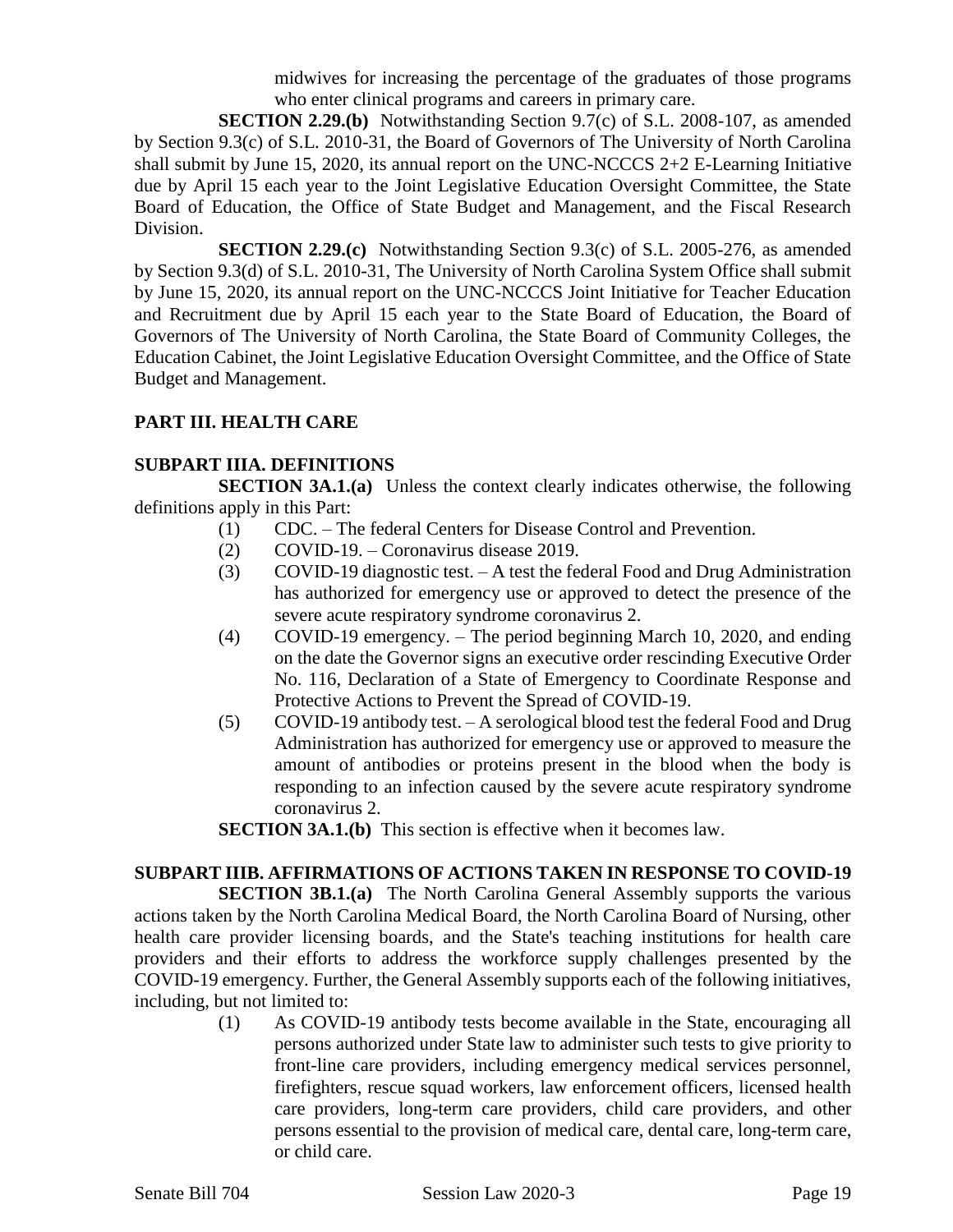- (2) Pursuing any federally available waiver or program allowance regarding child welfare, including, but not limited to, waivers regarding virtual visitation for children in foster care, temporary suspension of relicensing requirements for foster parents, and the continuation of payments for youth in foster care ages 18-21 years, regardless of education or employment requirements.
- (3) Providing ongoing flexibility to teaching institutions to ensure students seeking degrees in health care professions can complete necessary clinical hours.
- **SECTION 3B.1.(b)** This section is effective when it becomes law.

#### **SUBPART IIIC. INCREASED ACCESS TO MEDICAL SUPPLIES NECESSARY TO RESPOND TO COVID-19 AND FUTURE PUBLIC HEALTH EMERGENCIES**

## **STATE PLAN FOR A STRATEGIC STATE STOCKPILE OF PERSONAL PROTECTIVE EQUIPMENT AND TESTING SUPPLIES FOR PUBLIC HEALTH EMERGENCIES**

**SECTION 3C.1.(a)** As used in this section, the following terms have the following meanings:

- (1) Acute care providers. Includes hospitals, freestanding emergency departments, urgent care centers, and dialysis centers.
- (2) First responders. Includes local health departments, law enforcement, fire departments, search and rescue personnel, and emergency medical services providers.
- (3) Health care providers. As defined in G.S. 90-21.50.
- (4) Long-term care providers. Includes skilled nursing facilities, intermediate care facilities as defined in G.S. 131A-3, adult care homes licensed under G.S. 131D-2.4, group homes, home health agencies, and palliative and hospice care providers.
- (5) Non-health care entities. Includes child care providers, local departments of social services, hotels and motels used for isolation and quarantine, shelters, and correctional facilities.

**SECTION 3C.1.(b)** By July 1, 2020, the Division of Public Health (DPH) and the Division of Health Service Regulation (DHSR) within the Department of Health and Human Services, in conjunction with the North Carolina Division of Emergency Management within the Department of Public Safety, shall develop and submit to the Joint Legislative Oversight Committee on Health and Human Services and the Joint Legislative Oversight Committee on Justice and Public Safety a plan for creating and maintaining a Strategic State Stockpile of personal protective equipment (PPE) and testing supplies. It is the intent of the General Assembly that the Strategic State Stockpile would be accessible by both public and private acute care providers, first responders, health care providers, long-term care providers, and non-health care entities located within the State for the purposes of addressing the COVID-19 pandemic and future public health emergencies.

**SECTION 3C.1.(c)** The plan shall include at least all of the following components:

- (1) Recommendations about which agency will serve as the lead agency to oversee the Strategic State Stockpile described in this section, with (i) a description of the roles of DPH, DHSR, and the Division of Emergency Management and (ii) an explanation of how these entities will collaborate to create and maintain the Strategic State Stockpile.
- (2) Recommendations for improvements to the State's existing procurement, allocation, and distribution process for PPE.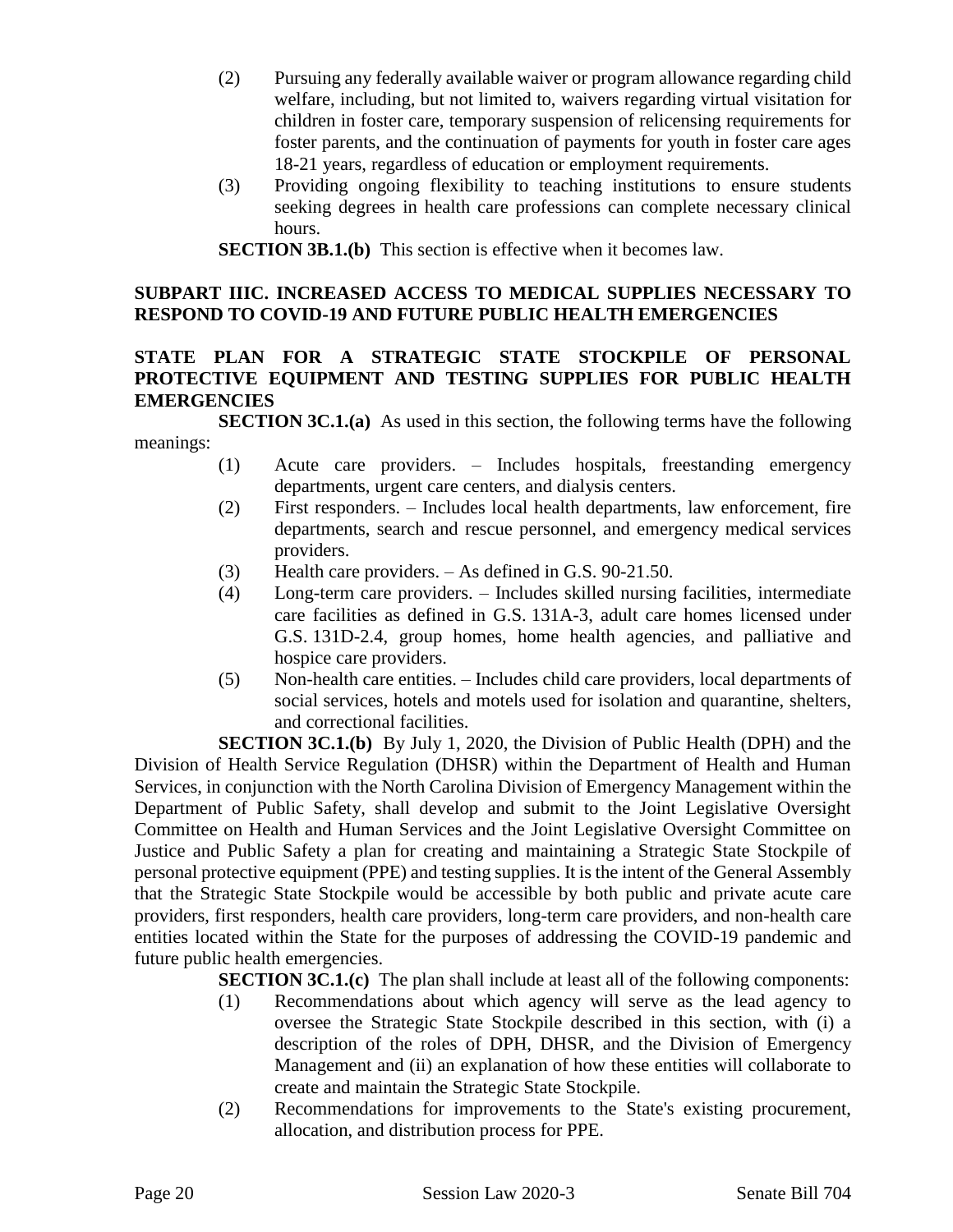- (3) Recommendations about what persons or entities should have access to the Strategic State Stockpile.
- (4) Recommendations on how to increase within the State the manufacture of PPE that meets CDC guidelines for infection control, including consideration of (i) incentives for in-State private manufacturers and vendors that agree to produce and make PPE available to the Strategic State Stockpile and (ii) the feasibility of Correction Enterprises producing PPE for the Strategic State Stockpile.
- (5) Recommendations about procuring testing supplies that meet applicable federal standards.
- (6) Identification of available locations for maintaining the Strategic State Stockpile.
- (7) Recommendations about the source, type, quality, and quantity of PPE and testing supplies the State should maintain as part of the Strategic State Stockpile, including a process for ongoing evaluation by individuals with expertise in emergency response, infection control, and environmental safety.
- (8) A mechanism for managing the inventory of PPE and testing supplies purchased for the Strategic State Stockpile.
- (9) An estimated five-year budget, including nonrecurring and recurring costs, for creating and maintaining the Strategic State Stockpile.
- (10) Any other components deemed appropriate by DPH and DHSR, in conjunction with the Division of Emergency Management.

**SECTION 3C.1.(d)** This section is effective when it becomes law.

## **PRIORITY CONSIDERATION OF NORTH CAROLINA-BASED COMPANIES WHEN ADDRESSING PUBLIC HEALTH EMERGENCIES**

**SECTION 3C.2.(a)** During a public health emergency, the Department of Health and Human Services and the North Carolina Division of Emergency Management within the Department of Public Safety shall first consider North Carolina-based companies that can provide mobile response units with capabilities to reach rural areas of the State. Operations that shall be considered include patient testing or sample collections, feeding operations, triage facilities, and other operations where it is necessary to deliver mobile services to individuals.

**SECTION 3C.2.(b)** This section is effective when it becomes law.

# **SUBPART IIID. SUPPORT FOR HEALTH CARE PROVIDERS TO RESPOND TO COVID-19**

## **DENTAL BOARD FLEXIBILITY DURING DISASTERS AND EMERGENCIES**

**SECTION 3D.1.(a)** Article 2 of Chapter 90 of the General Statutes is amended by adding a new section to read:

## "**§ 90-28.5. Disasters and emergencies.**

If the Governor declares a state of emergency or a county or municipality enacts ordinances under G.S. 153A-121, 160A-174, 166A-19.31, or Article 22 of Chapter 130A of the General Statutes, the North Carolina Board of Dental Examiners may waive the requirements of this Article and Article 16 of this Chapter to permit the provision of dental and dental hygiene services to the public during the state of emergency."

**SECTION 3D.1.(b)** This section is effective when it becomes law.

# **AUTHORIZATION FOR DENTISTS TO ADMINISTER COVID-19 TESTS**

**SECTION 3D.2.(a)** G.S. 90-29(b) is amended by adding a new subdivision to read: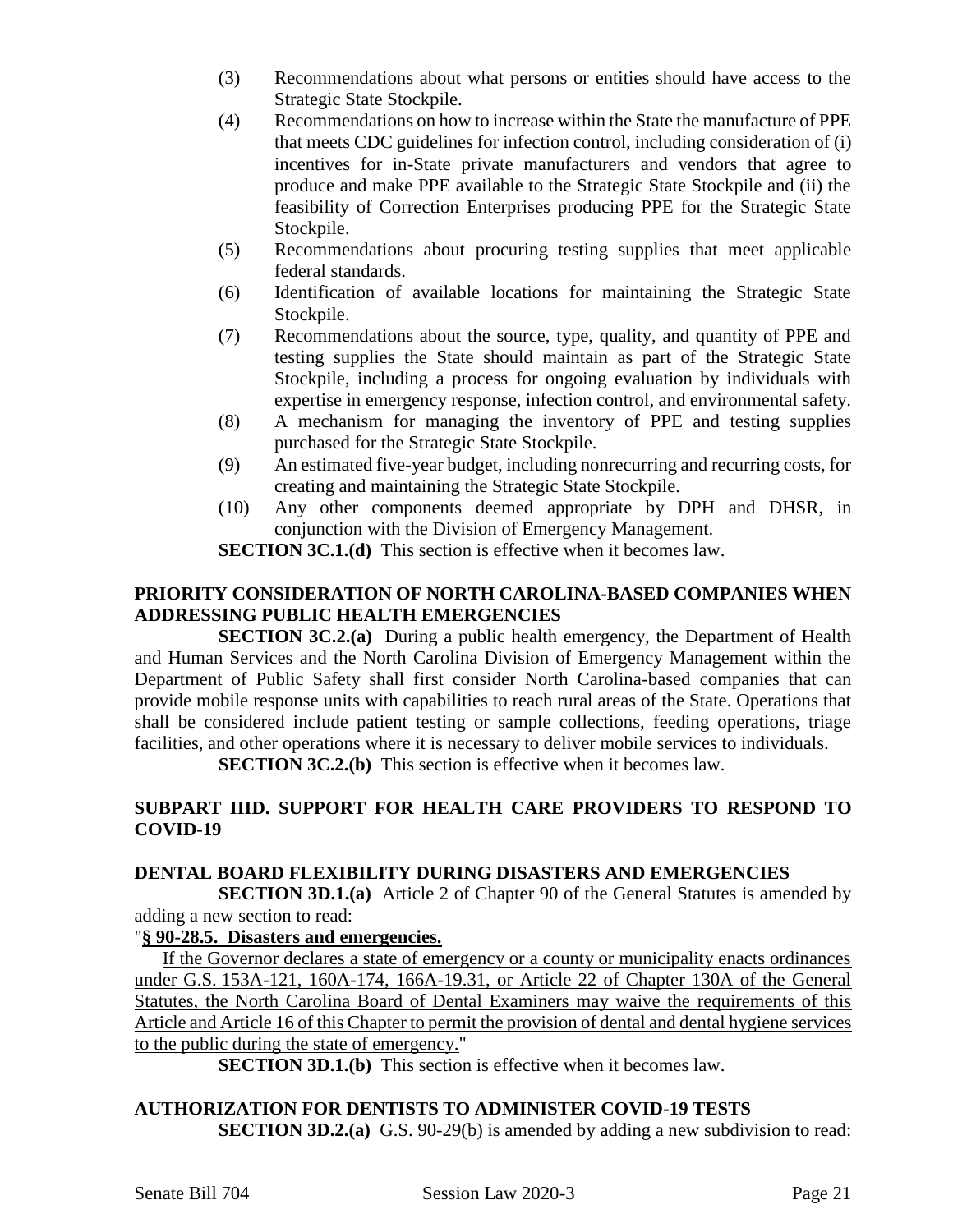- "(14) The administration by dentists of diagnostic tests and antibody tests for coronavirus disease 2019 to patients only if such tests have been approved or authorized for emergency use by the United States Food and Drug Administration."
- **SECTION 3D.2.(b)** This section is effective when it becomes law.

# **AUTHORIZATION PROCESS FOR IMMUNIZING PHARMACISTS TO ADMINISTER COVID-19 IMMUNIZATIONS/VACCINATIONS**

**SECTION 3D.3.(a)** In the event the Centers for Disease Control and Prevention recommends an immunization or vaccination for COVID-19 at a time when the General Assembly is not in regular session, any person may petition the State Health Director, in writing, to authorize immunizing pharmacists, as defined in G.S. 90-85.3, to administer the recommended immunization or vaccination for COVID-19 by means of a statewide standing order. The State Health Director shall, within 30 days after receiving such petition, consult with the following entities in evaluating the petition and respond by either approving or denying the petition: Representatives of the North Carolina Academy of Family Physicians, the North Carolina Medical Society, the North Carolina Pediatric Society, the North Carolina Association of Community Pharmacists, the North Carolina Association of Pharmacists, and the North Carolina Retail Merchants Association.

**SECTION 3D.3.(b)** Following the consultation provided in subsection (a) of this section, if the State Health Director approves the petition, the State Health Director may issue a statewide standing order authorizing the administration of an immunization or vaccination of COVID-19 by immunizing pharmacists. If the State Health Director issues a statewide standing order, it shall expire upon the adjournment of the next regular session of the General Assembly.

**SECTION 3D.3.(c)** If the State Health Director approves the petition as provided in subsection (a) of this section, the State Health Director shall, within 10 days after approval, consult with the entities listed in subsection (a) of this section to develop and submit to the North Carolina Board of Medicine, the North Carolina Board of Nursing, the North Carolina Board of Pharmacy, and the Joint Legislative Oversight Committee on Health and Human Services a minimum standard screening questionnaire and safety procedures for written protocols for the administration of the recommended immunization or vaccination for COVID-19 by immunizing pharmacists. In the event that the questionnaire and recommended standards are not developed and submitted within the 10-day period as provided in this subsection, then the Immunization Branch of the Department of Health and Human Services, Division of Public Health, shall develop the questionnaire and recommended standards within the next 10 days and submit them to the North Carolina Board of Medicine, the North Carolina Board of Nursing, the North Carolina Board of Pharmacy, and the Joint Legislative Oversight Committee on Health and Human Services. At a minimum, immunizing pharmacists who administer the recommended immunization or vaccination for COVID-19 shall be required to comply with all the requirements of G.S. 90-85.15B.

**SECTION 3D.3.(d)** All of the following individuals shall be immune from any civil or criminal liability for actions authorized by this section as follows:

- (1) The State Health Director acting pursuant to this section.
- (2) Any pharmacist who administers a COVID-19 immunization or vaccine pursuant to a statewide standing order issued under this section.

**SECTION 3D.3.(e)** This section is effective when it becomes law.

## **PRESCRIPTION IDENTIFICATION REQUIREMENTS**

**SECTION 3D.4.(a)** Notwithstanding any other provision of law to the contrary, for the duration of the COVID-19 emergency, pharmacists licensed in this State under Article 4A of Chapter 90 of the General Statutes may confirm the identity of any individual seeking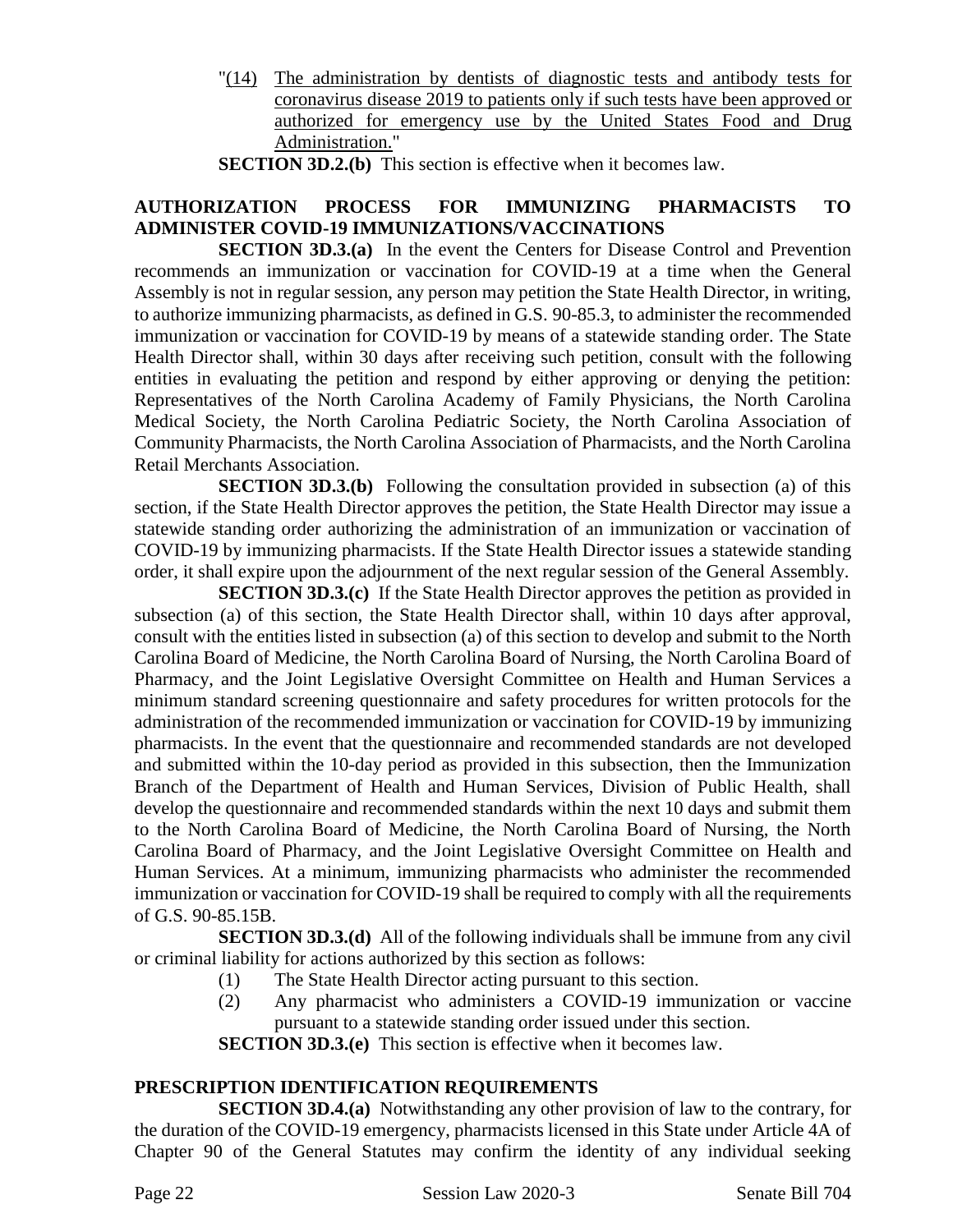dispensation of a prescription by the visual inspection of any form of government-issued photo identification. If the individual seeking dispensation is a known customer, the pharmacist may confirm the individual's identity by referencing existing records, including the controlled substances reporting system. Nothing in this section shall be construed to relieve a pharmacist of the obligation to review information in the controlled substances reporting system in accordance with G.S. 90-113.74D.

**SECTION 3D.4.(b)** This section is effective when it becomes law and expires 60 days after Executive Order No. 116 is rescinded, or December 31, 2020, whichever is earlier.

#### **TEMPORARY FLEXIBILITY FOR QUALITY IMPROVEMENT PLANS**

**SECTION 3D.5.(a)** For purposes of this section, the following definitions apply:

- (1) Quality improvement plan rules. The rules regulating the quality improvement process for physician assistants and nurse practitioners found in 21 NCAC 32S .0213, 21 NCAC 32M .0110, and 21 NCAC 36 .0810.
- (2) Application fee rules. The portions of rules found in 21 NCAC 32S .0204, 21 NCAC 32M .0115, and 21 NCAC 36 .0813 that require the payment of an application fee.
- (3) Annual review rules. The portions of rules requiring the annual review or renewal of a practice arrangement between a physician and a physician assistant or nurse practitioner found in 21 NCAC 32S .0201, 21 NCAC 32M .0110, and 21 NCAC 36 .0806.

**SECTION 3D.5.(b)** Notwithstanding any other provision of law to the contrary, neither the North Carolina Medical Board nor the North Carolina Board of Nursing shall enforce any provision of the quality improvement plan rules to the extent they require any of the following:

- (1) Quality improvement process meetings between a physician and a physician assistant or nurse practitioner, provided that the physician assistant or nurse practitioner was practicing within the scope of his or her license prior to February 1, 2020, and continues to practice within the scope of his or her license while this section is effective.
- (2) Monthly quality improvement process meetings between a physician and a physician assistant or nurse practitioner during the first six months of the practice arrangement between the physician and the physician assistant or nurse practitioner.

**SECTION 3D.5.(c)** Notwithstanding any other provision of law to the contrary, neither the North Carolina Medical Board nor the North Carolina Board of Nursing shall enforce any provision of the quality improvement plan rules or the application fee rules to the extent they require any individual to fill out an application or pay a fee, provided that individual is providing volunteer health care services within the scope of his or her license in response to the COVID-19 pandemic state of emergency declared by the Governor of North Carolina on March 10, 2020.

**SECTION 3D.5.(d)** Notwithstanding any other provision of law to the contrary, neither the North Carolina Medical Board nor the North Carolina Board of Nursing shall enforce any provision of the annual review rules.

**SECTION 3D.5.(e)** This section is effective when it becomes law and expires December 31, 2021.

## **PANDEMIC HEALTH CARE WORKFORCE STUDY**

**SECTION 3D.6.(a)** The mission of the North Carolina Area Health Education Center (NC AHEC) is to meet the State's health and health workforce needs and to provide education programs and services that bridge academic institutions and communities to improve the health of the people of North Carolina, with a focus on underserved populations. Consistent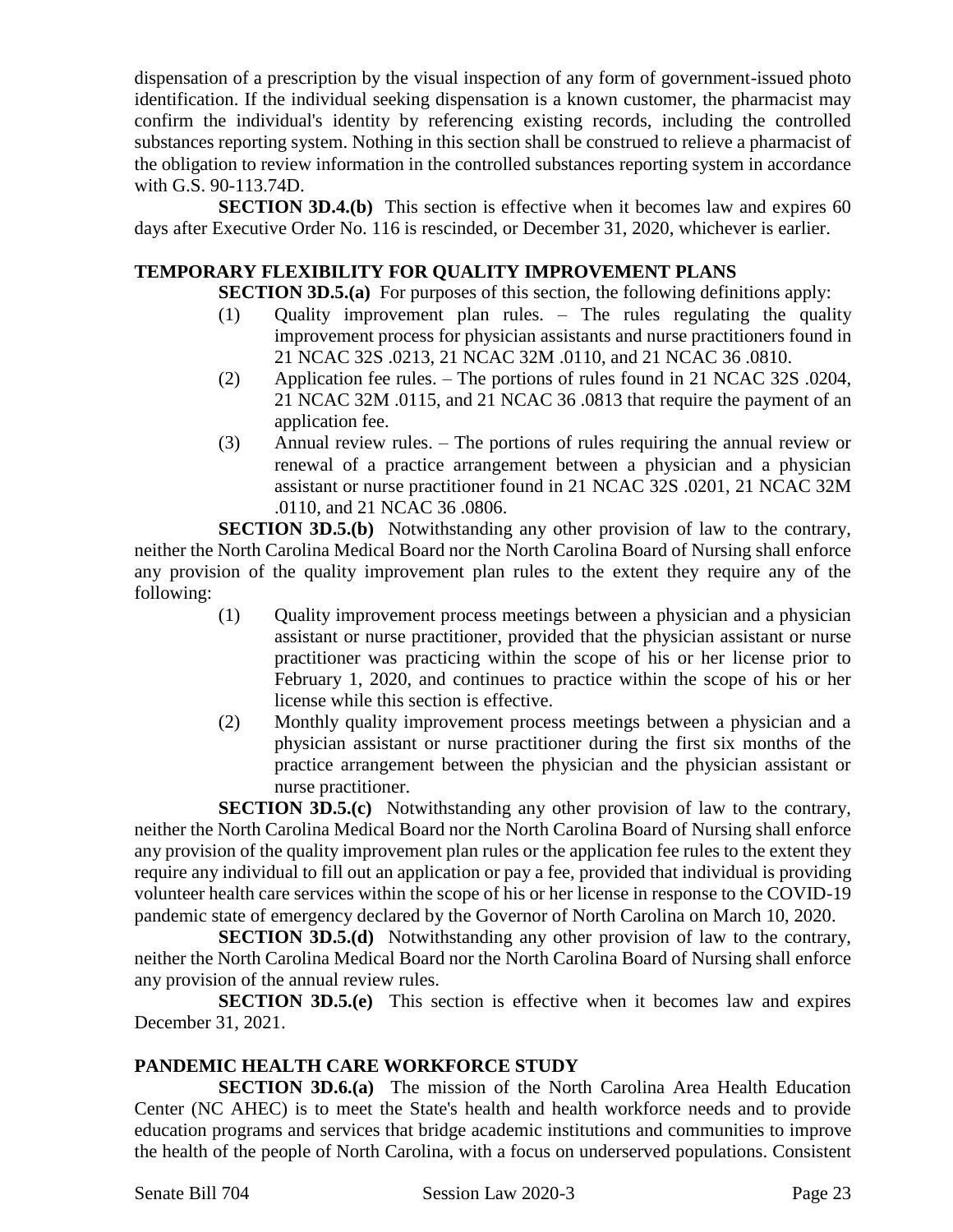with that mission, the North Carolina General Assembly directs the NC AHEC program to conduct a study of the issues that impact health care delivery and the health care workforce during a pandemic. The study shall focus on the impact of the COVID-19 pandemic, issues that need to be addressed in the aftermath of this pandemic, and plans that should be implemented in the event of a future health crisis.

**SECTION 3D.6.(b)** The study shall include input from universities, colleges, and community colleges that educate health care providers; health care provider licensing boards; the Department of Health and Human Services; the Department of Public Safety; and geographically disbursed rural and urban hospitals, ambulatory surgical centers, primary care practices, specialty care practices, correctional facilities, group homes, home care agencies, nursing homes, adult care homes, and other residential care facilities.

**SECTION 3D.6.(c)** The study shall include, but is not limited to, examination of, and reporting on, the issues outlined below:

- (1) Adequacy of the health care workforce supply to respond to a pandemic in the following settings: acute care, ambulatory, primary care, nursing homes, adult care homes, other residential care facilities, correctional facilities, and in-home care.
- (2) Adequacy of the health care workforce supply to address the COVID-19 surge; the ability to redirect the existing workforce supply to meet staffing demands, including the identification of any barriers; and recommendations to eliminate barriers and readily deploy staffing in a future health crisis.
- (3) Adequacy of the health care workforce training, by setting, and the need for additional training or cross-training of health care providers.
- (4) Impact of the COVID-19 pandemic on communities with preexisting workforce shortages.
- (5) Impact of personal protective equipment (PPE) availability on the health care workforce, by setting.
- (6) Sufficiency of support mechanisms for the health care workforce, including the availability of child care, transportation, mental health and resilience support services, and other support items.
- (7) Impact of postponing or eliminating nonessential services and procedures on the health care workforce.
- (8) Impact of postponing or eliminating nonessential services and procedures on hospitals, particularly rural hospitals.
- (9) Interruptions in the delivery of routine health care during the COVID-19 pandemic and the impact to citizens, primary and specialty care practices, and the health care workforce employed in these practices.
- (10) Impact of the COVID-19 pandemic on the delivery of behavioral health services.
- (11) Ability of telehealth options to deliver routine and emergent health and behavioral health services to patients.
- (12) Impact of telehealth on hospitals during the COVID-19 pandemic.
- (13) Support necessary to resume health care delivery to pre-pandemic levels.
- (14) Ability of the health care workforce and health care delivery structure to respond to the needs of minority populations, individuals with health disparities, and individuals and communities with increased health risks, during a pandemic.
- (15) Impact of the COVID-19 pandemic, including concerns surrounding PPE availability, on current health sciences students and implications for future students contemplating a career in health sciences.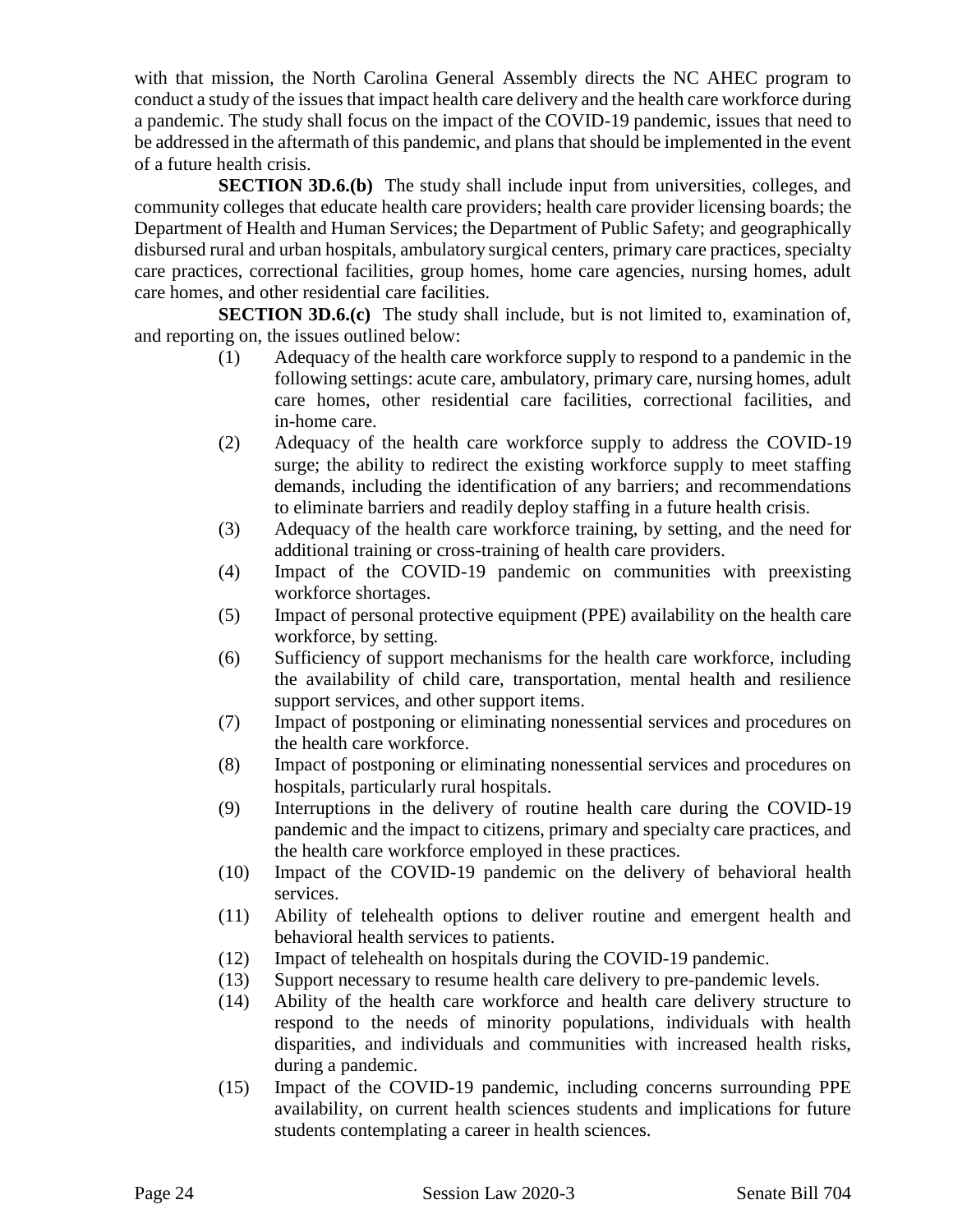**SECTION 3D.6.(d)** The NC AHEC shall report findings and recommendations to the House Select Committee on COVID-19, Health Care Working Group, on or before November 15, 2020. The report shall include a summary section to provide a high-level debriefing to the State's leaders, health care providers, and others, on successes and priority items to address as the State moves forward.

**SECTION 3D.6.(e)** Due to the evolving nature of the COVID-19 pandemic, the NC AHEC has authority to report subsequent study findings and recommendations, as appropriate, to the House Appropriations Subcommittee on Health and Human Services, the Senate Appropriations Committee on Health and Human Services, and the Joint Legislative Oversight Committee on Health and Human Services.

**SECTION 3D.6.(f)** This section is effective when it becomes law.

## **HEALTH CARE LIABILITY PROTECTION FOR EMERGENCY OR DISASTER TREATMENT**

**SECTION 3D.7.(a)** Chapter 90 of the General Statutes is amended by adding a new Article to read:

"Article 1L.

"Emergency or Disaster Treatment Protection Act.

#### "**§ 90-21.130. Short title.**

This Article shall be known and may be cited as the Emergency or Disaster Treatment Protection Act.

# "**§ 90-21.131. Purpose.**

It is the purpose of this Article to promote the public health, safety, and welfare of all citizens by broadly protecting the health care facilities and health care providers in this State from liability that may result from treatment of individuals during the COVID-19 public health emergency under conditions resulting from circumstances associated with the COVID-19 public health emergency. A public health emergency that occurs on a statewide basis requires an enormous response from State, federal, and local governments working in concert with private and public health care providers in the community. The rendering of treatment to patients during such a public health emergency is a matter of vital State concern affecting the public health, safety, and welfare of all citizens.

## "**§ 90-21.132. Definitions.**

The following definitions apply in this Article:

- (1) COVID-19. Coronavirus disease 2019.
- (2) COVID-19 emergency declaration. Executive Order No. 116 issued March 10, 2020, by Governor Roy A. Cooper, including any amendments issued by executive order, subject to extensions under Chapter 166A of the General Statutes.
- (3) COVID-19 emergency rule. Any executive order, declaration, directive, request, or other State or federal authorization, policy statement, rule making, or regulation that waives, suspends, or modifies applicable State or federal law regarding scope of practice, including modifications authorizing health care providers licensed in another state to practice in this State, or the delivery of care, including those regarding the facility space in which care is delivered and which equipment is used during the COVID-19 emergency declaration.
- (4) Damages. Economic or noneconomic losses for harm to an individual.
- (5) Harm. Physical and nonphysical contact that results in injury to or death of an individual.
- (6) Health care facility. Any entity licensed pursuant to Chapter 122C, 131D, or 131E of the General Statutes or Article 64 of Chapter 58 of the General Statutes, and any clinical laboratory certified under the federal Clinical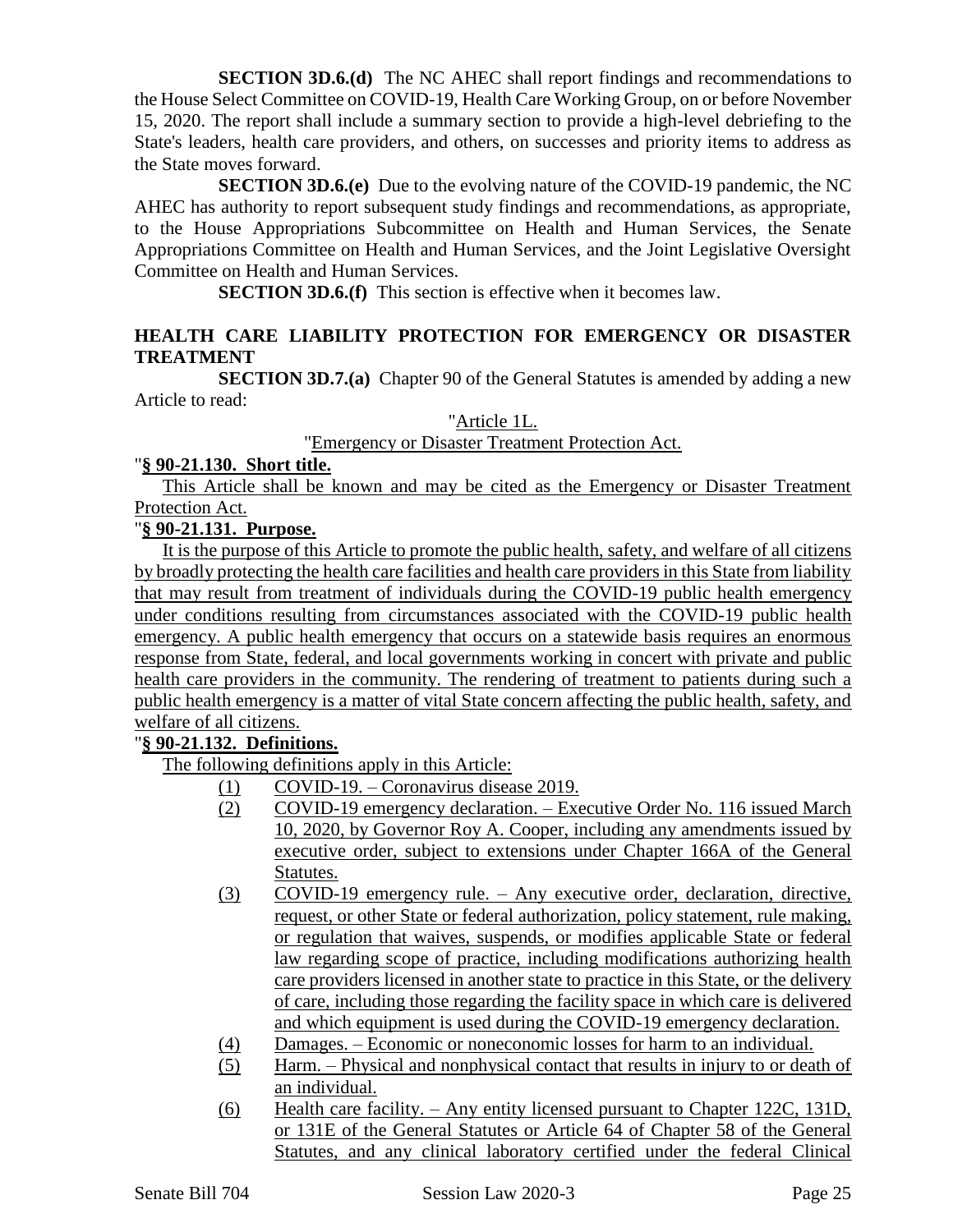Laboratory Improvement Amendments in section 353 of the Public Health Service Act (42 U.S.C. § 263a).

- $(7)$  Health care provider.
	- a. An individual who is licensed, certified, or otherwise authorized under Chapter 90 or 90B of the General Statutes to provide health care services in the ordinary course of business or practice of a profession or in an approved education or training program.
	- b. A health care facility where health care services are provided to patients, residents, or others to whom such services are provided as allowed by law.
	- c. Individuals licensed under Chapter 90 of the General Statutes or practicing under a waiver in accordance with G.S. 90-12.5.
	- d. Any emergency medical services personnel as defined in G.S. 131E-155(7).
	- e. Any individual providing health care services within the scope of authority permitted by a COVID-19 emergency rule.
	- f. Any individual who is employed as a health care facility administrator, executive, supervisor, board member, trustee, or other person in a managerial position or comparable role at a health care facility.
	- g. An agent or employee of a health care facility that is licensed, certified, or otherwise authorized to provide health care services.
	- h. An officer or director of a health care facility.
	- i. An agent or employee of a health care provider who is licensed, certified, or otherwise authorized to provide health care services.
- (8) Health care service. Treatment, clinical direction, supervision, management, or administrative or corporate service, provided by a health care facility or a health care provider during the period of the COVID-19 emergency declaration, regardless of the location in this State where the service is rendered:
	- a. To provide testing, diagnosis, or treatment of a health condition, illness, injury, or disease related to a confirmed or suspected case of COVID-19.
	- b. To dispense drugs, medical devices, medical appliances, or medical goods for the treatment of a health condition, illness, injury, or disease related to a confirmed or suspected case of COVID-19.
	- c. To provide care to any other individual who presents or otherwise seeks care at or from a health care facility or to a health care provider during the period of the COVID-19 emergency declaration.
- (9) Volunteer organization. Any medical organization, company, or institution that has made its facility or facilities available to support the State's response and activities under the COVID-19 emergency declaration and in accordance with any applicable COVID-19 emergency rule.

# "**§ 90-21.133. Immunity.**

(a) Notwithstanding any law to the contrary, except as provided in subsection (b) of this section, any health care facility, health care provider, or entity that has legal responsibility for the acts or omissions of a health care provider shall have immunity from any civil liability for any harm or damages alleged to have been sustained as a result of an act or omission in the course of arranging for or providing health care services only if all of the following apply:

> (1) The health care facility, health care provider, or entity is arranging for or providing health care services during the period of the COVID-19 emergency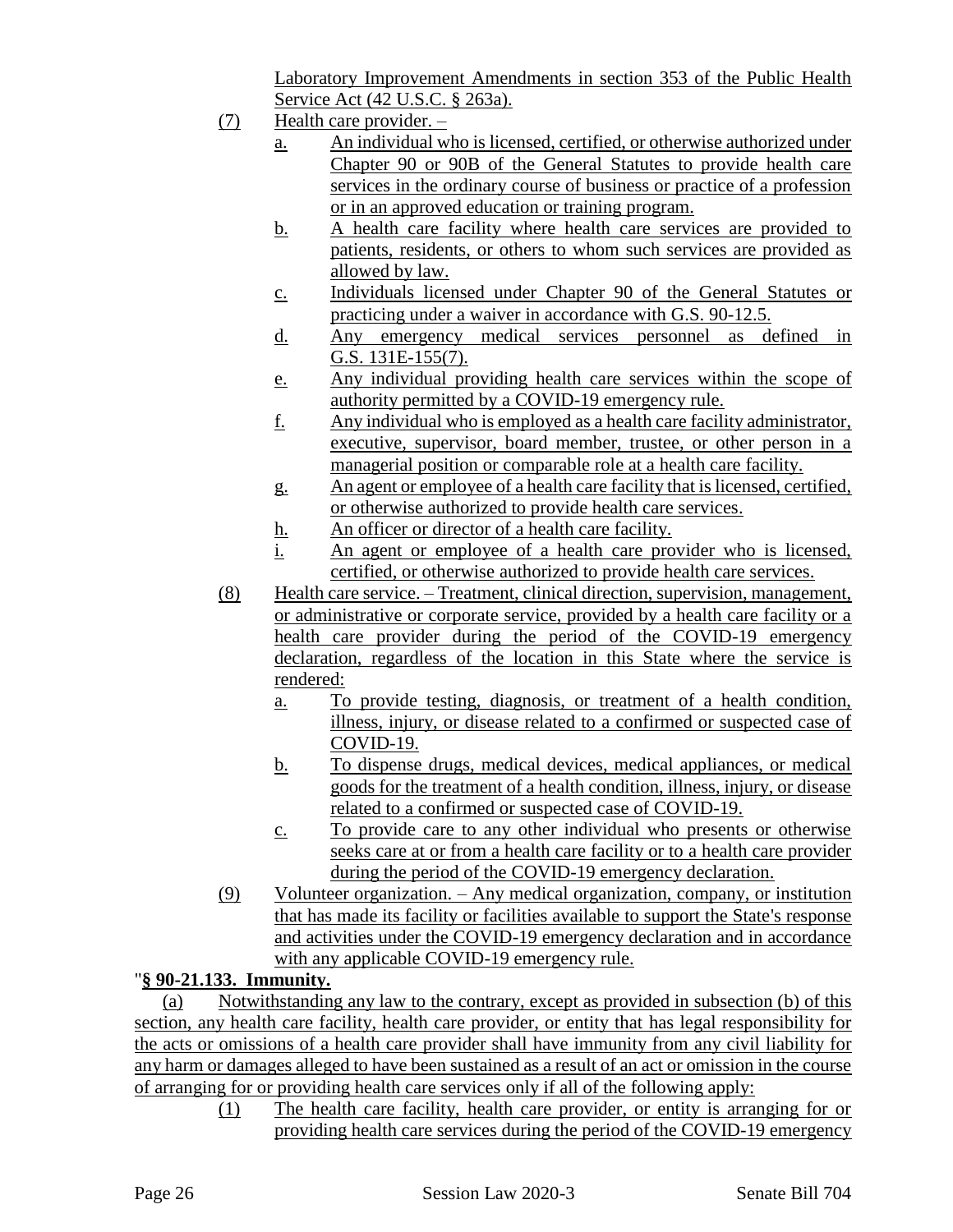declaration, including, but not limited to, the arrangement or provision of those services pursuant to a COVID-19 emergency rule.

- (2) The arrangement or provision of health care services is impacted, directly or indirectly:
	- a. By a health care facility, health care provider, or entity's decisions or activities in response to or as a result of the COVID-19 pandemic; or
	- b. By the decisions or activities, in response to or as a result of the COVID-19 pandemic, of a health care facility or entity where a health care provider provides health care services.
- (3) The health care facility, health care provider, or entity is arranging for or providing health care services in good faith.

(b) The immunity from any civil liability provided in subsection (a) of this section shall not apply if the harm or damages were caused by an act or omission constituting gross negligence, reckless misconduct, or intentional infliction of harm by the health care facility or health care provider providing health care services; provided that the acts, omissions, or decisions resulting from a resource or staffing shortage shall not be considered to be gross negligence, reckless misconduct, or intentional infliction of harm.

(c) Notwithstanding any law to the contrary, a volunteer organization shall have immunity from any civil liability for any harm or damages occurring in or at its facility or facilities arising from the State's response and activities under the COVID-19 emergency declaration and in accordance with any applicable COVID-19 emergency rule, unless it is established that such harm or damages were caused by the gross negligence, reckless misconduct, or intentional infliction of harm by the volunteer organization.

# "**§ 90-21.134. Severability.**

This Article shall be liberally construed to effectuate its public health emergency purpose as outlined in G.S. 90-121.131. The provisions of this Article are severable. If any part of this Article is declared to be invalid by a court, the invalidity does not affect other parts of this Article that can be given effect without the invalid provision."

**SECTION 3D.7.(b)** This section is effective when it becomes law and applies to acts or omissions occurring during the time of Executive Order No. 116 issued on March 10, 2020, by Governor Roy A. Cooper, and any subsequent time period during which a state of emergency is declared to be in effect during calendar year 2020 by the Governor in response to COVID-19.

# **DISPENSE AND USE OF CONTROLLED SUBSTANCES TEMPORARILY AT ADDITIONAL PLACES OF BUSINESS**

**SECTION 3D.8.(a)** Notwithstanding any provision of law to the contrary, for the duration of the COVID-19 emergency, a hospital, nursing home, or clinic holding a valid State registration for controlled substances under Article 5 of Chapter 90 of the General Statutes may temporarily dispense or use controlled substances at additional places of business by completing the registration process developed by the Division of Mental Health, Developmental Disabilities and Substance Abuse Services of the North Carolina Department of Health and Human Services, and providing all information required pursuant to said emergency registration process for any overflow facility or satellite facility that may be established temporarily by the hospital, nursing home, or clinic registrant in response to the COVID-19 emergency, and no registration fee shall be required in connection with any such emergency registration.

**SECTION 3D.8.(b)** This section is effective when it becomes law and expires 60 days after Executive Order No. 116 is rescinded, or December 31, 2020, whichever is earlier.

# **PRE-PROCEDURE COVID-19 TEST RESULT REPORTING**

**SECTION 3D.9.(a)** All health care providers, as defined under G.S. 130A-476(g), shall receive and report the results, both positive and negative, of any COVID-19 diagnostic test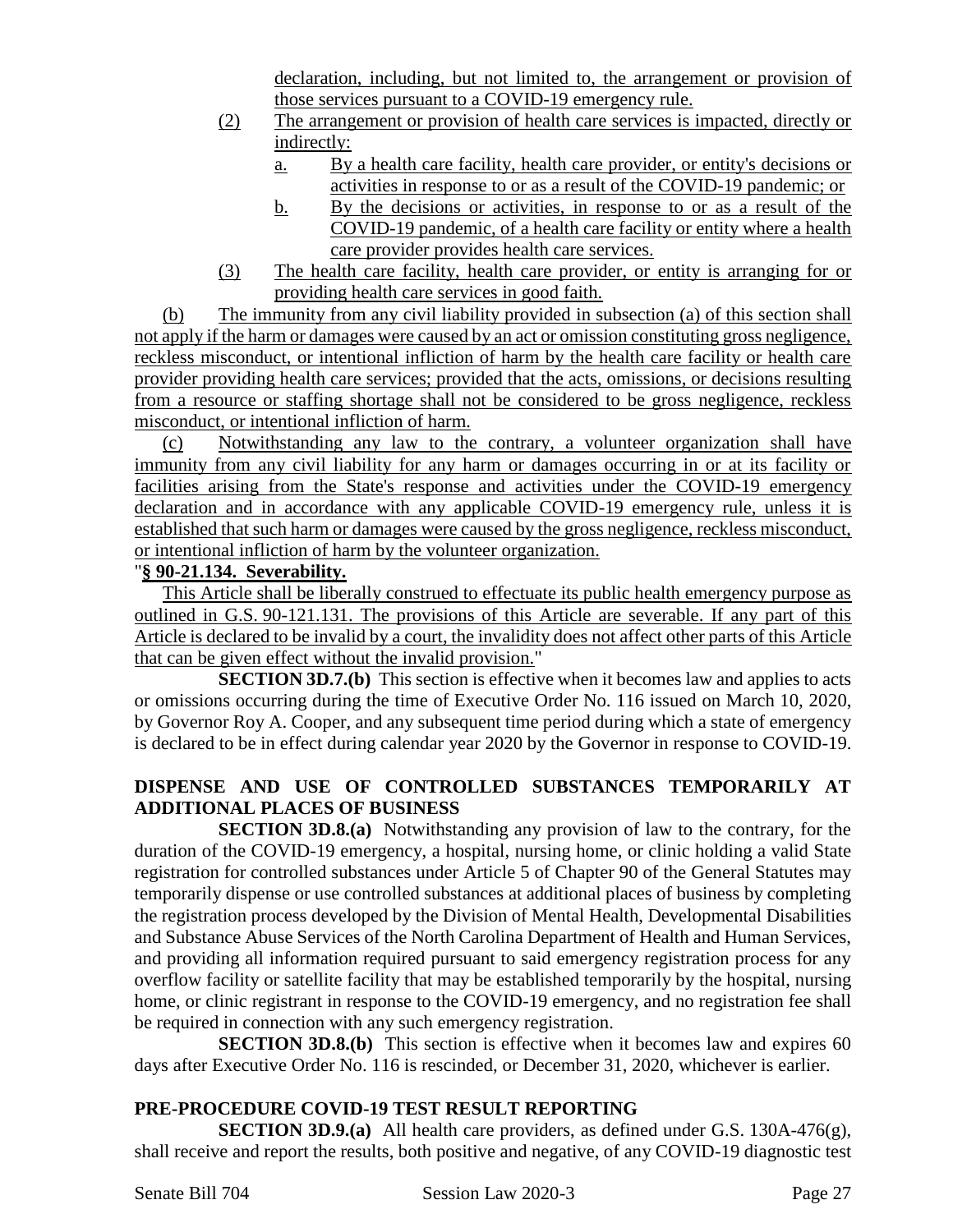or COVID-19 antibody test performed on an individual prior to any nonemergency surgery or procedure to the Commission for Public Health (Commission) and to the Division of Public Health. The Department of Health and Human Services shall report pre-procedure test result data on a county-by-county basis and update it daily on its Web site.

**SECTION 3D.9.(b)** This section is effective when it becomes law.

## **SUBPART IIIE. INCREASED FLEXIBILITY FOR THE DEPARTMENT OF HEALTH AND HUMAN SERVICES TO RESPOND TO COVID-19**

#### **EXTENSION OF TIME FOR ESTABLISHING CONNECTIVITY TO THE STATE'S HEALTH INFORMATION EXCHANGE NETWORK KNOWN AS HEALTHCONNEX SECTION 3E.1.(a)** G.S. 90-414.4(a1)(2) reads as rewritten:

"(2) Except as provided in subdivisions (3), (4), and (5) of this subsection, all other providers of Medicaid and State-funded health care services shall begin submitting demographic and clinical data by <del>June 1, 2020.</del>October 1, 2021." **SECTION 3E.1.(b)** G.S. 90-414(a2) reads as rewritten:

"(a2) Extensions of Time for Establishing Connection to the HIE Network. – The Department of Information Technology, in consultation with the Department of Health and Human Services and the State Health Plan for Teachers and State Employees, may establish a process to grant limited extensions of the time for providers and entities to connect to the HIE Network and begin submitting data as required by this section upon the request of a provider or entity that demonstrates an ongoing good-faith effort to take necessary steps to establish such connection and begin data submission as required by this section. The process for granting an extension of time must include a presentation by the provider or entity to the Department of Information Technology, the Department of Health and Human Services, and the State Health Plan for Teachers and State Employees on the expected time line for connecting to the HIE Network and commencing data submission as required by this section. Neither the Department of Information Technology, the Department of Health and Human Services, nor the State Health Plan for Teachers and State Employees shall grant an extension of time (i) to any provider or entity that fails to provide this information to both Departments, and the State Health Plan for Teachers and State Employees, (ii) that would result in the provider or entity connecting to the HIE Network and commencing data submission as required by this section later than June 1, 2020, October 1, 2021, or (iii) that would result in any provider or entity specified in subdivisions (4) and (5) of subsection (a1) of this section connecting to the HIE Network and commencing data submission as required by this section later than June 1, 2022. The Department of Information Technology shall consult with the Department of Health and Human Services and the State Health Plan for Teachers and State Employees to review and decide upon a request for an extension of time under this section within 30 days after receiving a request for an extension."

**SECTION 3E.1.(c)** This section is effective when it becomes law.

# **TEMPORARY WAIVER OF THREE-YEAR FINGERPRINTING REQUIREMENT/CHILD CARE PROVIDERS/ADOPTIONS/FOSTER CARE**

**SECTION 3E.2.(a)** Notwithstanding G.S. 110-90.2(b), the Department of Health and Human Services, Division of Child Development and Early Education, shall temporarily waive the requirement that current child care providers complete a fingerprint-based criminal history check every three years.

**SECTION 3E.2.(b)** In accordance with federal guidance, all available State and federal name-based criminal background checks for prospective employees seeking employment in licensed child care shall be completed. Prospective employees will be issued a provisional qualification status. In situations where only State and federal name-based checks were completed, fingerprint-based criminal history checks shall be completed within 60 days of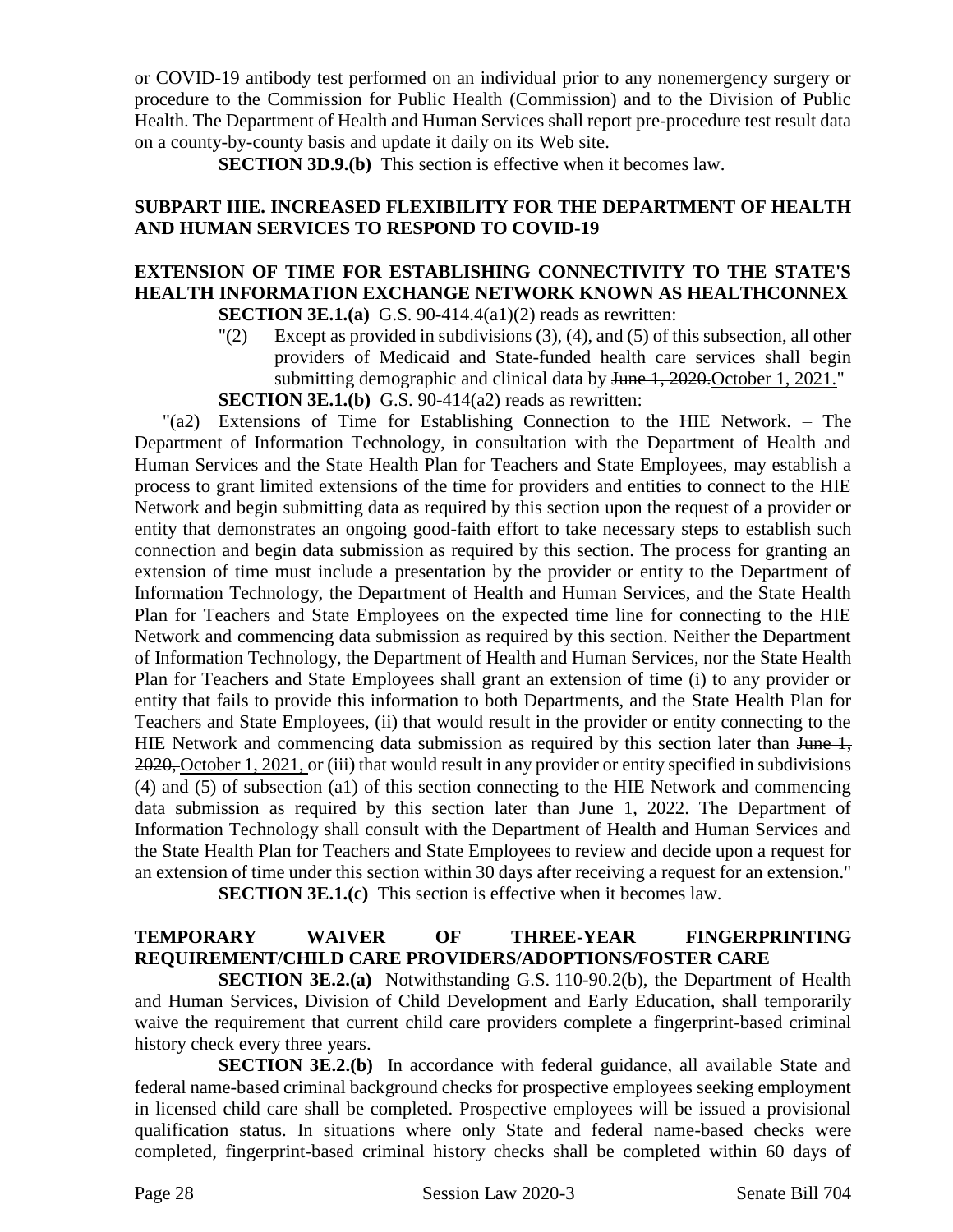Executive Order No. 116 being rescinded, in compliance with State law and rules. If fingerprint-based checks are not completed within 60 days of Executive Order No. 116 being rescinded, the prospective employee will be disqualified until a fingerprint-based check is completed.

**SECTION 3E.2.(c)** Notwithstanding any provision of law or rules to the contrary, the Department of Health and Human Services, Division of Social Services, shall temporarily waive any requirement to complete a fingerprint-based criminal history check pertaining to adoptions, foster care, or child care institutions. However, in accordance with federal guidance, all available name-based criminal background checks for prospective foster parents, adoptive parents, legal guardians, and adults working in child care institutions shall be completed, and, in situations where only name-based checks were completed, fingerprint-based criminal history checks shall be completed within 60 days of Executive Order No. 116 being rescinded, in compliance with State law and rules.

**SECTION 3E.2.(d)** This section is effective when it becomes law and expires 60 days after Executive Order No. 116 is rescinded, or December 31, 2020, whichever is earlier.

#### **MODIFICATION OF FACILITY INSPECTIONS AND TRAINING TO ADDRESS INFECTION CONTROL MEASURES FOR COVID-19**

**SECTION 3E.3.(a)** Notwithstanding any provision of Article 2 of Chapter 122C, Articles 1 and 3 of Chapter 131D, and Chapter 131E of the General Statutes, or any other provision of law to the contrary, the Department of Health and Human Services, Division of Health Service Regulation, and as applicable, local departments of social services, shall suspend all annual and biennial inspections and regular monitoring requirements for licensed facilities under Article 2 of Chapter 122C of the General Statutes, Articles 1 and 3 of Chapter 131D of the General Statutes, and Articles 5, 6, and 10 of Chapter 131E of the General Statutes, and provisions within any rules adopted under these chapters that pertain to the Department or DHSR monitoring, inspection, or investigative requirements, except (i) as DHSR deems necessary to avoid serious injury, harm, impairment, or death to employees, residents, or patients of these facilities or (ii) as directed by the Centers for Medicare and Medicaid Services.

**SECTION 3E.3.(b)** DHSR shall review the compliance history of all facilities licensed under Article 2 of Chapter 122C of the General Statutes and Article 1 of Chapter 131D of the General Statutes that were determined to be in violation, assessed penalties, or placed on probation within the six-month period preceding the beginning of the COVID-19 emergency, for noncompliance with rules or statutes or Centers for Disease Control and Prevention guidelines regarding infection control or the proper use of personal protective equipment. DHSR shall require employees of these facilities to undergo immediate training designated by DHSR about infection control and the proper use of personal protective equipment. The training required by this section may be conducted online, by video conference, or in such manner as DHSR determines appropriate under the circumstances.

**SECTION 3E.3.(c)** This section is effective when it becomes law and expires 60 days after Executive Order No. 116 is rescinded, or December 31, 2020, whichever is earlier.

## **ALLOW TEMPORARY WAIVER OF 72-HOUR PRESERVICE TRAINING REQUIREMENT/CHILD WELFARE STAFF**

**SECTION 3E.4.(a)** Notwithstanding G.S. 131D-10.6A(b)(1), the Department of Health and Human Services, Division of Social Services, is authorized to temporarily waive the 72-hour requirement of preservice training before child welfare services staff assumes direct client contact responsibilities. The Division is authorized to identify and use web-based training as an acceptable equivalent in meeting preservice training requirements.

**SECTION 3E.4.(b)** This section is effective when it becomes law and expires 60 days after Executive Order No. 116 is rescinded, or December 31, 2020, whichever is earlier.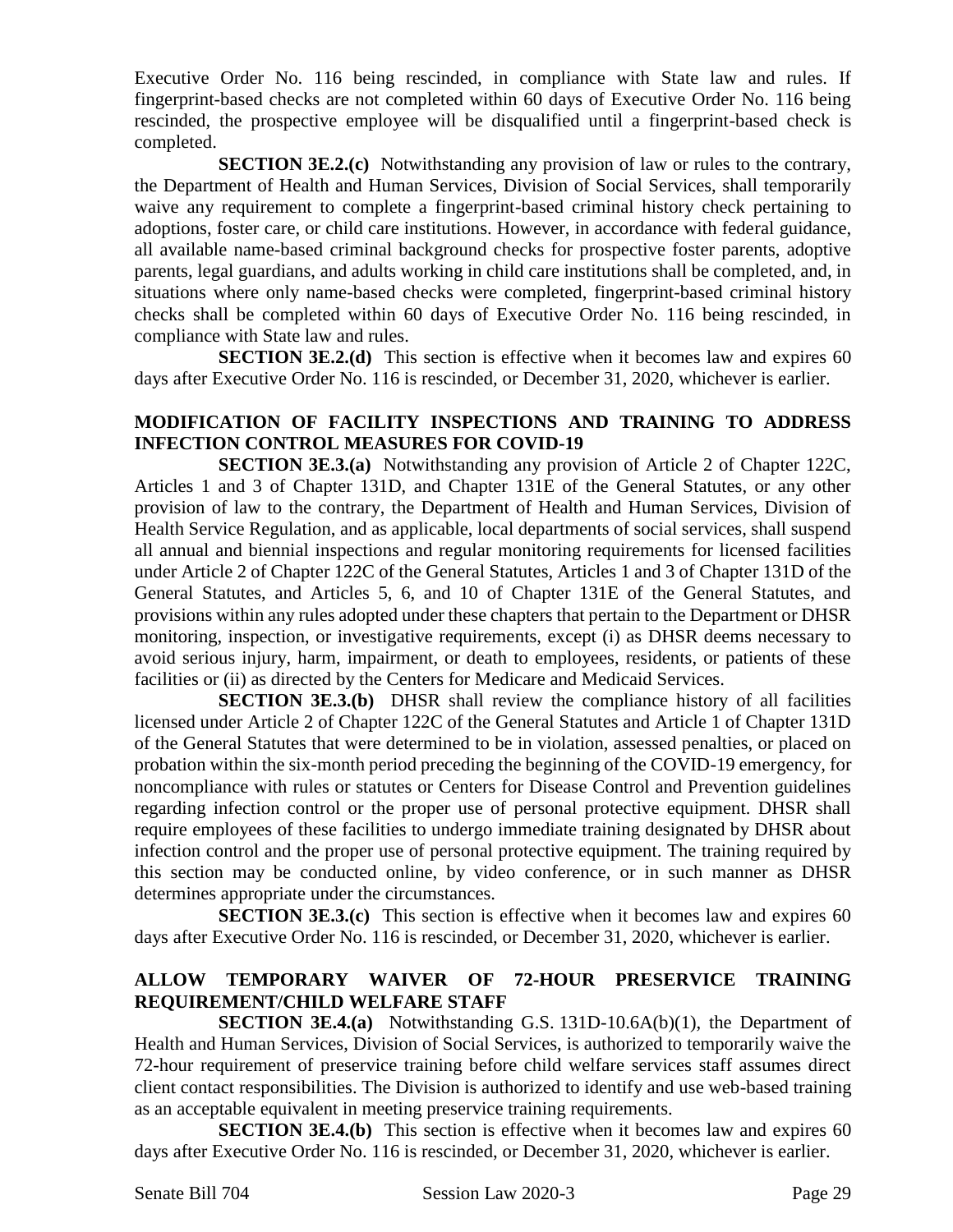#### **SUBPART IIIF. INCREASED ACCESS TO HEALTH CARE THROUGH TELEHEALTH TO RESPOND TO COVID-19**

## **EXPANDED USE OF TELEHEALTH TO CONDUCT FIRST AND SECOND INVOLUNTARY COMMITMENT EXAMINATIONS DURING THE COVID-19 EMERGENCY**

**SECTION 3F.1.(a)** The following words have the following meanings in this section:

- (1) Commitment examiner. As defined in G.S. 122C-3.
- (2) Telehealth. The use of two-way, real-time interactive audio and video where the respondent and commitment examiner can hear and see each other.
- (3) Qualified professional. As defined in G.S. 122C-3.

**SECTION 3F.1.(b)** Notwithstanding any provision of Chapter 122C of the General Statutes or any other provision of law to the contrary, the first examination of a respondent required by G.S. 122C-283(a) to determine whether the respondent will be involuntarily committed due to substance use disorder may be conducted either in the physical face-to-face presence of the commitment examiner or utilizing telehealth equipment and procedures. A commitment examiner who examines a respondent by means of telehealth must be satisfied to a reasonable medical certainty that the determinations made in accordance with G.S. 122C-283(d) would not be different if the examination had been conducted in the physical presence of the commitment examiner. A commitment examiner who is not so satisfied must note that the examination was not satisfactorily accomplished, and the respondent must be taken for a face-to-face examination in the physical presence of a person authorized to perform examinations under G.S. 122C-283.

**SECTION 3F.1.(c)** Notwithstanding any provision of Chapter 122C of the General Statutes or any other provision of law to the contrary, the second examination of a respondent required by G.S. 122C-266(a) to determine whether the respondent will be involuntarily committed due to mental illness or required by G.S. 122C-285(a) to determine if the respondent will be involuntarily committed due to substance use disorder may be conducted either in the physical face-to-face presence of a physician or utilizing telehealth equipment and procedures, provided that the following conditions are met:

- (1) In the case of involuntary commitment due to mental illness, the physician who examines the respondent by means of telehealth must be satisfied to a reasonable medical certainty that the determinations made in accordance with subdivisions (a)(1) through (a)(3) of G.S. 122C-266 would not be different if the examination had been done in the physical presence of the examining physician. An examining physician who is not so satisfied must note that the examination was not satisfactorily accomplished, and the respondent must be taken for a face-to-face examination in the physical presence of a physician.
- (2) In the case of involuntary commitment due to substance use disorder, the physician who examines the respondent by means of telehealth must be satisfied to a reasonable medical certainty that the determinations made in accordance with G.S. 122C-285(a) would not be different if the examination had been done in the physical presence of the commitment examiner. An examining physician who is not so satisfied must note that the examination was not satisfactorily accomplished, and the respondent must be taken for a face-to-face examination in the physical presence of a qualified professional, as defined in G.S. 122C-3; provided that, if the initial commitment examination was performed by a qualified professional, then this face-to-face examination shall be in the presence of a physician.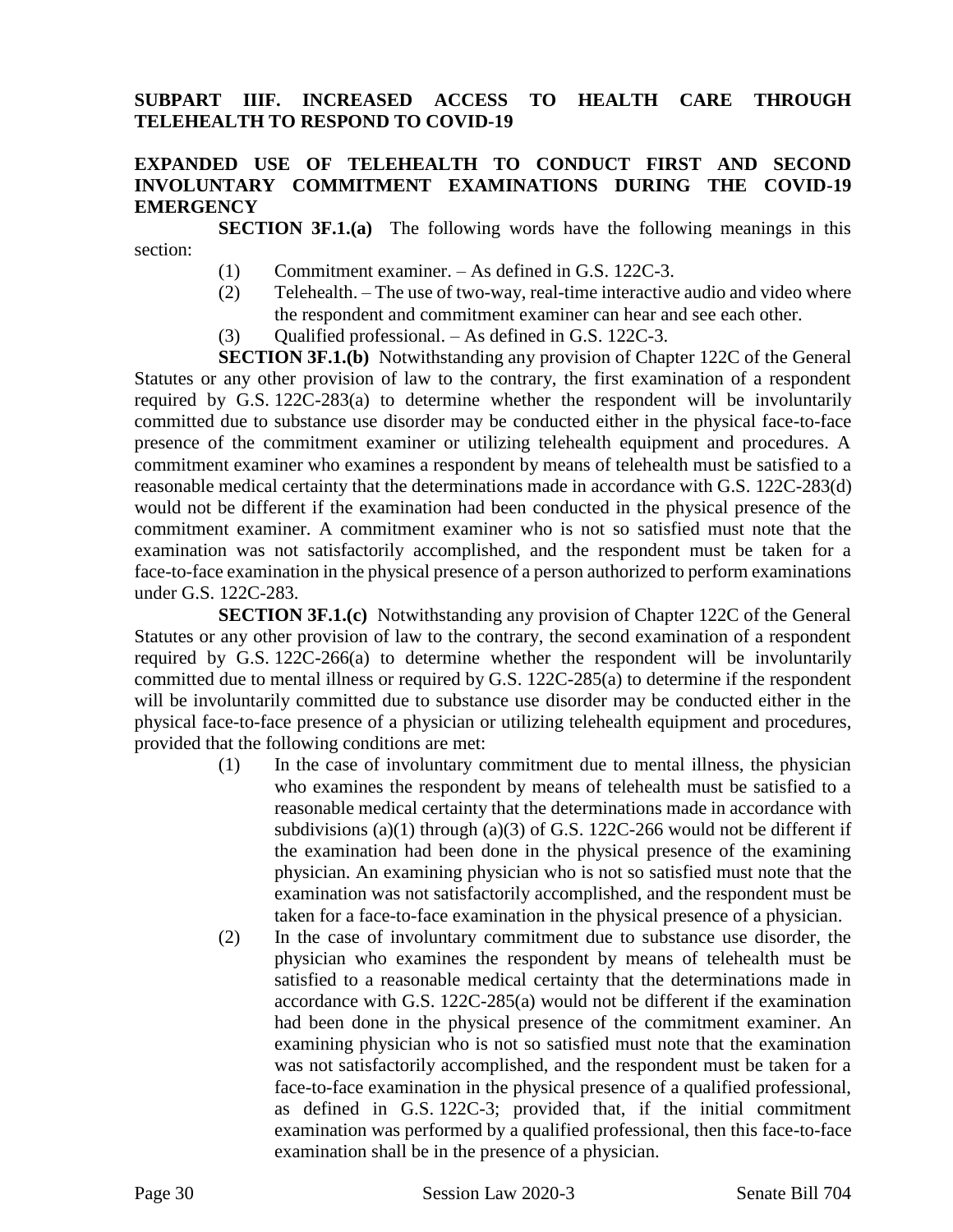**SECTION 3F.1.(d)** This section is effective when it becomes law and expires 30 days after Executive Order No. 116 is rescinded.

#### **INCREASED ACCESS TO TELEHEALTH UNDER THE MEDICARE PROGRAM**

**SECTION 3F.2.** The General Assembly urges the federal Centers for Medicaid and Medicare Services to provide reimbursement for health care delivered through audio-only communication, such as over the telephone, under the Medicare program in order to reduce barriers and increase access to health care for older adults.

#### **PART IV. CONTINUITY OF STATE GOVERNMENT/REGULATORY RELIEF**

#### **EMERGENCY VIDEO NOTARIZATION**

**SECTION 4.1.(a)** G.S. 10B-3 is amended by adding a new subdivision to read:

 $T(7a)$  Emergency video notarization. – An acknowledgement, affirmation, or oath notarization completed by a notary in compliance with the requirements of G.S. 10B-25. Emergency video notarization shall not include a verification proof as defined in G.S. 10B-3(28)."

**SECTION 4.1.(b)** G.S. 10B-10 reads as rewritten:

#### "**§ 10B-10. Commission; oath of office.office; emergency extension.**

…

(b) The Except as provided in subsection (b1) of this section, the appointee shall appear before the register of deeds no later than 45 days after commissioning and shall be duly qualified by taking the general oath of office prescribed in G.S. 11-11 and the oath prescribed for officers in G.S. 11-7.

(b1) Notwithstanding subsection (b) of this section, if the Secretary grants a commission after March 9, 2020, and before August 1, 2020, the appointee shall have 90 days to appear before the register of deeds to take the general oath of office. A register of deeds may administer the required oath to such appointee using video conference technology provided the appointee is personally known to the register of deeds or the appointee provides satisfactory evidence of the appointee's identity to the register of deeds. As used in this subsection, video conference technology and satisfactory evidence are as defined in G.S. 10B-25.

…

(e) If the appointee does not appear before the register of deeds within 45 days of commissioning, the time prescribed in this section, the register of deeds must return the commission to the Secretary, and the appointee must reapply for commissioning. If the appointee reapplies within one year of the granting of the commission, the Secretary may waive the educational requirements of this Chapter."

**SECTION 4.1.(c)** Part 3 of Article 1 of Chapter 10B of the General Statutes is amended by adding a new section to read:

## "**§ 10B-25. Emergency video notarization.**

(a) Notwithstanding any other provision of law, a notary may perform an emergency video notarization using video conference technology provided all of the requirements of this section are satisfied. A notary who is not satisfied that the principal's identity has been proven by satisfactory evidence shall not be required to complete an emergency video notarization. An emergency video notarization shall not change any originality verification requirements for recording with a register of deeds, clerk of superior court, or other government or private office in this State. Nothing in this section shall apply to any notarization under Article 20 of Chapter 163 of the General Statutes.

(b) As used in this section, video conference technology is electronic communication that:

(1) Occurs in real time.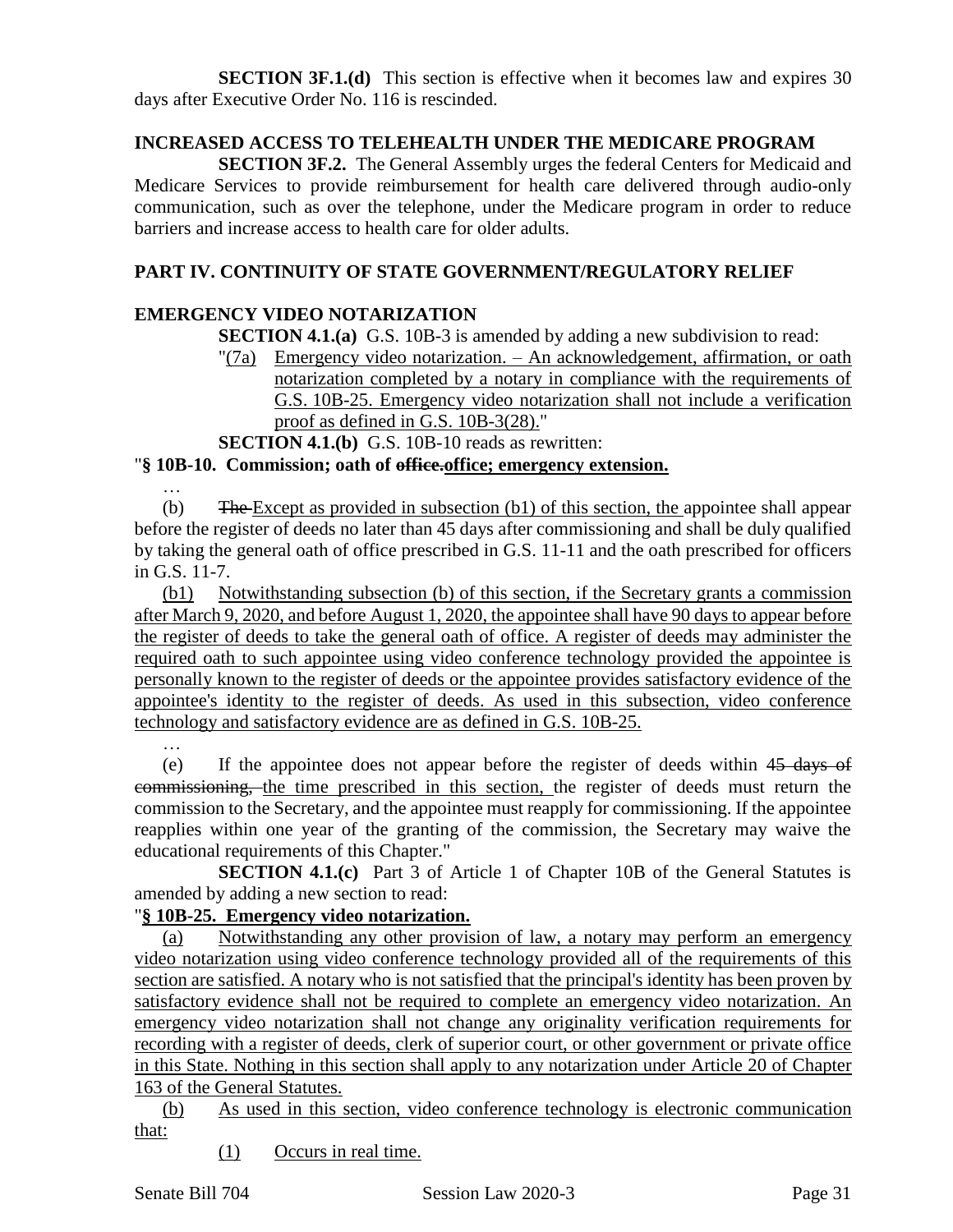- (1a) Allows direct interaction between the principal seeking the notary's services and the notary so that each can communicate simultaneously by sight and sound through an electronic device or process.
- (2) Includes audio with sound clear enough that each participant in the notarial act can hear and understand all other participants.
- (3) Has sufficient quality to allow a clear and unobstructed visual observation of the face of each participant, and any identification provided by the principal for a sufficient time to allow the notary to determine if it is satisfactory evidence. The notary shall determine if the time is sufficient.
- (4) Is not prerecorded video or audio or both.
- (5) May be capable of recording by means of one of the following:
	- a. The video conference technology's recording and storage services.
	- b. An independent video recording device.
	- c. Electronically saved screenshots clearly showing each participant's face, identification presented by the principal, and the notarized document.

(c) The requirement of personal appearance, appear in person before a notary, physical presence, and presence, as those terms are used in this Chapter, are satisfied for the purpose of an emergency video notarization if the notary is physically present in North Carolina, the principal verifies to the notary that he or she is physically present in North Carolina at the time of the notarization, the principal identifies the county where he or she is located at the time of the notarial act, and the principal and notary use video conference technology that complies with the requirements of this section.

(d) A notary who has personal knowledge of a principal may rely on the video conference technology to verify the principal's identity unless the notary, in the notary's sole discretion, requires satisfactory evidence. A notary who does not have personal knowledge of a principal shall require satisfactory evidence of the principal's identity. The requirement of satisfactory evidence, as that term is used in this Chapter, is satisfied for the purpose of an emergency video notarization if identification of the principal is based on at least one document that meets all of the following:

- (1) Is current or, if expired, did not expire prior to March 10, 2020.
- (2) Is issued by a federal, state, or federal or state-recognized tribal government agency.
- (3) Bears a photographic image of the principal's face.
- (4) Has both the principal's signature and a physical description of the principal.

(e) The notary shall use video conference technology to observe each principal sign each document that is to be notarized. The principal shall verbally state what documents are being signed for the notarial record. After the document is signed by the principal, the principal or the principal's designee shall do the following:

- (1) If an original wet-signed notarization on an original wet-signed document is not required, transmit a legible copy of the signed document to the notary by fax or other electronic means on the same day it was signed. The notary shall notarize the document on the same day the notary receives the document, and the notary shall transmit the notarized document back to the principal or the principal's designee by physical delivery, fax, or other electronic means on the same day the notary signed the document.
- (2) If an original wet-signed notarization on an original wet-signed document is required, transmit a legible copy of the signed document by fax or other electronic means to the notary on the same day on which the document was signed and also deliver the original signed document to the notary by mail or other physical method. The notary shall compare the original document with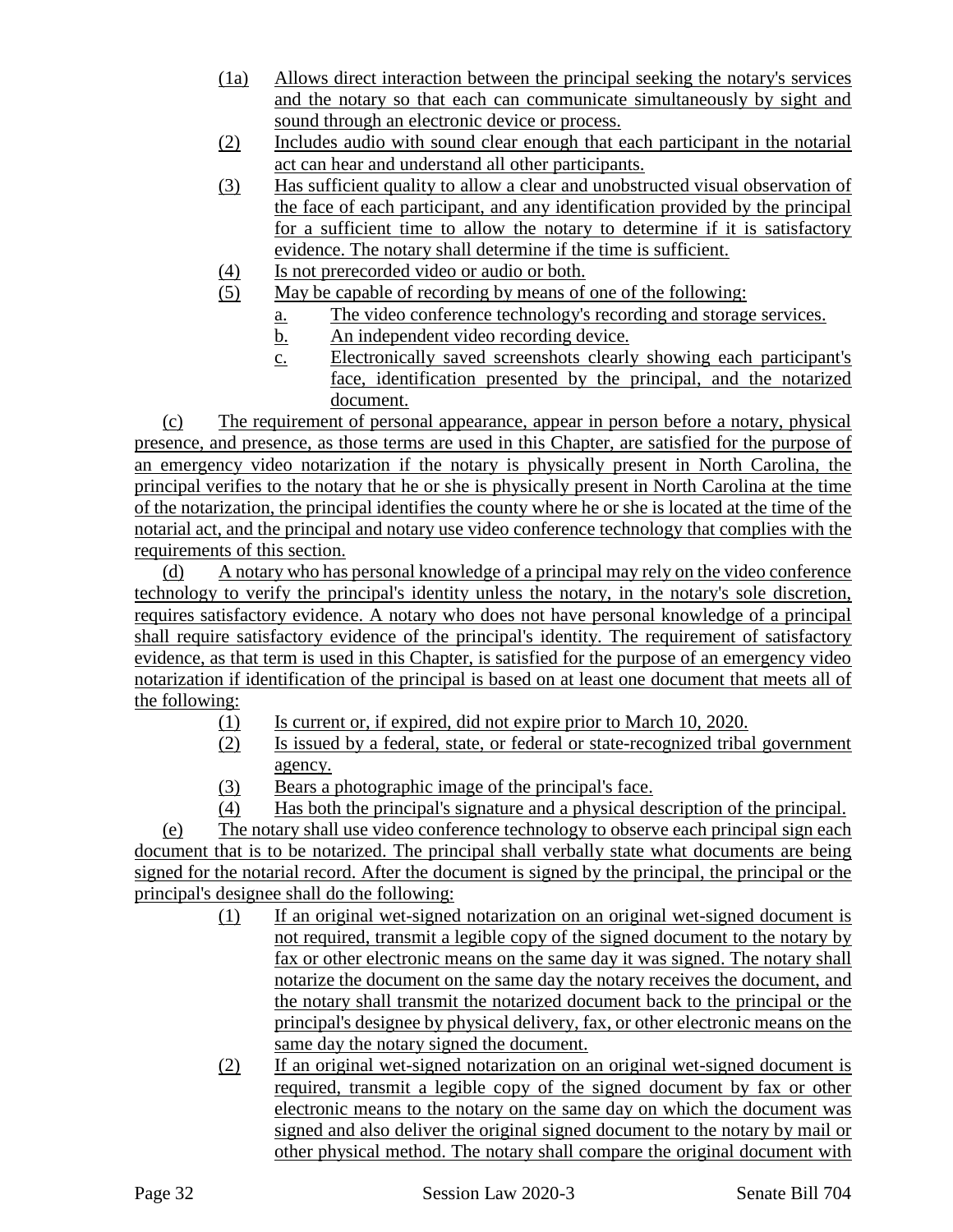the document transmitted by fax or other electronic means. If the faxed or electronic document is the same as the document received by mail or physical delivery, the notary shall notarize the wet signature on the original document and date the notarial act as of the date of the act observed using video conference technology and promptly transmit the original wet-notarized original document to the principal or the principal's designee by mail or other physical delivery as directed by the principal.

(f) If the notarial act is an oath or affirmation, the notary shall administer the oath or affirmation to the affiant using video conference technology.

(g) An acknowledgement or jurat certificate for an emergency video notarization shall include all of the following:

- (1) The North Carolina county in which the notary public was located during the emergency video notarization.
- (2) The North Carolina county in which the principal stated he or she was physically located during the emergency video notarization.
- (3) The following statement:

I signed this notarial certificate on \_\_\_\_\_\_\_\_\_ (Date) according to the emergency video notarization requirements contained in G.S. 10B-25.

(h) If an acknowledgement or jurat certificate provided to a notary does not include the statement required by subsection (g) of this section, the notary shall insert the statement. By making or giving a notarial certificate using emergency video notarization, whether or not stated in the certificate, a notary certifies compliance with all the requirements of this section.

(i) A notary who performs an emergency video notarization shall record information about the notarization in a notary journal that is the exclusive property of the notary. The journal shall be retained by the notary for at least 10 years and may be maintained in electronic form. The notary shall keep the journal in a secure location and shall not allow another person to make entries in the journal. A notary may surrender the journal to the notary's employer upon termination of employment, but the notary shall also keep and maintain an accurate copy of the journal.

(j) At a minimum, for each emergency video notarization, the notary shall include the following information in the journal:

- (1) The time of day when the notary observed the signing of the document by each principal and was presented with the principal's acceptable form of identification.
- (2) The date of the completion of the emergency video notarization notarial certificate.
- (3) The last and first name of each principal.
- (4) The type of notarial act performed.
- (5) The type of document notarized or proceeding performed.
- (6) The type of acceptable form of identification presented including, if applicable, the issuing agency and identification number on the identification presented.
- (7) The type of video conference technology used during the emergency video notarization.
- (8) A statement that the notary and each principal could see and hear each other.
- (9) Whether any other person was present with the principal at the time of signature and if so, the name of that person.

(k) A third party involved in a transaction that utilizes an emergency video notarization may require additional information to be included in the journal kept by the notary under subsection (j) of this section such as inclusion of a recording in the notary's journal or the method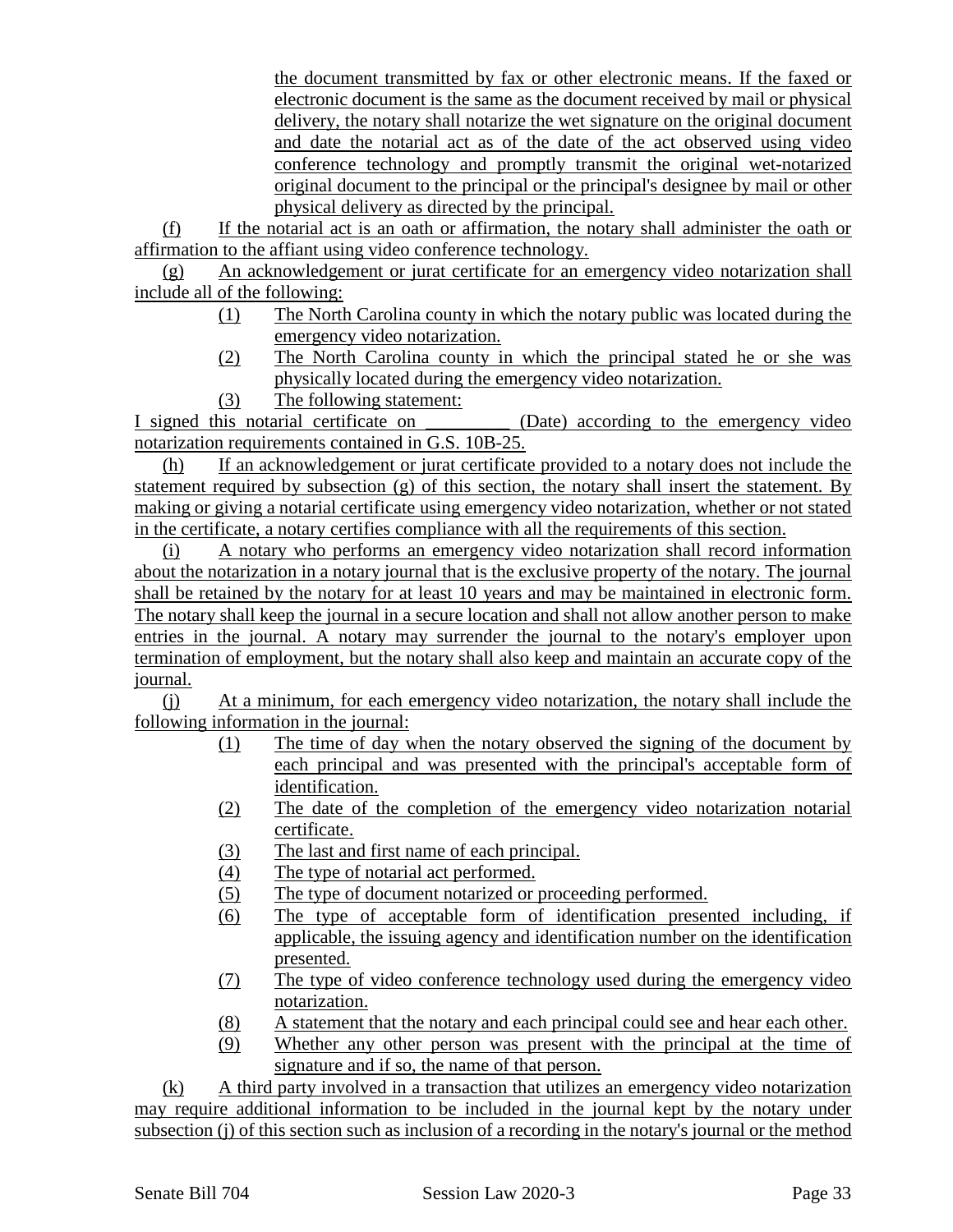used by the notary to determine that a wet-signed original document is the same as the faxed or electronically submitted document.

(*l*) As a public official, a notary shall maintain the confidentiality of a principal's documents at all times.

(m) The Secretary may issue interpretive guidance or issue emergency or temporary rules as necessary to ensure the integrity of the emergency video notarization measures provided for in this section.

(n) This section shall expire at 12:01 A.M. on August 1, 2020; provided, however, all notarial acts made in accordance with this section and while this section is in effect shall remain effective and shall not need to be reaffirmed."

**SECTION 4.1.(d)** This section is effective when it becomes law.

# **EMERGENCY VIDEO WITNESSING**

**SECTION 4.2.(a)** Chapter 10B of the General Statutes is amended by adding a new Article to read:

## "Article 3.

"Video Witnessing During State of Emergency.

# "**§ 10B-200. Applicability.**

(a) This Article applies to the witnessing and signature of all records, as defined in G.S. 10B-3(19), signed, by a principal physically located in the State of North Carolina, on or after the effective date of this act.

(b) This Article expires August 1, 2020.

(c) No action described in this Article constitutes a notarial act, as defined in G.S. 10B-3(11), and no action described in this Article is governed by Article 1 or 2 of this Chapter.

# "**§ 10B-201. Emergency video witnessing.**

(a) Notwithstanding any general or special law to the contrary, any person who witnesses the signature of a record through video conference technology shall be considered an "in-person" witness, and the record shall be considered to have been signed by the principal signer "in the presence of" such witness, if the video conference technology allows for direct, real-time audio and video interaction between each principal signer and the witness.

(b) Notwithstanding any general or special law to the contrary, an attesting witness to a record shall be considered to have signed such record in the presence of the principal signer, if all of the following are satisfied:

- (1) The signature of the principal signer is witnessed by the attesting witness in accordance with the requirements of subsection (a) of this section.
- (2) The attesting witness immediately thereafter signs such record while the video conference technology still allows for direct, real-time audio and video interaction between the principal signer and the attesting witness.

(c) Any record witnessed pursuant to this section shall contain all of the following:

- (1) A conspicuous statement indicating that the record was witnessed by one or more witnesses physically located in the State of North Carolina pursuant to this Article.
- (2) The county in which each remote witness was physically located when witnessing execution of the record.
- (3) The county in which each principal signer was physically located during the witnessed execution of the record.

(d) Notwithstanding any general or special law to the contrary, absent an express prohibition in a legal document against signing in counterparts, any record witnessed pursuant to this Article may be signed in counterpart, which counterparts, when combined, shall create a single original record."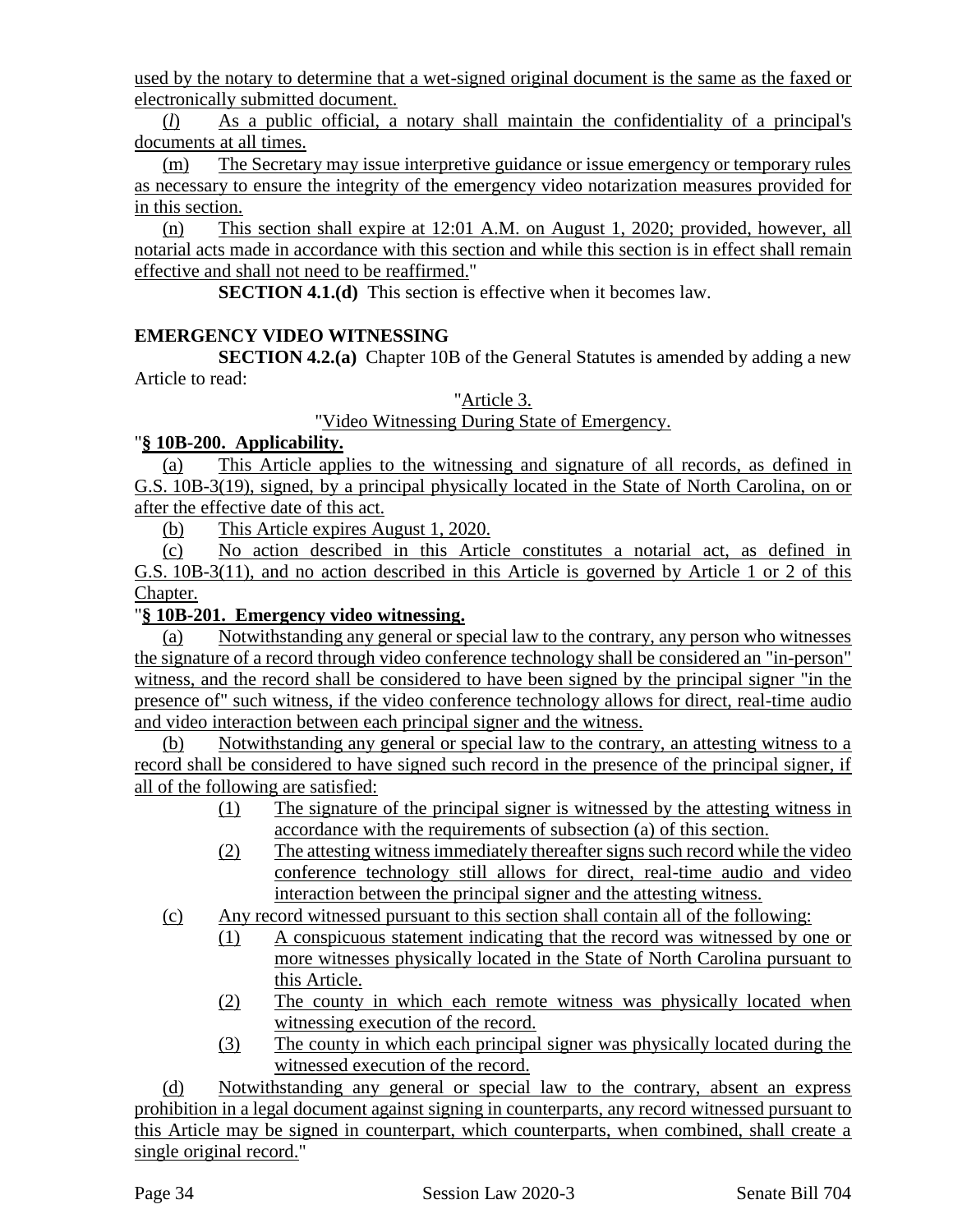## **MASKS AND HOODS FOR THE PROTECTION OF HEALTH**

**SECTION 4.3.(a)** G.S. 14-12.11 reads as rewritten:

#### "**§ 14-12.11. Exemptions from provisions of Article.**

(a) The Any of the following are exempted from the provisions of G.S. 14-12.7, 14-12.8, 14-12.9, 14-12.10 and 14-12.14:

- (1) Any person or persons wearing traditional holiday costumes in season;season.
- (2) Any person or persons engaged in trades and employment where a mask is worn for the purpose of ensuring the physical safety of the wearer, or because of the nature of the occupation, trade or profession;profession.
- (3) Any person or persons using masks in theatrical productions including use in Mardi Gras celebrations and masquerade balls; balls.
- (4) Persons wearing gas masks prescribed in civil defense drills and exercises or emergencies; andemergencies.
- (5) Any person or persons, as members or members elect of a society, order or organization, engaged in any parade, ritual, initiation, ceremony, celebration or requirement of such society, order or organization, and wearing or using any manner of costume, paraphernalia, disguise, facial makeup, hood, implement or device, whether the identity of such person or persons is concealed or not, on any public or private street, road, way or property, or in any public or private building, provided permission shall have been first obtained therefor by a representative of such society, order or organization from the governing body of the municipality in which the same takes place, or, if not in a municipality, from the board of county commissioners of the county in which the same takes place.
- (6) Any person wearing a mask for the purpose of ensuring the physical health or safety of the wearer or others.

Provided, that the provisions of this Article shall not apply to any preliminary meetings held in good faith for the purpose of organizing, promoting or forming a labor union or a local organization or subdivision of any labor union nor shall the provisions of this Article apply to any meetings held by a labor union or organization already organized, operating and functioning and holding meetings for the purpose of transacting and carrying out functions, pursuits and affairs expressly pertaining to such labor union.

(b) Notwithstanding G.S. 14-12.7 and G.S. 14-12.8, a person may wear a mask for the purpose of protecting the person's head, face, or head and face, when operating a motorcycle, as defined in G.S. 20-4.01. A person wearing a mask when operating a motorcycle shall remove the mask during a traffic stop, including at a checkpoint or roadblock under G.S. 20-16.3A, or when approached by a law enforcement officer.

(c) A person wearing a mask for the purpose of ensuring the physical health or safety of the wearer or others shall remove the mask, upon request by a law enforcement officer, in any of the following circumstances:

- (1) During a traffic stop, including a checkpoint or roadblock pursuant to G.S. 20-16.3A.
- (2) When a law enforcement officer has reasonable suspicion or probable cause during a criminal investigation."

**SECTION 4.3.(b)** This section is effective when it becomes law and expires August 1, 2020.

#### **CLARIFY ELECTRONIC SIGNATURES FOR SEARCH WARRANTS AND CERTAIN COURT ORDERS**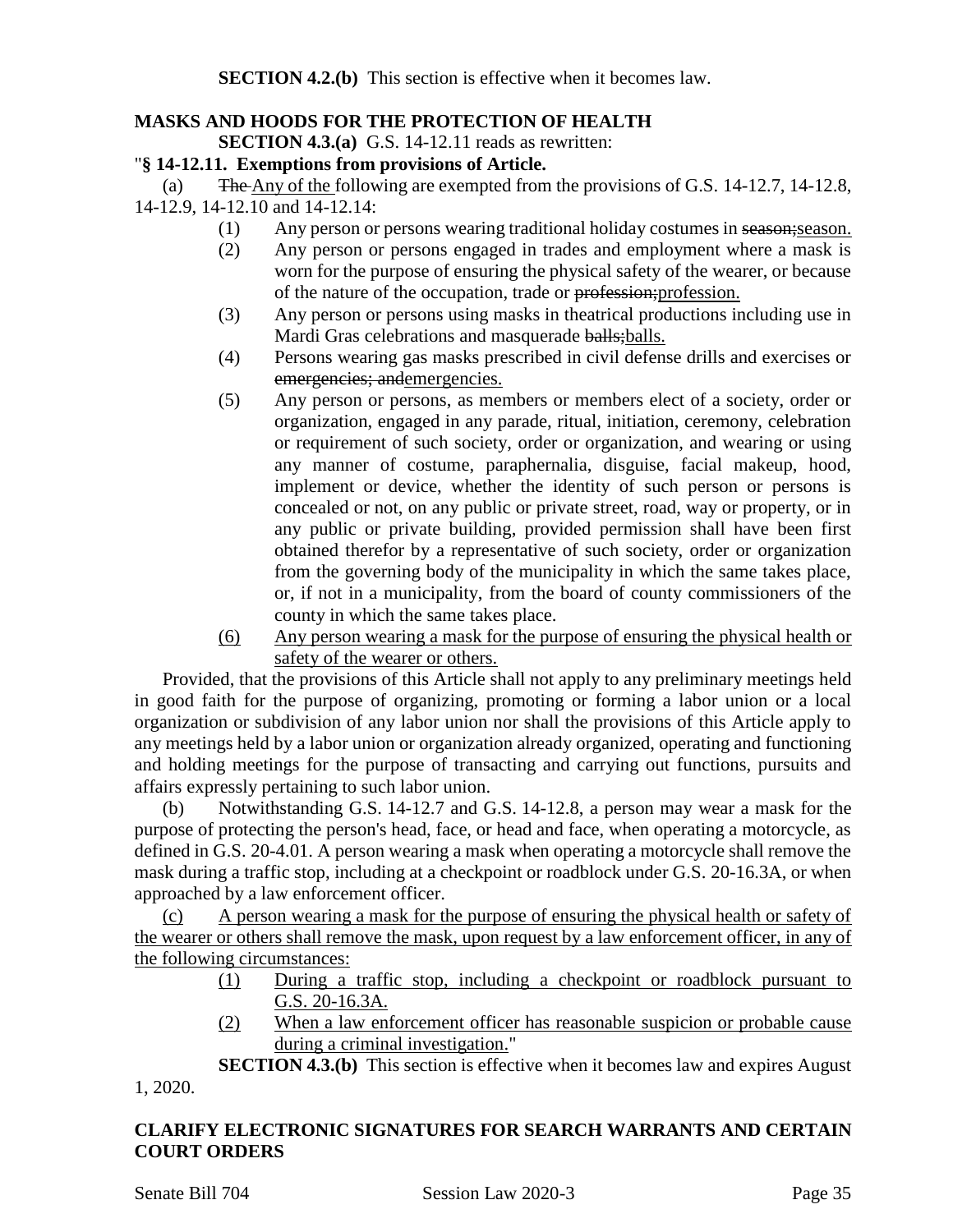**SECTION 4.4.(a)** Notwithstanding any other provision of law, any signature required for the issuance of a search warrant pursuant to Article 11 of Chapter 15A of the General Statutes, or on any judicial order issued following a court hearing conducted by remote audio or visual transmission in a civil or criminal case, may be signed by use of an electronic signature.

**SECTION 4.4.(b)** This section is effective when it becomes law and shall expire on August 1, 2020.

#### **EXTEND TIME PERIOD TO CLAIM LOTTERY PRIZES**

**SECTION 4.5.(a)** Notwithstanding G.S. 18C-132, a lottery prize winner may submit a delayed claim for a lottery prize that is expiring between March 10, 2020, and August 1, 2020. The claim shall be submitted to the Lottery Commission in writing no later than November 1, 2020.

**SECTION 4.5.(b)** This section is effective when it becomes law.

#### **LOTTERY COMMISSION REPORT**

**SECTION 4.6.(a)** The North Carolina State Lottery Commission shall submit a report relating to COVID-19 and associated economic impacts that contains at least all of the following:

- (1) The impact on sales of lottery games, including county-level data.
- (2) The impact on revenues.
- (3) The impact on retailers, including any changes to the number of retailers.
- (4) The impact on expenses of the lottery.
- (5) The impact upon transfers of net revenue pursuant to G.S. 18C-164.

**SECTION 4.6.(b)** The report shall be submitted to the Joint Legislative Oversight Committee on the North Carolina State Lottery and the Fiscal Research Division on or before September 1, 2020.

#### **DIVISION OF MOTOR VEHICLES/EXTEND DEADLINES**

**SECTION 4.7.(a)** Definition. – For purposes of this section, "credential" means any of the following issued by the Division of Motor Vehicles:

- (1) Drivers license.
- (2) Learner's permit.
- (3) Limited learner's permit.
- (4) Limited provisional license.
- (5) Full provisional license.
- (6) Commercial drivers license.
- (7) Commercial learner's permit.
- (8) Temporary driving certificate.
- (9) Special identification card.
- (10) Handicapped placard.
- (11) Vehicle registration.
- (12) Temporary vehicle registration.
- (13) Dealer license plate.
- (14) Transporter plate.
- (15) Loaner/Dealer "LD" plate.
- (16) Vehicle inspection authorization.
- (17) Inspection station license.
- (18) Inspection mechanic license.
- (19) Transportation network company permit.
- (20) Motor vehicle dealer license.
- (21) Sales representative license.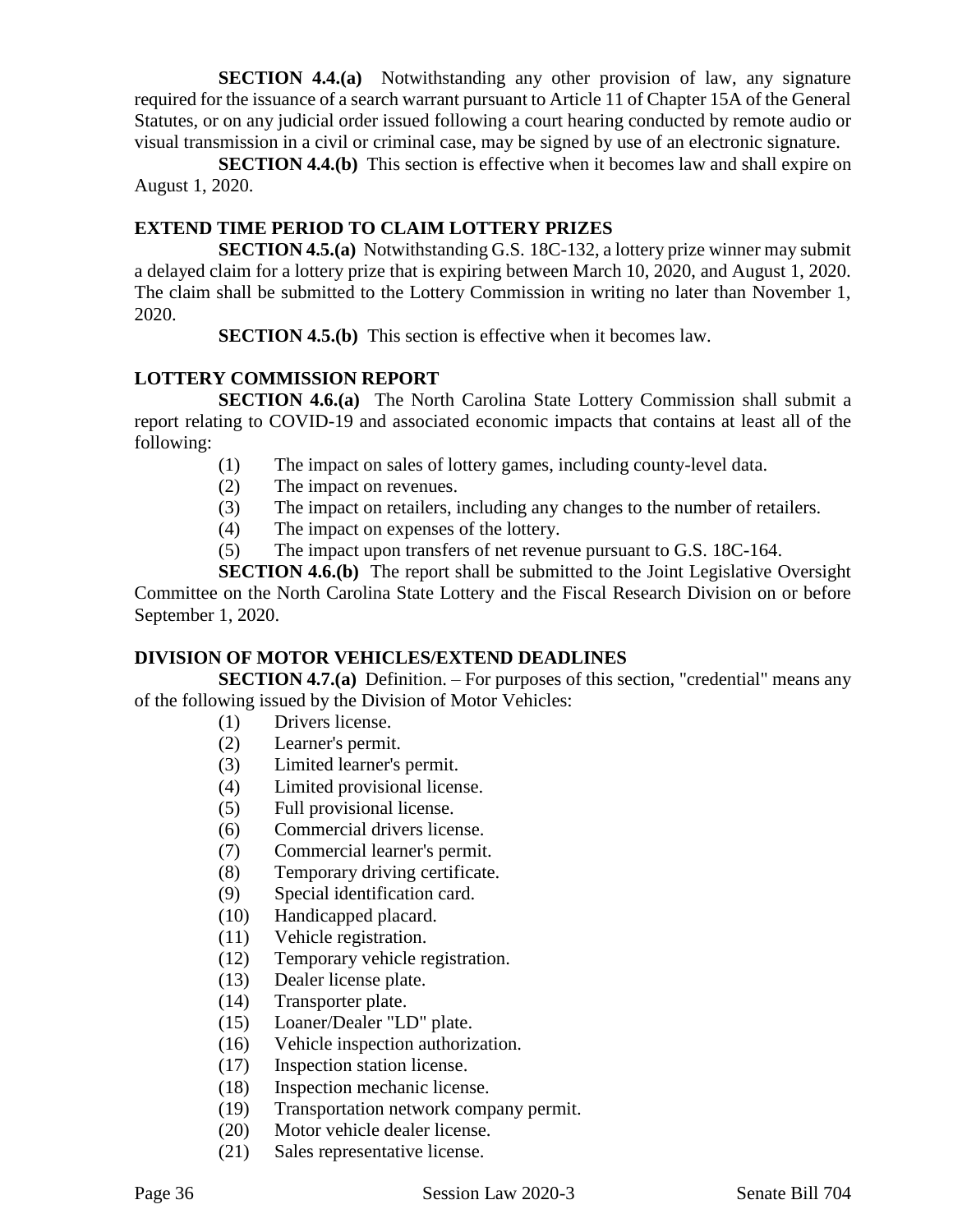- (22) Manufacturer license.
- (23) Distributor license.
- (24) Wholesaler license.
- (25) Driver training school license.
- (26) Driver training school instructor license.
- (27) Professional housemoving license.

**SECTION 4.7.(b)** Extend Validity of Credentials. – Notwithstanding renewal, duration, or expiration provisions of G.S. 20-7, 20-11, 20-37.6, 20-37.7, 20-37.13, 20-50, 20-66, 20-79, 20-79.02, 20-79.2, 20-183.4B, 20-183.4D, 20-280.3, 20-288, 20-324, and 20-359, or any other provision of law to the contrary, the Division of Motor Vehicles shall extend for a period of five months the validity of any credential that expires on or after March 1, 2020, and before August 1, 2020. A credential extended under this section shall expire five months from the date it otherwise expires as prescribed by law prior to this section. However, the subsequent expiration of a credential extended under this section shall occur on the date prescribed by law prior to this section without regard to the extension. The Division shall notify individuals affected by an extension granted under this section, including information on new expiration dates and how the extension affects subsequent renewal and expiration dates.

**SECTION 4.7.(b1)** Extension of Intrastate Medical Waivers. – Notwithstanding the limitation on duration of waivers in G.S. 20-37.13A(b), the Division of Motor Vehicles may extend for up to five months the validity of a medical waiver issued by the Division under G.S. 20-37.13A if the waiver expires on or after March 1, 2020, and before August 1, 2020, and the Division's Medical Review Unit determines the extension is appropriate.

**SECTION 4.7.(c)** Driving Eligibility Certificates. – Notwithstanding G.S. 20-11(n)(3), a driving eligibility certificate dated on or after February 9, 2020, and before March 10, 2020, remains valid and may be accepted by the Division of Motor Vehicles to meet the requirements for a license or permit issued under G.S. 20-11 until 30 days after the date the Governor rescinds Executive Order No. 116 or the date the Division reopens all drivers license offices, whichever is earlier.

**SECTION 4.7.(d)** Waive Penalties. – Notwithstanding any provision of law to the contrary, the Division shall waive any fines, fees, or penalties associated with failing to renew a credential during the period of time the credential is valid by extension under subsection (b) of this section.

**SECTION 4.7.(e)** Motor Vehicle Taxes. – Notwithstanding any provision of law to the contrary, due dates for motor vehicle taxes that are tied to registration expiration under Article 22A of Chapter 105 of the General Statutes shall be extended to correspond with extended expiration dates under subsection (b) of this section.

**SECTION 4.7.(f)** Validity by Extension a Defense. – A person may not be convicted or found responsible for any offense resulting from failure to renew a credential issued by the Division if, when tried for that offense, the person shows that the offense occurred during the period of time the credential is valid by extension under subsection (b) of this section.

**SECTION 4.7.(g)** Report. – Within 30 days of the extensions made under subsection (b) of this section, the Division shall submit a report to the Joint Legislative Transportation Oversight Committee and the Fiscal Research Division detailing implementation of this section.

**SECTION 4.7.(h)** Effective Date. – This section is effective retroactively to March 1, 2020, and applies to expirations occurring on or after that date.

## **DELAY DMV HEADQUARTERS MOVE**

**SECTION 4.8.(a)** Section 34.24(a) of S.L. 2018-5 reads as rewritten:

"**SECTION 34.24.(a)** All Division of Motor Vehicles employees and contractors working at the Division of Motor Vehicles building located on New Bern Avenue in the City of Raleigh shall vacate begin vacating the property by October 1, 2020."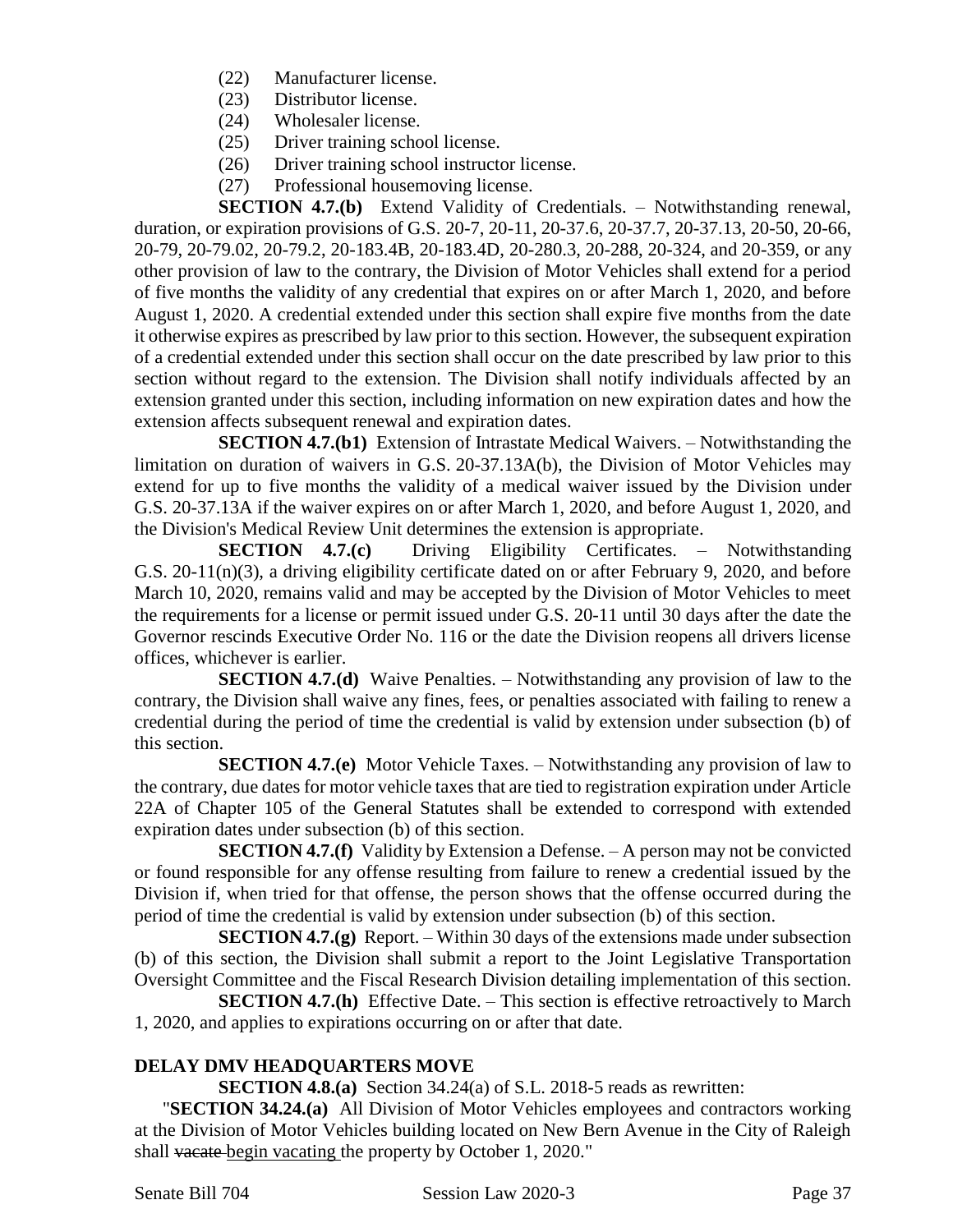**SECTION 4.8.(b)** This section is effective when it becomes law.

## **DOT EMERGENCY RESERVE MODIFICATION**

**SECTION 4.9.** Notwithstanding G.S. 136-44.2E, as enacted by S.L. 2019-251, for the fiscal year 2020-2021, the Department of Transportation shall not transfer funds to the Transportation Emergency Reserve.

# **WITNESS REQUIREMENT DURING STATE OF EMERGENCY/HEALTH CARE POWER OF ATTORNEY AND ADVANCED DIRECTIVE FOR NATURAL DEATH**

**SECTION 4.10.(a)** G.S. 32A-16 reads as rewritten:

#### "**§ 32A-16. Definitions.**

The following definitions apply in this Article:

…

…

…."

- (3) Health care power of attorney.  $A$ -Except as provided in G.S. 32A-16.1, a written instrument that substantially meets the requirements of this Article, that is signed in the presence of two qualified witnesses, and acknowledged before a notary public, pursuant to which an attorney-in-fact or agent is appointed to act for the principal in matters relating to the health care of the principal. The notary who takes the acknowledgement may but is not required to be a paid employee of the attending physician or mental health treatment provider, a paid employee of a health facility in which the principal is a patient, or a paid employee of a nursing home or any adult care home in which the principal resides.
- (6) Qualified witness. A-Except as provided in G.S. 32A-16.1, a witness in whose presence the principal has executed the health care power of attorney, who believes the principal to be of sound mind, and who states that he or she (i) is not related within the third degree to the principal nor to the principal's spouse, (ii) does not know nor have a reasonable expectation that he or she would be entitled to any portion of the estate of the principal upon the principal's death under any existing will or codicil of the principal or under the Intestate Succession Act as it then provides, (iii) is not the attending physician or mental health treatment provider of the principal, nor a licensed health care provider who is a paid employee of the attending physician or mental health treatment provider, nor a paid employee of a health facility in which the principal is a patient, nor a paid employee of a nursing home or any adult care home in which the principal resides, and (iv) does not have a claim against any portion of the estate of the principal at the time of the principal's execution of the health care power of attorney.

**SECTION 4.10.(b)** Article 3 of Chapter 32A of the General Statutes is amended by adding a new section to read:

"**§ 32A-16.1. Health care powers of attorney executed during state of emergency.**

(a) The requirement of G.S. 32A-16(3) that a health care power of attorney be executed in the presence of two qualified witnesses shall be waived for all instruments executed on or after the effective date of this section and prior to termination of the state of emergency declared by Governor Roy Cooper in Executive Order No. 116, on March 10, 2020, as the same may be extended by any subsequent executive order, such that an instrument that is signed by the principal, properly acknowledged before a notary public, and otherwise executed in compliance with the provisions of this Article shall not be invalidated by the principal's failure to execute the health care power of attorney in the presence of two qualified witnesses.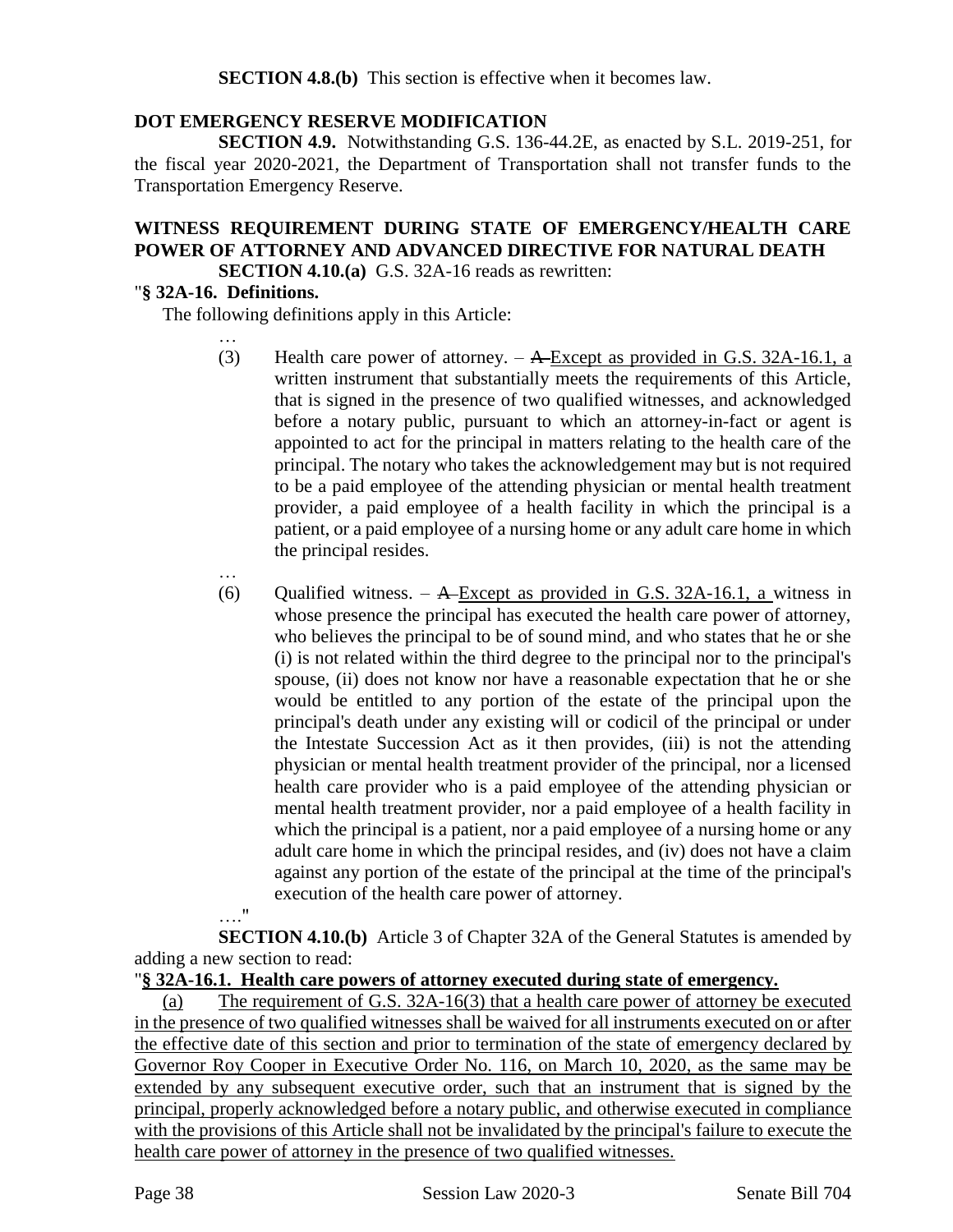(b) Health care powers of attorney executed without two qualified witnesses during the time period defined in subsection (a) of this section shall contain a short and plain statement indicating that the instrument was executed in accordance with the procedures of this section.

(c) This section shall expire at 12:01 A.M. on August 1, 2020; provided, however, all instruments made in accordance with this section and while this section is in effect shall remain effective and shall not need to be reaffirmed."

**SECTION 4.10.(c)** G.S. 90-321 reads as rewritten:

## "**§ 90-321. Right to a natural death.**

…

…

(a) The following definitions apply in this Article:

(1a) Declaration. – Any Except as provided in G.S. 90-321.1, any signed, witnessed, dated, and proved document meeting the requirements of subsection (c) of this section.

(c) The attending physician shall follow, subject to subsections (b), (e), and (k) of this section, a declaration:

> … (3) That Except as provided in G.S. 90-321.1, that has been signed by the declarant in the presence of two witnesses who believe the declarant to be of sound mind and who state that they (i) are not related within the third degree to the declarant or to the declarant's spouse, (ii) do not know or have a reasonable expectation that they would be entitled to any portion of the estate of the declarant upon the declarant's death under any will of the declarant or codicil thereto then existing or under the Intestate Succession Act as it then provides, (iii) are not the attending physician, licensed health care providers who are paid employees of the attending physician, paid employees of a health facility in which the declarant is a patient, or paid employees of a nursing home or any adult care home in which the declarant resides, and (iv) do not have a claim against any portion of the estate of the declarant at the time of the declaration; and

…."

**SECTION 4.10.(d)** Article 23 of Chapter 90 of the General Statutes is amended by adding a new section to read:

"**§ 90-321.1. Advanced directive for a natural death executed during a state of emergency.**

(a) The requirement of G.S. 90-321 that an advanced directive for a natural death declaration be executed in the presence of two qualified witnesses shall be waived for all instruments executed on or after the effective date of this section and prior to termination of the state of emergency declared by Governor Roy Cooper in Executive Order No. 116, on March 10, 2020, as the same may be extended by any subsequent executive order, such that an instrument that is signed by the declarant, properly acknowledged before a notary public, and otherwise executed in compliance with the provisions of this Article, shall not be invalidated by the declarant's failure to execute the advanced directive for a natural death declaration in the presence of two qualified witnesses.

(b) Advanced directives for a natural death declaration executed without two qualified witnesses during the time period defined in subsection (a) of this section shall contain a short and plain statement indicating that the instrument was executed in accordance with the procedures of this section, which may but need not be cited by title or section number.

(c) This section shall expire at 12:01 A.M. on August 1, 2020; provided, however, all instruments made in accordance with this section and while this section is in effect shall remain effective and shall not need to be reaffirmed."

**SECTION 4.10.(e)** This section is effective when it becomes law.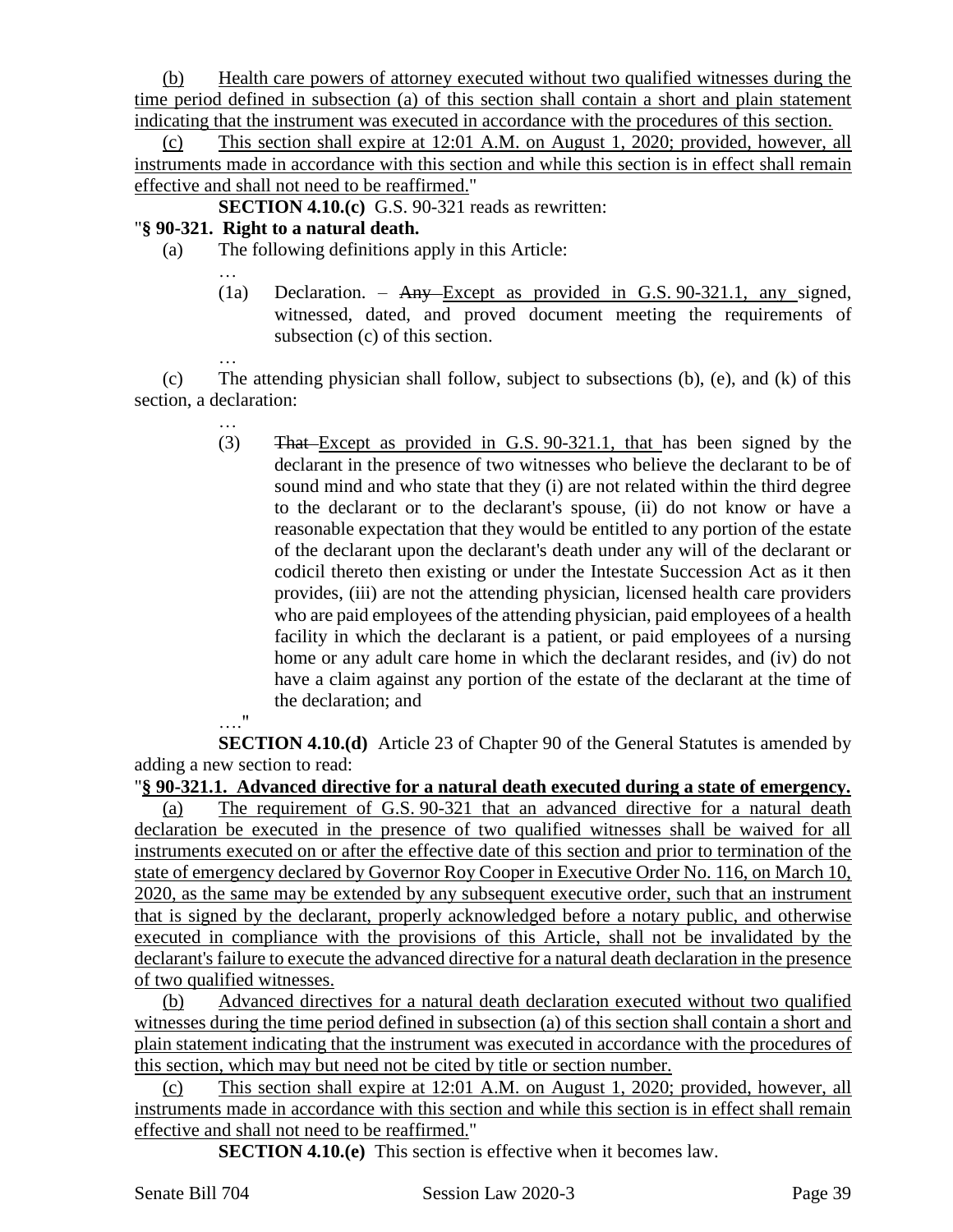#### **ADULT GUARDIANSHIP SERVICE**

**SECTION 4.11.(a)** G.S. 35A-1109 reads as rewritten:

#### "**§ 35A-1109. Service of notice and petition.**

(a) Copies of the petition and initial notice of hearing shall be personally served on the respondent. Respondent's counsel or guardian ad litem shall be served pursuant to G.S. 1A-1, Rule 4, Rules of Civil Procedure. A sheriff who serves the notice and petition shall do so without demanding his fees in advance. The petitioner, within five days after filing the petition, shall mail or cause to be mailed, by first-class mail, copies of the notice and petition to the respondent's next of kin alleged in the petition and any other persons the clerk may designate, unless such person has accepted notice. Proof of such mailing or acceptance shall be by affidavit or certificate of acceptance of notice filed with the clerk. The clerk shall mail, by first-class mail, copies of subsequent notices to the next of kin alleged in the petition and to such other persons as the clerk deems appropriate.

(b) In the event that personal service is not possible because the respondent resides in a facility that restricts visitors due to a public health emergency, the respondent may be served by the sheriff leaving copies of the petition and initial notice of hearing at the facility with a person employed by the facility who is apparently in charge of the office or who has apparent authority to receive documents intended for residents. The facility employee shall, as soon as practicable, present the copies to the respondent. Proof of service on the respondent shall be by return of service filed with the clerk showing the respondent was personally served or copies were left with the facility as described in this subsection."

**SECTION 4.11.(b)** This section is effective when it becomes law and expires August 1, 2020.

#### **DISBURSEMENT OF FUNDS PRIOR TO RECORDATION OF DEED IN CERTAIN CIRCUMSTANCES**

**SECTION 4.12.(a)** Chapter 45A of the General Statutes is amended by adding a new section to read:

#### "**§ 45A-4.1. Disbursement during certain declarations of emergency.**

(a) Notwithstanding any other provision of this Chapter, in real estate transactions involving a one- to four-family residential dwelling or a lot restricted to residential use, a settlement agent may, in accordance with this section, make disbursement of closing funds prior to recordation of the deeds, deeds of trust, and any other required loan documents in the office of the register of deeds.

(b) No disbursement of closing funds prior to recordation shall be made under this section, unless all the following apply:

- (1) On the date of closing, the office of the register of deeds where the deeds, deeds of trust, and any other required loan documents are to be recorded meets the following criteria:
	- a. Is located within the emergency area under G.S. 166A-19.20.
	- b. Is closed to the public as a result of the declaration of emergency.
	- c. Is unable to accept documents for recording by any method, including in-person or electronic recording.
- (2) The lender's closing instructions authorize disbursement of closing funds prior to recording.
- (3) All parties agree in writing to all the following:
	- a. To waive the requirement of G.S. 45A-4 that the settlement agent shall not disburse closing funds until the deeds, deeds of trust, and any other required loan documents are recorded in the office of the register of deeds.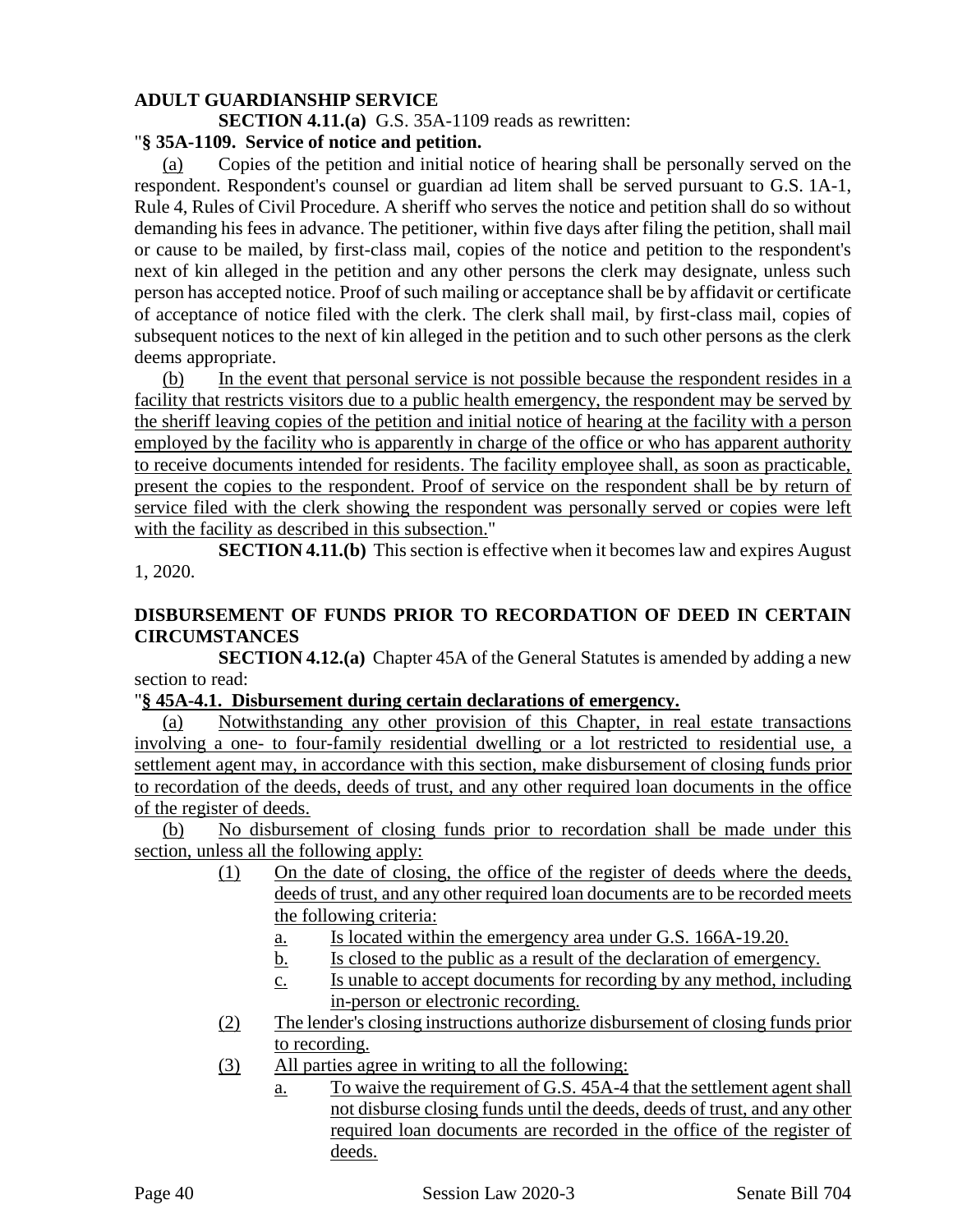- b. That they acknowledge that the recordation date may not be known on the date of closing and the date of recordation by the settlement agent is governed by subsection (d) of this section.
- c. That they are aware of the risks and implications of proceeding with disbursement of closing funds and, if applicable, transfer of possession of property prior to recordation.
- d. That after disbursement of closing funds and prior to recordation, no party to the transaction will take any action to impair the quality of the title in law or equity.
- e. Any other terms the parties or the closing instructions require as a condition of disbursement of closing funds prior to recording.
- (4) The settlement agent does all the following:
	- a. Complies with all conditions of the closing instructions.
	- b. Procures a commitment of title insurance providing for title insurance that includes indemnity coverage for the gap period between the date of disbursement of closing funds and the date of recordation of the necessary documents.
	- c. Updates the applicable title from the date of the preliminary title opinion to the time of disbursement using those public records reasonably available to the settlement agent on the date of disbursement.

(c) In all transactions under this section in which the settlement agent makes a disbursement of closing funds prior to recordation, the settlement agent shall hold in a fiduciary capacity until the time provided in subsection (d) of this section all deeds, deeds of trust, and any other required loan documents that are to be recorded.

(d) The authority under this section for the settlement agent to disburse closing proceeds prior to recordation of the deeds, deeds of trust, and any other required loan documents shall terminate on the earlier of the date the office of the register of deeds reopens for the transaction of public business or begins to accept documents for electronic recording. Within three business days of the time set forth in this subsection, the settlement agent shall record all deeds, deeds of trust, and any other required loan documents being held under subsection (c) of this section and shall immediately notify all parties that the documents have been recorded."

**SECTION 4.12.(b)** This section is effective when it becomes law and expires August 1, 2020.

## **MARRIAGE LICENSES**

**SECTION 4.13.(a)** G.S. 51-8 reads as rewritten:

## "**§ 51-8. License issued by register of deeds.**

(a) Every register of deeds shall, upon proper application, issue a license for the marriage of any two persons who are able to answer the questions regarding age, marital status, and intention to marry, and, based on the answers, the register of deeds determines the persons are authorized to be married in accordance with the laws of this State. In making a determination as to whether or not the parties are authorized to be married under the laws of this State, the register of deeds may require the applicants for the license to marry to present certified copies of birth certificates or such other evidence as the register of deeds deems necessary to the determination. The register of deeds may administer an oath to any person presenting evidence relating to whether or not parties applying for a marriage license are eligible to be married pursuant to the laws of this State. Each applicant for a marriage license shall provide on the application the applicant's social security number. If an applicant does not have a social security number and is ineligible to obtain one, the applicant shall present a statement to that effect, sworn to or affirmed before an officer authorized to administer oaths. Upon presentation of a sworn or affirmed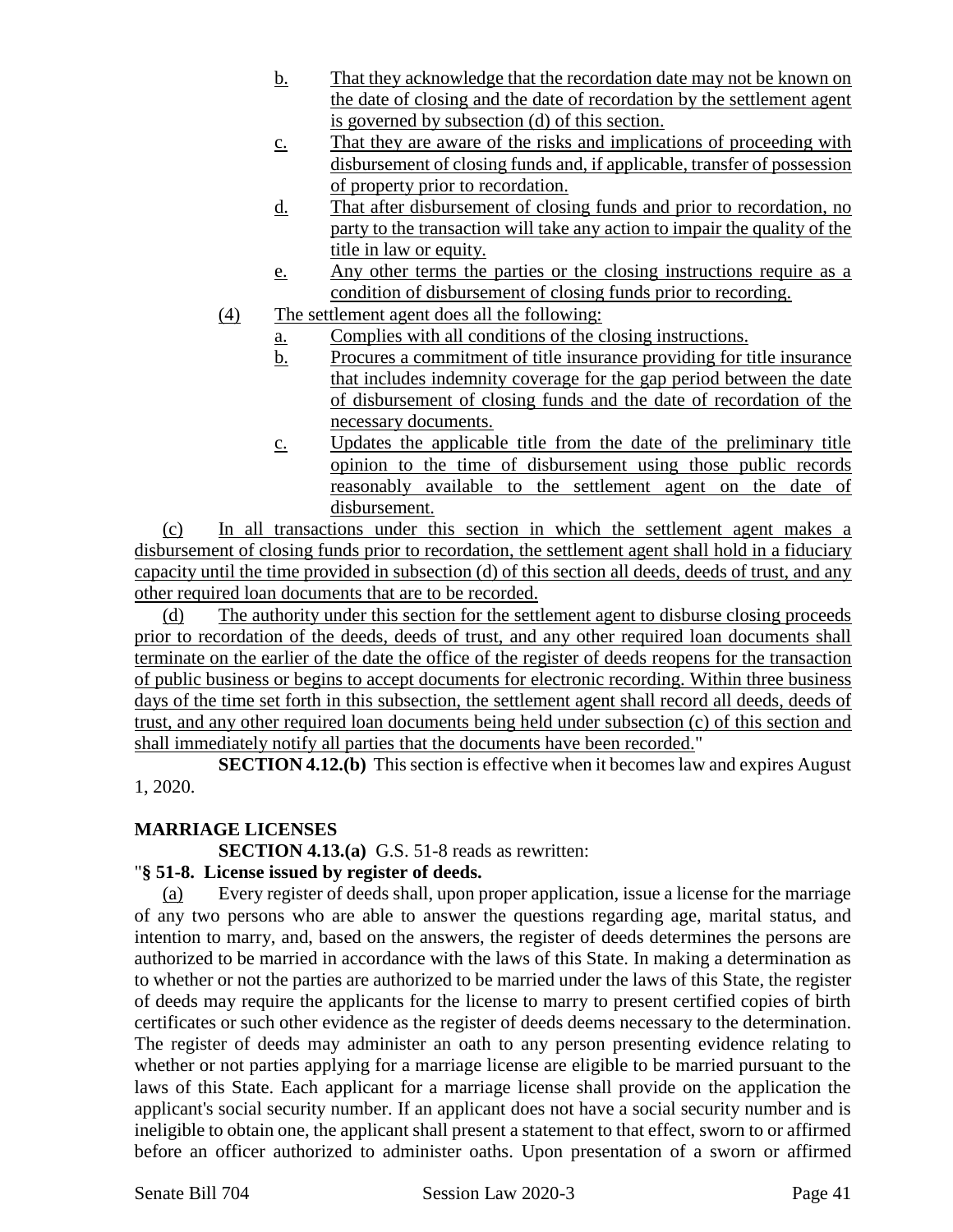statement, the register of deeds shall issue the license, provided all other requirements are met, and retain the statement with the register's copy of the license. The register of deeds shall not issue a marriage license unless all of the requirements of this section have been met.

(b) Notwithstanding subsection (a) of this section, throughout the duration of any declaration of emergency issued under G.S. 166A-19.20, any register of deeds may issue a license for marriage via remote audio-video communication provided the register of deeds can positively identify each applicant before the register of deeds."

**SECTION 4.13.(b)** G.S. 51-16 reads as rewritten:

#### "**§ 51-16. Form of license.**

License shall be in the following or some equivalent form:

To any ordained minister of any religious denomination, minister authorized by a church, any magistrate, or any other person authorized to solemnize a marriage under the laws of this State: A.B. having applied to me for a license for the marriage of C.D. (the name of the man to be written in full) of (here state his residence), aged <u>see</u> years (race, as the case may be), the son of (here state the father and mother, if known; state whether they are living or dead, and their residence, if known; if any of these facts are not known, so state), and E.F. (write the name of the woman in full) of (here state her residence), aged \_\_\_\_ years (race, as the case may be), the daughter of (here state names and residences of the parents, if known, as is required above with respect to the man). (If either of the parties is under 18 years of age, the license shall here contain the following:) And the written consent of G.H., father (or mother, etc., as the case may be) to the proposed marriage having been filed with me, and there being no legal impediment to such marriage known to me, you are hereby authorized, at any time within  $60-120$  days from the date hereof, to celebrate the proposed marriage at any place within the State. You are required within 10 days after you shall have celebrated such marriage, to return this license to me at my office with your signature subscribed to the certificate under this license, and with the blanks therein filled according to the facts, under penalty of forfeiting two hundred dollars (\$200.00) to the use of any person who shall sue for the same.

Issued this  $\rule{1em}{0.15mm}$  day of  $\rule{1em}{0.15mm}$ .

 $\frac{L.M.}{L.M.}$ 

# Register of Deeds of County

Every register of deeds shall, at the request of an applicant, designate in a marriage license issued the race of the persons proposing to marry by inserting in the blank after the word "race" the words "white," "black," "African-American," "American Indian," "Alaska Native," "Asian Indian," "Chinese," "Filipino," "Japanese," "Korean," "Vietnamese," "Other Asian," "Native Hawaiian," "Guamarian," "Chamorro," "Samoan," "Other Pacific Islander," "Mexican," "Mexican-American," "Chicano," "Puerto Rican," "Cuban," "Other Spanish/Hispanic/Latino," or "other," as the case may be. The certificate shall be filled out and signed by the minister, officer, or other authorized individual celebrating the marriage, and also be signed by two witnesses present at the marriage, who shall add to their names their place of residence, as follows:

I, N.O., an ordained or authorized minister or other authorized individual of (here state to what religious denomination, or magistrate, as the case may be), united in matrimony (here name the parties), the parties licensed above, on the  $\_\_\_$  day of  $\_\_\_\,,\_\_\_$ , at the house of P.R., in (here name the town, if any, the township and county), according to law.

$$
\overbrace{\hspace{1.5cm}}\hspace{1.5cm} \text{N.O.}
$$

Witness present at the marriage:

S.T., of (here give residence)."

**SECTION 4.13.(c)** This section is effective when it becomes law, applies to any marriage license issued on or after February 1, 2020, and expires August 1, 2020, and any marriage license issued on or before that date shall be valid for 120 days.

## **LIMITED BUSINESS IMMUNITY FOR ESSENTIAL BUSINESSES**

Page 42 Session Law 2020-3 Senate Bill 704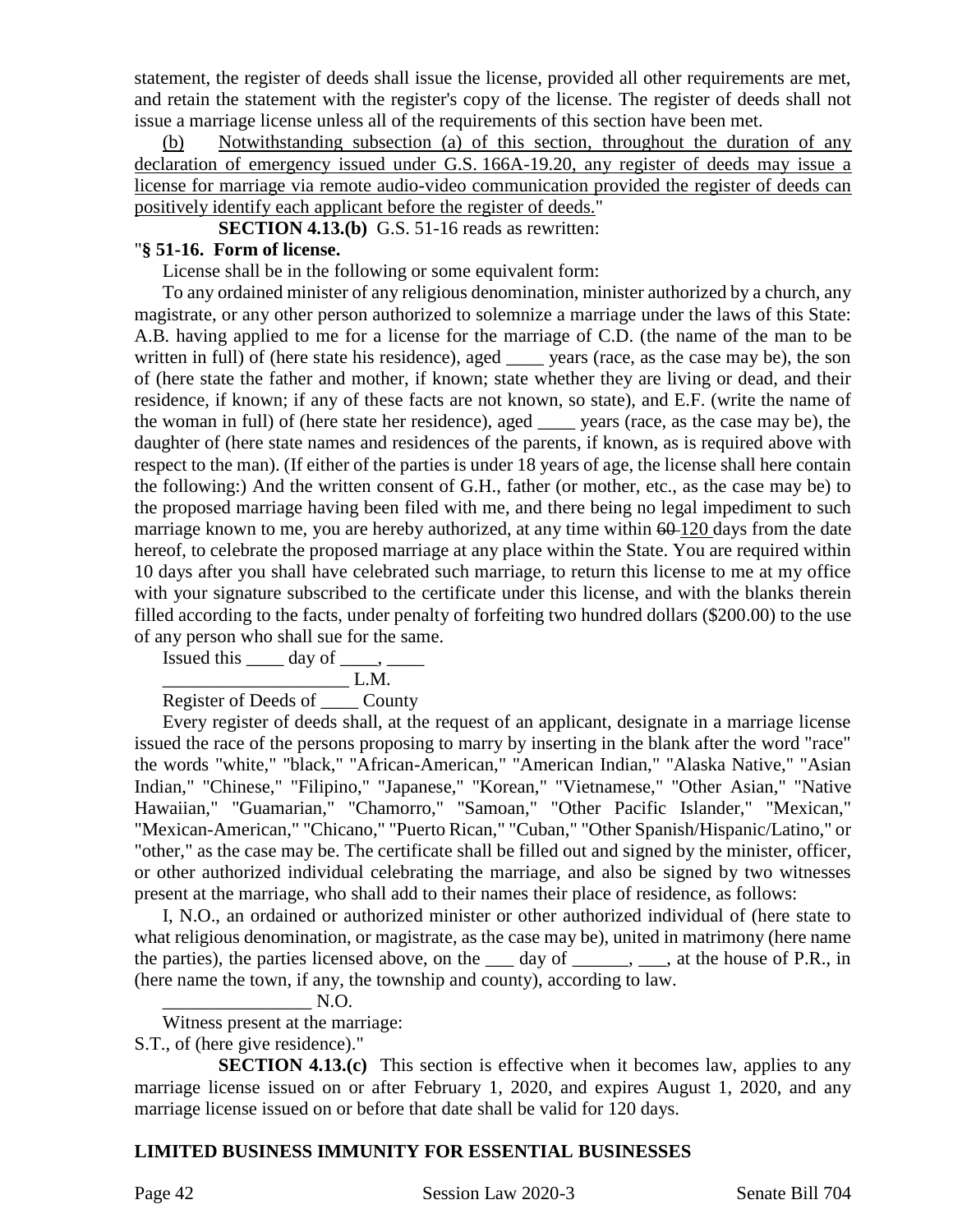**SECTION 4.14.(a)** Chapter 66 of the General Statutes is amended by adding a new Article to read:

#### "Article 48. "Limited Business Immunity.

#### "**§ 66-460. Essential businesses; emergency response entities; liability limitation.**

(a) Notwithstanding any other provision of law and subject to G.S. 66-461, the following entities shall have immunity from civil liability:

- (1) An essential business that provides goods or services in this State with respect to claims from any customer or employee for any injuries or death alleged to have been caused as a result of the customer or employee contracting COVID-19 while doing business with or while employed by the essential business.
- (2) An emergency response entity with respect to claims from any customer, user, or consumer for any injuries or death alleged to have been caused as a result of the COVID-19 pandemic or while doing business with the emergency response entity.

(b) The immunity from civil liability provided in this section shall not apply if the injuries or death were caused by an act or omission of the essential business or emergency response entity constituting gross negligence, reckless misconduct, or intentional infliction of harm. This section does not preclude an employee of an essential business or emergency response entity from seeking an appropriate remedy under Chapter 97 of the General Statues for any injuries or death alleged to have been caused as a result of the employee contracting COVID-19 while employed by the essential business or emergency response entity.

# "**§ 66-461. Applicability.**

This Article applies to acts or omissions occurring on or after the issuance of the COVID-19 essential business executive order and expires when the COVID-19 emergency declaration is rescinded or expires.

## "**§ 66-462. Definitions.**

The following definitions apply in this Article:

- (1) COVID-19. The coronavirus disease 2019.
- (2) COVID-19 emergency declaration. Executive Order No. 116 issued March 10, 2020, by Governor Roy A. Cooper, including any amendments issued by executive order, subject to extensions under Chapter 166A of the General Statutes.
- (3) COVID-19 essential business executive order. Executive Order No. 121 issued March 27, 2020, by Governor Roy A. Cooper, including any amendments issued by executive order, subject to extensions under Chapter 166A of the General Statutes.
- (4) Emergency response entity. Businesses, not-for-profit organizations, educational institutions, and governmental entities that manufacture, produce, or distribute personal protective equipment, testing equipment, or ventilators, or process COVID-19 testing results.
- (5) Essential business. Businesses, not-for-profit organizations, educational institutions, and governmental entities identified in the COVID-19 essential business executive order. The term also applies to any business that the Department of Revenue determines is essential.

## "**§ 66-463. Severability.**

This Article shall be liberally construed to effectuate the public purpose of ensuring that essential businesses can provide goods and services to the public during the COVID-19 pandemic. The provisions of this Article are severable. If any part of this Article is declared to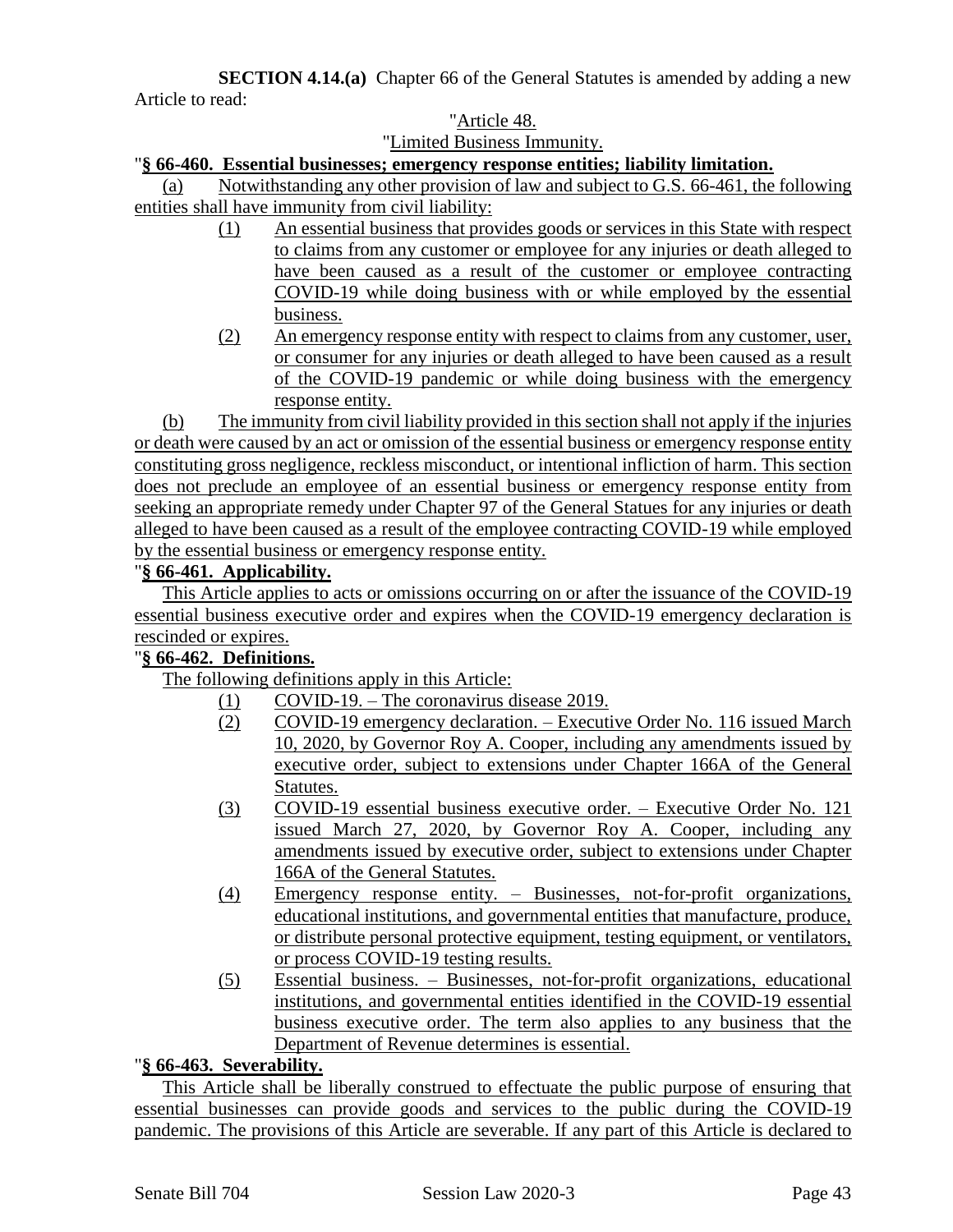be invalid by a court, the invalidity does not affect other parts of this Article that can be given effect without the invalid provision."

**SECTION 4.14.(b)** This section is effective when it becomes law and applies to claims filed on or after March 27, 2020.

# **EXPAND THE DEFINITION OF SECURITY GUARD AND PATROL PROFESSION TO INCLUDE SECURITY SERVICES PROVIDERS AT STATE PRISONS**

**SECTION 4.15.(a)** G.S. 74C-3(a) reads as rewritten:

"(a) As used in this Chapter, the term "private protective services profession" means and includes the following:

- (6) Security guard and patrol profession. Any person, firm, association, or corporation that provides a security guard on a contractual basis for another person, firm, association, or corporation for a fee or other valuable consideration and performs one or more of the following functions:
	- e. Security services related to entry and exit, direction and movement of individuals at entry and exit, security working towers, and perimeter security patrols at State prison facilities.

…."

…

**SECTION 4.15.(b)** Article 1 of Chapter 148 of the General Statutes is amended by adding a new section to read:

## "**§ 148-5.5. Training and authority of security guards.**

Any security guard and patrol professional that is licensed pursuant to Chapter 74C of the General Statutes and is employed to provide security services related to entry and exit, direction and movement of individuals at entry and exit, security working towers, or perimeter security patrols at a State prison facility, shall receive training on State prison policies, including policies on the use of force, prior to providing any security services at a State prison. Security guard and patrol professionals trained pursuant to this section shall have the authority to detain and use necessary force pursuant to State prison policies to prevent contraband entry or inmate escape."

**SECTION 4.15.(c)** This section is effective when it becomes law and expires August 1, 2020.

# **NEW ATTORNEYS' OATH**

**SECTION 4.16.(a)** Notwithstanding G.S. 84-1, in response to the coronavirus emergency, a justice or judge of the General Court of Justice may administer the required oath prescribed for attorneys by G.S. 11-11 to an attorney remotely using a form of live video conferencing technology, provided the individual taking the oath is personally known to the justice or judge or provides satisfactory evidence of identity to the justice or judge.

**SECTION 4.16.(b)** This section is effective when it becomes law and expires December 1, 2020.

# **COMMUNICABLE DISEASE INFORMATION TO LAW ENFORCEMENT**

**SECTION 4.17.(a)** G.S. 130A-143 reads as rewritten:

## "**§ 130A-143. Confidentiality of records.**

All information and records, whether publicly or privately maintained, that identify a person who has AIDS virus infection or who has or may have a disease or condition required to be reported pursuant to the provisions of this Article shall be strictly confidential. This information shall not be released or made public except under the following circumstances:

(1) Release is made of specific medical or epidemiological information for statistical purposes in a way that no person can be identified; identified.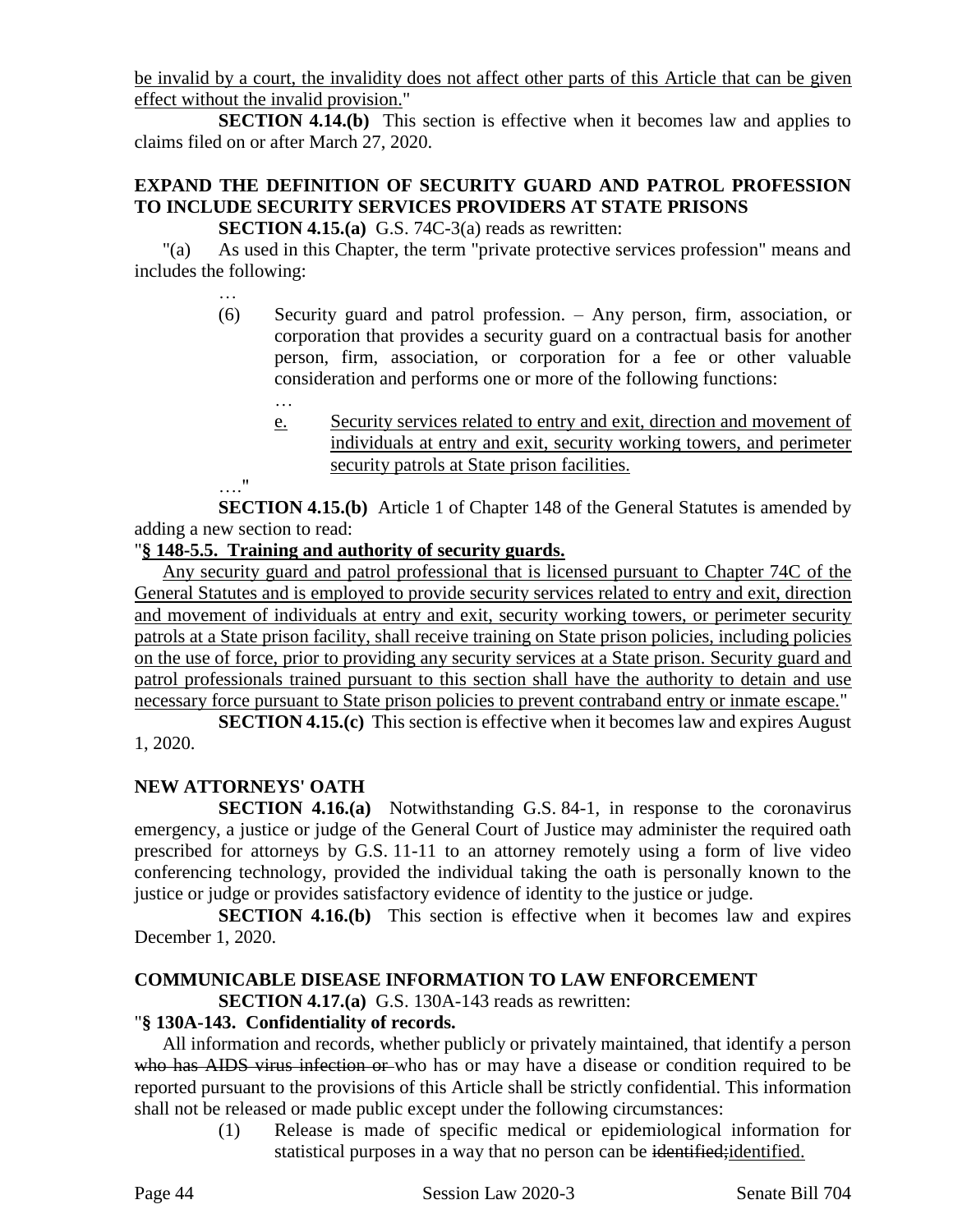- (2) Release is made of all or part of the medical record with the written consent of the person or persons identified or their guardian;the person's personal representative, as defined in 45 Code of Federal Regulations § 164.502.
- (3) Release is made for purposes of treatment, payment, research, or health care operations to the extent that disclosure is permitted under 45 Code of Federal Regulations §§ 164.506 and 164.512(i). For purposes of this section, the terms "treatment," "payment," "research," and "health care operations" have the meaning given those terms in 45 Code of Federal Regulations § 164.501;Regulations § 164.501.
- (4) Release is necessary to protect the public health and is made as provided by the Commission in its rules regarding control measures for communicable diseases and conditions;conditions.
- (5) Release is made pursuant to other provisions of this Article;Article.
- (6) Release is made pursuant to subpoena or court order. order or a subpoena issued by a judicial official. Upon request of the person identified in the record, the record shall be reviewed in camera. In the trial, the trial judge may, during the taking of testimony concerning such information, exclude from the courtroom all persons except the officers of the court, the parties and those engaged in the trial of the case;case.
- (7) Release is made by the Department or a local health department to a court or a law enforcement judicial official for the purpose of enforcing this Article or Article 22 of this Chapter,Chapter.
- (7a) Release is made by the Department or a local health department to a law enforcement official for any of the following purposes: (i) to prevent or lessen a serious or imminent threat to the health or safety of a person or the public, to the extent that disclosure is permitted under 45 Code of Federal Regulations § 164.512(j) and not otherwise permitted by subdivision (4) of this section, (ii) to enforce this Article or Article 22 of this Chapter, or investigating (iii) to investigate a terrorist incident using nuclear, biological, or chemical agents. A law enforcement official who receives the information shall not disclose it further, except (i) when necessary to enforce this Article or Article 22 of this Chapter, Chapter; or when necessary to conduct an investigation of a terrorist incident using nuclear, biological, or chemical agents, agents; or (ii) when the Department or a local health department seeks the assistance of the law enforcement official in preventing or controlling the spread of the disease or condition and expressly authorizes the disclosure as necessary for that purpose;purpose.
- (8) Release is made by the Department or a local health department to another federal, state State, tribal, or local public health agency for the purpose of preventing or controlling the spread of a communicable disease or communicable condition;condition.
- (9) Release is made by the Department for bona fide research purposes. The Commission shall adopt rules providing for the use of the information for research purposes;purposes.
- (10) Release is made pursuant to  $G.S. 130A-144(b)$ ; or  $G.S. 130A-144(b)$ .
- (11) Release is made pursuant to any other provisions of law that specifically authorize or require the release of information or records related to AIDS."

**SECTION 4.17.(b)** This section is effective when it becomes law.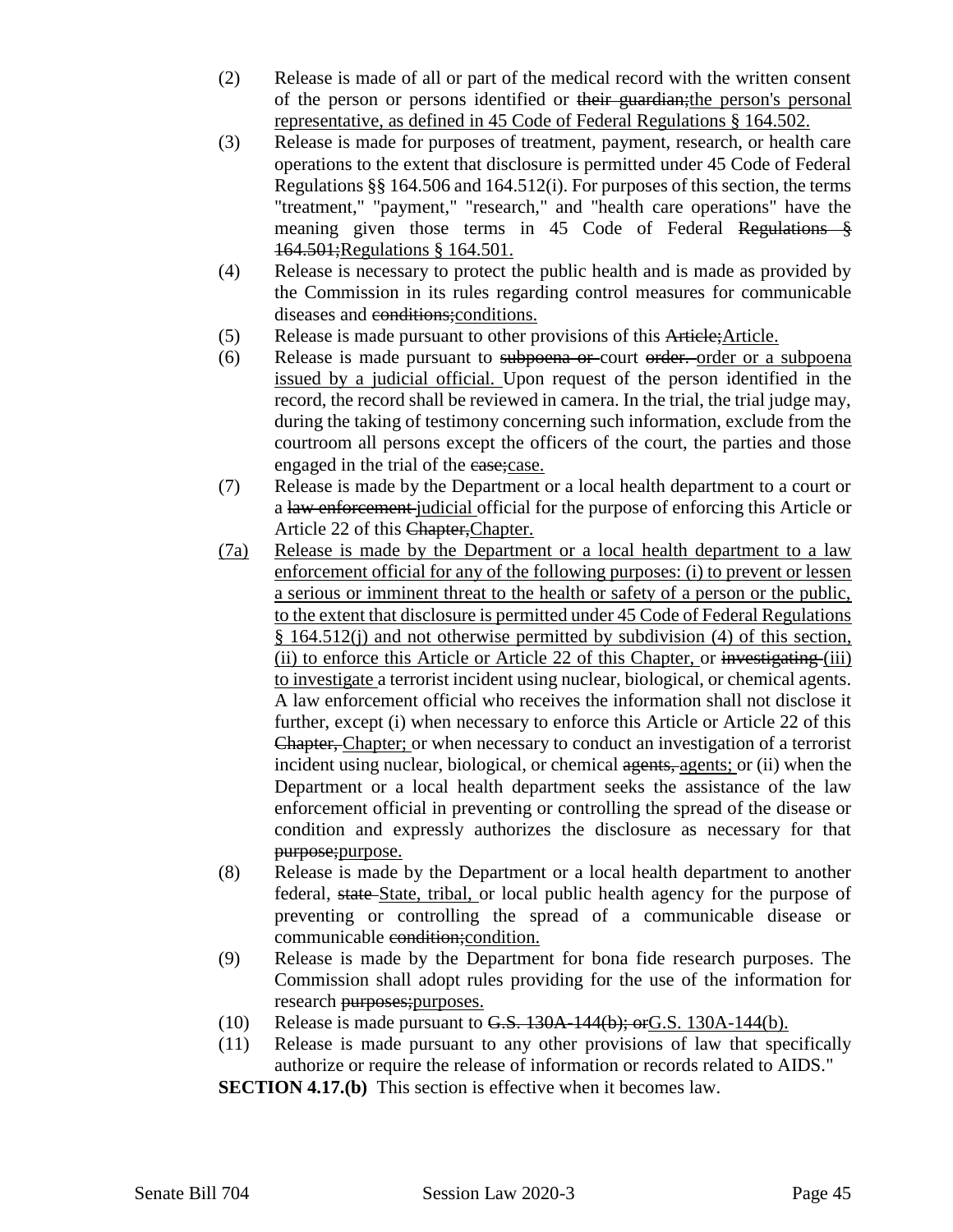#### **ALLOW LICENSED SOIL SCIENTISTS TO EVALUATE, INSPECT, AND APPROVE ON-SITE WASTEWATER SYSTEM PROJECTS DURING THE CORONAVIRUS EMERGENCY**

**SECTION 4.18.(a)** Notwithstanding G.S. 130A-336.2(a), an individual licensed as a soil scientist pursuant to Chapter 89F of the General Statutes may, at the direction of the owner of a proposed on-site wastewater system, prepare signed and sealed soil and site evaluations, specifications, plans, and reports for the site layout, construction, operation, and maintenance of a wastewater system without also obtaining further certification from the North Carolina On-Site Wastewater Contractors and Inspectors Board.

**SECTION 4.18.(b)** In addition to the authority granted pursuant to subsection (a) of this section, an individual licensed as a soil scientist pursuant to Chapter 89F of the General Statutes and engaged by the owner of a proposed on-site wastewater system may conduct all necessary inspections, certifications, and approvals, including the issuance of the final inspection and report certifying that the system has been installed according to the approved plans and specifications for the construction, installation, and operation of a proposed wastewater system.

**SECTION 4.18.(c)** Wastewater systems constructed, installed, and operated under authority of this section shall otherwise comply with the requirements of G.S. 130A-336.2 and rules adopted thereunder. The owner of a proposed wastewater system shall notify the local health department that the owner is engaging a licensed soil scientist pursuant to the authority granted in this section.

**SECTION 4.18.(d)** The Department of Health and Human Services, the Department's authorized agents, and local health departments shall have no liability for wastewater systems developed, constructed, installed, or approved by a licensed soil scientist acting pursuant to the authority granted in this section; however, nothing in this section shall relieve the Department, the Department's authorized agents, and local health departments from any of their other obligations under State law or administrative rule. The licensed soil scientist conducting the evaluation, installation, and construction of a proposed wastewater system pursuant to this section shall maintain an errors and omissions liability insurance policy issued by an insurer licensed under Chapter 58 of the General Statutes in an amount commensurate with the risk.

**SECTION 4.18.(e)** This section is effective when it becomes law and expires August 1, 2020. However, the expiration of this section shall not prevent a licensed soil scientist acting under this section's authority from completing a proposed wastewater system begun before this section expires.

**(I) ALLOW THE DEPARTMENT OF ENVIRONMENTAL QUALITY TO ESTABLISH EMERGENCY MEASURES AND PROCEDURES APPLICABLE TO SOLID WASTE MANAGEMENT, (II) EXPAND LOCAL GOVERNMENT AUTHORITY TO REQUEST WAIVERS FROM THE DEPARTMENT WITH RESPECT TO CERTAIN ITEMS BANNED FROM LANDFILLS, TO INCLUDE YARD WASTE IN CONSIDERATION OF IMPACTS TO PUBLIC HEALTH, DURING THE COVID-19 STATE OF EMERGENCY, AND (III) ALLOW PRIVATE COMPANIES PROVIDING COLLECTION SERVICES FOR YARD TRASH TO REQUEST A WAIVER FROM THE DEPARTMENT TO ALLOW DISPOSAL OF YARD TRASH COLLECTED IN A LANDFILL IN CONSIDERATION OF IMPACTS TO PUBLIC HEALTH, DURING THE COVID-19 STATE OF EMERGENCY**

**SECTION 4.19.(a)** For purposes of this section, "coronavirus emergency" means the period from March 10, 2020, through August 1, 2020.

**SECTION 4.19.(b)** In order to protect public health or the environment, the Secretary of Environmental Quality, or an authorized representative of the Secretary, may, upon request of a public or private landfill operator, or on the Secretary's own initiative, develop and

Page 46 Session Law 2020-3 Senate Bill 704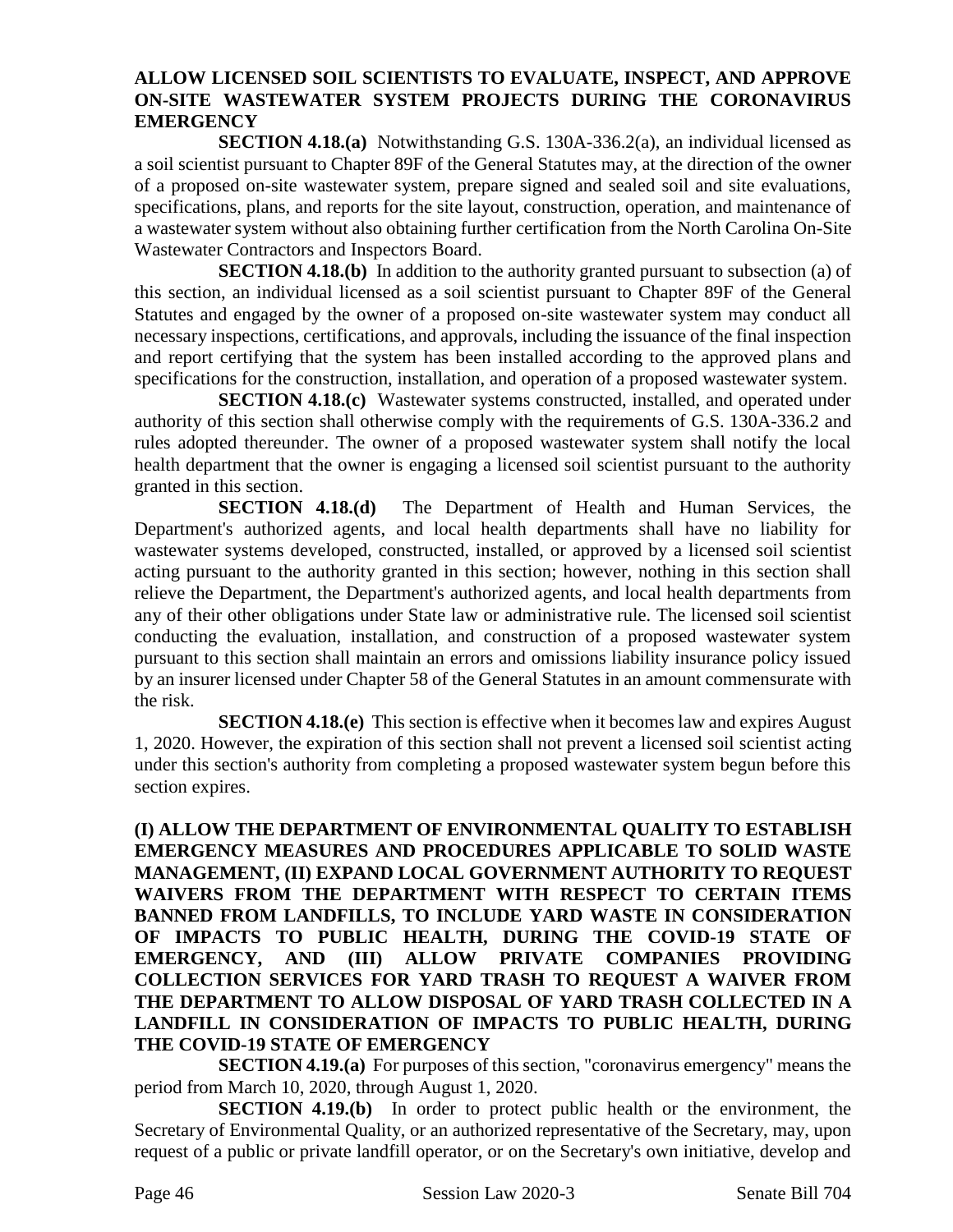implement any emergency measures and procedures that the Secretary deems necessary for the proper management of solid waste generated during the coronavirus emergency. Written notice of emergency measures and procedures developed and implemented pursuant to this section shall be provided to news media, waste organizations, governmental agencies, solid waste facilities, and any other interested or affected parties as determined by the Secretary. Such emergency procedures and measures may include any of the following:

- (1) Restrictions on the collection, storage, and transportation of solid waste.
- (2) Decisions on facility operational conditions such as operational times and waste acceptance.
- (3) Any other measures or procedures necessary to allow for the proper disposal of solid waste within impacted communities.

All State agencies and political subdivisions of the State shall cooperate with the implementation of the emergency measures and procedures developed pursuant to this section.

**SECTION 4.19.(c)** This section is effective when it becomes law and expires August 1, 2020.

**SECTION 4.20.(a)** For purposes of this section, "coronavirus emergency" means the period from March 10, 2020, through August 1, 2020.

**SECTION** 4.20.(b) Notwithstanding G.S. 130A-309.10(f)(3) and G.S. 130A-309.10(k), a county or city may petition the Department of Environmental Quality for a waiver from the prohibition on disposal of yard trash in a landfill during the coronavirus emergency based on a showing that prohibiting the disposal of the material would constitute an economic hardship or a real or potential public health risk.

**SECTION 4.20.(c)** Notwithstanding G.S. 130A-309.10(f)(3), a private company that is providing collection services for yard trash may petition the Department of Environmental Quality for a waiver from the prohibition on disposal of yard trash in a landfill during the coronavirus emergency based on a showing that prohibiting the disposal of the material would constitute an economic hardship or a real or potential public health risk. The authority granted under this section shall apply to a private company providing collection services for yard trash within a county or city's jurisdiction: (i) whether or not the county or city has elected to request a waiver from the Department pursuant to subsection (b) of this section and (ii) notwithstanding any requirement under a franchise agreement or other contractual arrangement between the private company and a city or county applicable to yard trash disposal.

**SECTION 4.20.(d)** This section is effective when it becomes law and expires August 1, 2020.

## **STATE HEALTH PLAN PREMIUM AND DEBT PAYMENT DEFERRAL OPTION DURING DECLARATION OF EMERGENCY**

**SECTION 4.21.(a)** G.S. 135-48.30(a) is amended by adding a new subdivision to

read:

"(18) In accordance with G.S. 135-48.39 and subject to approval by the Board of Trustees, issue an order declaring an option of deferring premium or debt payments when there is a state of disaster or emergency."

**SECTION 4.21.(b)** Part 3 of Article 3B of Chapter 135 of the General Statutes is amended by adding a new section to read:

## "**§ 135-48.39. Operations during state of disaster or emergency.**

(a) For the purposes of this section, the term "state of disaster" shall mean that one of the following has occurred:

- (1) The Governor or legislature has declared a state of emergency under G.S. 166A-19.20.
- (2) The Governor has issued a disaster declaration under G.S. 116A-19.21.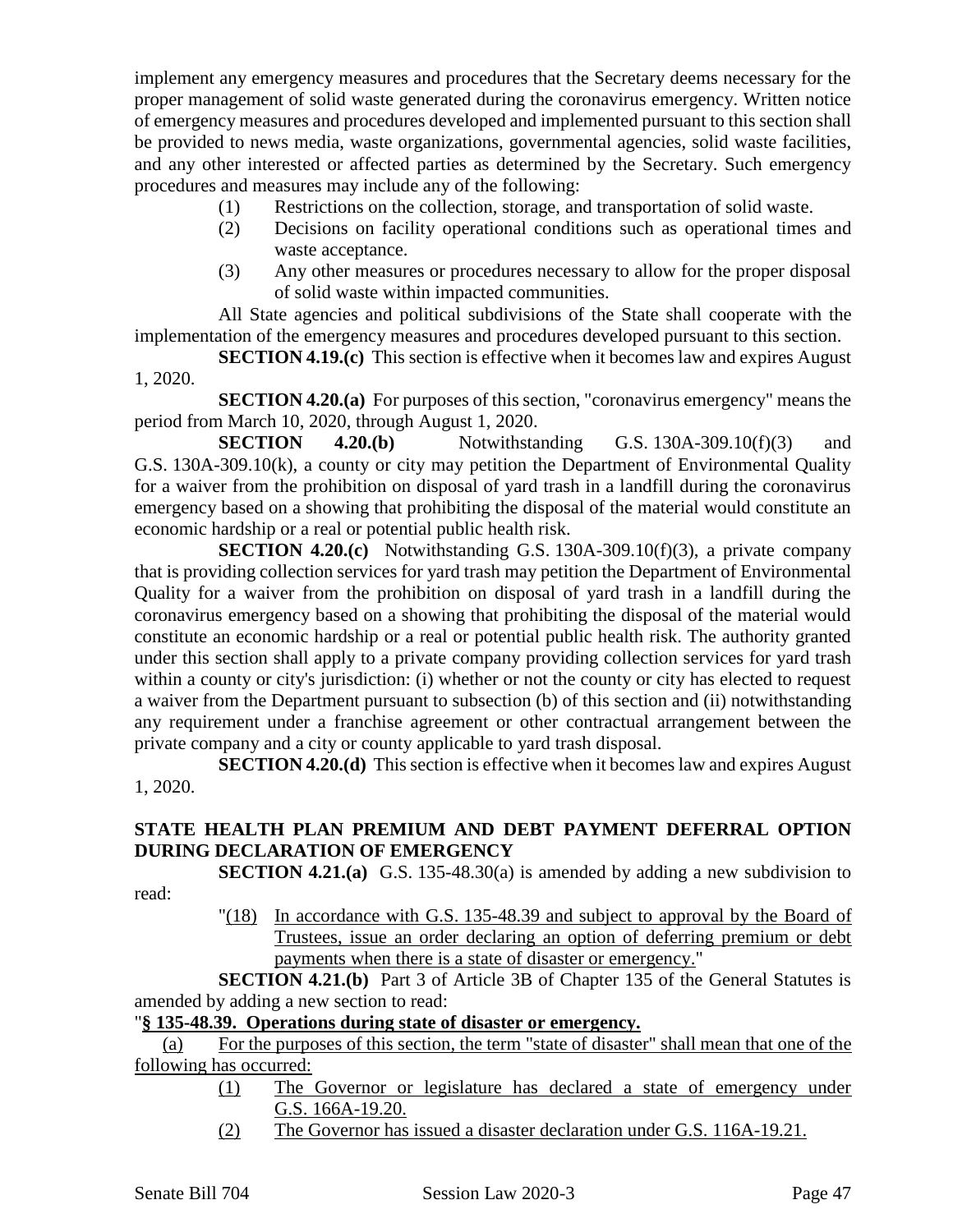- (3) The President of the United States has issued a major disaster declaration under the Robert T. Stafford Disaster Relief and Emergency Assistance Act, 42 U.S.C. § 5121, et seq., as amended, for this State, for an area within this State, or for an area in which a member or an employing unit is located.
- (4) The Governor, legislature, or other governing body has declared a state of emergency or disaster, or the equivalent, for an area in which a member or employing unit is located.

(b) Subject to approval by the Board of Trustees, when there is a state of disaster, the State Treasurer may order that members, employing units, or both adversely affected by the state of disaster shall have the option of deferring premium or debt payments that are due during the time period in which there is a state of disaster. The State Treasurer may order the expiration of the option to defer premium or debt payments prior to the end of the time period in which there is a state of disaster but may not extend the option beyond that period.

(c) Any option to defer premium or debt payments offered under this section shall be made for a period of 30 days from the last day the premium or debt payment may have been made under the terms of the Plan, policy, contract, or agreement. This 30-day deferral period may also be applied to any statute, rule, or other policy or contract provision that imposes a time limit on the Plan or a member to perform any act related to the Plan during the time period in which there is a state of disaster. This 30-day deferral period may be extended by the State Treasurer in 30-day increments, subject to approval by the Board of Trustees. A deferral period shall not last beyond 90 days from the last day of the time period in which there is a state of disaster.

(d) An option to defer premium or debt payments offered under this section may be limited to a specific category of members or employing units, as the state of disaster necessitates and as determined by the State Treasurer.

(e) Nothing in this section shall be construed as to authorize the nonpayment of premiums or debt. All premium payments in arrears shall be paid to the Plan. If premiums in arrears are not paid, coverage shall lapse as of the last day of the month for which premiums were paid in full. The member shall be responsible for all medical expenses incurred since the effective date of the lapse in coverage."

**SECTION 4.21.(c)** This section is effective retroactively to January 1, 2020.

# **INTERIM DETERMINATIONS AND INTERIM CERTIFICATIONS FOR CERTAIN DISABILITY BENEFITS**

**SECTION 4.22.(a)** This section shall apply to the following General Statutes:

- (1) Article 1A of Chapter 120.
- (2) Article 3 of Chapter 128.
- (3) Article 1 of Chapter 135.
- (4) Article 4 of Chapter 135.
- (5) Article 6 of Chapter 135.

**SECTION 4.22.(b)** Whenever the medical board, as established under G.S. 128-28(*l*), 135-6(k), or 135-102(d), is required to make a determination or certification of eligibility for disability benefits, the Director of the Retirement Systems Division of the Department of State Treasurer, or the Director's designee, may make an interim determination or an interim certification that a member or beneficiary is eligible for disability benefits. The Director may not make a determination or certification that a member or beneficiary is not eligible for disability benefits.

**SECTION 4.22.(c)** The medical board shall review any interim determinations or interim certifications made in accordance with this section as soon as practicable and shall then make a final determination or final certification for disability benefits. If, subsequent to an interim determination or interim certification, the medical board makes a final determination that a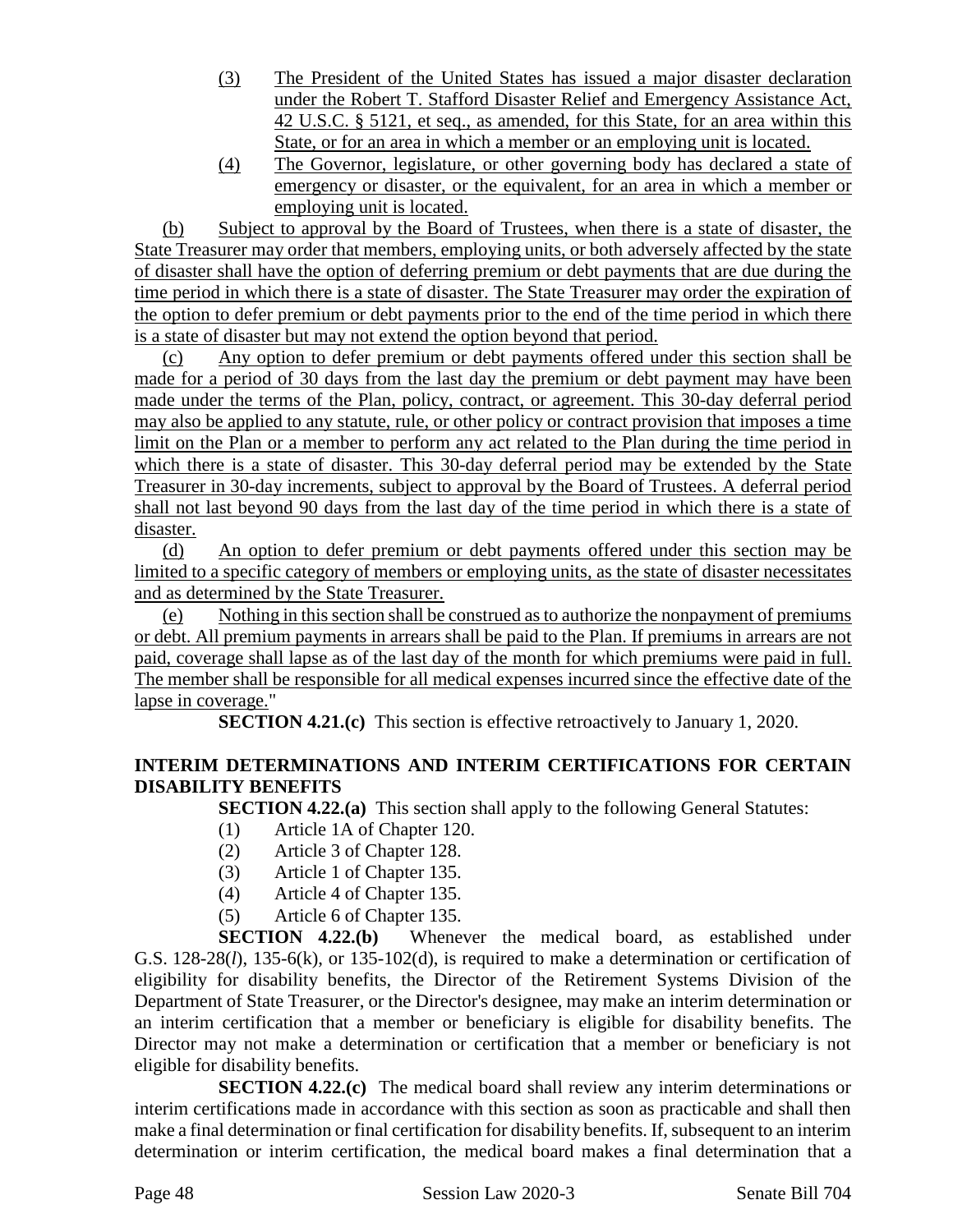member or beneficiary is not eligible for disability benefits, then any payment to that member or beneficiary shall cease and the determination shall be applied prospectively only so that the final determination will not require any refund by the member or beneficiary to the applicable retirement system or benefit plan for payments or benefits received during the interim period before the final determination is made.

**SECTION 4.22.(d)** This section is effective when it becomes law. Subsection (b) of this section expires August 1, 2020. Any interim determinations or interim certifications made, as allowed under subsection (b) of this section, will remain valid until a final determination is made, in accordance with subsection (c) of this section.

#### **TEMPORARILY REMOVE BARRIERS TO ALLOW RETIREES OF THE TEACHERS' AND STATE EMPLOYEES' RETIREMENT SYSTEM AND THE LOCAL GOVERNMENTAL EMPLOYEES' RETIREMENT SYSTEM TO RETURN TO WORK ON A PART-TIME, TEMPORARY, OR INTERIM BASIS DURING STATE OF EMERGENCY RELATED TO COVID-19**

**SECTION 4.23.(a)** For individuals who retired under the Teachers' and State Employees' Retirement System (TSERS) on or after October 1, 2019, but before April 1, 2020, the six-month separation from service from an employer that is required under G.S. 135-1(20) in order for a retirement to become effective shall not apply and instead a one-month separation shall be required, provided that the position to which the individual returns is needed due to the COVID-19 pandemic, as certified to the Retirement Systems Division of the Department of State Treasurer by the employing agency. Upon the expiration of this section, all of the following shall apply:

- (1) The six-month separation from an employer required under G.S. 135-1(20) shall again be applicable to individuals who retired under TSERS on or after October 1, 2019, but before April 1, 2020.
- (2) In order for a member's retirement under TSERS on or after October 1, 2019, but before April 1, 2020, to become effective in any month, the member must perform no work for an employer, including part-time, temporary, substitute, or contractor work, at any time between the expiration of this section and the end of the six months immediately following the effective date of retirement, provided the expiration of the six-month period of separation did not occur while this section was in effect.
- (3) For individuals who retired under TSERS on or after October 1, 2019, but before April 1, 2020, any time worked between March 10, 2020, and the time this section expires shall not be considered work for the purposes of the six-month separation required under G.S. 135-1(20).

**SECTION 4.23.(b)** For individuals who retired prior to April 1, 2020, any earnings received between March 10, 2020, and the time that this section expires shall not be treated as earned by a TSERS beneficiary under the provisions of G.S. 135-3(8)c., provided those earnings are related to a position needed due to the COVID-19 pandemic, as certified to the Retirement Systems Division of the Department of State Treasurer by the employing agency.

**SECTION 4.23.(c)** For individuals who retired prior to April 1, 2020, any earnings received between March 10, 2020, and the time that this section expires shall not be treated as earned by a beneficiary of the Local Governmental Employees Retirement System (LGERS) under the provisions of G.S. 128-24(5)c., provided those earnings are related to a position needed due to the COVID-19 pandemic, as certified to the Retirement Systems Division of the Department of State Treasurer by the employing unit.

**SECTION 4.23.(d)** Any benefits received by or paid to a law enforcement officer or retired law enforcement officer under Article 12D of Chapter 143 of the General Statutes shall not be impacted by any work performed between March 10, 2020, and the time that this section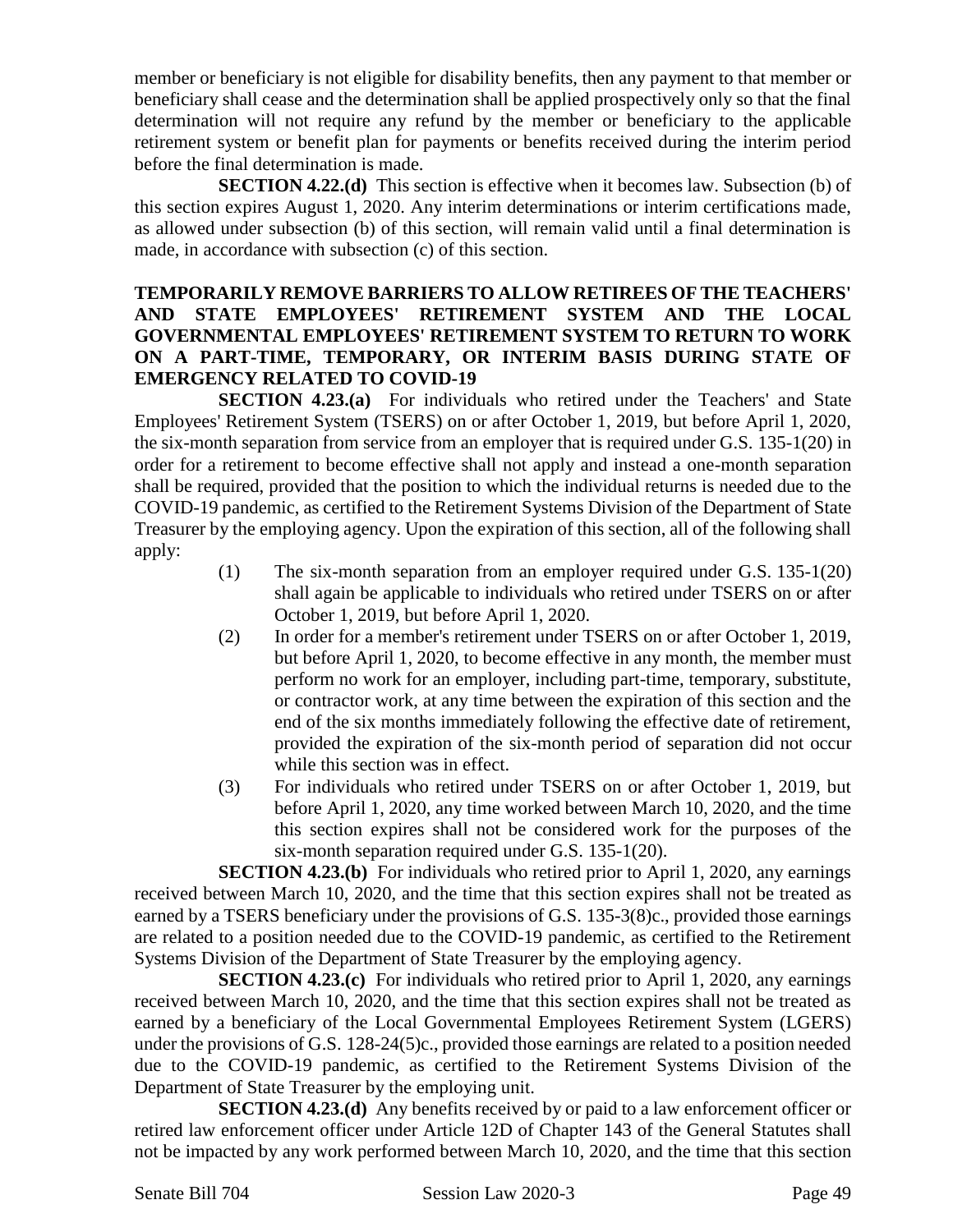expires, provided that work performed is needed due to the COVID-19 pandemic, as documented by the employing unit or agency.

**SECTION 4.23.(e)** This section is effective when it becomes law and expires August 1, 2020.

#### **FLEXIBILITY TO WAIVE INTEREST ON PROCUREMENT**

**SECTION 4.24.(a)** Notwithstanding G.S. 147-86.23, a State agency, as defined in G.S. 147-86.20(5), may waive any interest due on a past-due account receivable. This section does not apply to money owed to the University of North Carolina Health Care System or to East Carolina University's Division of Health Sciences for health care services, to the North Carolina Turnpike Authority for money owed to the Authority for tolls, or to the North Carolina State Health Plan for past-due account receivables related to premiums and claims payments.

**SECTION 4.24.(b)** This section is effective when it becomes law and expires August 1, 2020.

## **PROVIDE FOR THE RESCHEDULING OF PUBLIC HEARINGS DURING TEMPORARY RULE MAKING**

**SECTION 4.25.(a)** G.S. 150B-21.1 reads as rewritten:

#### "**§ 150B-21.1. Procedure for adopting a temporary rule.**

…

- (a3) Unless otherwise provided by law, the agency shall:
	- (1) At least 30 business days prior to adopting a temporary rule, submit the rule and a notice of public hearing to the Codifier of Rules, and the Codifier of Rules shall publish the proposed temporary rule and the notice of public hearing on the Internet to be posted within five business days.
	- (2) At least 30 business days prior to adopting a temporary rule, notify persons on the mailing list maintained pursuant to G.S. 150B-21.2(d) and any other interested parties of its intent to adopt a temporary rule and of the public hearing.
	- (3) Accept written comments on the proposed temporary rule for at least 15 business days prior to adoption of the temporary rule.
	- (4) Hold at least one public hearing on the proposed temporary rule no less than five days after the rule and notice have been published. If notice of a public hearing has been published and that public hearing has been cancelled, the agency shall publish notice at least five days prior to the date of any rescheduled hearing.

**SECTION 4.25.(b)** This section is effective retroactively to March 10, 2020.

# **AUTHORIZE THE CHIEF ADMINISTRATIVE LAW JUDGE TO EXTEND THE TIME PERIOD FOR THE FILING OF CONTESTED CASES DURING CATASTROPHIC CONDITIONS**

**SECTION 4.26.(a)** G.S. 150B-23 reads as rewritten:

#### "**§ 150B-23. Commencement; assignment of administrative law judge; hearing required; notice; intervention.**

…

…."

(f) Unless another statute or a federal statute or regulation sets a time limitation for the filing of a petition in contested cases against a specified agency, the general limitation for the filing of a petition in a contested case is 60 days. The time limitation, whether established by another statute, federal statute, or federal regulation, or this section, shall commence when notice is given of the agency decision to all persons aggrieved who are known to the agency by personal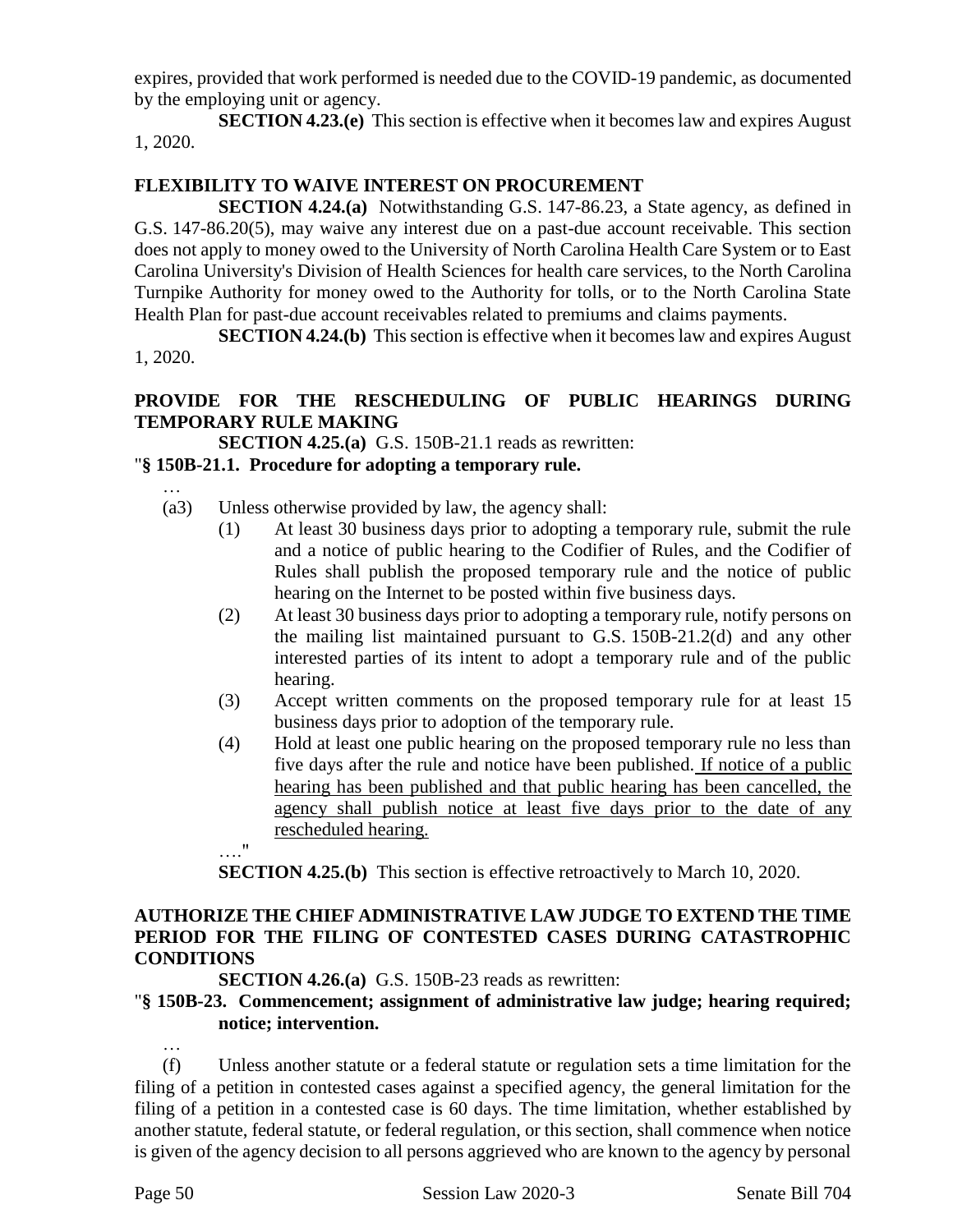delivery, electronic delivery, or by the placing of the notice in an official depository of the United States Postal Service wrapped in a wrapper addressed to the person at the latest address given by the person to the agency. The notice shall be in writing, and shall set forth the agency action, and shall inform the persons of the right, the procedure, and the time limit to file a contested case petition. When no informal settlement request has been received by the agency prior to issuance of the notice, any subsequent informal settlement request shall not suspend the time limitation for the filing of a petition for a contested case hearing. When the Chief Justice of the North Carolina Supreme Court determines and declares that catastrophic conditions exist or have existed in one or more counties of the State and issues an order pursuant to G.S. 7A-39(b), the chief administrative law judge may by order entered pursuant to this subsection extend, to a date certain no fewer than 10 days after the effective date of the order, the time or period of limitation, whether established by another statute or this section, for the filing of a petition for a contested case. The order shall be in writing and shall become effective for each affected county upon the date set forth in the order, and if no date is set forth in the order, then upon the date the order is signed by the chief administrative law judge. The order shall provide that it shall expire upon the expiration of the Chief Justice's order.

…."

**SECTION 4.26.(b)** This section is effective retroactively to March 10, 2020.

## **CLARIFY "AVAILABLE FOR PUBLIC INSPECTION"/LOCAL GOVERNMENT BUDGET PROCESS**

**SECTION 4.27.(a)** G.S. 159-12 reads as rewritten:

#### "**§ 159-12. Filing and publication of the budget; budget hearings.**

(a) On the same day that he submits the budget to the governing board, the budget officer shall file a copy of it in the office of with the clerk to the board where it shall remain available for public inspection until the budget ordinance is adopted. The clerk to the board may post a copy of such budget on the Web site of the unit of local government and shall provide copies in accordance with Chapter 132 of the General Statutes. The clerk shall make a copy of the budget available to all news media in the county. He shall also publish a statement that the budget has been submitted to the governing board, and is available for public inspection in the office of the clerk to the board. inspection. The statement shall also give notice of the time and place of the budget hearing required by subsection (b) of this section.

(b) Before adopting the budget ordinance, the board shall hold a public hearing at which time any persons who wish to be heard on the budget may appear."

**SECTION 4.27.(b)** This section is effective when it becomes law and expires August 1, 2020.

## **DAILY DEPOSIT REQUIREMENT UNDER THE LOCAL GOVERNMENT BUDGET AND FISCAL CONTROL ACT**

**SECTION 4.28.(a)** G.S. 159-32 reads as rewritten:

#### "**§ 159-32. Daily deposits.**

(a) Except as otherwise provided by law, all taxes and other moneys collected or received by an officer or employee of a local government or public authority shall be deposited in accordance with this section. Each officer and employee of a local government or public authority whose duty it is to collect or receive any taxes or other moneys shall, on a daily basis, deposit or submit to a properly licensed and recognized cash collection service all collections and receipts. However, if the governing board gives its approval, deposits or submissions to a properly licensed and recognized cash collection service shall be required only when the moneys on hand amount to five hundred dollars (\$500.00) or greater. Until deposited or officially submitted to a properly licensed and recognized cash collection service, all moneys must be maintained in a secure location. All deposits shall be made with the finance officer or in an official depository. Deposits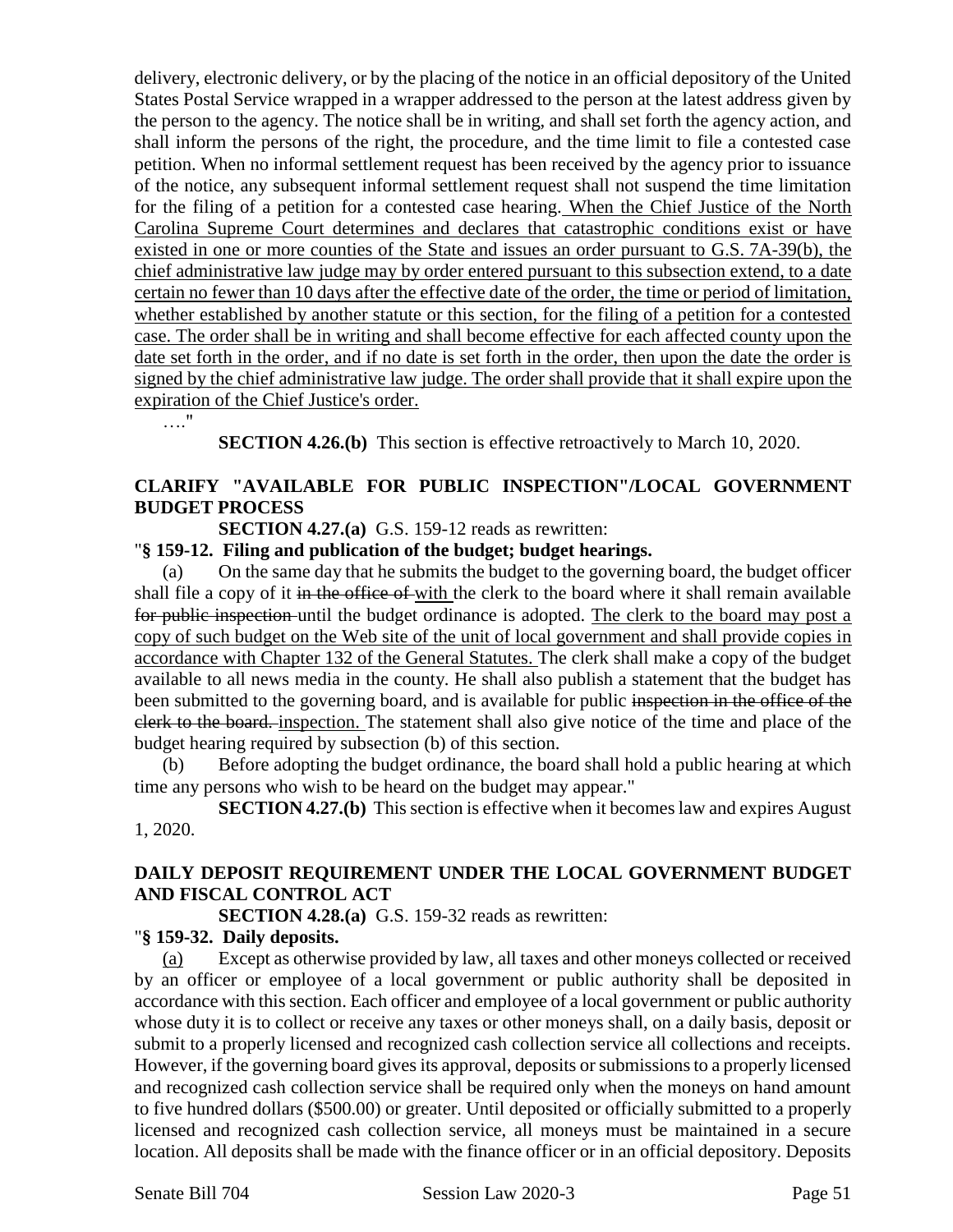in an official depository shall be immediately reported to the finance officer by means of a duplicate deposit ticket. The finance officer may at any time audit the accounts of any officer or employee collecting or receiving taxes or other moneys, and may prescribe the form and detail of these accounts. The accounts of such an officer or employee shall be audited at least annually.

(b) The Secretary may, during an emergency declaration issued under G.S. 166A-19.20, set the amount of moneys on hand requiring daily deposits and may require deposits on less than a daily basis, provided the moneys are maintained in a secure location and deposited at least weekly."

**SECTION 4.28.(b)** This section is effective when it becomes law.

#### **LOCAL GOVERNMENT COMMISSION REVISIONS**

**SECTION 4.29.(a)** G.S. 159-33.1 reads as rewritten:

## "**§ 159-33.1. Semiannual reports of financial information.**

(a) The finance officer of each unit and public authority shall submit to the secretary on January 1 and July 1 of each year (or such other dates as the secretary may prescribe) a statement of financial information concerning the unit or public authority. The secretary may prescribe the information to be included in the statement and may prescribe the form of the statement; provided, however, the secretary shall prescribe that the finance officer of each city and county shall include in the statement the total revenues received from building inspections, by type, and the total expenditures paid from all revenues received, by type.

(b) Notwithstanding the provisions of subsection (a) of this section or any rule or regulation prescribed by the secretary, the finance officer of each county, municipality, water district or authority, sewer district or authority, sanitary district, and metropolitan sewage district shall submit to the secretary a statement of financial information concerning the impact of COVID-19 on the finances of the unit or public authority no later than February 15, 2021. The information in the statement shall include monthly data for the time period of July 1, 2019, through December 31, 2020, on the following: (i) utility payments, including water, sewer, and electric, (ii) reductions in tax revenue, (iii) reductions in services due to reductions in tax revenue, (iv) total revenues received from building inspections, by type, (v) the ability to meet debt service obligations, (vi) the balances of any capital reserve funds, (vii) the purpose of any withdrawals from capital reserve funds, and (viii) any other information prescribed by the secretary. The Local Government Commission shall use the information provided pursuant to this subsection to identify units and public authorities that require assistance similar to that provided to units and public authorities on the Unit Assistance List compiled by the Commission.

No later than March 15, 2021, the Local Government Commission shall report on the information provided by units and public authorities pursuant to subsection (b) of this section, including any recommendations for legislation, to the Joint Legislative Committee on General Government and the Fiscal Research Division."

**SECTION 4.29.(b)** G.S. 159-33.1(b), as enacted by subsection (a) of this section, expires February 15, 2021, and G.S. 159-33.1(c), as enacted by subsection (a) of this section, expires March 15, 2021.

## **REINSTATE SPECIAL OBLIGATION BONDS**

**SECTION 4.30.(a)** G.S. 159I-30 is reenacted as it existed immediately before its expiration, is recodified as G.S. 159-146, and is rewritten to read:

"Article 7A.

"Special Obligation Bonds and Notes.

## "**§ 159-146. Additional powers of units of local government; issuance of special obligation bonds and notes.**

(a) Authorization. – Any unit of local government may borrow money for the purpose of financing or refinancing its cost of the acquisition or construction of a project and may issue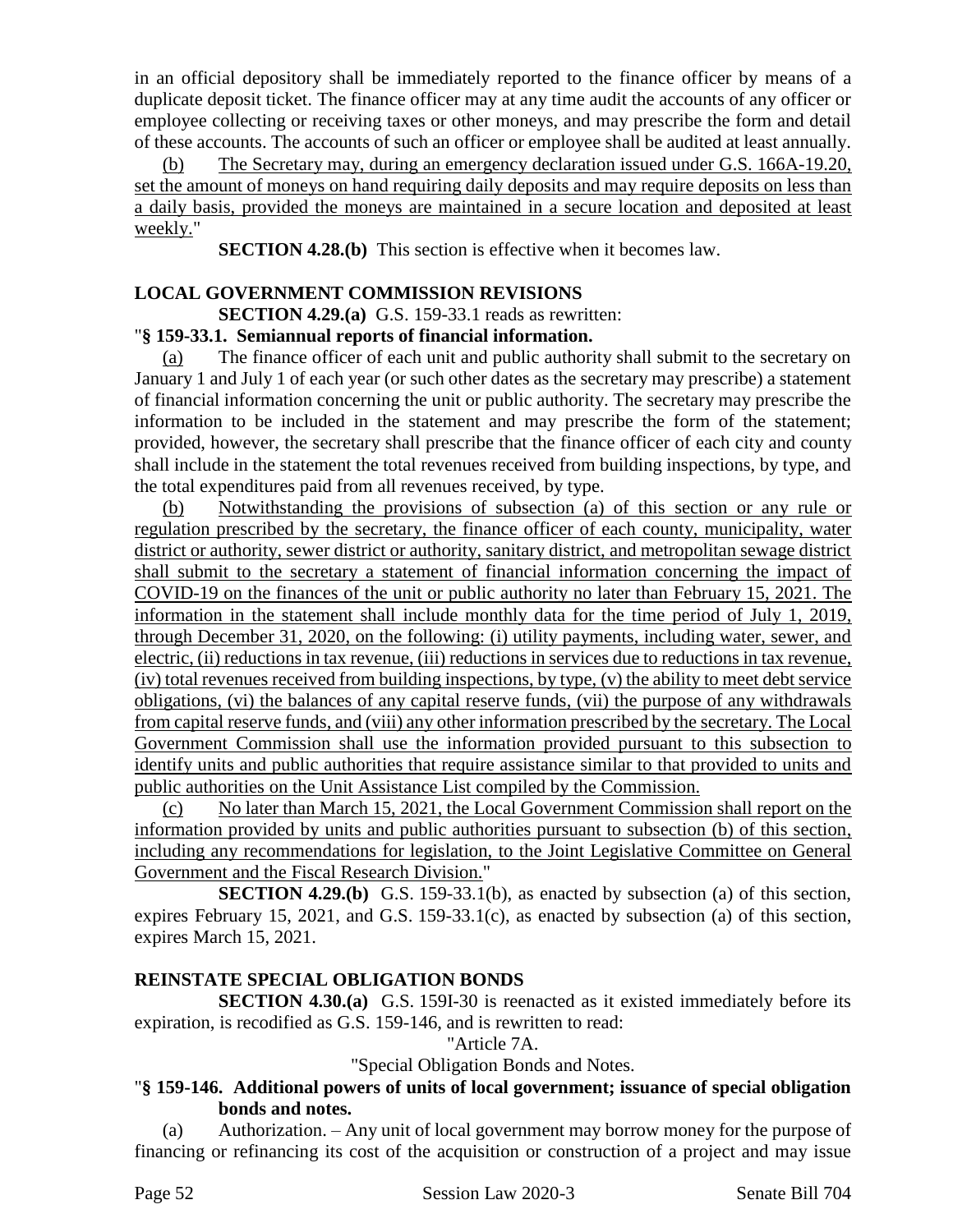special obligation bonds and notes, including bond anticipation notes and renewal notes, pursuant to the provisions of this section.

(a1) Definitions. – Unless a different meaning is required by the context, the definitions set out in G.S. 130A-290 and the following definitions apply to this Article:

- (1) Bonds. The special obligation bonds authorized to be issued by a unit of local government under this Article.
- (2) Costs. The capital cost of acquiring or constructing any project, including, without limitation, all of the following:
	- a. The costs of doing one or more of the following deemed necessary or convenient by a unit of local government:
		- 1. Acquiring, constructing, erecting, providing, developing, installing, furnishing, and equipping.
		- 2. Reconstructing, remodeling, altering, renovating, replacing, refurnishing, and re-equipping.
		- 3. Enlarging, expanding, and extending.
		- 4. Demolishing, relocating, improving, grading, draining, landscaping, paving, widening, and resurfacing.
	- b. The costs of all property, both real and personal and both improved and unimproved, and of plants, works, appurtenances, structures, facilities, furnishings, machinery, equipment, vehicles, easements, water rights, air rights, franchises, and licenses used or useful in connection with the purpose authorized.
	- c. The costs of demolishing or moving structures from land acquired and acquiring any lands to which such structures thereafter are to be moved.
	- d. Financing charges, including estimated interest during the acquisition or construction of such project and for six months thereafter.
	- e. The costs of services to provide and the cost of plans, specifications, studies and reports, surveys, and estimates of costs and revenues.
	- f. The costs of paying any interim financing, including principal, interest, and premium, related to the acquisition or construction of a project.
	- g. Administrative and legal expenses and administrative charges.
	- h. The costs of obtaining bond and reserve fund insurance and investment contracts, of credit-enhancement facilities, liquidity facilities and interest-rate agreements, and of establishing and maintaining debt service and other reserves.
	- i. Any other services, costs, and expenses necessary or incidental to the purpose authorized.
- (3) Credit facility. An agreement entered into by the unit with a bank, a savings and loan association, or another banking institution; an insurance company, a reinsurance company, a surety company, or another insurance institution; a corporation, an investment banking firm, or another investment institution; or any financial institution, providing for prompt payment of all or any part of the principal, or purchase price (whether at maturity, presentment, or tender for purchase, redemption, or acceleration), redemption premium, if any, and interest on any bonds or notes payable on demand or tender by the owner, in consideration of the unit agreeing to repay the provider of the credit facility in accordance with the terms and provisions of the agreement; the provider of any credit facility may be located either within or without the United States of America.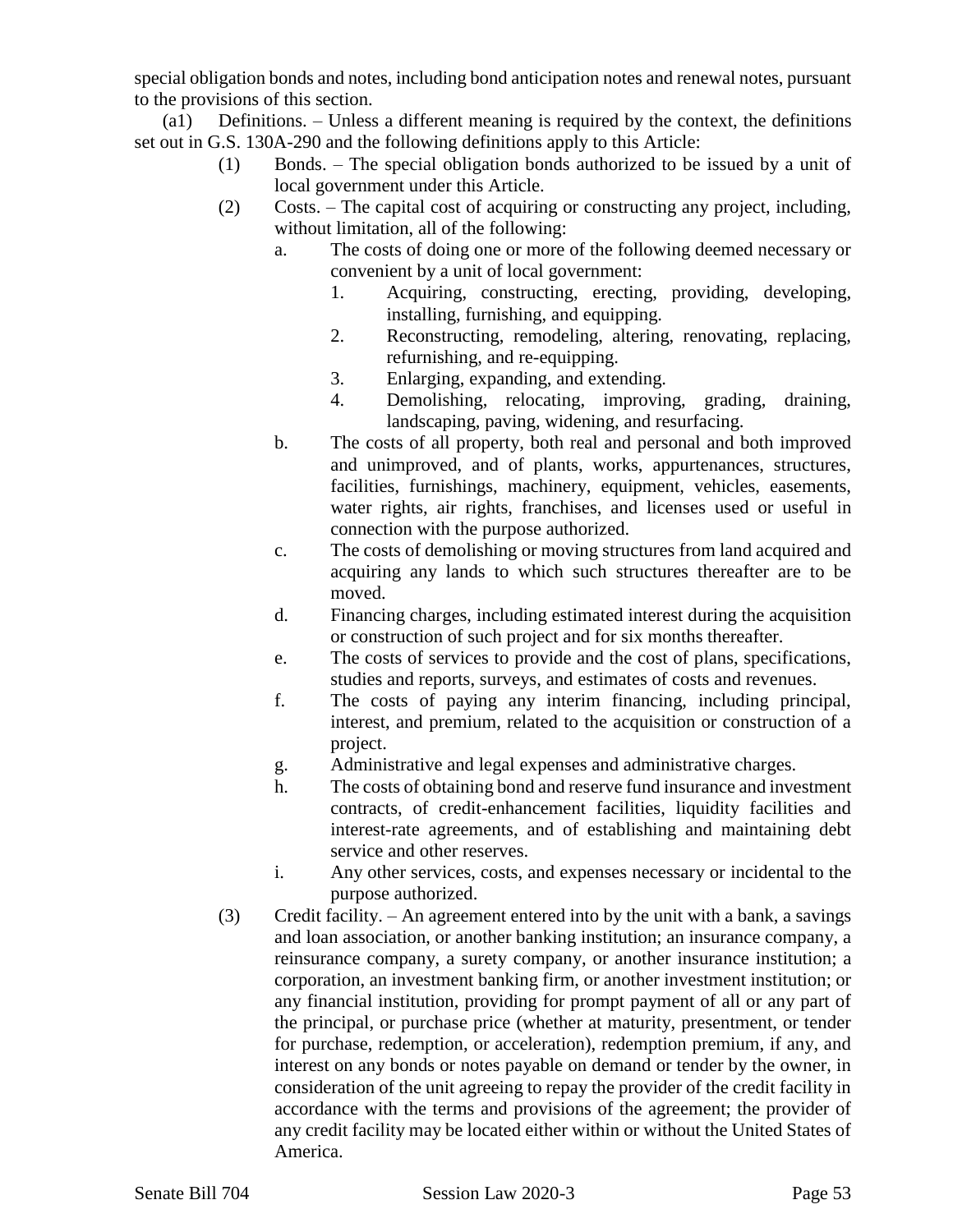- (4) Local Government Commission. The Local Government Commission of the Department of the State Treasurer, established by Article 2 of this Chapter and any successor of said Commission.
- (5) Notes. The special obligation notes or special obgligation bond anticipation notes authorized to be issued by a unit of local government under this Article.
- (6) Par formula. Any provision or formula adopted by the unit to provide for the adjustment, from time to time of the interest rate or rates borne by any bonds or notes including any of the following:
	- a. A provision providing for such adjustment so that the purchase price of such bonds or notes in the open market would be as close to par as possible.
	- b. A provision providing for such adjustment based upon a percentage or percentages of a prime rate or base rate, which percentage or percentages may vary or be applied for different periods of time.
	- c. Any other provision as the unit may determine to be consistent with this section and does not materially and adversely affect the financial position of the unit and the marketing of the bonds or notes at a reasonable interest cost to the unit.
- (7) Project. Any of the following:
	- a. Solid waste management projects and capital expenditures to implement such projects, including, without limitation, the purchase of equipment or facilities, construction costs of an incinerator; land to be used for recycling facilities or landfills; leachate collection and treatment systems; liners for landfills; monitoring wells; recycling equipment and facilities; volume reduction equipment; and financing charges. This sub-subdivision does not include (i) the operational and maintenance costs of solid waste management facilities or programs; (ii) general planning or feasibility studies; or (iii) the purchase of land, unless the land is to be used for a recycling facility or a landfill.
	- b. Any of the following as defined in S.L. 1998-132: water supply systems, water conservation projects, water reuse projects, wastewater collection systems, and wastewater treatment works.
	- c. With respect to a city, any service or facility authorized by G.S. 160A-536 and provided in a municipal service district.
- (8) Unit of local government or unit. Any of the following:
	- a. A unit of local government as defined in G.S. 159-44(4).
	- b. Any combination of units, as defined in G.S. 160A-460(2), entering into a contract or agreement with each other under G.S. 160A-461.
	- c. Any joint agency established under G.S. 160A-462; as any such section may be amended from time to time.
	- d. Any regional solid waste management authority created pursuant to G.S. 153A-421.
	- e. A consolidated city-county as defined by G.S. 160B-2(1), including such a consolidated city-county acting with respect to an urban service district defined by a consolidated city-county.

(b) Pledge. – Each unit of local government may pledge for the payment of a special obligation bond or note any available source or sources of revenues of the unit and, to the extent the generation of the revenues is within the power of the unit, may enter into covenants to take action in order to generate the revenues, as long as the pledge of these sources for payments or the covenant to generate revenues does not constitute a pledge of the unit's taxing power.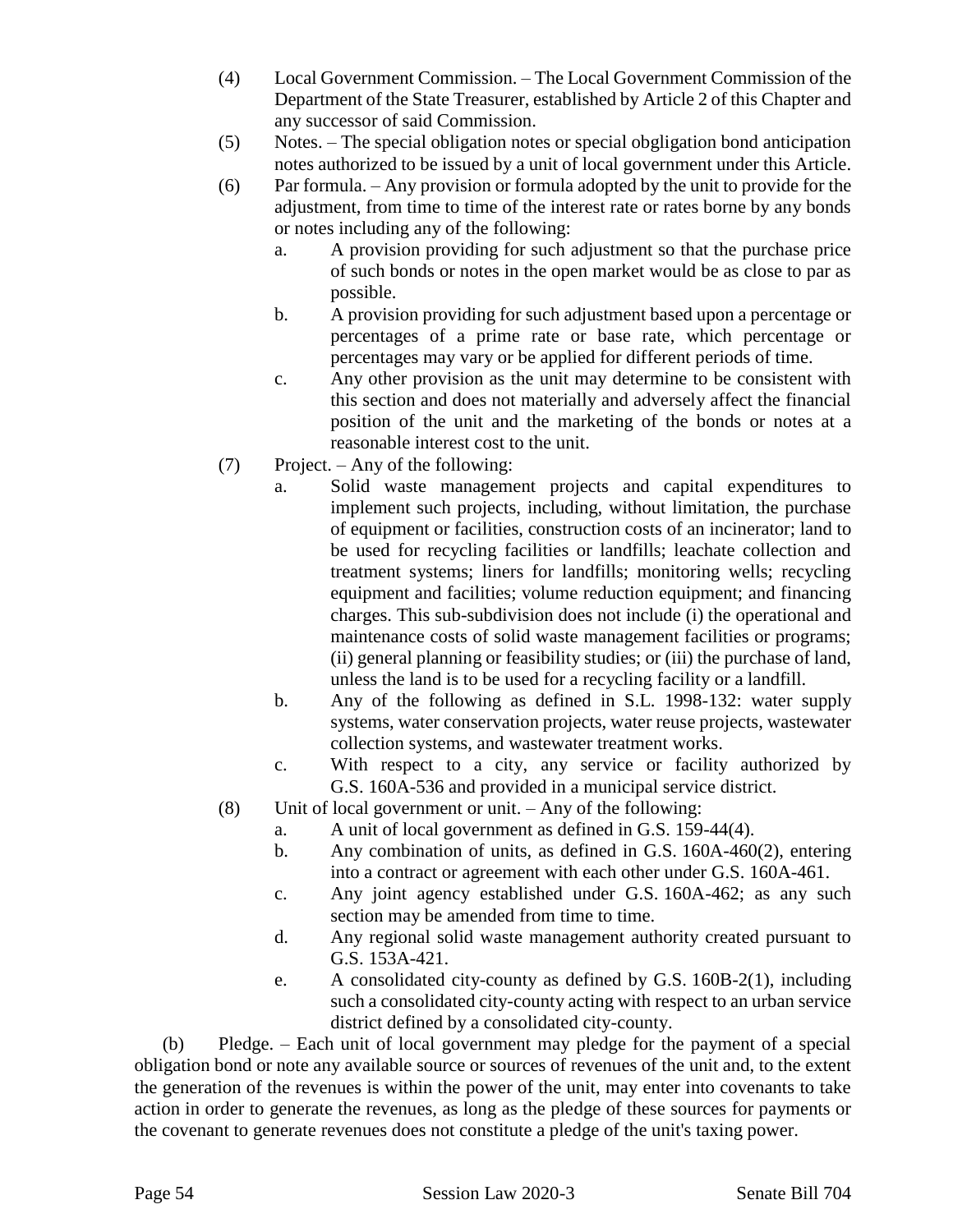No agreement or covenant shall contain a nonsubstitution clause which restricts the right of a unit of local government to replace or provide a substitute for any project financed pursuant to this section.

The sources of payment pledged by a unit of local government shall be specifically identified in the proceedings of the governing body authorizing the unit to issue the special obligation bonds or notes.

After the issuance of special obligation bonds or notes, the governing body of the issuing unit may identify one or more additional sources of payment for the bonds or notes and pledge these sources, as long as the pledge of the sources does not constitute a pledge of the taxing power of the unit. Each source of additional payment pledged shall be specifically identified in the proceedings of the governing body of the unit pledging the source. The governing body of the unit may not pledge an additional source of revenue pursuant to this paragraph unless the pledge is first approved by the Local Government Commission pursuant to the procedures provided in subsection (i) of this section.

The sources of payment so pledged and then held or thereafter received by a unit or any fiduciary thereof shall immediately be subject to the lien of the pledge without any physical delivery of the sources or further act. The lien shall be valid and binding as against all parties having claims of any kind in tort, contract, or otherwise against a unit without regard to whether the parties have notice thereof. The proceedings or any other document or action by which the lien on a source of payment is created need not be filed or recorded in any manner other than as provided in this section.

(b1) Security Interest. – In connection with issuing its special obligation bonds or special obligation bond anticipation notes under this Article, a unit of local government may grant a security interest in the project financed, or in all or some portion of the property on which the project is located, or in both. If a unit of local government determines to provide additional security as authorized by this subsection, the following conditions apply:

- (1) No bond order may contain a nonsubstitution clause that restricts the right of a unit of local government to do any of the following:
	- a. Continue to provide a service or activity.
	- b. Replace or provide a substitute for any municipal purpose financed pursuant to the bond order.
- (2) A bond order is subject to approval by the Commission under Article 8 of this Chapter if both of the following apply:
	- a. The order meets the standards set out in G.S. 159-148(a)(1), 159-148(a)(2), and 159-148(a)(3), or involves the construction or repair of fixtures or improvements on real property.
	- b. The order is not exempted from the provisions of that Article by one of the exemptions contained in G.S. 159-148(b)(1) and (2).

The Commission approval required by this subdivision is in addition to the Commission approval required by subsection (i) of this section.

(3) No deficiency judgment may be rendered against any unit of local government in any action for breach of a bond order authorized by this section, and the taxing power of a unit of local government is not and may not be pledged directly or indirectly to secure any moneys due under a bond order authorized by this section. This prohibition does not impair the right of the holder of a bond or note to exercise a remedy with respect to the revenues pledged to secure the bond or note, as provided in the bond order, resolution, or trust agreement under which the bond or note is authorized and secured. A unit of local government may, in its sole discretion, use tax proceeds to pay the principal of or interest or premium on bonds or notes, but shall not pledge or agree to do so.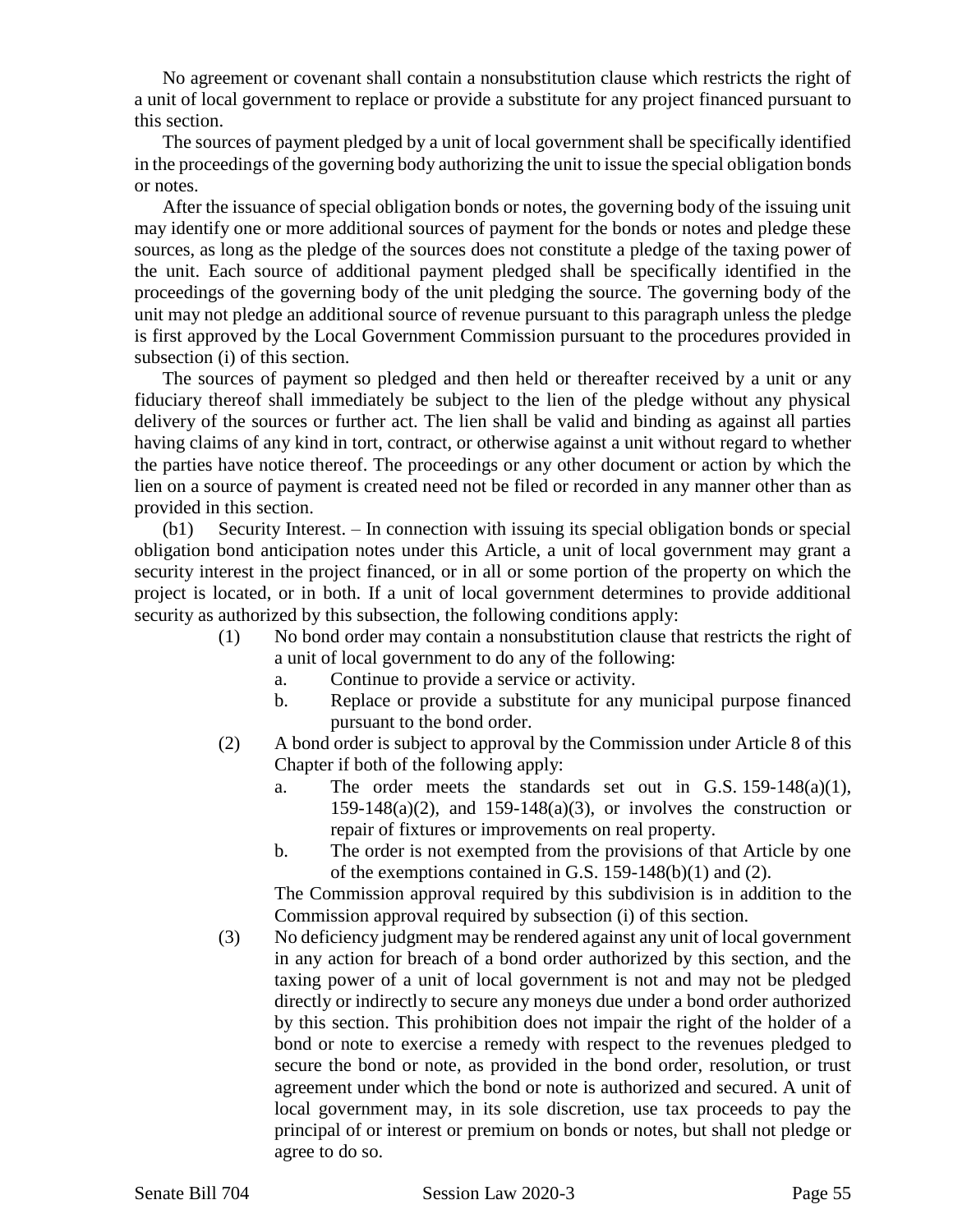(4) Before granting a security interest under this subsection, a unit of local government shall hold a public hearing on the proposed security interest. A notice of the public hearing shall be published once at least 10 days before the date fixed for the hearing.

(c) Payment; Call. – Any bond anticipation notes may be made payable from the proceeds of bonds or renewal notes or, in the event bond or renewal note proceeds are not available, the notes may be paid from any sources available under subsection (b) of this section. Bonds or notes may also be paid from the proceeds of any credit facility. The bonds and notes of each issue shall be dated and may be made redeemable prior to maturity at the option of the unit of local government or otherwise, at such price or prices, on such date or dates, and upon such terms and conditions as may be determined by the unit. The bonds or notes may also be made payable from time to time on demand or tender for purchase by the owner, upon terms and conditions determined by the unit.

(d) Interest. – The interest payable by a unit on any special obligation bonds or notes may be at such rate or rates, including variable rates as authorized in this section, as may be determined by the Local Government Commission with the approval of the governing body of the unit. This approval may be given as the governing body of the unit may direct, including, without limitation, a certificate signed by a representative of the unit designated by the governing body of the unit.

(e) Nature of Obligation. – Special obligation bonds and notes shall be special obligations of the unit of local government issuing them. The principal of, and interest and any premium on, special obligation bonds and notes shall be secured solely by any one or more of the sources of payment authorized by this section as may be pledged in the proceedings, resolution, or trust agreement under which they are authorized or secured. Neither the faith and credit nor the taxing power of the unit of local government are pledged for the payment of the principal of, or interest or any premium on, any special obligation bonds or notes, and no owner of special obligation bonds or notes has the right to compel the exercise of the taxing power by the unit in connection with any default thereon. Every special obligation bond and note shall recite in substance that the principal and interest and any premium on the bond or note are secured solely by the sources of payment pledged in the bond order, resolution, or trust agreement under which it is authorized or secured. The following limitations apply to payment from the specified sources:

- (1) Any such use of these sources will not constitute a pledge of the unit's taxing power.
- (2) The unit is not obligated to pay the principal or interest or premium except from these sources.

(f) Details. – In fixing the details of bonds or notes, the unit of local government may provide that any of the bonds or notes may do any of the following:

- (1) Be made payable from time to time on demand or tender for purchase by the owner thereof as long as a credit facility supports the bonds or notes, unless the Local Government Commission specifically determines that a credit facility is not required upon a finding and determination by the Local Government Commission that the absence of a credit facility will not materially and adversely affect the financial position of the unit and the marketing of the bonds or notes at a reasonable interest cost to the unit.
- (2) Be additionally supported by a credit facility.
- (3) Be made subject to redemption or a mandatory tender for purchase prior to maturity.
- (4) Bear interest at a rate or rates that may vary for such period or periods of time, all as may be provided in the proceedings providing for the issuance of the bonds or notes including, without limitation, such variations as may be permitted pursuant to a par formula.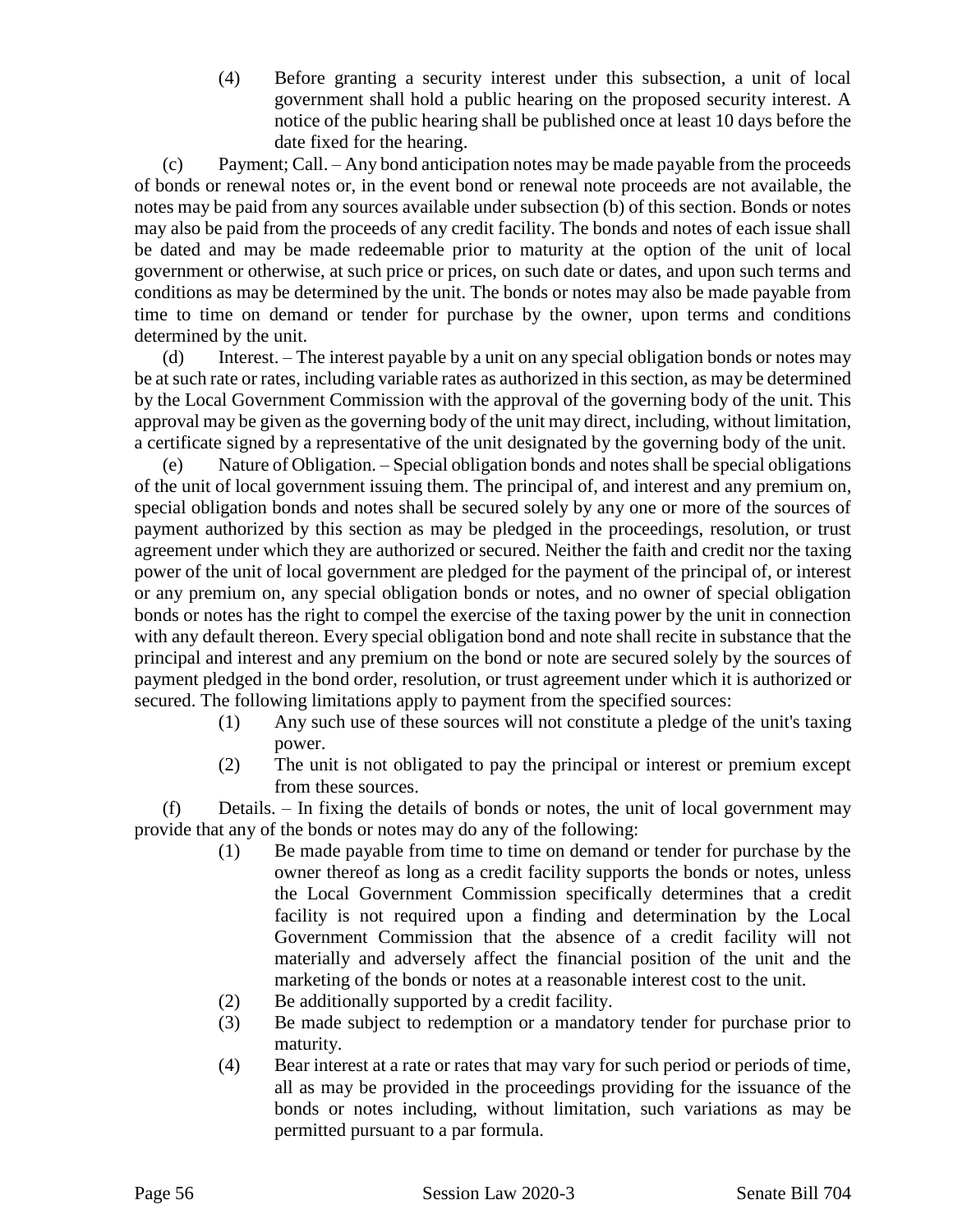(5) Be made the subject of a remarketing agreement whereby an attempt is made to remarket the bonds or notes to new purchasers prior to their presentment for payment to the provider of the credit facility or to the unit.

(g) Credit Facility. – The obligation of a unit of local government under a credit facility to repay any drawing thereunder may be made payable and otherwise secured, to the extent applicable, as provided in this section.

(h) Term; Form. – Notes shall mature at such time or times and bonds shall mature, not exceeding 40 years from their date or dates, as may be determined by the unit of local government, except that no such maturity dates may exceed the maximum maturity periods prescribed by the Local Government Commission pursuant to G.S. 159-122, as it may be amended from time to time. The unit shall determine the form and manner of execution of the bonds or notes, including any interest coupons to be attached thereto, and shall fix the denomination or denominations and the place or places of payment of principal and interest, which may be any bank or trust company within or without the United States. In case any officer of the unit whose signature, or a facsimile of whose signature, appears on any bonds or notes or coupons, if any, ceases to be the officer before delivery thereof, the signature or facsimile shall nevertheless be valid and sufficient for all purposes the same as if the officer had remained in office until the delivery. Any bond or note or coupon may bear the facsimile signatures of such persons who at the actual time or the execution thereof were the proper officers to sign although at the date of the bond or note or coupon these persons may not have been the proper officers. The unit may also provide for the authentication of the bonds or notes by a trustee or other authenticating agent. The bonds or notes may be issued as certificated or uncertificated obligations or both, and in coupon or in registered form, or both, as the unit may determine, and provision may be made for the registration of any coupon bonds or notes as to principal alone and also as to both principal and interest, and for the reconversion into coupon bonds or notes of any bonds or notes registered as to both principal and interest, and for the interchange of registered and coupon bonds or notes. Any system for registration may be established as the unit may determine.

(i) Local Government Commission Approval. – No bonds or notes may be issued by a unit of local government under this section unless the issuance is approved and the bonds or notes are sold by the Local Government Commission as provided in this section. The unit shall file with the Secretary of the Local Government Commission an application requesting approval of the issuance of the bonds or notes, which application shall contain such information and shall have attached to it such documents concerning the proposed financing as the Secretary of the Local Government Commission may require. The Commission may prescribe the form of the application. Before the Secretary accepts the application, the Secretary may require the governing body of the unit or its representatives to attend a preliminary conference, at which time the Secretary or the deputies of the Secretary may informally discuss the proposed issue and the timing of the steps taken in issuing the special obligation bonds or notes.

In determining whether a proposed bond or note issue should be approved, the Local Government Commission may consider, to the extent applicable as shall be determined by the Local Government Commission, the criteria set forth in G.S. 159-52 and G.S. 159-86, as either may be amended from time to time, as well as the effect of the proposed financing upon any scheduled or proposed sale of obligations by the State or by any of its agencies or departments or by any unit of local government in the State. The Local Government Commission shall approve the issuance of the bonds or notes if, upon the information and evidence it receives, it finds and determines that the proposed financing will satisfy such criteria and will effect the purposes of this section. An approval of an issue shall not be regarded as an approval of the legality of the issue in any respect. A decision by the Local Government Commission denying an application is final.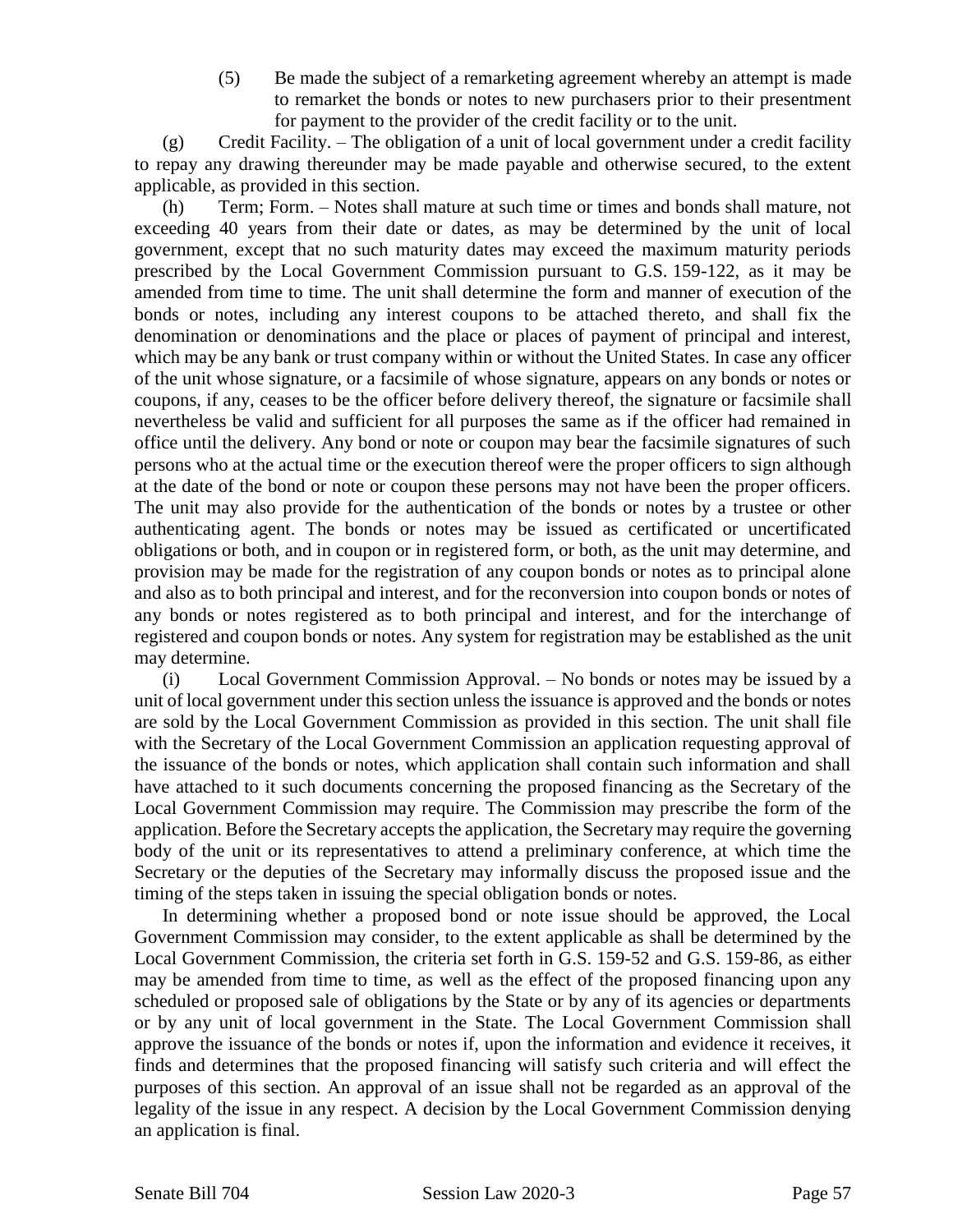Upon the filing with the Local Government Commission of a written request of the unit requesting that its bonds or notes be sold, the bonds or notes may be sold by the Local Government Commission in such manner, either at public or private sale, and for such price or prices as the Local Government Commission shall determine to be in the best interests of the unit and to effect the purposes of this section, if the sale is approved by the unit.

(j) Proceeds. – The proceeds of any bonds or notes shall be used solely for the purposes for which the bonds or notes were issued and shall be disbursed in such manner and under such restrictions, if any, as the unit may provide in the resolution authorizing the issuance of, or in any trust agreement securing, the bonds or notes.

(k) Interim Documents; Replacement. – Prior to the preparation of definitive bonds, the unit may issue interim receipts or temporary bonds, with or without coupons, exchangeable for definitive bonds when definitive bonds have been executed and are available for delivery. The unit may also provide for the replacement of any bonds or notes which shall become mutilated or shall be destroyed or lost.

(*l*) No Other Conditions. – Bonds or notes may be issued under the provisions of this section without obtaining, except as otherwise expressly provided in this section, the consent of any department, division, commission, board, body, bureau, or agency of the State and without any other proceedings or the happening of any conditions or things other than those proceedings, conditions, or things that are specifically required by this section, and the provisions of the resolution authorizing the issuance of, or any trust agreement securing, the bonds or notes.

(m) Trust. – In the discretion of the unit of local government, any bonds and notes issued under the provisions of this section may be secured by a trust agreement by and between the unit and a corporate trustee or by a resolution providing for the appointment of a corporate trustee. Bonds and notes may also be issued under an order or resolution without a corporate trustee. The corporate trustee may be, in either case any trust company or bank having the powers of a trust company within or without the State. The trust agreement or resolution may pledge or assign such sources of revenue as may be permitted under this section. The trust agreement or resolution may contain such provisions for protecting and enforcing the rights and remedies of the owners of any bonds or notes issued thereunder as may be reasonable and proper and not in violation of law, including covenants setting forth the duties of the unit in respect of the purposes to which bond or note proceeds may be applied, the disposition and application of the revenues of the unit, the duties of the unit with respect to the project, the disposition of any charges and collection of any revenues and administrative charges, the terms and conditions of the issuance of additional bonds and notes, and the custody, safeguarding, investment, and application of all moneys. All bonds and notes issued under this section shall be equally and ratably secured by a lien upon the revenues pledged in the trust agreement or resolution, without priority by reasons of number, or dates of bonds or notes, execution, or delivery, in accordance with the provision of this section and of the trust agreement or resolution, except that the unit may provide in the trust agreement or resolution that bonds or notes issued pursuant thereto shall, to the extent and in the manner prescribed in the trust agreement or resolution, be subordinated and junior in standing, with respect to the payment of principal and interest and to the security thereof, to any other bonds or notes. It shall be lawful for any bank or trust company that may act as depository of the proceeds of bonds or notes, revenues, or any other money hereunder to furnish such indemnifying bonds or to pledge such securities as may be required by the unit. Any trust agreement or resolution may set out the rights and remedies of the owners of any bonds or notes and of any trustee, and may restrict the individual rights of action by the owners. In addition to the foregoing, any trust agreement or resolution may contain such other provisions as the unit may deem reasonable and proper for the security of the owners of any bonds or notes. Expenses incurred in carrying out the provisions of any trust agreement or resolution may be treated as a part of the cost of any project or as an administrative charge and may be paid from the revenues or from any other funds available.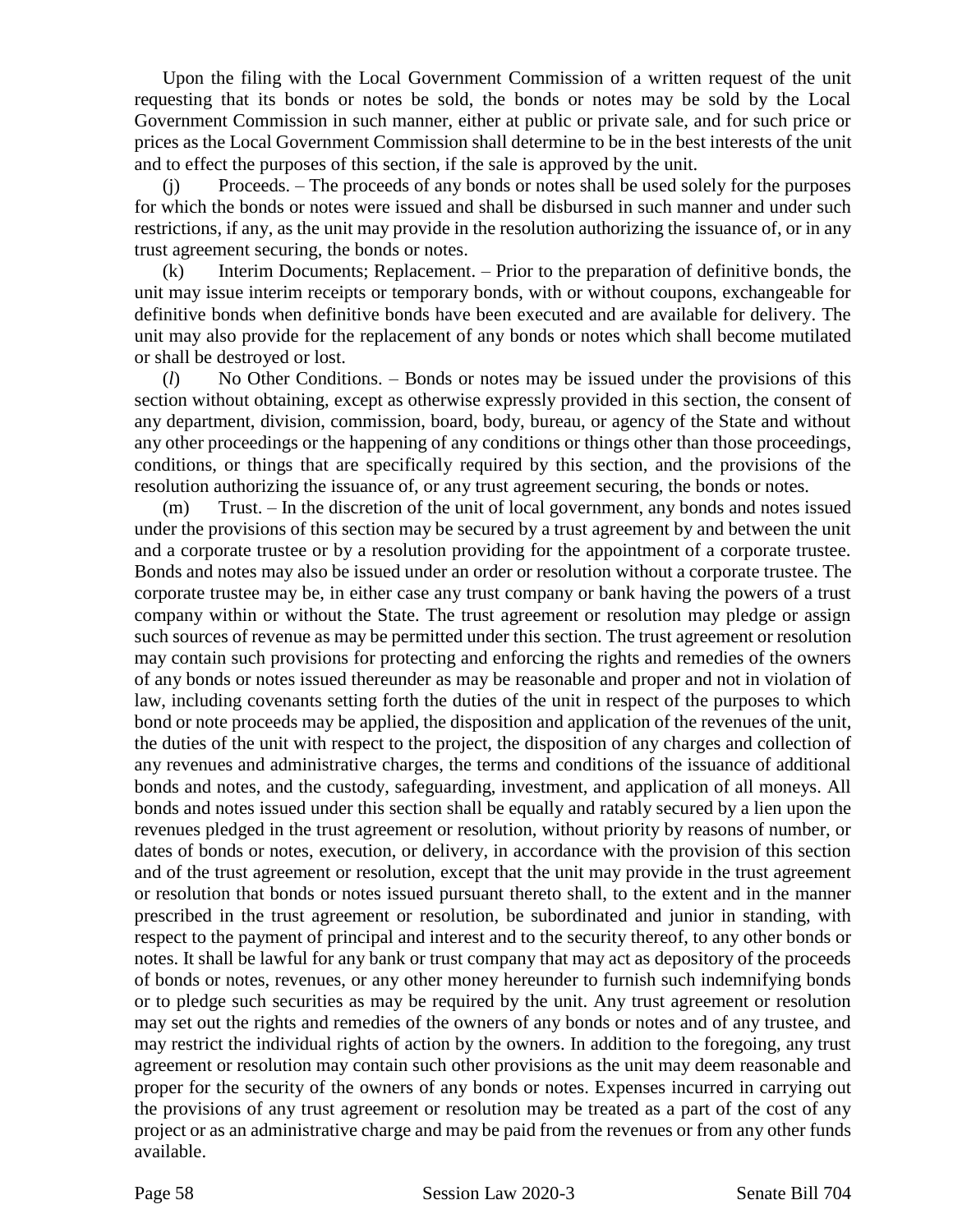The State does pledge to, and agree with, the holders of any bonds or notes issued by any unit that so long as any of the bonds or notes are outstanding and unpaid the State will not limit or alter the rights vested in the unit at the time of issuance of the bonds or notes to set the terms and conditions of the bonds or notes and to fulfill the terms of any agreements made with the bondholders or noteholders. The State shall in no way impair the rights and remedies of the bondholders or noteholders until the bonds or notes and all costs and expenses in connection with any action or proceedings by or on behalf of the bondholders or noteholders, are fully paid, met, and discharged.

(n) Remedies. – Any owner of bonds or notes issued under the provisions of this Article or any coupons appertaining thereto, and the trustee under any trust agreement securing or resolution authorizing the issuance of such bonds or notes, except to the extent the rights herein given may be restricted by such trust agreement or resolution, may either at law or in equity, by suit, action, mandamus, or other proceeding, protect and enforce any and all rights under the laws of the State or granted hereunder or under such trust agreement or resolution, or under any other contract executed by a unit of local government pursuant to this Article; and may enforce and compel the performance of all duties required by this Article or by such trust agreement or resolution by the unit of local government or by any officer thereof.

(o) UCC Status. – All bonds and notes and interest coupons, if any, issued under this Article are hereby made investment securities within the meaning of and for all the purposes of Article 8 of the Uniform Commercial Code, as enacted in Chapter 25 of the General Statutes.

(p) Investment Eligibility. – Bonds and notes issued under the provisions of this Article are hereby made securities in which all public offices, agencies, and public bodies of the State and its political subdivisions, all insurance companies, trust companies, investment companies, banks, savings banks, building and loan associations, credit unions, pension or retirement funds, other financial institutions engaged in business in the State, executors, administrators, trustees, and other fiduciaries may properly and legally invest funds, including capital in their control or belonging to them. Such bonds or notes are hereby made securities, which may properly and legally be deposited with and received by any officer or agency of the State or political subdivision of the State for any purpose for which the deposit of bonds, notes, or obligations of the State or any political subdivision is now or may hereafter be authorized by law.

(q) Tax Exemption. – All of the bonds and notes authorized by this Article shall be exempt from all State, county, and municipal taxation or assessment, direct or indirect, general or special, whether imposed for the purpose of general revenue or otherwise, excluding income taxes on the gain from the transfer of the bonds and notes, and franchise taxes. The interest on the bonds and notes shall not be subject to taxation as income.

(r) Refunding Bonds. – Subject to agreements with the holders of its bonds or notes, a unit may issue bonds to refund outstanding bonds or notes previously issued under this Article or any predecessor provision to this Article, including bonds previously issued under Chapter 159I of the General Statutes, as amended, whether or not they have matured. Bonds may be issued partly for the purpose of refunding outstanding bonds and partly for any other purpose under this Article. Refunding bonds may be issued at any time prior to the final maturity of the debt or obligation to be refunded. The proceeds from the sale of any refunding bonds shall be applied only as follows: either, (i) to the immediate payment and retirement of the obligations being refunded or (ii) if not required for the immediate payment of the obligations being refunded such proceeds shall be deposited in trust to provide for the payment and retirement of the obligations being refunded, and to pay any expenses incurred in connection with such refunding. Money in any such trust fund may be invested in (i) direct obligations of the United States government, or (ii) obligations the principal of and interest on which are guaranteed by the United States government, or (iii) to the extent then permitted by law in obligations of any agency or instrumentality of the United States government, (iv) certificates of deposit issued by a bank or trust company located in the State of North Carolina if such certificates shall be secured by a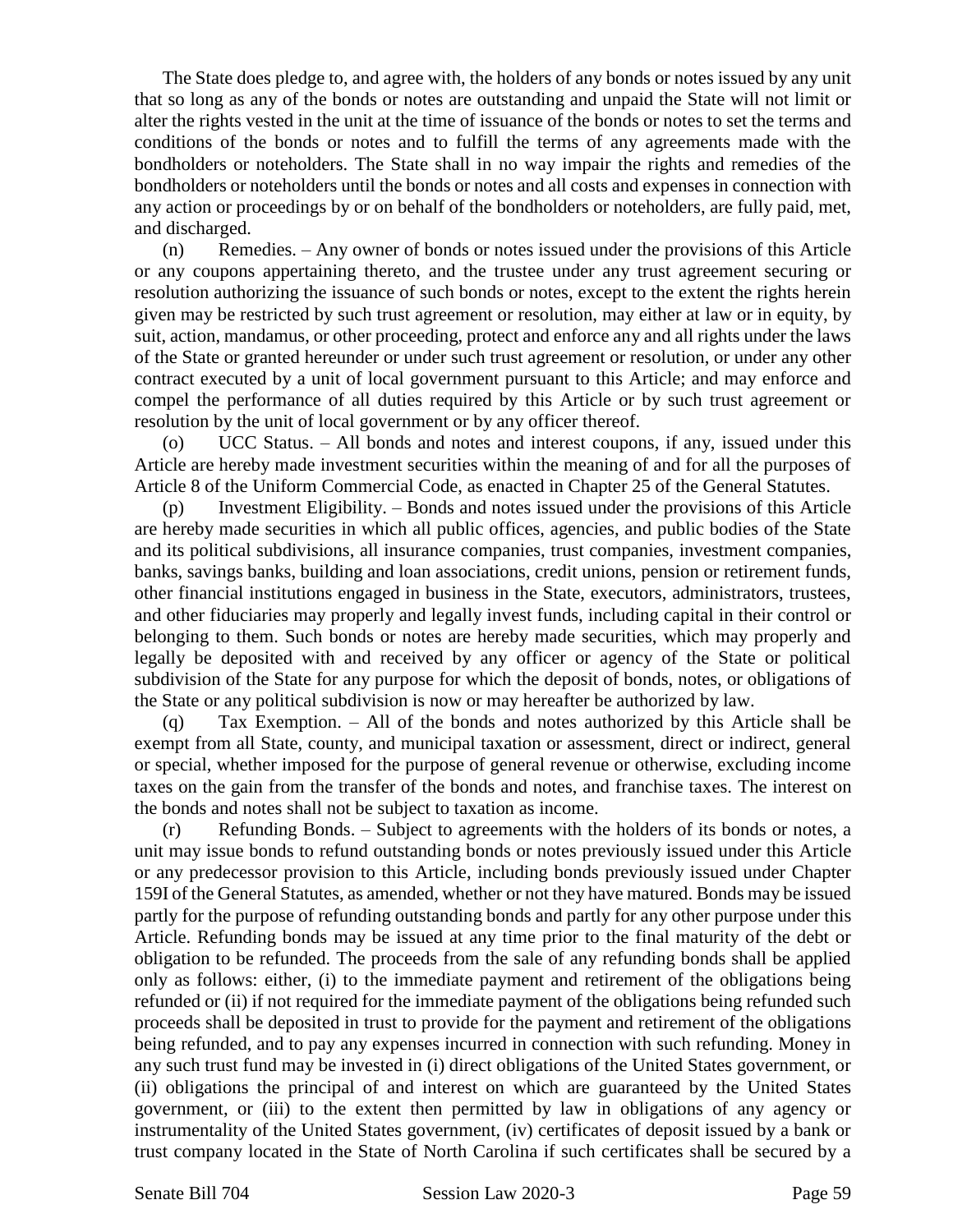pledge of any of said obligations described in (i), (ii), or (iii) above having any aggregate market value, exclusive of accrued interest, equal at least to the principal amount of the certificates so secured. Nothing herein shall be construed as a limitation on the duration of any deposit in trust for the retirement of obligations being refunded but which shall not have matured and which shall not be presently redeemable or, if presently redeemable, shall not have been called for redemption."

#### **SECTION 4.30.(b)** G.S. 113A-115.1(h) reads as rewritten:

"(h) A local government may not use funds generated from any of the following financing mechanisms for any activity related to the terminal groin or its accompanying beach fill project:

> (1) Special obligation bonds issued pursuant to Chapter 159I Article 7A of Chapter 159 of the General Statutes.

#### …." **SECTION 4.30.(c)** G.S. 153A-427(a)(13) reads as rewritten:

"(13) To issue revenue bonds and special obligation bonds of the authority and enter into other financial arrangements including those permitted by this Chapter and Chapters 159, 159I, 159 and 160A of the General Statutes to finance solid waste management activities, including but not limited to systems and facilities for waste reduction, materials recovery, recycling, resource recovery, landfilling, ash management, and disposal and for related support facilities, to refund any revenue bonds-bonds, special obligation bonds or notes issued by the authority, whether or not in advance of their maturity or earliest redemption date, or to provide funds for other corporate purposes of the authority;"

#### **SECTION 4.30.(d)** G.S. 159-7(4) reads as rewritten:

"(4) "Debt service" is the sum of money required to pay installments of principal and interest on bonds, notes, and other evidences of debt accruing within a fiscal year, to maintain sinking funds, and to pay installments on debt instruments issued pursuant to Article 7A of this Chapter or Chapter 159G of the General Statutes or Chapter 159I of the General Statutes accruing within a fiscal year."

**SECTION 4.30.(e)** G.S. 159-35(c) reads as rewritten:

"(c) The secretary shall mail to each unit of local government not later than 30 days prior to the due date of each payment due to the State under debt instruments issued pursuant to Article 7A of this Chapter or Chapter 159G of the General Statutes or Chapter 159I of the General Statutes a statement of the amount so payable, the due date, the amount of any moneys due to the unit of local government that will be withheld by the State and applied to the payment, the amount due to be paid by the unit of local government from local sources, the place to which payment should be sent, and a summary of the legal penalties for failing to honor the debt instrument according to its terms. Failure of the secretary timely to mail such statement or otherwise comply with the provisions of this subsection (c) shall not affect in any manner the obligation of a unit of local government to make payments to the State in accordance with any such debt instrument."

**SECTION 4.30.(f)** G.S. 159-123(b) reads as rewritten:

- "(b) The following classes of bonds may be sold at private sale:
	- (3) Revenue bonds, including any refunding bonds issued pursuant to G.S. 159-84, and special obligation bonds issued pursuant to Chapter 159I of the General Statutes.Article 7A of this Chapter.
	- …."

…

**SECTION 4.30.(g)** G.S. 159-148 reads as rewritten:

"**§ 159-148. Contracts subject to Article; exceptions.**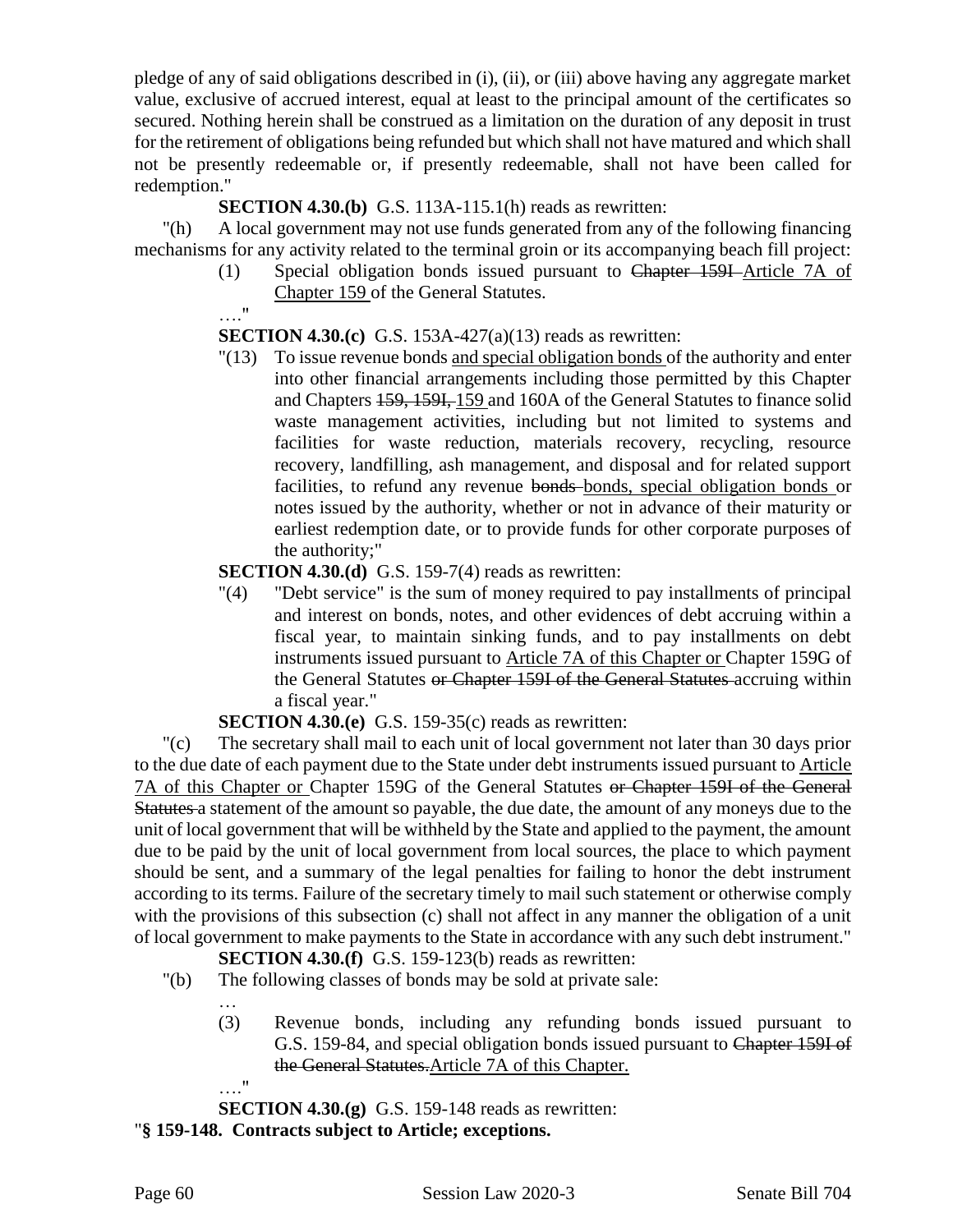(a) Except as provided in subsection (b) of this section, this Article applies to any contract, agreement, memorandum of understanding, and any other transaction having the force and effect of a contract (other than agreements made in connection with the issuance of revenue bonds, special obligation bonds issued pursuant to Chapter 159I of the General Statutes, Article 7A of this Chapter, or of general obligation bonds additionally secured by a pledge of revenues) made or entered into by a unit of local government (as defined by G.S. 159-7(b) or, in the case of a special obligation bond, as defined in Chapter 159I of the General Statutes), authorized in G.S. 159-146), relating to the lease, acquisition, or construction of capital assets, which contract does all of the following:

… (b) This Article shall not apply to:

…

(3) Loan agreements entered into by a unit of local government pursuant to the North Carolina Solid Waste Management Loan Program, Chapter 159I of the General Statutes."

**SECTION 4.30.(h)** G.S. 159-165(a) reads as rewritten:

"(a) Bond anticipation notes of a municipality, including special obligation bond anticipation notes issued pursuant to Chapter 159I of the General Statutes, Article 7A of this Chapter, shall be sold by the Commission at public or private sale according to such procedures as the Commission may prescribe. Bond anticipation notes of the State shall be sold by the State Treasurer at public or private sale, upon such terms and conditions, and according to such procedures as the State Treasurer may prescribe."

**SECTION 4.30.(i)** G.S. 130A-291(c)(2) reads as rewritten:

"(2) If the unit of local government incurs debt after September 1, 2017, and the issuance of the debt will be conditioned upon the unit of local government requiring that all waste collected within the county be disposed of within the landfill, for expansion of a landfill or construction of a new landfill after all necessary approvals for issuance of the debt have been obtained from the Local Government Commission in compliance with Chapter 159 of the General Statutes, including the demonstration of need and cost required by G.S. 159-211, G.S. 159-216, the unit of local government may adopt and enforce such an ordinance until the date the debt associated with expansion of the landfill, or construction of the new landfill, has matured."

**SECTION 4.30.(j)** This section is effective retroactively to July 1, 2019.

## **PUBLIC BODIES/REMOTE MEETINGS DURING DECLARED EMERGENCIES**

**SECTION 4.31.(a)** Article 1A of Chapter 166A of the General Statutes is amended by adding a new section to read:

#### "**§ 166A-19.24. Remote meetings during certain declarations of emergency.**

(a) Remote Meetings. – Notwithstanding any other provision of law, upon issuance of a declaration of emergency under G.S. 166A-19.20, any public body within the emergency area may conduct remote meetings in accordance with this section and Article 33C of Chapter 143 of the General Statutes throughout the duration of that declaration of emergency.

(b) Requirements. – The public body shall comply with all of the following with respect to remote meetings conducted under this section:

(1) The public body shall give proper notice under G.S. 143-318.12 and under any other requirement for notice applicable to the public body. The notice shall also specify the means by which the public can access the remote meeting as that remote meeting occurs.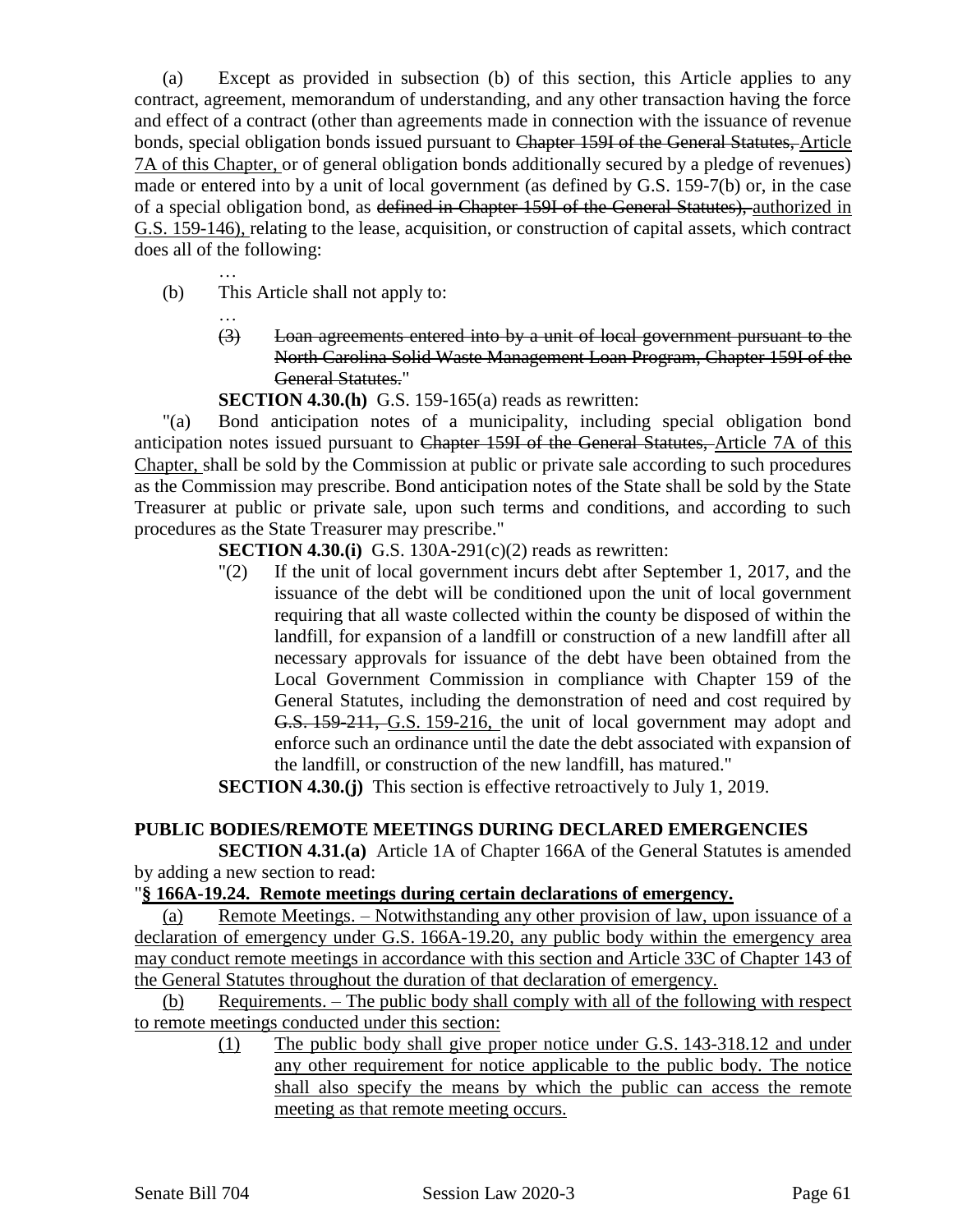- (2) Any member of the public body participating by a method of simultaneous communication in which that member cannot be physically seen by the public body must identify himself or herself in each of the following situations:
	- a. When the roll is taken or the remote meeting is commenced.
	- b. Prior to participating in the deliberations, including making motions, proposing amendments, and raising points of order.
	- c. Prior to voting.
- (3) All documents to be considered during the remote meeting shall be provided to each member of the public body.
- (4) The method of simultaneous communication shall allow for any member of the public body to do all of the following:
	- a. Hear what is said by the other members of the public body.
	- b. Hear what is said by any individual addressing the public body.
	- c. To be heard by the other members of the public body when speaking to the public body.
- (5) All votes shall be roll call; no vote by secret or written ballots, whether by paper or electronic means or in accordance with G.S. 143-318.13(b), may be taken during the remote meeting.
- (6) The public body shall comply with G.S. 143-318.13(c).
- (7) The minutes of the remote meeting shall reflect that the meeting was conducted by use of simultaneous communication, which members were participating by simultaneous communication, and when such members joined or left the remote meeting.
- (8) All chats, instant messages, texts, or other written communications between members of the public body regarding the transaction of the public business during the remote meeting are deemed a public record.
- (9) The remote meeting shall be simultaneously streamed live online so that simultaneous live audio, and video, if any, of such meeting is available to the public. If the remote meeting is conducted by conference call, the public body may comply with this subdivision by providing the public with an opportunity to dial in or stream the audio live and listen to the remote meeting.

(c) Quorum. – A member of the public body participating by simultaneous communication under this section shall be counted as present for quorum purposes only during the period while simultaneous communication is maintained for that member. The provisions of G.S. 153A-44 and G.S. 160A-75 shall apply to all votes of each member of a county or municipal governing board taken during a remote meeting.

(d) Voting by Members of the Public Body. – Votes of each member of a public body made during a remote meeting under this section shall be counted as if the member were physically present only during the period while simultaneous communication is maintained for that member.

(e) Public Hearings. – A public body may conduct any public hearing required or authorized by law during a remote meeting, and take action thereon, provided the public body allows for written comments on the subject of the public hearing to be submitted between publication of any required notice and 24 hours after the public hearing.

 $(f)$  Quasi-Judicial Hearings. – A public body may conduct a quasi-judicial proceeding as a remote meeting only when all of the following apply:

- (1) The right of an individual to a hearing and decision occur during the emergency.
- (2) All persons subject to the quasi-judicial proceeding who have standing to participate in the quasi-judicial hearing have been given notice of the quasi-judicial hearing and consent to the remote meeting.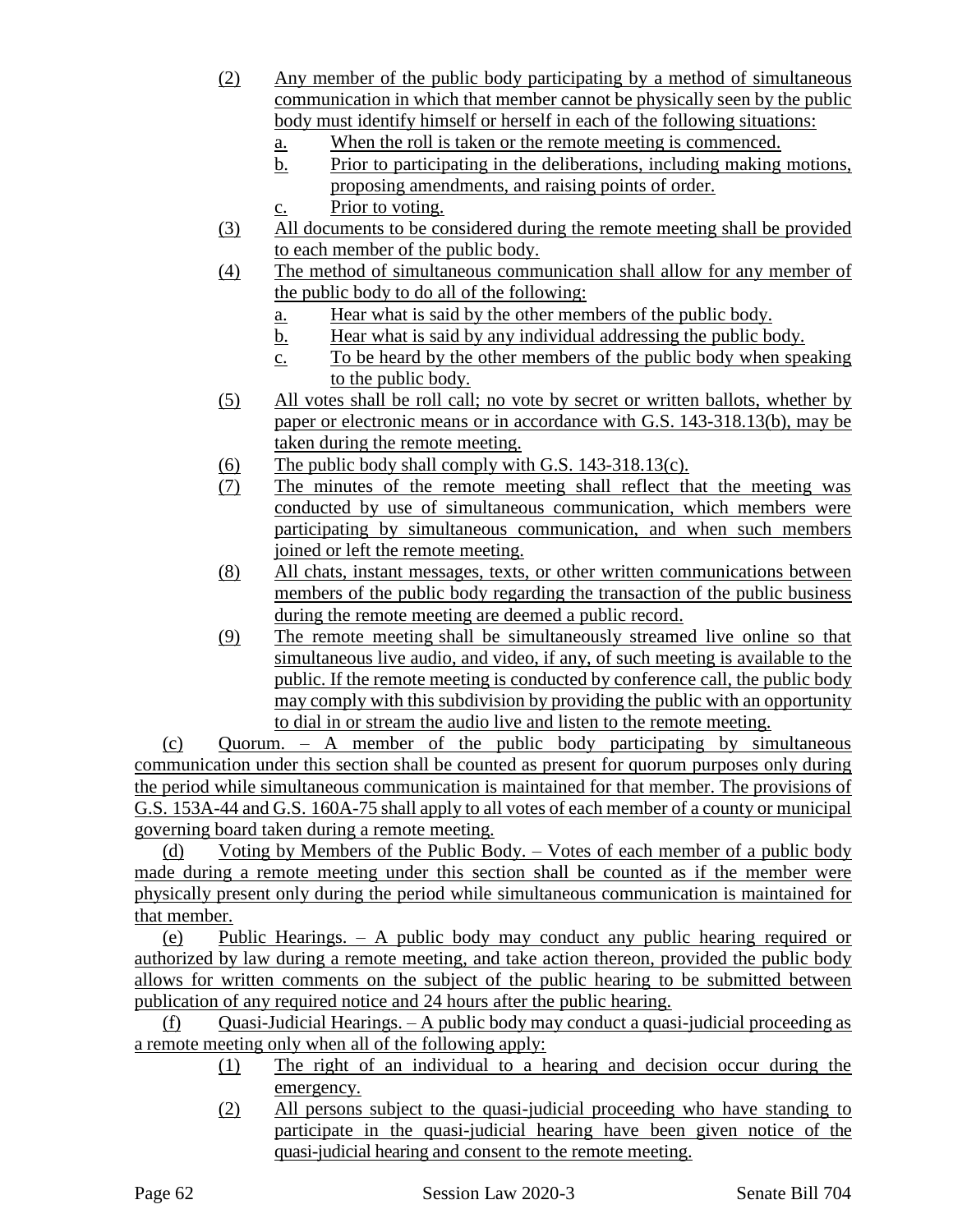(3) All due process rights of the parties affected are protected.

(g) Closed Sessions. – The public body may conduct a closed session as authorized in G.S. 143-318.11. While in closed session, the public body is not required to provide access to the remote meeting to the public.

(h) Not Exclusive. – This section applies only during emergency declarations and does not supersede any authority for electronic meetings under Article 33C of Chapter 143 of the General Statutes.

(i) For purposes of this section, the following definitions apply:

- (1) Official meeting.  $-$  As defined in G.S. 143-318.10(d).
- (2) Public body. As defined in G.S. 143-318.10(b) and (c).
- (3) Remote meeting. An official meeting, or any part thereof, with between one and all of the members of the public body participating by simultaneous communication.
- (4) Simultaneous communication. Any communication by conference telephone, conference video, or other electronic means."

**SECTION 4.31.(b)** G.S. 143-318.10(a) reads as rewritten:

"(a) Except as provided in G.S. 143-318.11, 143-318.14A, and 143-318.18, each official meeting of a public body shall be open to the public, and any person is entitled to attend such a meeting. Remote meetings conducted in accordance with G.S. 166A-19.24 shall comply with this subsection even if all members of the public body are participating remotely."

**SECTION 4.31.(c)** G.S. 143-318.13 is amended by adding a new subsection to read: "(d) Except as provided in G.S. 166A-19.24(b)(6), this section shall not apply to remote meetings conducted in accordance with this section even if all members of the public body are participating remotely."

**SECTION 4.31.(d)** G.S. 143-318.14A(e) reads as rewritten:

"(e) The following sections shall apply to meetings of commissions, committees, and standing subcommittees of the General Assembly: G.S. 143-318.10(e) and G.S. 143-318.11, G.S. 143-318.13 and G.S. 143-318.14, G.S. 143-318.16 through G.S. 143-318.17.G.S. 143-318.17, and G.S. 166A-19.24."

**SECTION 4.31.(e)** G.S. 153A-43 reads as rewritten:

# "**§ 153A-43. Quorum.**

(a) A majority of the membership of the board of commissioners constitutes a quorum. The number required for a quorum is not affected by vacancies. If a member has withdrawn from a meeting without being excused by majority vote of the remaining members present, he shall be counted as present for the purposes of determining whether a quorum is present. The board may compel the attendance of an absent member by ordering the sheriff to take the member into custody.

(b) Any member present by means of simultaneous communication in accordance with G.S. 166A-19.24 shall be counted as present for the purposes of whether a quorum is present only during the period while simultaneous communication is maintained for that member."

**SECTION 4.31.(f)** G.S. 160A-74 reads as rewritten:

# "**§ 160A-74. Quorum.**

(a) A majority of the actual membership of the council plus the mayor, excluding vacant seats, shall constitute a quorum. A member who has withdrawn from a meeting without being excused by majority vote of the remaining members present shall be counted as present for purposes of determining whether or not a quorum is present.

(b) Any member present by means of simultaneous communication in accordance with G.S. 166A-19.24 shall be counted as present for the purposes of whether a quorum is present only during the period while simultaneous communication is maintained for that member."

**SECTION 4.31.(g)** G.S. 160A-75, effective until January 1, 2021, reads as rewritten: "**§ 160A-75. (Effective until January 1, 2021) Voting.**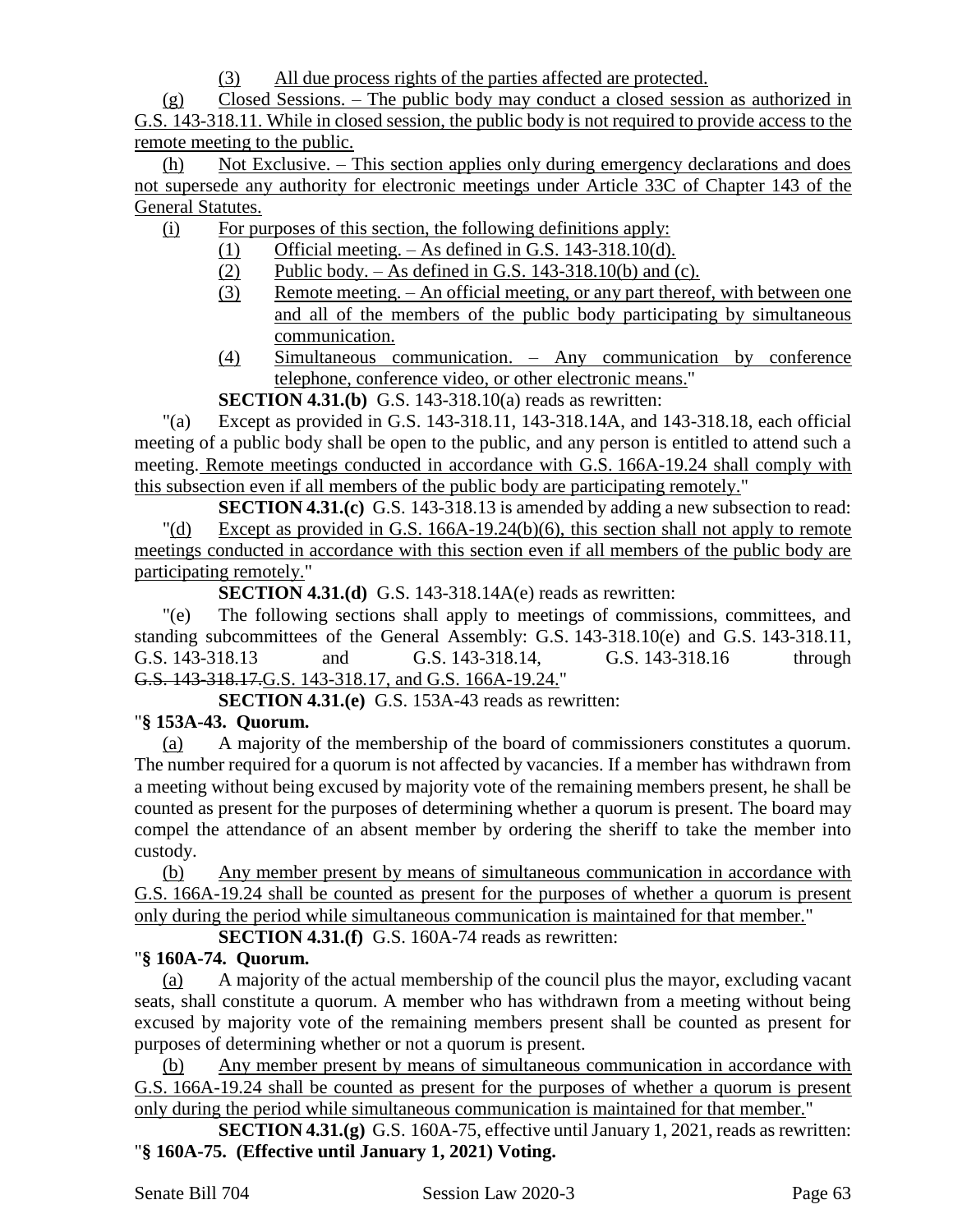(a) No member shall be excused from voting except upon matters involving the consideration of the member's own financial interest or official conduct or on matters on which the member is prohibited from voting under G.S.  $14-234$ ,  $160A-381(d)$ , or  $160A-388(e)(2)$ . In all other cases except votes taken under G.S. 160A-385, a failure to vote by a member who is physically present in the council chamber, or who has withdrawn without being excused by a majority vote of the remaining members present, shall be recorded as an affirmative vote. The question of the compensation and allowances of members of the council is not a matter involving a member's own financial interest or official conduct.

(b) Notwithstanding subsection (a) of this section, a vote or failure to vote by any member present by means of simultaneous communication in accordance with G.S. 166A-19.24 shall be treated as if the member were physically present only during the period while simultaneous communication is maintained for that member.

(c) An affirmative vote equal to a majority of all the members of the council not excused from voting on the question in issue, including the mayor's vote in case of an equal division, shall be required to adopt an ordinance, take any action having the effect of an ordinance, authorize or commit the expenditure of public funds, or make, ratify, or authorize any contract on behalf of the city. In addition, no ordinance nor any action having the effect of any ordinance may be finally adopted on the date on which it is introduced except by an affirmative vote equal to or greater than two thirds of all the actual membership of the council, excluding vacant seats and not including the mayor unless the mayor has the right to vote on all questions before the council. For purposes of this section, an ordinance shall be deemed to have been introduced on the date the subject matter is first voted on by the council."

**SECTION 4.31.(h)** G.S. 160A-75, effective January 1, 2021, reads as rewritten: "**§ 160A-75. (Effective January 1, 2021) Voting.**

(a) No member shall be excused from voting except upon matters involving the consideration of the member's own financial interest or official conduct or on matters on which the member is prohibited from voting under G.S. 14-234 or G.S. 160D-109. In all other cases except votes taken under G.S. 160D-601, a failure to vote by a member who is physically present in the council chamber, or who has withdrawn without being excused by a majority vote of the remaining members present, shall be recorded as an affirmative vote. The question of the compensation and allowances of members of the council is not a matter involving a member's own financial interest or official conduct.

(b) Notwithstanding subsection (a) of this section, a vote or failure to vote by any member present by means of simultaneous communication in accordance with G.S. 166A-19.24 shall be treated as if the member were physically present only during the period while simultaneous communication is maintained for that member.

(c) An affirmative vote equal to a majority of all the members of the council not excused from voting on the question in issue, including the mayor's vote in case of an equal division, shall be required to adopt an ordinance, take any action having the effect of an ordinance, authorize or commit the expenditure of public funds, or make, ratify, or authorize any contract on behalf of the city. In addition, no ordinance nor any action having the effect of any ordinance, except an ordinance on which a public hearing must be held pursuant to G.S. 160D-601 before the ordinance may be adopted, may be finally adopted on the date on which it is introduced except by an affirmative vote equal to or greater than two thirds of all the actual membership of the council, excluding vacant seats and not including the mayor unless the mayor has the right to vote on all questions before the council. For purposes of this section, an ordinance shall be deemed to have been introduced on the date the subject matter is first voted on by the council."

**SECTION 4.31.(i)** This section does not affect the validity of S.L. 2008-111.

**SECTION 4.31.(j)** This section is effective when it becomes law and applies throughout the duration of any declaration of emergency issued under G.S. 166A-19.20 in effect on or after that date. The actions of any public body in an open meeting conducted via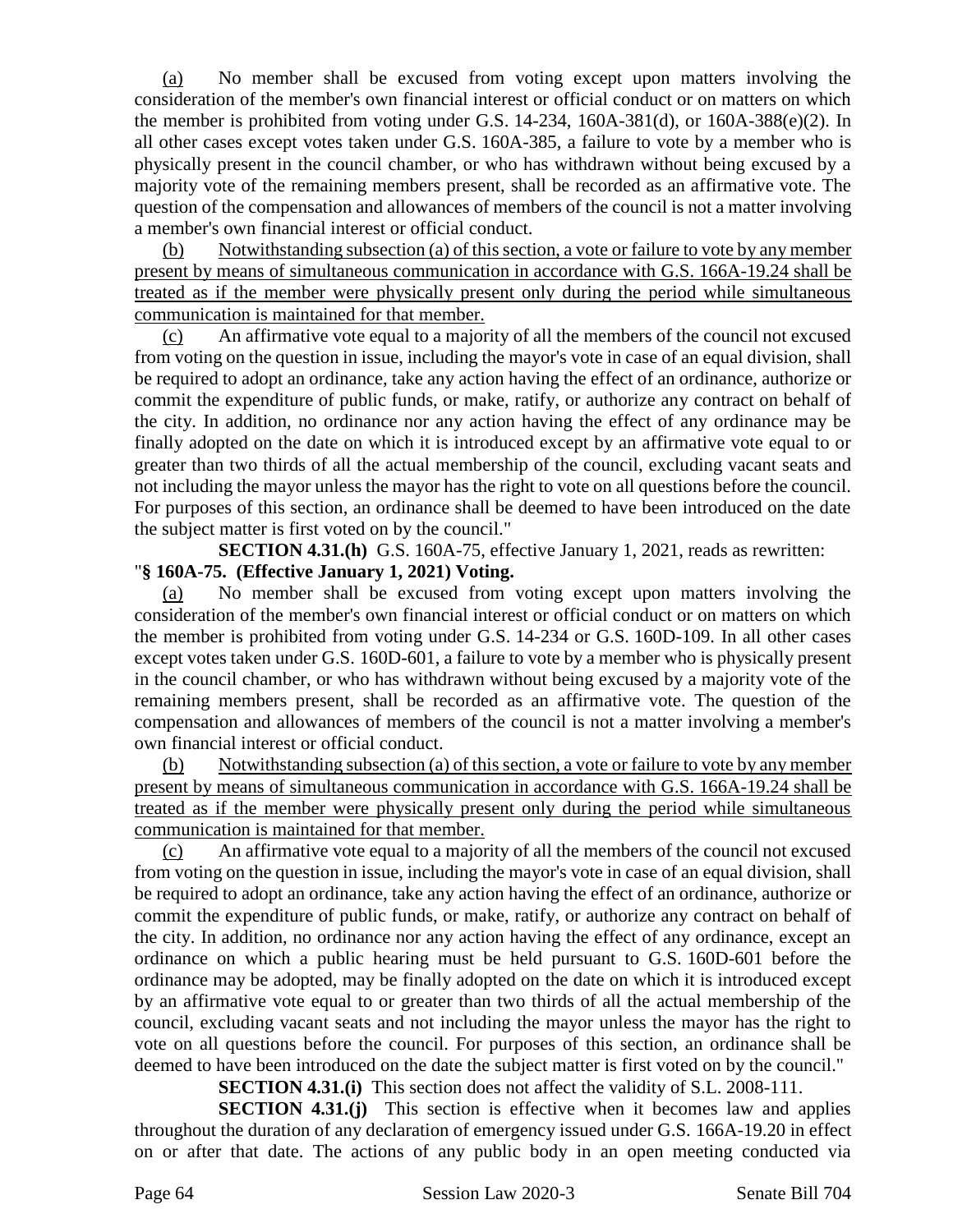simultaneous communication between March 10, 2020, and the effective date of this section are not deemed invalid due to the use of simultaneous communication to conduct that open meeting.

#### **EXTEND THE NORTH CAROLINA CHILD WELL-BEING TRANSFORMATION COUNCIL**

**SECTION 4.32.(a)** Section 24.1(i) of S.L. 2018-5 reads as rewritten:

"**SECTION 24.1.(i)** Reporting; Termination. – By June 30, 2019, the Children's Council shall submit an interim report to the chairs of the Senate Appropriations Committee on Health and Human Services, the chairs of the House of Representatives Appropriations Committee on Health and Human Services, the Joint Legislative Oversight Committee on Health and Human Services, and the Fiscal Research Division. The report shall include a summary of the Council's work for the previous year, any findings and recommendations for change, and a work plan for the upcoming year. By June 30, 2020, August 1, 2020, the Children's Council shall submit a final report and shall terminate on that date."

**SECTION 4.32.(b)** This section is effective when it becomes law.

#### **EXTEND EFFECTIVE DATE OF CHAPTER 160D OF THE GENERAL STATUTES SECTION 4.33.(a)** Section 3.2 of S.L. 2019-111 reads as rewritten:

"**SECTION 3.2.** Part II of this act becomes effective January 1, 2021, August 1, 2021, and applies to local government development regulation decisions made on or after that date. Part II of this act clarifies and restates the intent of existing law and applies to ordinances adopted before, on, and after the effective date."

**SECTION 4.33.(b)** This section is effective when it becomes law.

#### **FLOODPLAIN MAPS BY INCORPORATION INTO LOCAL ORDINANCES**

**SECTION 4.34.(a)** Land use development ordinances adopted by a county or city may reference or incorporate by reference flood insurance rate maps, watershed boundary maps, or other maps officially adopted or promulgated by State and federal agencies. For these maps, a land use development ordinance or zoning map may reference a specific officially adopted map or may incorporate by reference the most recent officially adopted version of such maps. When zoning district boundaries are based on these maps, the land use development ordinance may provide that the zoning district boundaries are automatically amended to remain consistent with changes in the officially promulgated State or federal maps, provided a copy of the currently effective version of any incorporated map shall be maintained for public inspection by the county or city.

**SECTION 4.34.(b)** This section is effective when it becomes law and expires August 1, 2021.

#### **EXTEND GSC ORDINANCE REPORT**

**SECTION 4.35.(a)** Section 6 of S.L. 2019-198 reads as rewritten:

"**SECTION 6.** The General Statutes Commission shall study the reports received pursuant to S.L. 2018-69, as amended by Section 3 and Section 4 of this act, and make recommendations regarding whether any conduct currently criminalized either (i) by an ordinance of a county, city, town, or metropolitan sewerage district or (ii) in the North Carolina Administrative Code by an agency, board, or commission, should have criminal penalties provided by a generally applicable State law. The Commission shall report to the 2020 Regular Session of the 2019 General Assembly 2021 General Assembly and to the Joint Oversight Committee on General Government on or before May 1, 2020.March 1, 2021."

**SECTION 4.35.(b)** This section is effective when it becomes law.

#### **TRANSPORTATION NETWORK COMPANY SIGNAGE REQUIREMENTS**

Senate Bill 704 Session Law 2020-3 Page 65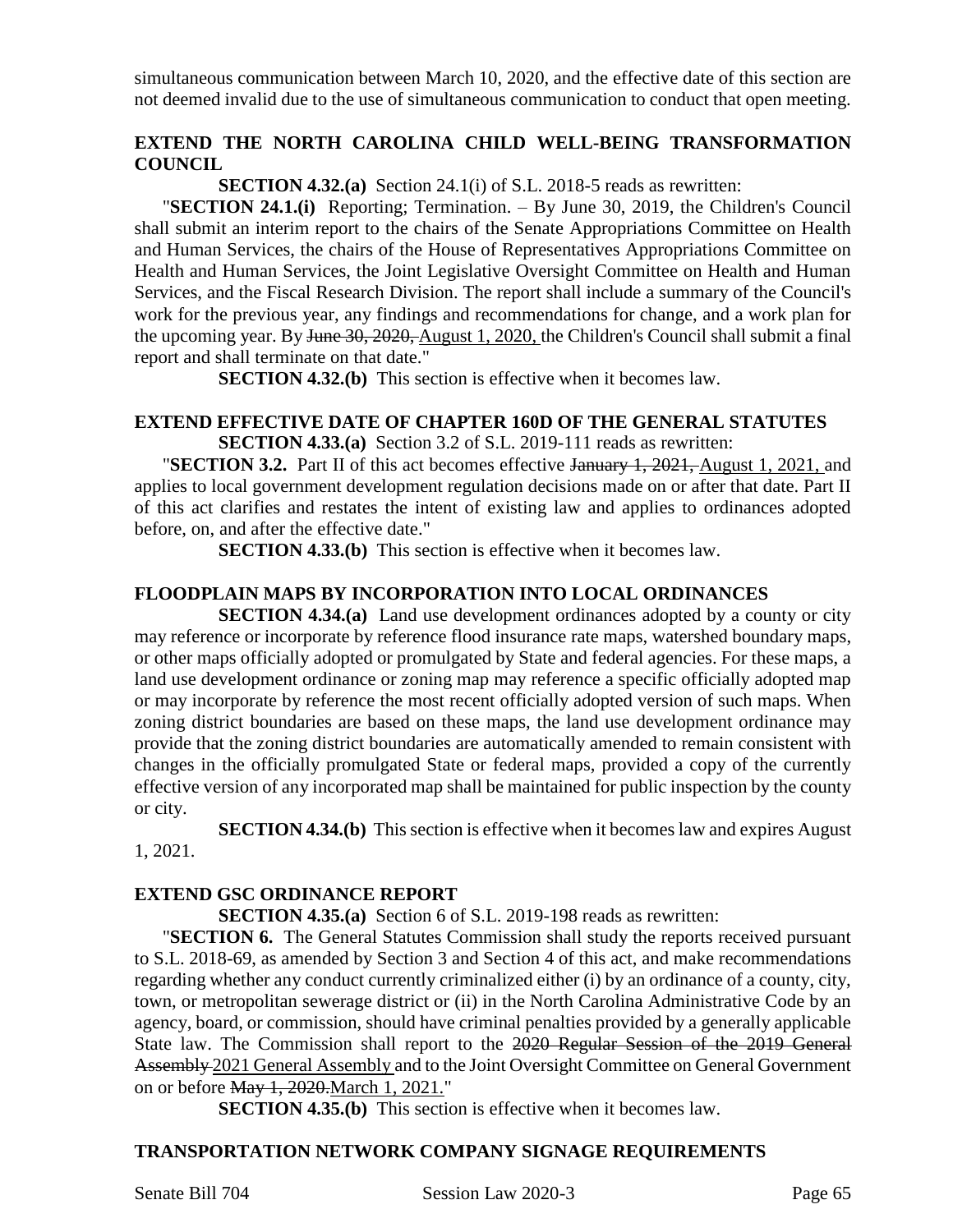**SECTION 4.36.(a)** Section 2(b) of S.L. 2019-194 reads as rewritten:

"**SECTION 2.(b)** G.S. 20-280.5(e) and (f), as enacted by this section, become effective July 1, 2020. September 1, 2020. The remainder of this section becomes effective October 1, 2019." **SECTION 4.36.(b)** This section is effective when it becomes law.

#### **EXTEND THE JOINT LEGISLATIVE STUDY COMMITTEE ON SMALL BUSINESS RETIREMENT OPTIONS**

**SECTION 4.37.(a)** Section 5 of S.L. 2019-205 reads as rewritten:

"**SECTION 5.** The Committee shall report its interim findings and recommendations, including any recommended legislation, to the Speaker of the House of Representatives, the President Pro Tempore of the Senate, and the Fiscal Research Division no later than March 31, 2020. The Committee shall report its final findings and recommendations, including any recommended legislation, to the Speaker of the House of Representatives, the President Pro Tempore of the Senate, and the Fiscal Research Division no later than December 1, 2020. The Committee shall terminate upon submission of the final report or March 31, 2020, August 1, 2020, whichever occurs first."

**SECTION 4.37.(b)** This section is effective retroactively to March 31, 2020.

# **AUTHORIZE STATE AGENCIES TO EXERCISE REGULATORY FLEXIBILITY DURING THE CORONAVIRUS EMERGENCY IN ORDER TO PROTECT THE ECONOMIC WELL-BEING OF THE CITIZENS AND BUSINESSES OF THE STATE**

**SECTION 4.38.(a)** For purposes of this section, the following definitions apply:

- (1) "Coronavirus" has the same meaning as defined in Section 506 of the Coronavirus Preparedness and Response Supplemental Appropriations Act, 2020.
- (2) "Coronavirus emergency" means the period from March 10, 2020, through the date the Governor signs an executive order rescinding Executive Order No. 116, Declaration of a State of Emergency to Coordinate Response and Protective Actions to Prevent the Spread of COVID-19.
- (3) "State agency" means an agency or an officer in the executive branch of the government of this State and includes the Council of State, the Governor's Office, a board, a commission, a department, a division, a council, and any other unit of government in the executive branch. "State agency" does not include the Division of Employment Security of the Department of Commerce, the Department of Health and Human Services, the State Board of Education, the Department of Public Instruction, The University of North Carolina, the State Board of Community Colleges, or the State Board of Elections.

**SECTION 4.38.(b)** Notwithstanding any other provision of State law, if a State agency determines that, due to the impacts of the coronavirus, it is in the public interest, including the public health, safety, and welfare and the economic well-being of the citizens and businesses of the State, the agency shall:

- (1) Delay the collection, or modify the method of collection, of any fees, fines, or late payments assessed by the agency under its statutes, including the accrual of interest associated with any fees, fines, or late payments.
- (2) Delay the renewal dates of permits, licenses, and other similar certifications, registrations, and authorizations issued by the agency pursuant to its statutes.
- (3) Delay or modify any educational or examination requirements implemented by the agency pursuant to its statutes.

**SECTION 4.38.(c)** No later than October 1, 2020, each State agency shall report to the Joint Legislative Administrative Procedure Oversight Committee, the Joint Legislative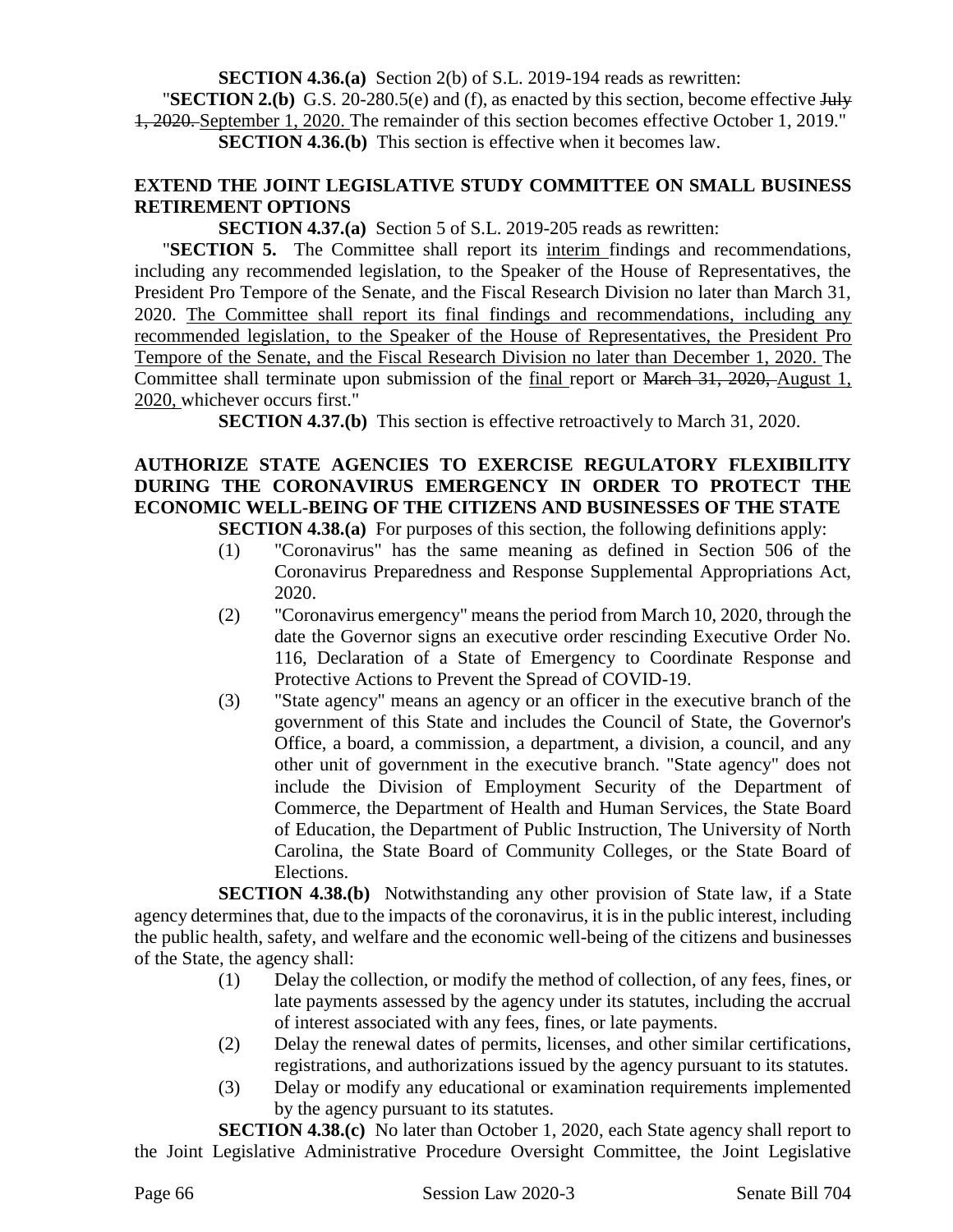Commission on Governmental Operations, and the Office of State Budget and Management on its specific efforts to exercise regulatory flexibility under this section.

**SECTION 4.38.(d)** State agencies shall exercise the authority granted pursuant to this section to the maximum extent practicable in order to protect the economic well-being of the citizens and businesses of the State, while also continuing to protect public health, safety, and welfare.

**SECTION 4.38.(e)** State agencies may adopt emergency rules for the implementation of this section in accordance with G.S. 150B-21.1A. Notwithstanding G.S. 150B-21.1A(a), an agency shall not commence the adoption of temporary rules pursuant to this section. Notwithstanding G.S. 150B-21.1A(d)(4), an emergency rule adopted pursuant to this section shall expire August 1, 2020.

**SECTION 4.38.(f)** This section is effective retroactively to March 10, 2020. Subsections (a), (b), (d), and (e) of this section expire August 1, 2020.

# **AUTHORIZE EXTENSION OF TRAINING AND CERTIFICATION OF LAW ENFORCEMENT OFFICERS BY FORENSIC TESTS FOR ALCOHOL BRANCH**

**SECTION 4.39.(a)** The Forensic Tests for Alcohol Branch of the Department of Health and Human Services (Branch) may delay or modify any educational or examination requirements for recertification of law enforcement officers. For any certification issued prior to March 10, 2020, the Branch may extend that certification no later than December 31, 2020, if the educational or examination requirements associated with renewal or recertification are delayed in accordance with this section.

**SECTION 4.39.(b)** This section is effective retroactively to March 10, 2020, and expires January 1, 2021.

# **EXTEND CERTAIN LOCAL GOVERNMENT APPROVALS AFFECTING THE DEVELOPMENT OF REAL PROPERTY WITHIN THE STATE**

**SECTION 4.40.(a)** Definitions. – As used in this section, the following definitions apply:

- (1) Development approval. Any of the following approvals issued by any unit of local government, regardless of the form of the approval, that are for the development of land:
	- a. Any approval of an erosion and sedimentation control plan granted by a local government under Article 4 of Chapter 113A of the General Statutes.
	- b. Any building permit issued under Article 9 of Chapter 143 of the General Statutes.
	- c. Any approval by a county of sketch plans, preliminary plats, plats regarding a subdivision of land, a site-specific development plan or a phased development plan, a development permit, a development agreement, or a building permit under Article 18 of Chapter 153A of the General Statutes.
	- d. Any approval by a city of sketch plans, preliminary plats, plats regarding a subdivision of land, a site-specific development plan or a phased development plan, a development permit, a development agreement, or a building permit under Article 19 of Chapter 160A of the General Statutes.
	- e. Any certificate of appropriateness issued by a preservation commission of a city under Part 3C of Article 19 of Chapter 160A of the General Statutes.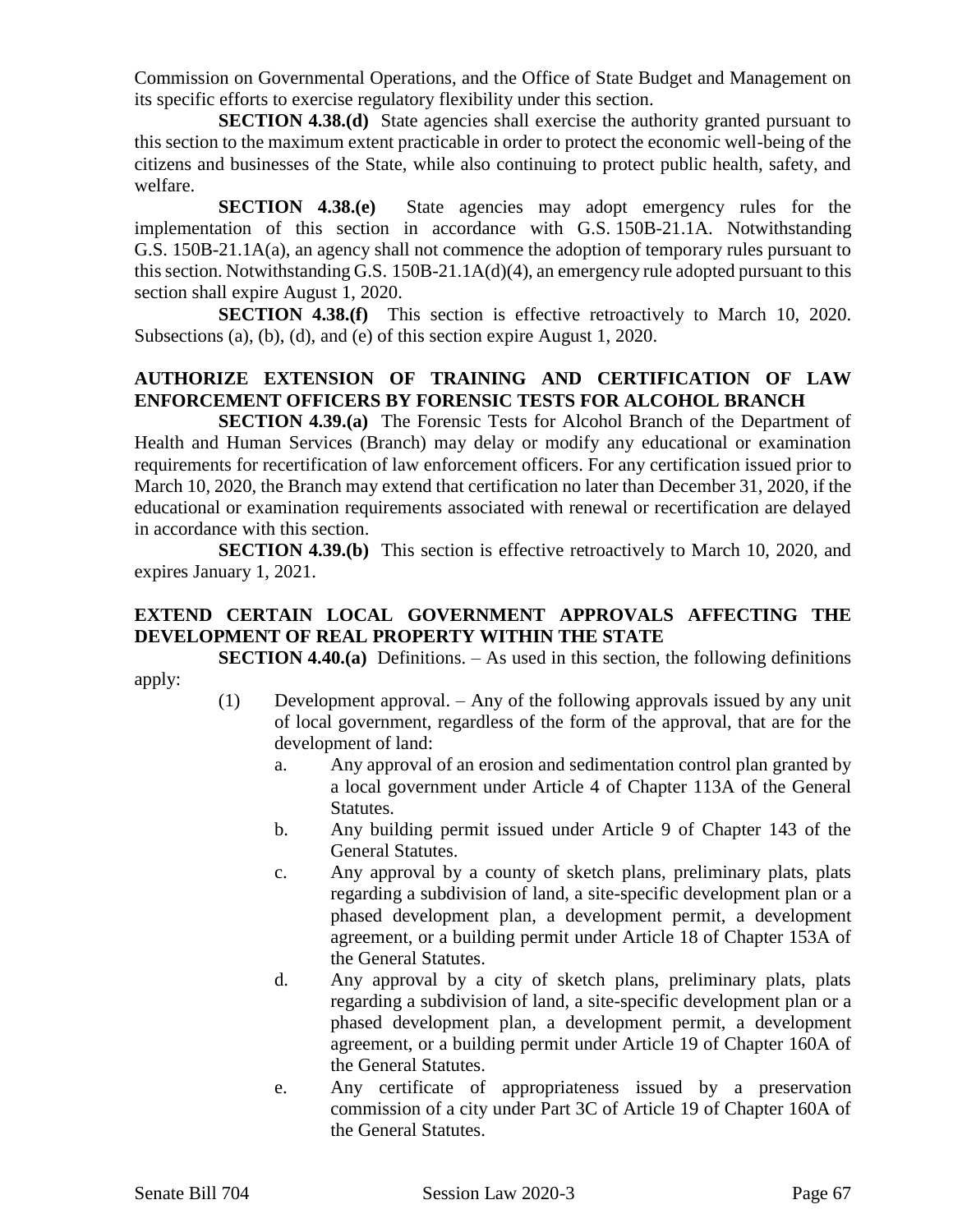(2) Development. – The division of a parcel of land into two or more parcels, the construction, reconstruction, conversion, structural alteration, relocation, or enlargement of any building or other structure or facility, or any grading, soil removal or relocation, excavation or landfill, or any use or change in the use of any building or other structure or land or extension of the use of land.

**SECTION 4.40.(b)** For any development approval that is current and valid at any point during the period beginning March 10, 2020, and ending April 28, 2020, the expiration date of the period of the development approval and any associated vested right under G.S. 153A-344.1 or G.S. 160A-385.1 is extended for five months.

**SECTION 4.40.(c)** This section shall not be construed or implemented to:

- (1) Extend any permit or approval issued by the United States or any of its agencies or instrumentalities.
- (2) Extend any permit or approval for which the term or duration of the permit or approval is specified or determined pursuant to federal law.
- (3) Shorten the duration that any development approval would have had in the absence of this section.
- (4) Prohibit the granting of such additional extensions as are provided by law.
- (5) Affect any administrative consent order issued by the Department of Environmental Quality in effect or issued at any time from the effective date of this section to September 28, 2020.
- (6) Affect the ability of a government entity to revoke or modify a development approval or to accept voluntary relinquishment of a development approval by the holder of the development approval pursuant to law.
- (7) Modify any requirement of law that is necessary to retain federal delegation by the State of the authority to implement a federal law or program.
- (8) Modify any person's obligations or impair the rights of any party under contract, including bond or other similar undertaking.
- (9) Authorize the charging of a water or wastewater tap fee that has been previously paid in full for a project subject to a development approval.

**SECTION 4.40.(d)** The provisions of this section shall be liberally construed to effectuate the purposes of this section.

**SECTION 4.40.(e)** For any development approval extended by this section, the holder of the development approval shall:

- (1) Comply with all applicable laws, regulations, and policies in effect at the time the development approval was originally issued by the governmental entity.
- (2) Maintain all performance guarantees that are imposed as a condition of the initial development approval for the duration of the period the development approval is extended or until affirmatively released from that obligation by the issuing governmental entity.
- (3) Complete any infrastructure necessary in order to obtain a certificate of occupancy or other final permit approval from the issuing governmental entity.

**SECTION 4.40.(f)** Failure to comply with any condition in this section may result in termination of the extension of the development approval by the issuing governmental entity. In the event of a termination of the extension of a development approval, the issuing governmental entity shall provide written notice to the last known address of the original holder of the development approval of the termination of the extension of the development approval, including the reason for the termination. Termination of an extension of a development approval shall be subject to appeal to the Board of Adjustment under the requirements set forth in law if the development approval was issued by a unit of local government with planning authority under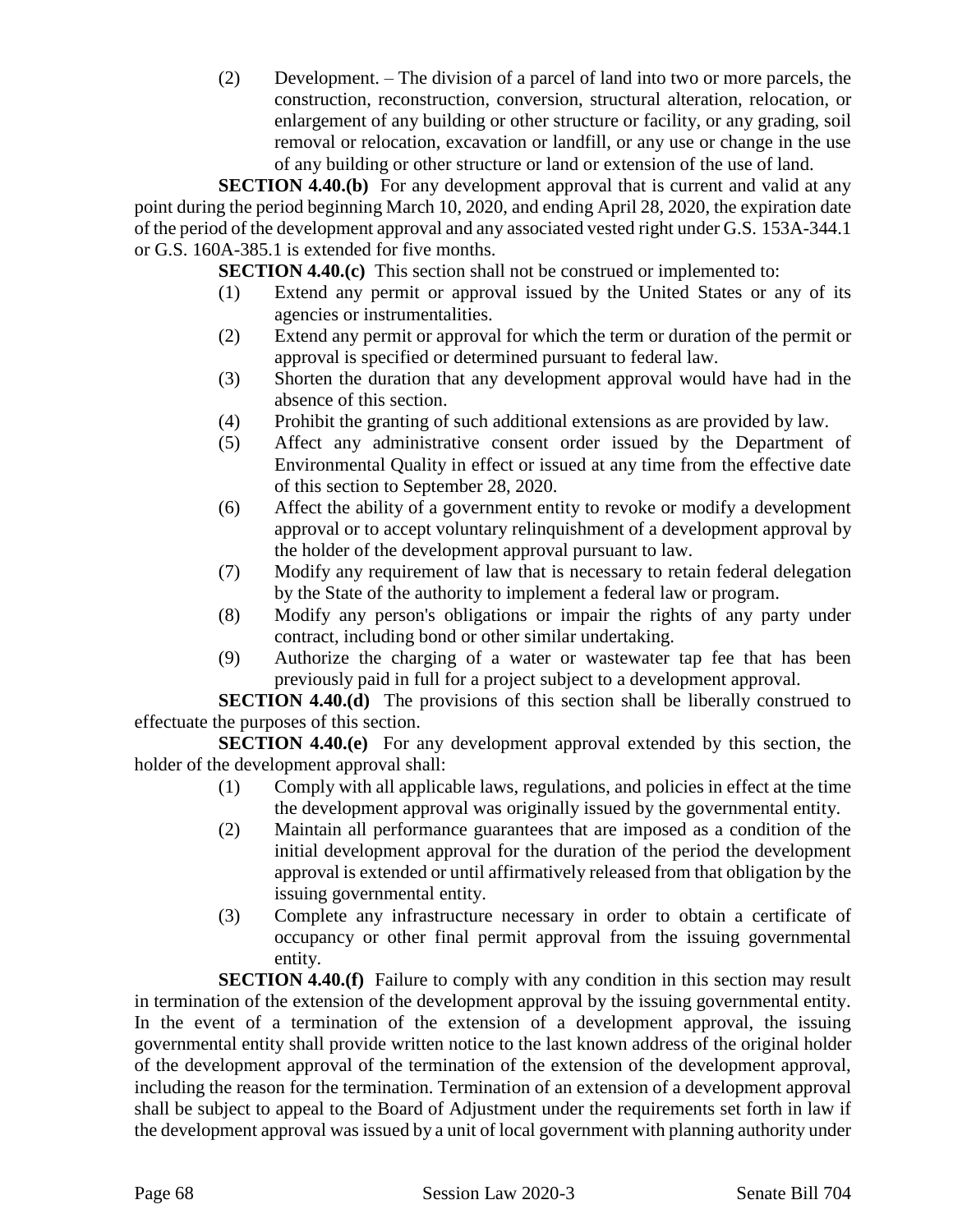Article 18 of Chapter 153A of the General Statutes or Article 19 of Chapter 160A of the General Statutes.

**SECTION 4.40.(g)** This section is effective when it becomes law and expires September 28, 2020.

## **AUTHORIZE MODIFICATION OF CRIMINAL JUDGMENTS REQUIRING INTERMITTENT ACTIVE TIME**

**SECTION 4.41.(a)** Any criminal judgment requiring a defendant to serve periods of confinement or imprisonment in a local confinement facility may be modified by the chief district court judge of the judicial district in which the order was issued if the chief district court judge finds that all of the following requirements are met:

- (1) The defendant is unable to serve one or more ordered periods of confinement or imprisonment due to the local confinement facility's restrictions on inmates during the COVID-19 state of emergency.
- (2) Without modification, the defendant will be in violation of the criminal judgment.
- (3) The District Attorney consents to modification of the criminal judgment.

Any modification made pursuant to this authorization shall be as minimal as possible to allow the defendant to comply with the requirements of the criminal judgment.

**SECTION 4.41.(b)** This section is effective when it becomes law and expires August 1, 2020.

# **USE OF REGIONAL COUNCIL OF GOVERNMENTS IN ADMINISTRATION OF FEMA PUBLIC ASSISTANCE AND INDIVIDUAL ASSISTANCE FUNDS**

**SECTION 4.42.(a)** In administering Federal Emergency Management Agency public assistance and individual assistance funds, the North Carolina Department of Emergency Management may utilize the North Carolina Regional Councils of Government established in accordance with Article 19 of Chapter 153A of the General Statutes and Part 2 of Article 20 of Chapter 160A of the General Statutes to provide assistance with training, grant applications, and any other requested service by qualifying units of local government. A regional council of government may be designated by a unit or units of local government to administer any Federal Emergency Management Agency public assistance funds on its behalf.

**SECTION 4.42.(b)** This section is effective when it becomes law.

# **JOINT LEGISLATIVE OVERSIGHT COMMITTEES/EXTEND REPORTING DEADLINES**

**SECTION 4.43.** Notwithstanding any other provision of law, any report required by law to be submitted to a joint legislative oversight committee of the General Assembly after March 10, 2020, but before July 15, 2020, shall be held in abeyance until July 15, 2020. Thereafter, the report shall be submitted to the appropriate oversight committee and shall contain the information required by law. Any report required by law to be submitted to a joint legislative oversight committee on or after July 15, 2020, shall be submitted as provided by law.

## **PART V. SEVERABILITY**

**SECTION 5.** If any provision of this act or its application is held invalid, the invalidity does not affect other provisions or applications of this act that can be given effect without the invalid provisions or application, and to this end, the provisions of this act are severable.

# **PART VI. EFFECTIVE DATE**